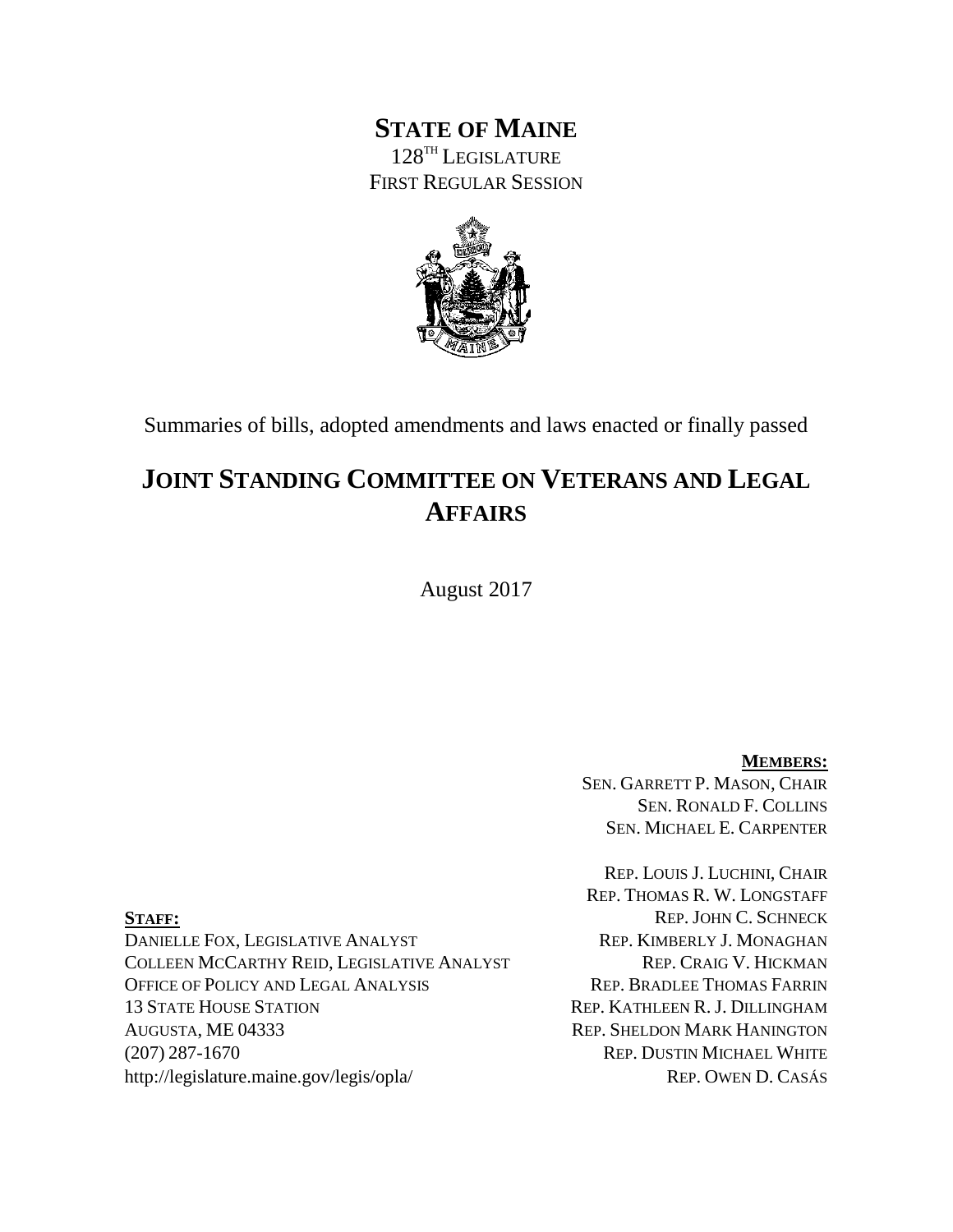### **LD 4 An Act To Amend the Licensing Requirements for Beano Halls Leased ONTP by Veterans' Organizations**

| Sponsor(s) | Committee Report | Amendments Adopted |  |
|------------|------------------|--------------------|--|
| KINNEY J   | ONTP             |                    |  |
| DIAMOND B  |                  |                    |  |

This bill exempts a veterans' organization that is licensed to conduct beano or bingo games from the requirement to get a beano hall permit if that veterans' organization wishes to lease its facility as a beano hall to an organization licensed to conduct beano or bingo games.

### **LD 5 RESOLUTION, Proposing an Amendment to the Constitution of Maine ONTP To Exclude Wildlife Issues from Citizen Initiatives**

| $S_{\text{DOMSOT}}(s)$ | <b>Committee Report</b> | <b>Amendments Adopted</b> |
|------------------------|-------------------------|---------------------------|
| WOOD S                 | ONTP                    |                           |

This resolution proposes to amend the Constitution of Maine to provide that the laws of the State governing wildlife management may not be amended by the citizen initiative process.

### **LD 30 An Act To Amend the Law Governing Special Amusement Permits for PUBLIC 13 Liquor Licensees**

| $S_{\text{PONSOT}}(s)$ | Committee Report | Amendments Adopted |  |
|------------------------|------------------|--------------------|--|
| TURNER B<br>MAKER J    | OTP-AM           | $H-1$              |  |

Current law provides that dancing and some other forms of entertainment are prohibited on the premises of an establishment licensed to sell liquor for consumption on the premises unless the licensee has been issued a special amusement permit from the municipality where the establishment is located. This bill provides that dancing does not include dancing done in conjunction with the singing activity commonly known as "karaoke."

### **Committee Amendment "A" (H-11)**

This amendment replaces the bill. Current law states that a person licensed to serve alcoholic beverages for consumption on the licensed premises must prohibit, with some limited exceptions, music, dancing and entertainment unless the licensee has received a special amusement permit from the municipality where the establishment is located. The amendment provides that a municipality may require a permit for music, dancing and entertainment based on what is permitted or prohibited by local ordinance or regulation. The amendment further specifies that when the liquor license is up for renewal a municipality may deny renewal if the establishment fails to obtain a required permit or fails to comply with the permit. The amendment removes certain requirements imposed upon the municipality governing the process for issuance of a permit for music, dancing or entertainment.

### **Enacted Law Summary**

Public Law 2017 chapter 13 provides that a municipality may require a permit for music, dancing and entertainment based on what is permitted or prohibited by local ordinance or regulation. Chapter 13 further specifies that when the liquor license is up for renewal a municipality may deny renewal if the establishment fails to obtain a required permit or fails to comply with the permit. It also removes certain requirements imposed upon the municipality governing the process for issuance of a permit for music, dancing or entertainment.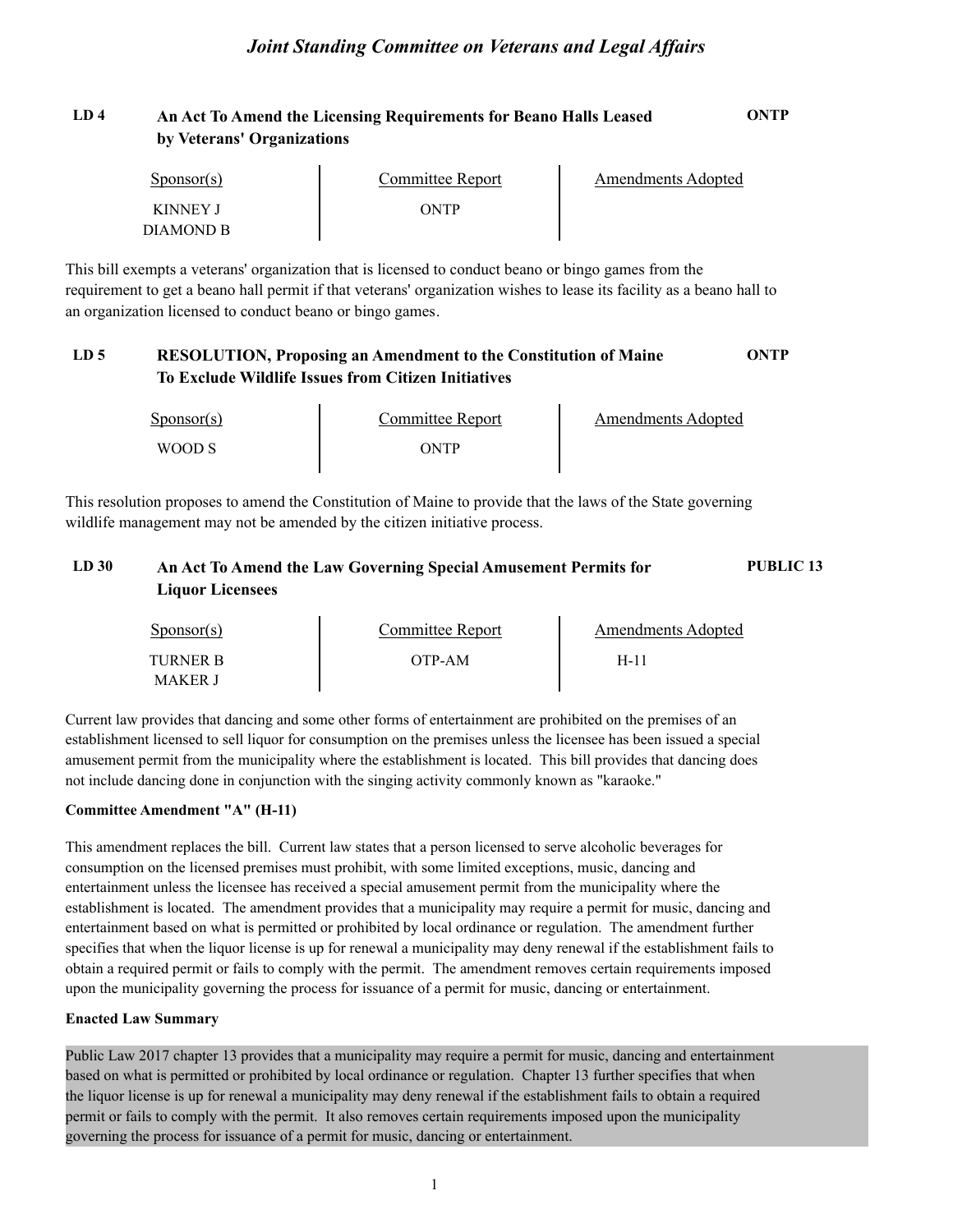### **LD 31 RESOLUTION, Proposing an Amendment to the Constitution of Maine CARRIED OVER To Require That Signatures on a Direct Initiative of Legislation Come from Each Congressional District**

| Sponsor(s)       | Committee Report | <b>Amendments Adopted</b> |  |
|------------------|------------------|---------------------------|--|
| <b>ESPLING E</b> |                  |                           |  |
| DIAMOND B        |                  |                           |  |

This resolution proposes to amend the Constitution of Maine to require that the signatures on a petition to directly initiate legislation be of voters from each of the State's two congressional districts and that the number of signatures from each congressional district be not less than 10% of the total vote for Governor cast in that congressional district in the previous gubernatorial election. This resolution provides that, if the required votes are cast in favor of the proposed amendment to the Constitution, the proposed amendment becomes part of the Constitution on March 1, 2018 instead of on the date of the Governor's proclamation.

This Resolution was reported out of committee and then recommitted to the committee; it was then carried over to any special or regular session of the 128th Legislature by joint order, H.P. 1138.

#### LD 53 RESOLUTION, Proposing an Amendment to the Constitution of Maine **Died Between Houses To Prohibit Payment Per Signature for Citizen Petition Drives**

| $S_{\text{PON}(\text{S})}$ | Committee Report | Amendments Adopted |
|----------------------------|------------------|--------------------|
| <b>GUERIN S</b>            | OTP-AM           |                    |
| <b>MAKER J</b>             | ONTP             |                    |

This resolution proposes to amend the Constitution of Maine to prohibit a person who collects signatures for a written petition for a people's veto or for the direct initiative of legislation from being paid based upon the number of signatures the person collects.

### **Committee Amendment "A" (H-436)**

This amendment, the majority report, replaces the resolution proposing an amendment to the Constitution of Maine. The amendment instead amends the statutes governing ballot questions to prohibit the circulator of an initiative or referendum petition or a petition organization from receiving payment for the collection of signatures based on the number of signatures collected. The amendment clarifies that a salary or fee for the collection of signatures is not prohibited if it is not based on the number of signatures collected.

This amendment was not adopted.

#### LD 78 **An Act To Permit Unenrolled Voters To Cast Ballots in Primary <b>Primary Accepted Majority (ONTP) Report Elections**

| $S_{\text{PON}(\text{s})}$ | Committee Report | Amendments Adopted |
|----------------------------|------------------|--------------------|
| <b>ACKLEY K</b>            | ONTP             |                    |
| K ATZ R                    | OTP-AM           |                    |

This bill allows an unenrolled voter to vote in a primary election without having to enroll in a political party. An unenrolled voter may vote in only one party's primary election.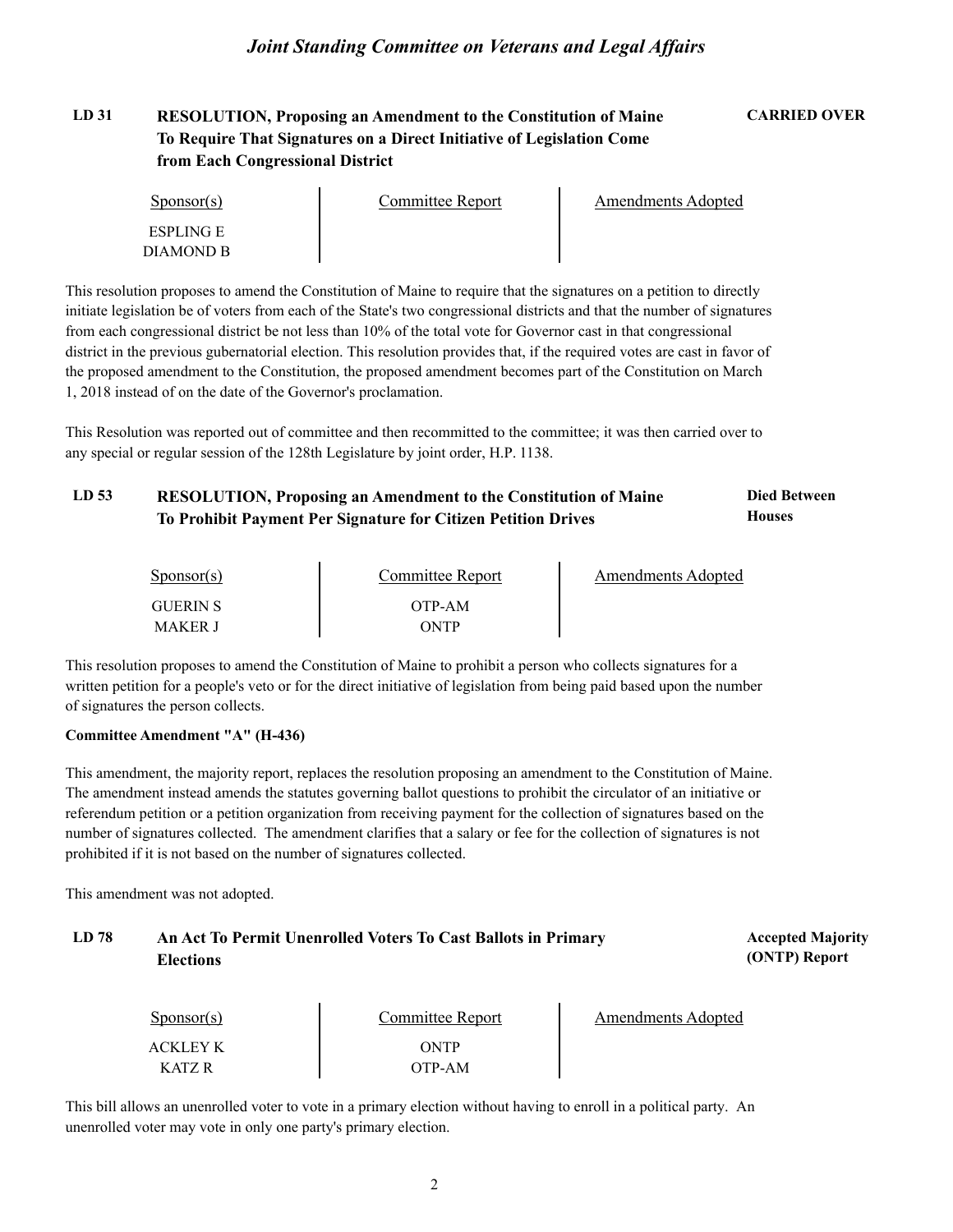#### **Committee Amendment "A" (H-155)**

This amendment, which is the minority report of the committee, provides that the Secretary of State, rather than municipal clerks, is required to establish procedures for voters who are not enrolled in a party to vote in a primary election. The bill removes the requirement that a voter must be enrolled in a party to participate in a caucus or convention. This amendment provides that a voter must be enrolled in order to take part in a party's caucus or convention. The amendment also adds an appropriations and allocations section.

This amendment was not adopted.

### **LD 85 An Act Regarding Public Service Berthing Vessels Licensed for the Sale CARRIED OVER of Liquor**

| $S_{\text{ponsor}(s)}$ | Committee Report | Amendments Adopted |  |
|------------------------|------------------|--------------------|--|
| MIRAMANT D             | OTP-AM           | S-11               |  |
| KUMIEGA W              |                  |                    |  |

This bill authorizes the Department of Administrative and Financial Services, Bureau of Alcoholic Beverages and Lottery Operations to issue licenses to public service berthing vessels for the sale of spirits, wine and malt liquor on overnight voyages of at least one night. The bill establishes requirements and fees for such licensing.

#### **Committee Amendment "A" (S-11)**

LUCHINI L THIBODEAU M

This amendment replaces the bill. Like the bill, the amendment provides for a definition of public service berthing vessel. Unlike the bill, the amendment does not establish a separate license for a public service berthing vessel but rather makes the vessel eligible for a Class V liquor license that permits the sale of spirits, wine and malt liquor to passengers of the vessel. It also provides that the license may be issued for a single event or voyage. Like the bill, the amendment requires that the vessel acquire municipal approval to sell liquor on board the vessel to passengers while the vessel is docked. The amendment also makes a provision for storage of liquor to be sold by the licensed vessel and requires that records be maintained for each event when the licensed vessel sells liquor to passengers.

This bill was reported out of committee and then carried over to the next special or regular session of the 128th Legislature on the Special Appropriations Table by joint order, S.P. 601.

| LD 88 | An Act To Delay the Implementation of Certain Portions of the | PUBLIC <sub>1</sub> |                           |
|-------|---------------------------------------------------------------|---------------------|---------------------------|
|       | <b>Marijuana Legalization Act</b>                             |                     | <b>EMERGENCY</b>          |
|       | $S_{\text{ponsor}(s)}$                                        | Committee Report    | <b>Amendments Adopted</b> |

H-1

OTP-AM

This bill delays the effective date of most of the provisions of the Marijuana Legalization Act as enacted by citizen initiative to February 1, 2018. The delayed effective date does not apply to the provision in the initiated bill that repeals the Maine Revised Statutes, Title 22, section 2382, subsection 1, which makes possession of up to 2 1/2 ounces of marijuana a civil violation, or the following provisions, which will be effective as of January 30, 2017:

1. A person 21 years of age or older may use, possess or transport up to 2 1/2 ounces of marijuana;

2. A person 21 years of age or older may transfer, without remuneration, up to 2 1/2 ounces of marijuana and up to six immature plants or seedlings to a person who is 21 years of age or older;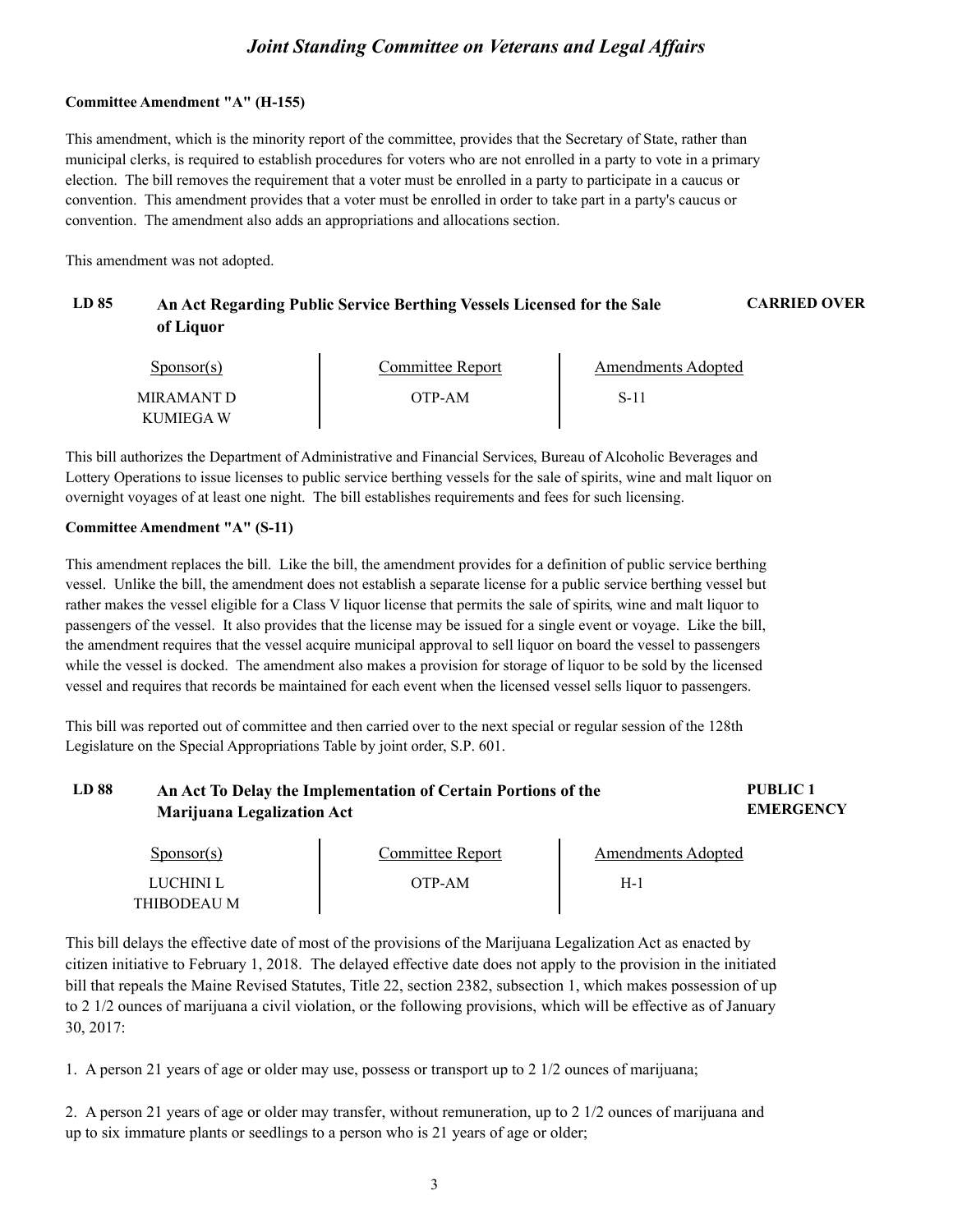3. A person 21 years of age or older may possess, grow, cultivate or transport up to six flowering marijuana plants, 12 immature plants and unlimited seedlings and possess all of the marijuana produced by the plants at the person's residence; and

4. A person 21 years of age or older may consume marijuana in a private residence.

The bill clarifies that possession of a useable amount of marijuana by a juvenile is a crime, unless that juvenile is authorized to possess marijuana for medical use. Finally, the bill prohibits the possession of any edible retail marijuana products until February 1, 2018.

### **Committee Amendment "A" (H-1)**

This amendment strikes the definition of "cannabis" from the Marijuana Legalization Act. It amends the definition of "marijuana" and adds a definition of "marijuana concentrate." The amendment adds a provision to the Marijuana Legalization Act that prohibits a person from possessing more than five grams of marijuana concentrate as part of the 2 1/2 ounces of marijuana that a person may already legally possess under the Act. This amendment strikes a provision in the bill that, prior to February 1, 2018, limited personal marijuana consumption to a private residence. The amendment provides that personal marijuana consumption by a person 21 years of age or older may occur only in a private residence or on private property with permission of the owner. It further provides that consumption may not occur in a motor vehicle or in a private residence that is used as a day care or baby-sitting service during the hours of operation.

For the purpose of adopting major substantive rules relating to the retail framework under the Marijuana Legalization Act, which are required to be submitted within nine months of the effective date of the Act, the amendment allows the Commissioner of Agriculture, Conservation and Forestry to delegate rule-making authority to the Commissioner of Administrative and Financial Services or the Commissioner of Public Safety if the Commissioner of Agriculture, Conservation and Forestry determines that the expertise and resources of those other departments would be beneficial in the development of the rules.

The amendment also provides that possession of marijuana is a civil violation for a person who is 18, 19 or 20 years of age. The penalty for possession of up to 1 1/4 ounces of marijuana is a fine no less than \$350 to no more than \$600. The penalty for possession of up to 2 1/2 ounces is a fine of no less than \$700 and no more than \$1,000. These penalties are the same as those that were in law for any nonjuvenile prior to being repealed by Initiated Bill 2015, chapter 5. Finally, the amendment provides that it is a juvenile crime under the Maine Juvenile Code for a person under 18 years of age to possess marijuana and makes a corresponding technical cross-reference change.

### **Enacted Law Summary**

Public Law 2017 chapter 1 delays the effective date of several provisions of the Marijuana Legalization Act to February 1, 2018. The delayed date does not apply to the provision in the Act, which was passed as a direct initiative, which provides that possession of up to 2 1/2 ounces of marijuana is a civil violation. The law changes the definition of "marijuana" and adds a definition of "marijuana concentrate." It adds a provision to the Marijuana Legalization Act that prohibits a person from possessing more than five grams of marijuana concentrate as part of the 2 1/2 ounces of marijuana that a person may already legally possess under the Act. Chapter 1 provides that personal marijuana consumption by a person 21 years of age or older may occur only in a private residence or on private property with permission of the owner. It further provides that consumption may not occur in a motor vehicle or in a private residence that is used as a day care or baby-sitting service during the hours of operation.

For the purpose of adopting major substantive rules relating to the retail framework under the Marijuana Legalization Act, which are required to be submitted within nine months of the effective date of the Act, this law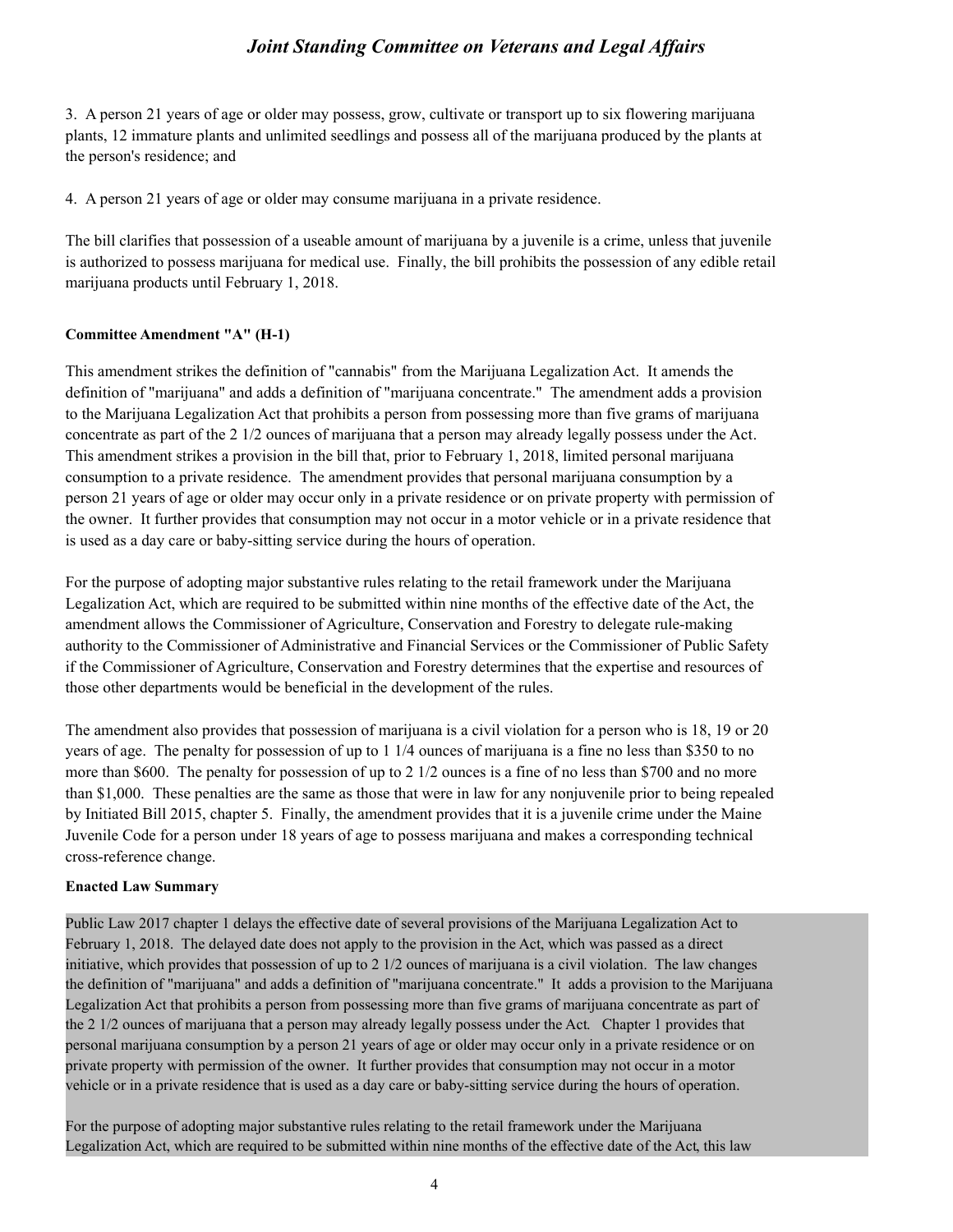allows the Commissioner of Agriculture, Conservation and Forestry to delegate rule-making authority to the Commissioner of Administrative and Financial Services or the Commissioner of Public Safety if the Commissioner of Agriculture, Conservation and Forestry determines that the expertise and resources of those other departments would be beneficial in the development of the rules.

Chapter 1 also provides that possession of marijuana is a civil violation for a person who is 18, 19 or 20 years of age. The penalty for possession of up to 1 1/4 ounces of marijuana is a fine no less than \$350 to no more than \$600. The penalty for possession of up to 2 1/2 ounces is a fine of no less than \$700 and no more than \$1,000. These penalties are the same as those that were in law for any nonjuvenile prior to being repealed by Initiated Bill 2015, chapter 5. Finally, this law provides that it is a crime under the Maine Juvenile Code for a person under 18 years of age to possess marijuana and makes a corresponding technical cross-reference change.

Public Law 2017, chapter 1 was enacted as an emergency measure effective January 27, 2017.

### LD 121 **An Act To Require Photographic Identification to Vote Accepted Majority Accepted Majority**

**(ONTP) Report**

| Sponsor(s)       | Committee Report | Amendments Adopted |
|------------------|------------------|--------------------|
| <b>FARRIN B</b>  | ONTP             |                    |
| <b>COLLINS R</b> | OTP-AM           |                    |

This bill requires that a voter provide proof of identity with photographic identification for the purpose of voting. The bill specifies the types of photographic identification that may be used to verify the identity of a voter. It provides that a person who does not present photographic identification may cast a provisional ballot and establishes the process for provisional voting. Under this process, if the person can verify the person's identity to the municipal clerk, deputy clerk or warden or an election clerk within five business days of the election by presenting acceptable photographic identification, the ballot will be cast as a regular ballot. Through the general election of 2018, a person who does not present acceptable photographic identification but is known to a municipal clerk, registrar or election official at the voting place may cast a regular ballot upon submission of an affidavit by the municipal clerk, registrar or election official attesting to the person's identity. Finally, the bill requires the Secretary of State to provide, at no fee, nondriver identification cards to eligible persons who do not have another form of acceptable photographic identification to verify identity for the purpose of voting.

#### **Committee Amendment "A" (H-51)**

Under the bill, a person who does not have proper photographic identification required to cast a ballot on election day has five days to provide photographic proof of identity to the municipal clerk, deputy clerk, warden or election clerk. This amendment, which is the minority report of the committee, reduces that time period to three days to reflect the number of days by which municipal election clerks must report election results to the Secretary of State. The amendment also adds a requirement that provisional ballots must be retained in tamper-proof containers separately from provisional ballot affidavits and the provisional ballot log. The amendment requires that rejected provisional ballots, provisional ballot logs and provisional ballot affidavits must be retained in the same manner as regular ballots and election materials. The amendment also adds a mandate preamble and an appropriations and allocations section.

This amendment was not adopted.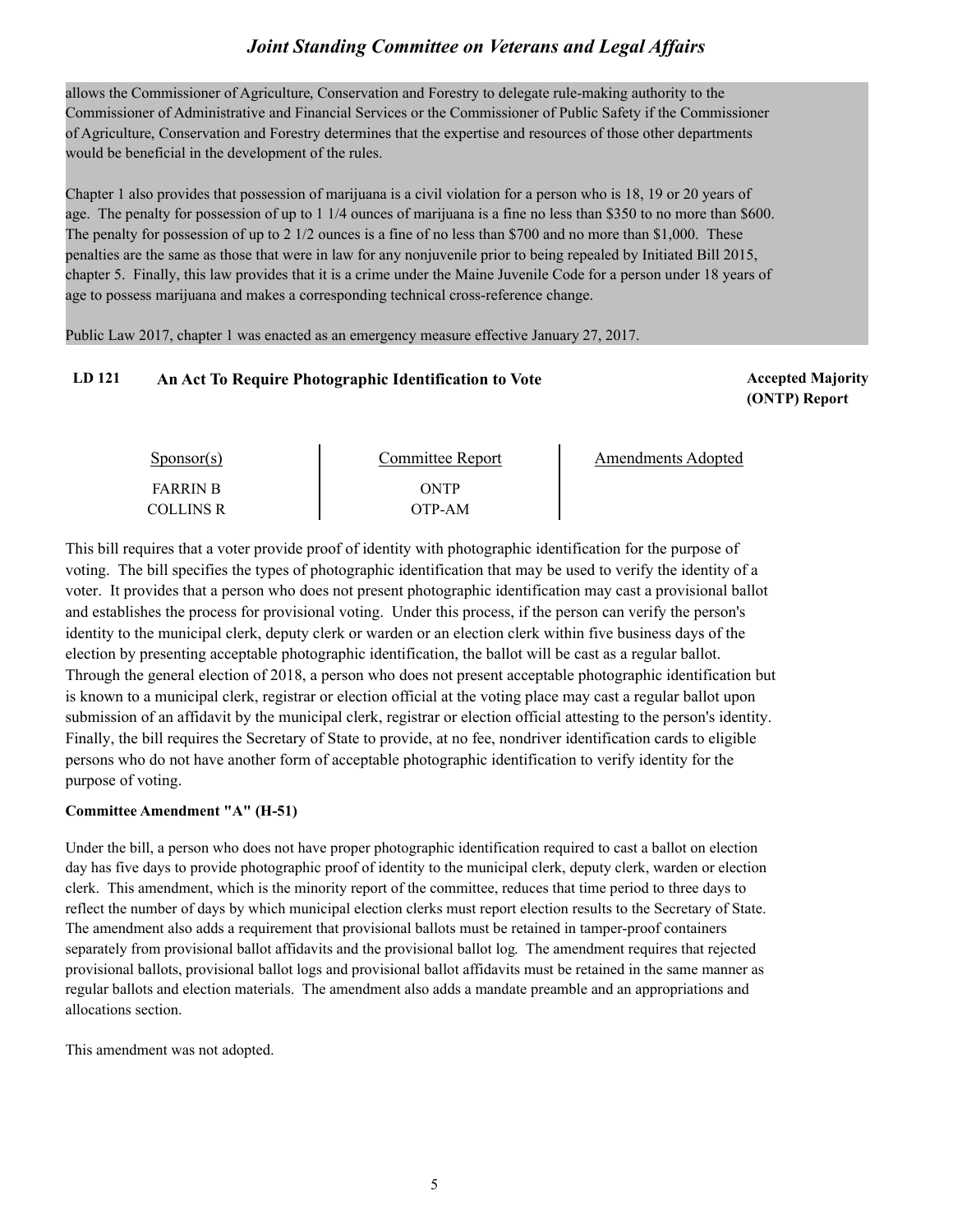### **LD 122 An Act To Allow Schools To Operate Nonprofit Bingo Events for ONTP Children and Families**

| $S_{\text{ponsor}}(s)$ | Committee Report | Amendments Adopted |  |
|------------------------|------------------|--------------------|--|
| NADEAU C               | ONTP             |                    |  |
| <b>CYRWAY S</b>        |                  |                    |  |

This bill allows elementary and secondary schools to operate beano or bingo games for the entertainment of and recreation for the schools' students and the students' families if the games are not for profit. In lieu of this bill, the committee unanimously supported an amendment to the biennial budget which provided for the conduct of beano or bingo at schools under certain criteria.

### LD 126 **An Act To Establish New Monetary Caps for Legislative Candidates Accepted Majority under the Maine Clean Election Act**

Sponsor(s) FREDETTE K THE REDUCE ON TP OTP-AM **Amendments Adopted** 

This bill decreases by 1/3 the amount of the distribution from the Maine Clean Election Fund a participating candidate running for State Senator or State Representative may receive under the Maine Clean Election Act.

### **Committee Amendment "A" (H-303)**

This amendment adds an appropriations and allocations section to the bill reducing the amount of funding to the Maine Clean Election Fund.

This amendment was not adopted.

### **LD 136 An Act Regarding the Eviction Process PUBLIC 103**

#### Sponsor(s) CYRWAY S OTP-AM BRADSTREET R Committee Report Fig. 2. Amendments Adopted S-98

This bill expands the causes for a seven-day notice of termination of tenancy to include: violence, a threat of violence or sexual assault against other tenants, their guests, the landlord or the landlord's employees or agents; an unauthorized occupation of the premises; and the provision of false information on the tenant's rental application.

### **Committee Amendment "A" (S-98)**

This amendment clarifies that a victim of domestic violence, sexual assault or stalking who has taken reasonable actions to comply with a landlord's request for the protection of tenants, guests or invitees or the landlord from violence or the threat of violence or sexual assault is not subject to eviction with a seven-day notice of termination. The amendment also removes the provision of the bill permitting seven-day notice of termination of tenancy if a tenant provides false information on the tenant's rental application.

### **Enacted Law Summary**

Public Law 2017, chapter 103 expands the causes for a seven-day notice of termination of tenancy. The law allows

**(ONTP) Report**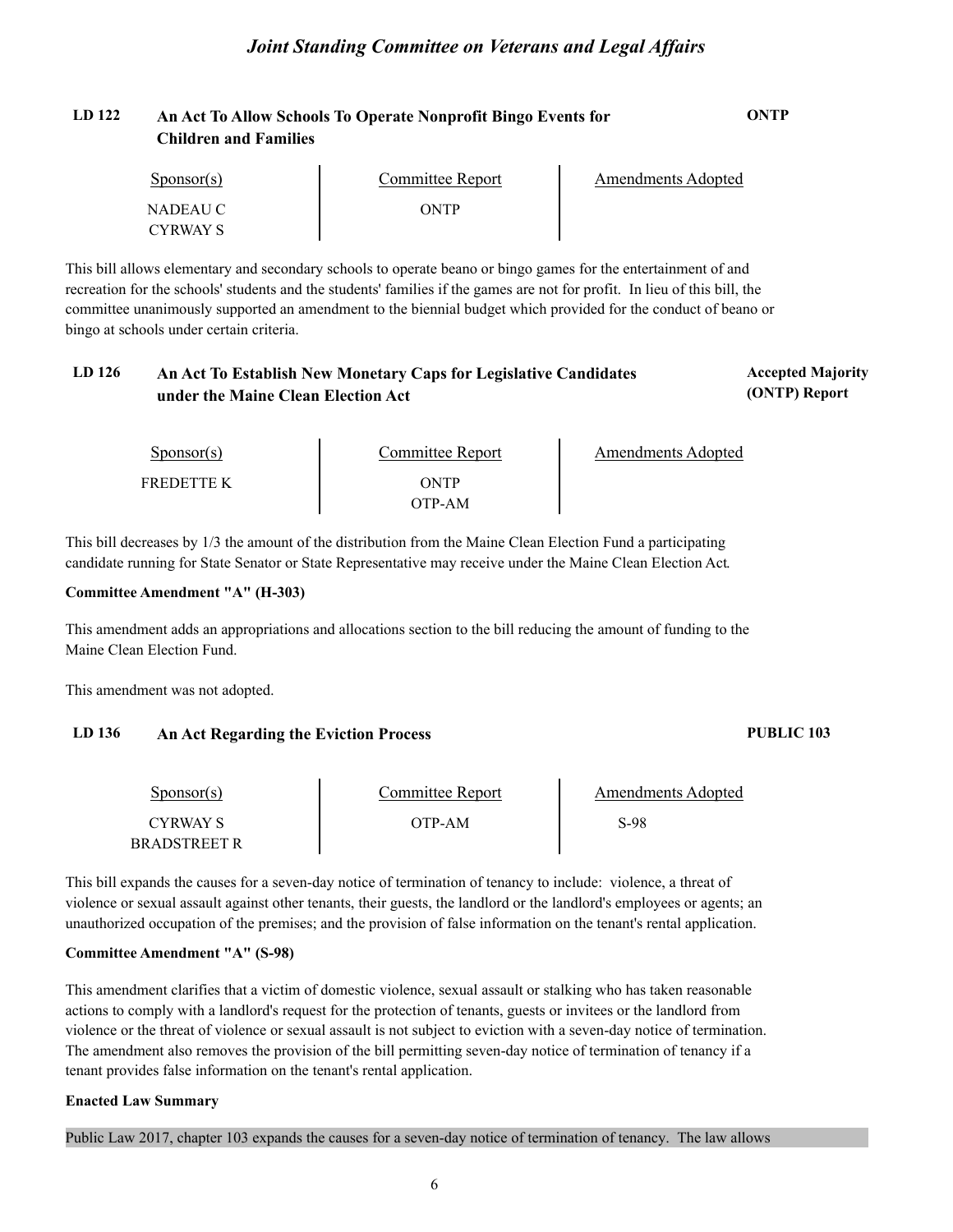a landlord to terminate a tenancy upon seven days' written notice if the landlord can demonstrate that the tenant or the tenant's invitee or guest is the perpetrator of violence, a threat of violence or sexual assault against other tenants, their guests, the landlord or the landlord's employees or agents, except that a victim of domestic violence, sexual assault or stalking who has taken reasonable actions to comply with a landlord's request for the protection of tenants, guests or invitees or the landlord from violence or the threat of violence or sexual assault is not subject to eviction with a seven-day notice of termination. The law also allows a landlord to terminate a tenancy upon seven days' written notice for an unauthorized occupation of the premises.

### LD 155 An Act To Protect Voting Integrity by Establishing a Residency **Accepted Majority Verification Requirement for Purposes of Voting**

**(ONTP) Report**

| $S_{\text{ponsor}(s)}$ | Committee Report | Amendments Adopted |
|------------------------|------------------|--------------------|
| <b>FREDETTE K</b>      | ONTP<br>OTP-AM   |                    |

This bill requires the registrar of voters to verify residency when a voter registration application lists a residence address as a dormitory or domicile provided by, or located on the campus of, a postsecondary educational institution. The bill provides that certain requirements must be met to establish residency.

#### **Committee Amendment "A" (H-92)**

This amendment, which is the majority report, adds a mandate preamble and incorporates a fiscal note.

This amendment was not adopted.

### LD 156 **An Act To Implement the National Popular Vote for President Accepted Majority**

**(ONTP) Report**

| Sponsor(s)        | Committee Report | <b>Amendments Adopted</b> |
|-------------------|------------------|---------------------------|
| <b>RYKERSON D</b> | ONTP<br>)TP      |                           |

This bill proposes to adopt the interstate compact that is the agreement among the states to elect the President of the United States by national popular vote. Under the compact and the bill, the presidential candidate who receives the most popular votes in all 50 states and the District of Columbia will win the presidency. Under this bill, all of the State's electoral votes would be awarded to the presidential candidate who receives the most popular votes in all 50 states and the District of Columbia. This bill would take effect only when enacted by states possessing a majority of the electoral votes, that is, enough electoral votes to elect a President, which is 270 of 538.

### **LD 212 RESOLUTION, Proposing an Amendment to the Constitution of Maine ONTP To Require That Signatures on a Direct Initiative of Legislation Come from Each State Senatorial District**

| $S_{\text{PON}(\text{S})}$ | Committee Report | Amendments Adopted |  |
|----------------------------|------------------|--------------------|--|
| HARVELL L<br>VOLK A        | ONTP             |                    |  |

This resolution proposes to amend the Constitution of Maine to require that the signatures on a petition to directly initiate legislation be of voters from each of the State's senate districts and that the number of signatures from each senate district be not less than 10% of the total votes for Governor cast in that senate district in the previous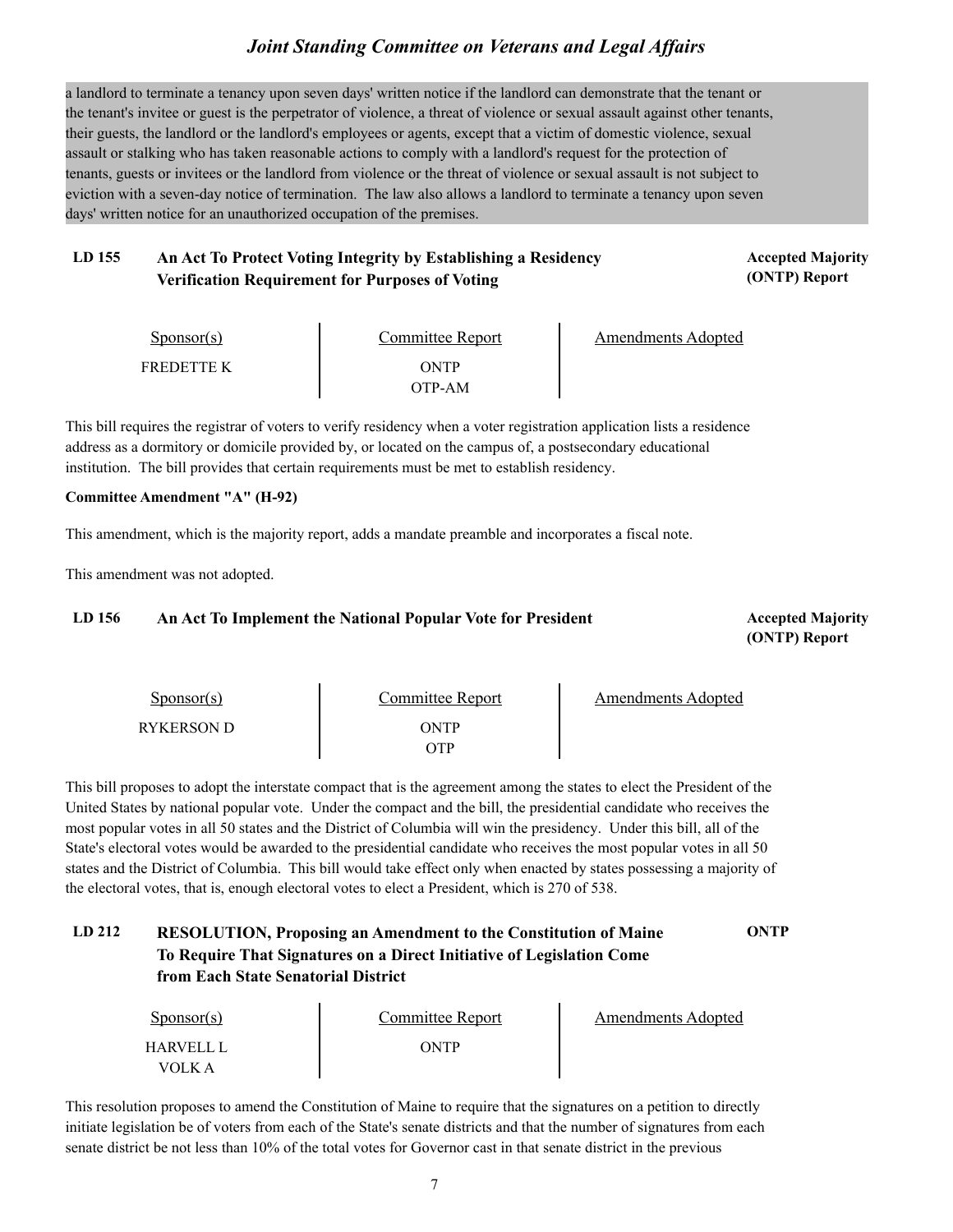gubernatorial election. The resolution provides that, if the required votes are cast in favor of the proposed amendment to the Constitution, the proposed amendment becomes part of the Constitution on March 1, 2018 instead of on the date of the Governor's proclamation.

#### **LD 213 An Act To Provide Funds for Access for Veterans Seeking Health Care Veto Sustained**

| $S_{\text{PON}(\text{S})}$ | Committee Report | Amendments Adopted |  |
|----------------------------|------------------|--------------------|--|
| <b>GOLDEN J</b><br>LIBBY N | OTP-AM           | H-10               |  |

This bill provides a one-time General Fund appropriation of \$45,000 in fiscal year 2016-17 to the Department of Defense, Veterans and Emergency Management for passports to allow veterans to access United States Veterans Administration health care facilities located on military installations in New Hampshire.

#### **Committee Amendment "A" (H-10)**

This amendment directs the Commissioner of Defense, Veterans and Emergency Management or the commissioner's designee to pay for the fee charged for a passport card issued by the United States Department of State for a veteran who demonstrates a need to access federal military installations located in New Hampshire for medical services provided by the United States Veterans Administration and does not have the required photographic identification required. Unlike the bill, which provides an appropriation to pay for the costs of passports, the amendment provides funding for passport cards. The amendment reduces the appropriation proposed in the bill from \$45,000 to \$15,000. Under the amendment, if any funds appropriated for passport cards remain unspent 90 days following the date upon which the State conforms with the requirements of the federal REAL ID Act of 2005, that balance must be used to provide financial assistance to veterans and dependents of veterans as prescribed by the Maine Revised Statutes, Title 37-B, section 505.

| LD 214 | Resolve, To Establish the Commission To Streamline Veterans' | <b>RESOLVE 27</b> |
|--------|--------------------------------------------------------------|-------------------|
|        | <b>Licensing and Certification</b>                           | <b>EMERGENCY</b>  |
|        |                                                              |                   |

| $S_{\text{PON}(\text{S})}$ | Committee Report | Amendments Adopted |  |
|----------------------------|------------------|--------------------|--|
| <b>GOLDEN J</b>            | OTP-AM           | H-187              |  |
| JACKSON T                  |                  |                    |  |

This resolve creates the Commission To Streamline Veterans' Licensing and Certification to study and address military service members' and veterans' transition from military service to the civilian workforce. The commission is also charged with making recommendations to streamline licensing and certification processes for service members and veterans.

#### **Committee Amendment "A" (H-187)**

This amendment incorporates a fiscal note.

#### **Enacted Law Summary**

Resolves 2017, chapter 27 creates the Commission To Streamline Veterans' Licensing and Certification to study and address military service members' and veterans' transition from military service to the civilian workforce. The commission is also charged with making recommendations to streamline licensing and certification processes for service members and veterans.

Resolves 2017, chapter 27 was finally passed as an emergency measure effective August 2, 2017.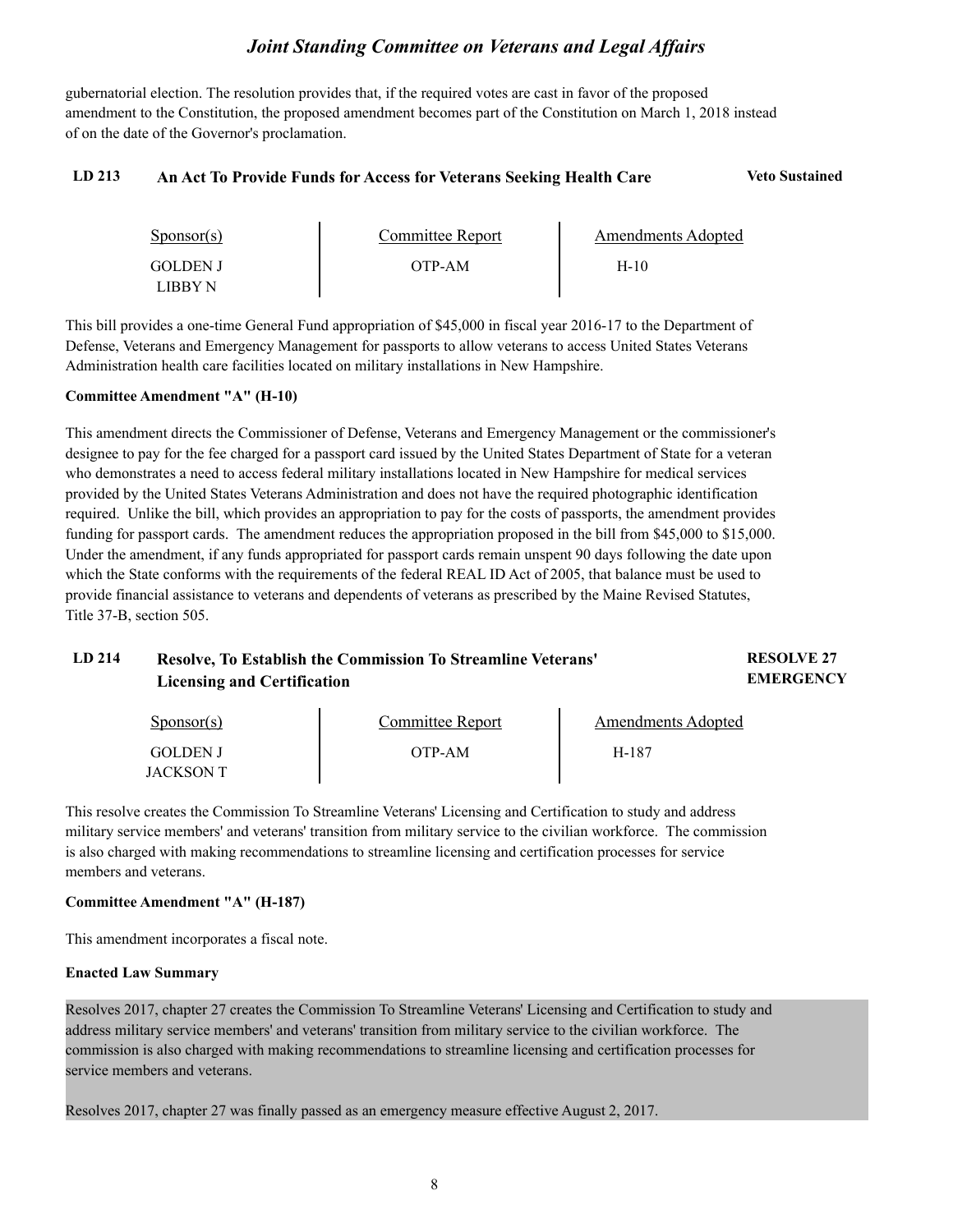### LD 271 An Act for Providers across Multiple Sectors To Inquire of Clients and **Accepted Majority Customers about Former Military Service**

**(ONTP) Report**

| Sponsor(s)      | Committee Report | Amendments Adopted |
|-----------------|------------------|--------------------|
| <b>SHEATS B</b> | ONTP             |                    |
| <b>CARSON B</b> | OTP-AM           |                    |

This bill is a concept draft pursuant to Joint Rule 208.

This bill proposes that the Department of Health and Human Services conduct an effort similar to the effort conducted by the New Hampshire Department of Health and Human Services to coordinate public and private service providers in the areas of aging and senior services, children's services and school systems, employment and vocational services, faith-based groups and health care and medical services to inquire about former military service of clients and customers to identify veterans and direct them and their families to resources and benefits of which the veterans may not be aware or are reluctant to receive.

#### **Committee Amendment "A" (H-406)**

This amendment, the majority report, replaces the bill. It requires the Director of the Bureau of Maine Veterans' Services within the Department of Defense, Veterans and Emergency Management to establish a program to support a community-based veteran service referral program. The program provides written and Internet-based materials and literature to state agencies, quasi-governmental agencies, local government service providers and private organizations, including a checklist of questions the service provider should ask an individual seeking assistance, including, "Have you or a member of your family ever served in the military?" The materials must also include a comprehensive list of services for which a veteran may be eligible.

This amendment was not adopted.

### **LD 295 An Act To Amend the Requirements for a Political Party To Retain ONTP Qualified Party Status under the Election Laws**

| $S_{\text{DONSOT}}(s)$ | Committee Report | Amendments Adopted |
|------------------------|------------------|--------------------|
| LUCHINI L              | ONTP             |                    |

This bill amends the requirements for a political party to retain qualified party status. It allows a party to retain that status if the party's nominee for President of the United States or Governor received at least 5% of the total vote cast in the State for President or Governor in the last general election. This provision applies to any party whose nominee for President appeared on the ballot at the general election on November 8, 2016.

### **LD 296 An Act To Restrict Advertising of and Improve Fairness for State ONTP Lottery Games**

| $S_{\text{PON}(\text{S})}$ | Committee Report | Amendments Adopted |  |
|----------------------------|------------------|--------------------|--|
| RYKERSON D                 | ONTP             |                    |  |

This bill requires prizes for state lotteries to have an annual aggregate payback of 90% of gross revenues or greater. The bill also states that rules adopted by the State Liquor and Lottery Commission must prohibit marketing, advertising and promotion of state lotteries except at locations where lottery tickets are sold. Finally, the bill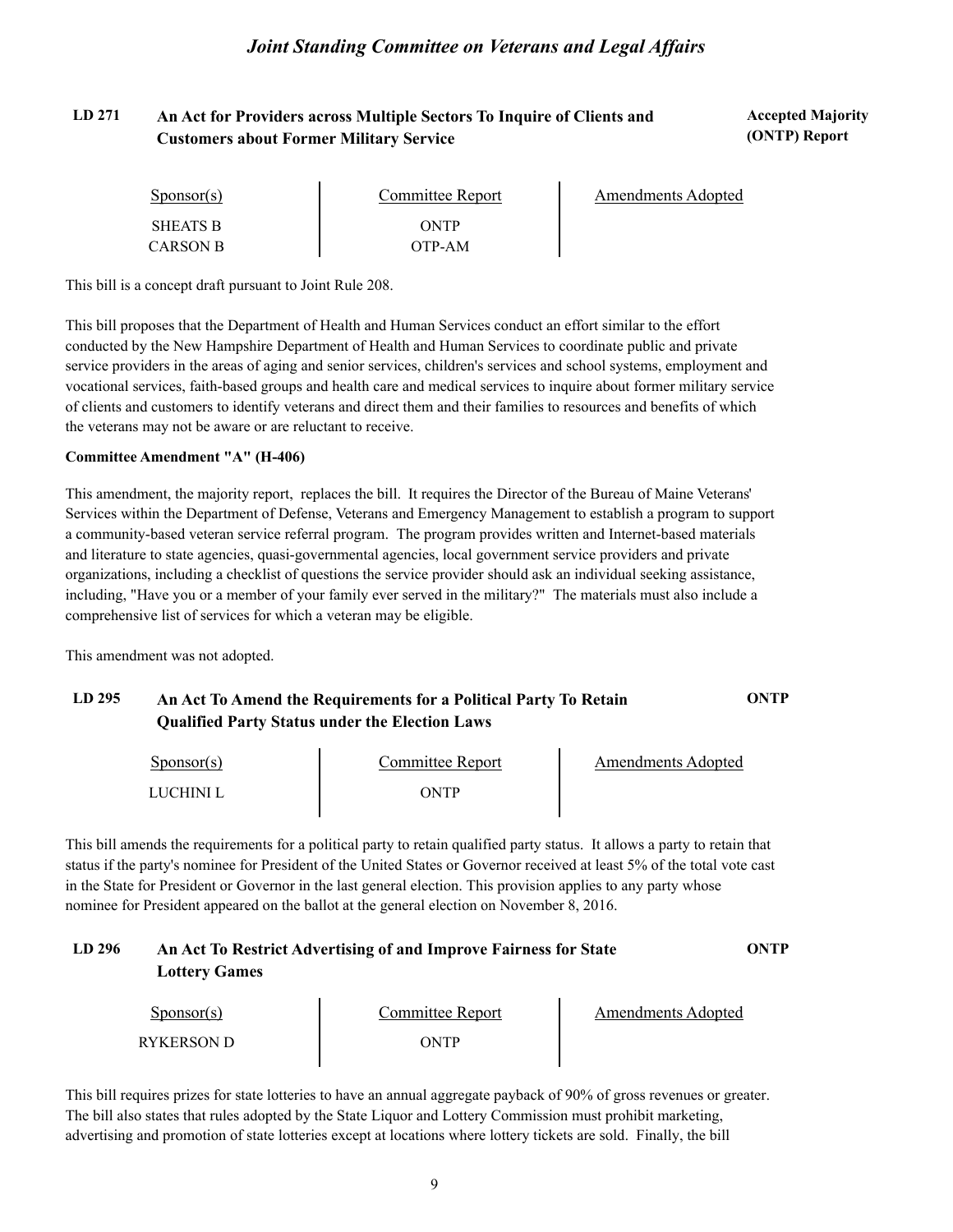requires the commission to adopt rules governing payback percentages and advertising no later than December 1, 2017.

#### **LD 297 An Act To Improve the Administration of Election Recounts PUBLIC 141**

| $S_{\text{POD}S}$ (s) | Committee Report | Amendments Adopted |  |
|-----------------------|------------------|--------------------|--|
| LUCHINI L             | OTP-AM           | H-156              |  |
| CARPENTER M           |                  |                    |  |

This bill is a concept draft pursuant to Joint Rule 208.

This bill proposes to amend current law to authorize the Secretary of State to administer recounts in an efficient and effective manner, to increase the number of voter signatures required for a statewide recount, to lower the threshold for a free statewide recount and to authorize the Secretary of State to develop by rule processes for multicounty and statewide recounts.

#### **Committee Amendment "A" (H-156)**

This amendment replaces the bill. The amendment makes several changes to the laws governing candidate and referendum recounts.

1. The amendment provides that when a recount is requested for a statewide office, congressional office, statewide referendum or county office that encompasses more than one county, the Secretary of State may direct the State Police to retrieve ballots from certain jurisdictions so that the recount may be conducted in stages.

2. The amendment provides for a new deposit and payment structure for recounts for statewide offices, congressional offices or county offices that encompass more than one county, such as District Attorney, so that a deposit is not required when the difference between the leading candidate and the requesting candidate is 1% or less of the total votes cast for that office or not more than 1,000 votes, whichever is less.

3. The amendment provides that for recounts for a statewide office, congressional office or county office that encompasses more than one county when the percentage difference exceeds the threshold for a no-deposit recount, the requesting candidate must pay a deposit of \$5,000 or 10% of the estimated cost of the first stage of the recount, whichever is greater. If the recount does not change the result of the election, the candidate must pay the actual costs to the State of conducting the recount. If the recount reverses the election, the requesting candidate receives a complete refund.

4. The amendment adopts a new deposit and payment structure for recounts of a statewide referendum that is the same as the one provided for statewide candidate recounts.

5. The amendment provides that if recounts are requested for more than one office or referendum question that are on the same ballot for one or more jurisdictions, the Secretary of State may determine a process for counting the ballots for both of the offices or questions simultaneously.

6. Finally, the amendment removes the provision in current law allowing an undeclared write-in candidate to request a recount.

### **Enacted Law Summary**

Public Law 2017, chapter 141 makes several changes to the laws governing candidate and referendum recounts.

1. It provides that when a recount is requested for a statewide office, congressional office, statewide referendum or county office that encompasses more than one county, the Secretary of State may direct the State Police to retrieve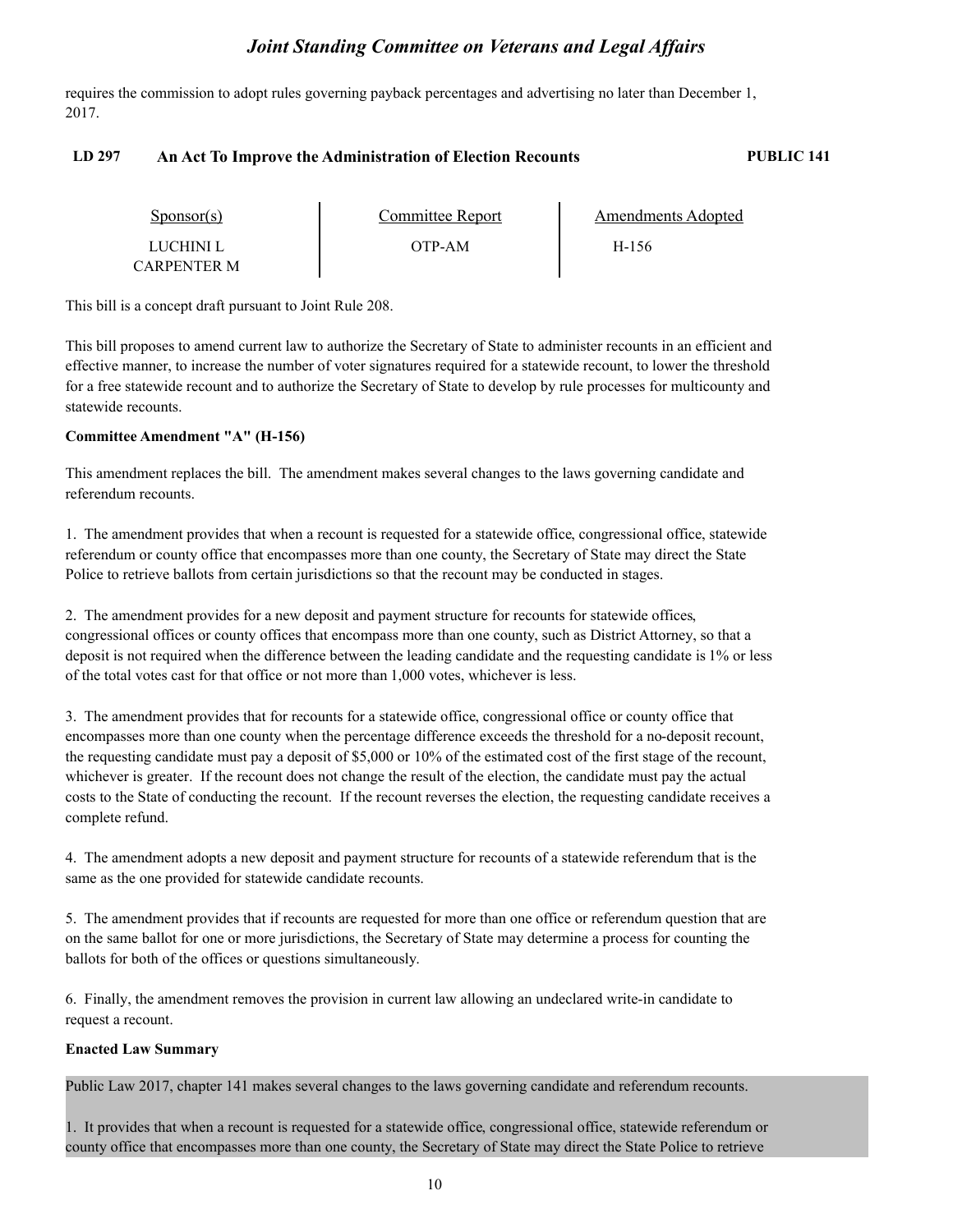ballots from certain jurisdictions so that the recount may be conducted in stages.

2. It provides for a new deposit and payment structure for recounts for statewide offices, congressional offices or county offices that encompass more than one county, such as District Attorney, so that a deposit is not required when the difference between the leading candidate and the requesting candidate is 1% or less of the total votes cast for that office or not more than 1,000 votes, whichever is less.

3. Chapter 141 provides that for recounts for a statewide office, congressional office or county office that encompasses more than one county when the percentage difference exceeds the threshold for a no-deposit recount, the requesting candidate must pay a deposit of \$5,000 or 10% of the estimated cost of the first stage of the recount, whichever is greater. If the recount does not change the result of the election, the candidate must pay the actual costs to the State of conducting the recount. If the recount reverses the election, the requesting candidate receives a complete refund.

4. The law adopts a new deposit and payment structure for recounts of a statewide referendum that is the same as the one provided for statewide candidate recounts.

5. It provides that if recounts are requested for more than one office or referendum question that are on the same ballot for one or more jurisdictions, the Secretary of State may determine a process for counting the ballots for both of the offices or questions simultaneously.

6. Finally, chapter 141 removes the provision in current law allowing an undeclared write-in candidate to request a recount.

### **LD 298 Accepted Majority An Act To Limit Agency Expenditures To Influence Elections**

**(ONTP) Report**

| $S_{\text{ponsor}}(s)$ | Committee Report | Amendments Adopted |
|------------------------|------------------|--------------------|
| <b>CHAPMAN R</b>       | ONTP<br>OTP-AM   |                    |

This bill prohibits state agencies from expending public resources to influence the outcome of a direct initiative of legislation, a people's veto referendum or other statewide referendum except to provide an impartial factual summary regarding what is at issue. It also extends the law governing the involvement of executive branch employees in elections to include direct initiatives of legislation, people's veto referenda and other statewide referenda.

### **Committee Amendment "A" (H-141)**

This amendment, which is the minority report of the committee, removes the provisions of the bill that prohibit political subdivisions in the State from expending public resources to influence the outcome of a direct initiative of legislation, a people's veto referendum or other statewide referendum. The amendment clarifies that resources spent by an agency on a factual summary of the issues may not be used to express support or opposition for the ballot measure.

This amendment was not adopted.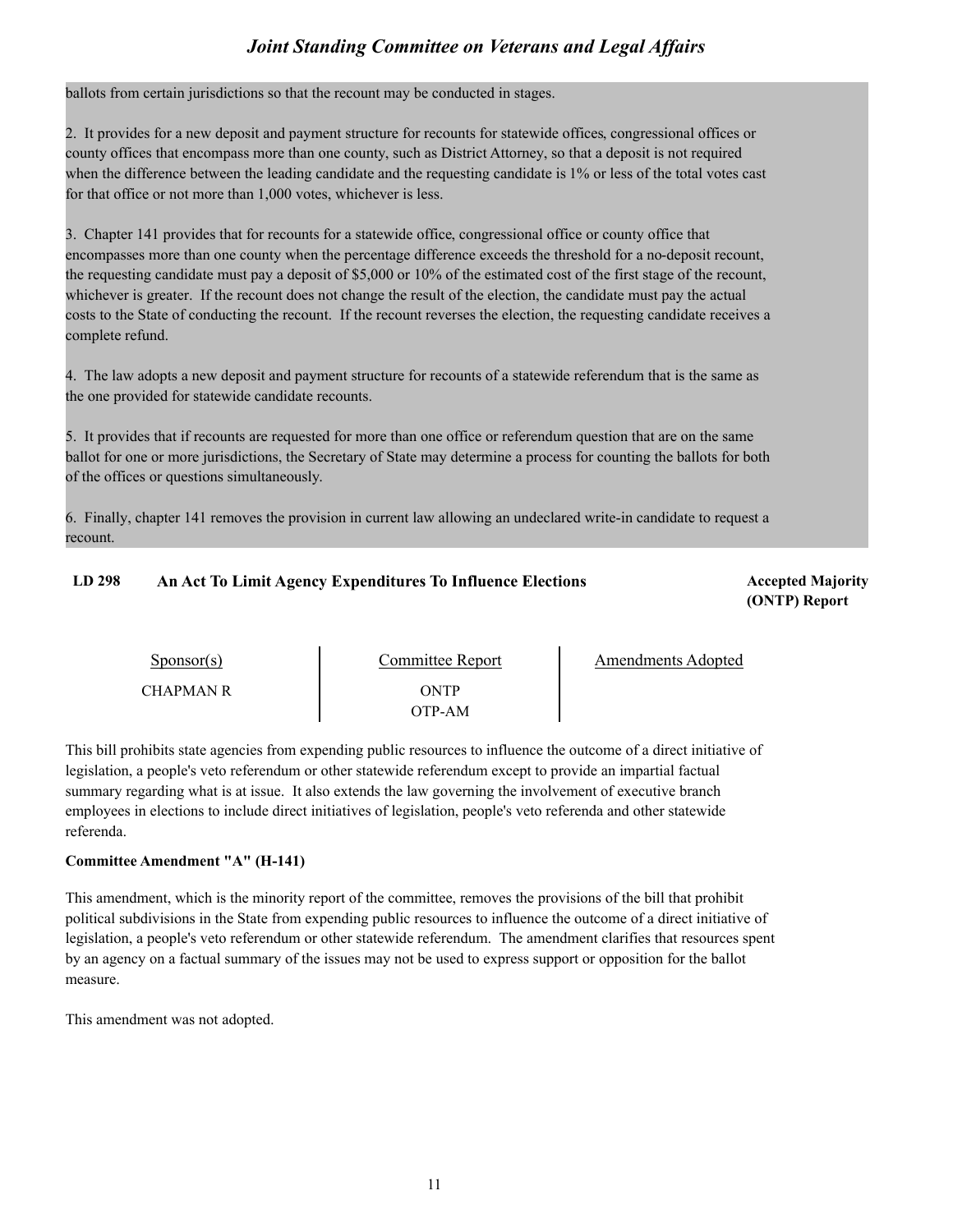#### **LD 299 An Act To Increase Voter Knowledge of Bond Issues PUBLIC 45**

| $S_{\text{ponsor}}(s)$ | Committee Report | Amendments Adopted |  |
|------------------------|------------------|--------------------|--|
| <b>SUTTON P</b>        | OTP-AM           | $H-27$             |  |
| <b>KATZ R</b>          |                  |                    |  |

Current law provides that the statement of the Treasurer of State setting forth the total amount of bonds of the State outstanding and unpaid, the total amount of bonds of the State authorized and unissued and the total amount of bonds of the State contemplated to be issued if the enactment submitted to the electors is ratified be printed on the ballot containing the proposed bond issue or printed as a separate document and posted outside the guardrail enclosure at each voting place. This bill amends that law to require that that information be printed on the ballot and printed as a separate document and posted outside the guardrail enclosure at each voting place.

#### **Committee Amendment "A" (H-27)**

This amendment replaces the bill. The amendment requires that each voting booth in a polling place include a copy of the Treasurer of State's statement of bond debt when there is a bond issue on a statewide ballot.

#### **Enacted Law Summary**

Public Law 2017, chapter 45 requires that each voting booth in a polling place include a copy of the Treasurer of State's statement of bond debt when there is a bond issue on a statewide ballot.

### LD 300 An Act To Preserve Funding for the Maine Clean Election Act by **Accepted Majority Removing Gubernatorial Candidates from Eligibility**

**(ONTP) Report**

| Sponsor(s)      | <b>Committee Report</b> | Amendments Adopted |
|-----------------|-------------------------|--------------------|
| <b>SUTTON P</b> | ONTP                    |                    |
| <b>BRAKEY E</b> | OTP-AM                  |                    |

This bill eliminates Maine Clean Election Act funding for gubernatorial candidates.

#### **Committee Amendment "A" (H-83)**

This amendment, the minority report, adds an appropriations and allocations section.

This amendment was not adopted.

#### **LD 304 PUBLIC 17 An Act To Authorize Auxiliary Liquor Licenses at Disc Golf Courses**

**EMERGENCY**

| $S_{\text{ponsor}}(s)$ | Committee Report | Amendments Adopted |  |
|------------------------|------------------|--------------------|--|
| MASON G<br>WOOD S      | OTP-AM           | S-10               |  |

This bill authorizes the Department of Administrative and Financial Services, Bureau of Alcoholic Beverages and Lottery Operations to issue auxiliary licenses for additional premises located at disc golf courses.

### **Committee Amendment "A" (S-10)**

This amendment makes a disc golf course eligible for the same liquor licenses as a golf course. The amendment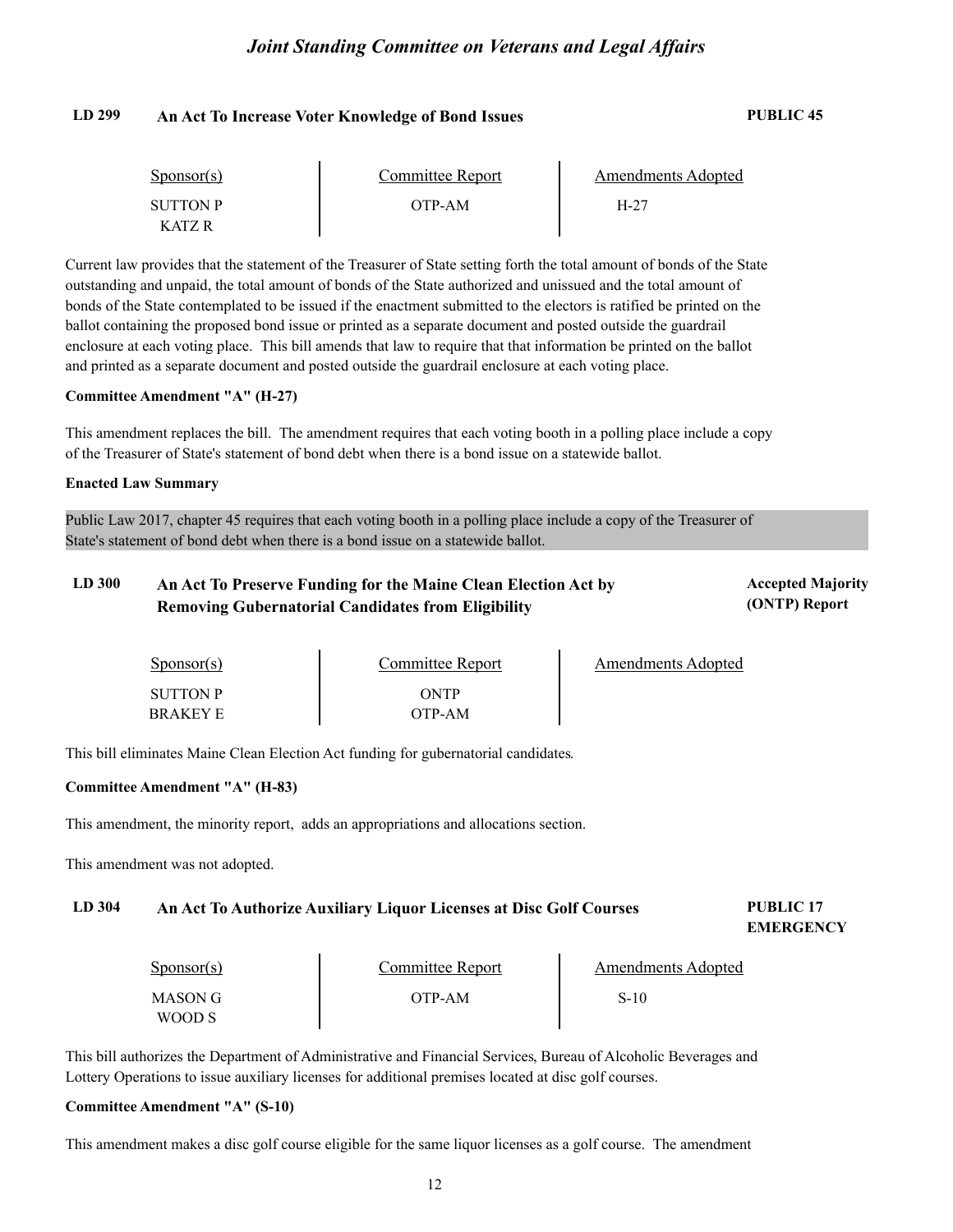adds to the bill a definition of disc golf course and makes necessary references to a disc golf course to reflect the eligibility of a disc golf course for liquor licenses for which it may have an auxiliary license or mobile service bar license. The amendment also adds an emergency preamble and an emergency clause to the bill.

#### **Enacted Law Summary**

Public Law 2017, chapter 17 authorizes the Bureau of Alcoholic Beverages and Lottery Operations to issue auxiliary on-premises liquor licneses to disc golf courses. The law makes a disc golf course eligible for the same liquor licenses as a golf course. Chapter 17 establishes a definition of disc golf course and makes necessary references to a disc golf course to reflect the eligibility of a disc golf course for liquor licenses for which it may have an auxiliary license or mobile service bar license.

Public Law 2017, chapter 17 was enacted as an emergency measure effective April 12, 2017.

#### **LD 339 An Act To Reduce Restrictions on Wine Shipments ONTP**

Sponsor(s)

Sponsor(s) Committee Report<br>
HAWKE S ONTP

Amendments Adopted

This bill allows the direct shipment of wine in bottles that are smaller than 750 milliliters to customers in the State.

### **LD 388 An Act Regarding the Sale of Alcohol by a Manufacturer with an PUBLIC 34 On-premises Retail License**

| Sponsor(s)        | Committee Report | Amendments Adopted |  |
|-------------------|------------------|--------------------|--|
| <b>SAVIELLO T</b> | OTP-AM           | $S-25$             |  |
|                   | NTP              |                    |  |

This bill clarifies existing law that permits a person that is licensed to manufacture malt liquor, wine or spirits at a facility in the State to sell the product that person produces from the manufacturing facility for off-premises consumption without having to get a separate off-premises retail license. The bill specifies that the location of the manufacturing facility where off-premises sales of the manufacturer's product occur is not required to be accessed by a separate entrance from the area of the facility that is licensed to serve alcoholic beverages for on-premises consumption. It also clarifies that distilleries and small distilleries are subject to the existing law that requires spirits sold at retail to first be listed for sale and distributed by the State.

### **Committee Amendment "A" (S-25)**

This amendment makes a technical change to the bill.

### **Enacted Law Summary**

Public Law 2017, chapter 34 clarifies existing law that permits a person that is licensed to manufacture malt liquor, wine or spirits at a facility in the State to sell the product that person produces from the manufacturing facility for off-premises consumption without having to get a separate off-premises retail license. It specifies that the location of the manufacturing facility where off-premises sales of the manufacturer's product occur is not required to be accessed by a separate entrance from the area of the facility that is licensed to serve alcoholic beverages for on-premises consumption. Chapter 34 also clarifies that distilleries and small distilleries are subject to the existing law that requires spirits sold at retail to first be listed for sale and distributed by the State.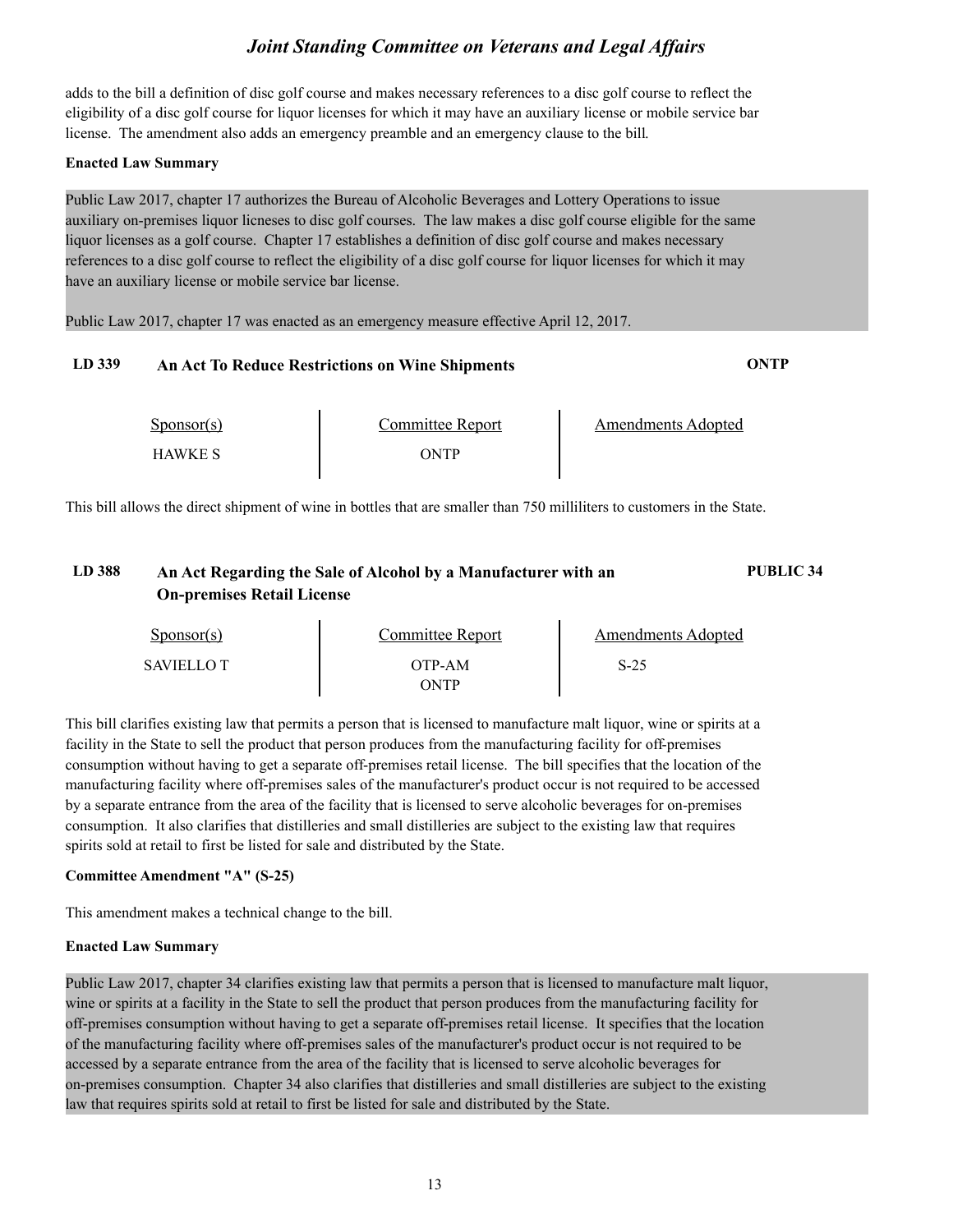### **LD 394 Accepted Majority An Act Regarding Terminology in Campaign Finance Law**

**(ONTP) Report**

| Sponsor(s)      | Committee Report | Amendments Adopted |
|-----------------|------------------|--------------------|
| <b>SUTTON P</b> | ONTP<br>OTP-AM   |                    |

This bill changes references to the Maine Clean Election Act and the Maine Clean Election Fund to the Maine Campaign Public Financing Act and the Maine Campaign Public Financing Fund.

#### **Committee Amendment "A" (H-79)**

The bill changes references to the Maine Clean Election Act and the Maine Clean Election Fund to the Maine Campaign Public Financing Act and the Maine Campaign Public Financing Fund. This amendment, which is the minority report of the committee, changes references to the Maine Clean Election Act and the Maine Clean Election Fund to the Maine Taxpayer-funded Campaign Act and the Maine Taxpayer-funded Campaign Fund.

This amendment was not adopted.

#### **LD 403 An Act Regarding Referendum Recounts ONTP**

| $S_{\text{DODSOT}}(s)$ | Committee Report | <b>Amendments Adopted</b> |  |
|------------------------|------------------|---------------------------|--|
| POULIOT M              | ONTP             |                           |  |
| DESCHAMBAULT S         |                  |                           |  |

This bill requires the Secretary of State to conduct a recount paid for by the State for a referendum if the percentage difference between the yes and no votes as shown by the official tabulation of the referendum votes is 0.25% or less. It allows a group of voters to request a recount for a referendum in which the percentage difference between the yes and no votes as shown in the official tabulation of the referendum votes is greater than 0.25%. The party requesting a recount for a referendum in which the percentage difference between the yes and no votes as shown by the official tabulation is greater than 0.25% must pay for the recount.

#### **LD 407 An Act To Simplify the Laws Regarding Games of Chance ONTP**

| Sponsor(s)                      | Committee Report | Amendments Adopted |  |
|---------------------------------|------------------|--------------------|--|
| <b>COLLINS R</b><br>HANINGTON S | ONTP             |                    |  |

This bill specifies, for the purposes of the laws governing games of chance, that games of chance are those games in which the outcome is solely determined by chance, outside the control of the contestant or participant.

### **LD 408 An Act To Prohibit Taxpayer-funded Campaign Expenditures from PUBLIC 31 Being Used on Post-election Parties**

| $S_{\text{PON}(\text{S})}$ | Committee Report | Amendments Adopted |  |
|----------------------------|------------------|--------------------|--|
| COLLINS R                  | OTP-AM           | $S-20$             |  |
| <b>FARRIN B</b>            | ONTP             |                    |  |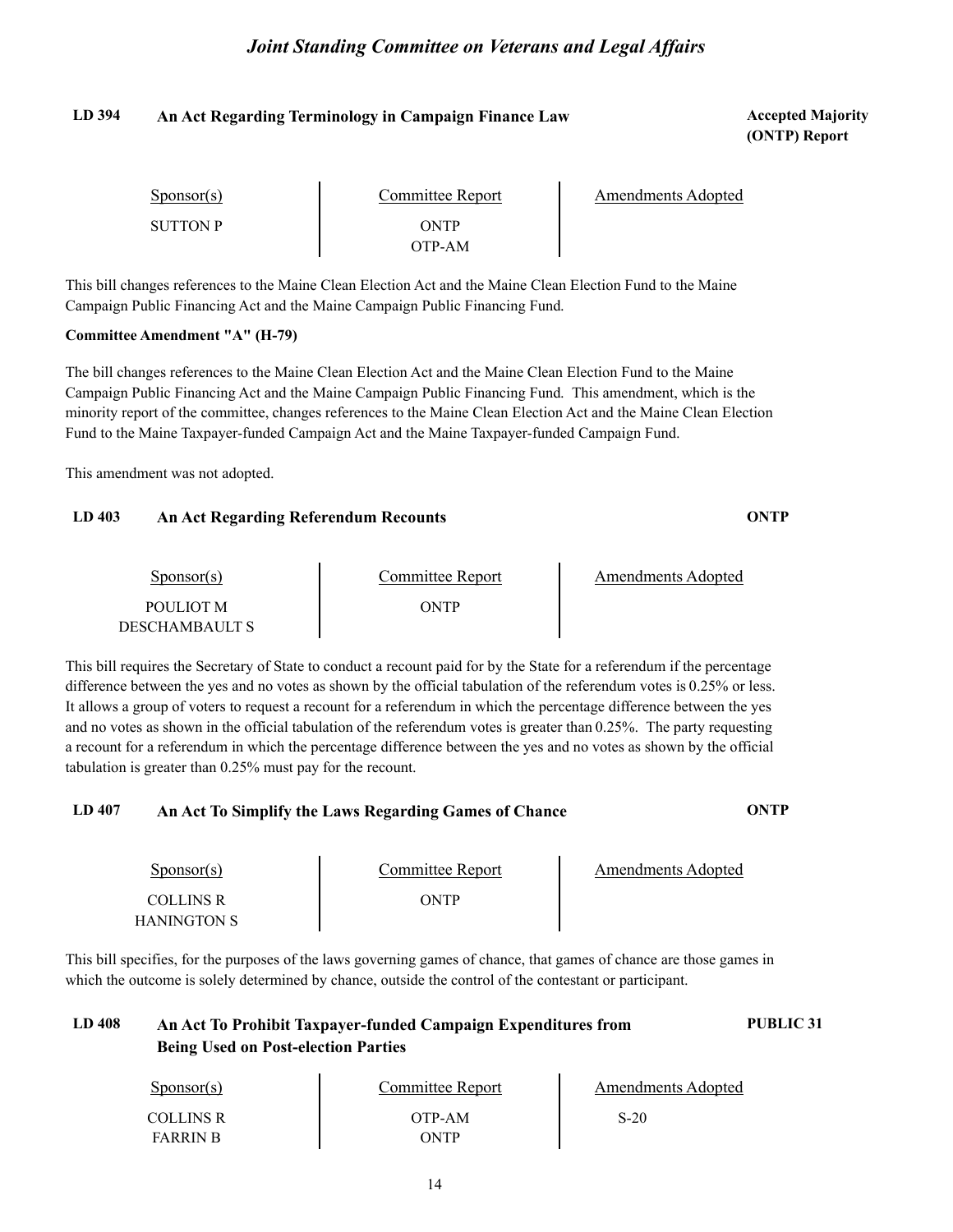This bill prohibits funds distributed to candidates from the Maine Clean Election Fund from being used for post-election parties.

#### **Committee Amendment "A" (S-20)**

This amendment, which is the majority report of the committee, clarifies that a Maine Clean Election Act candidate may use personal funds for a post-election party in accordance with rules of the Commission on Governmental Ethics and Election Practices.

#### **Enacted Law Summary**

Public Law 2017, chapter 31 clarifies that a Maine Clean Election Act candidate may use personal funds for a post-election party in accordance with rules of the Commission on Governmental Ethics and Election Practices.

#### LD 413 An Act To Limit the Influence of Lobbyists by Expanding the *Accepted Report A* **(ONTP) Prohibition on Accepting Political Contributions**

| muupuu nupurt |  |
|---------------|--|
| (ONTP)        |  |

| $S_{\text{ponsor}}(s)$ | Committee Report | <b>Amendments Adopted</b> |
|------------------------|------------------|---------------------------|
| <b>CHENETTE J</b>      | ONTP             |                           |
| DILLINGHAM K           | OTP-AM           |                           |
|                        | OTP-AM           |                           |

Current law prohibits the Governor, members of the Legislature, constitutional officers and the staff or agents of the Governor, members of the Legislature and constitutional officers from soliciting or accepting contributions from a lobbyist, lobbyist associate or employer while the Legislature is convened in session. This bill extends application of that prohibition year-round, regardless of whether the Legislature is in session.

### **Committee Amendment "B" (S-78)**

This amendment replaces the bill and is a minority report of the committee. Like the bill, the amendment prohibits a member of the Legislature, the Governor or any constitutional officer from soliciting or accepting a contribution from a lobbyist or an employer. The amendment provides that candidates for the Legislature or Governor are also subject to this year-round contribution prohibition. The amendment also provides that party committees may solicit or accept contributions when the Legislature is not in session as long as a member of the Legislature, the Governor or a constitutional officer is not the treasurer, an officer or primary decision maker or fund-raiser for the party committee.

### **Committee Amendment "A" (S-77)**

This amendment replaces the bill and is a minority report of the committee. Like the bill, the amendment prohibits a member of the Legislature, the Governor or any constitutional officer from soliciting or accepting a contribution from a lobbyist, a lobbyist associate or an employer. The amendment provides that candidates for the Legislature or Governor are also subject to this year-round contribution prohibition. The amendment clarifies that with regard to a political action committee, party committee or ballot question committee, the prohibition applies to contributions solicited, accepted or given only when the Legislature is in session.

### **LD 415 An Act To Modify the Amount of Product Samples of Malt Liquor, Wine PUBLIC 35 or Spirits That May Be Provided to Retail Licensees**

| $S_{\text{PON}(\text{S})}$ | Committee Report | <b>Amendments Adopted</b> |
|----------------------------|------------------|---------------------------|
| MASON G                    | NTP              |                           |
| LUCHINI L                  |                  |                           |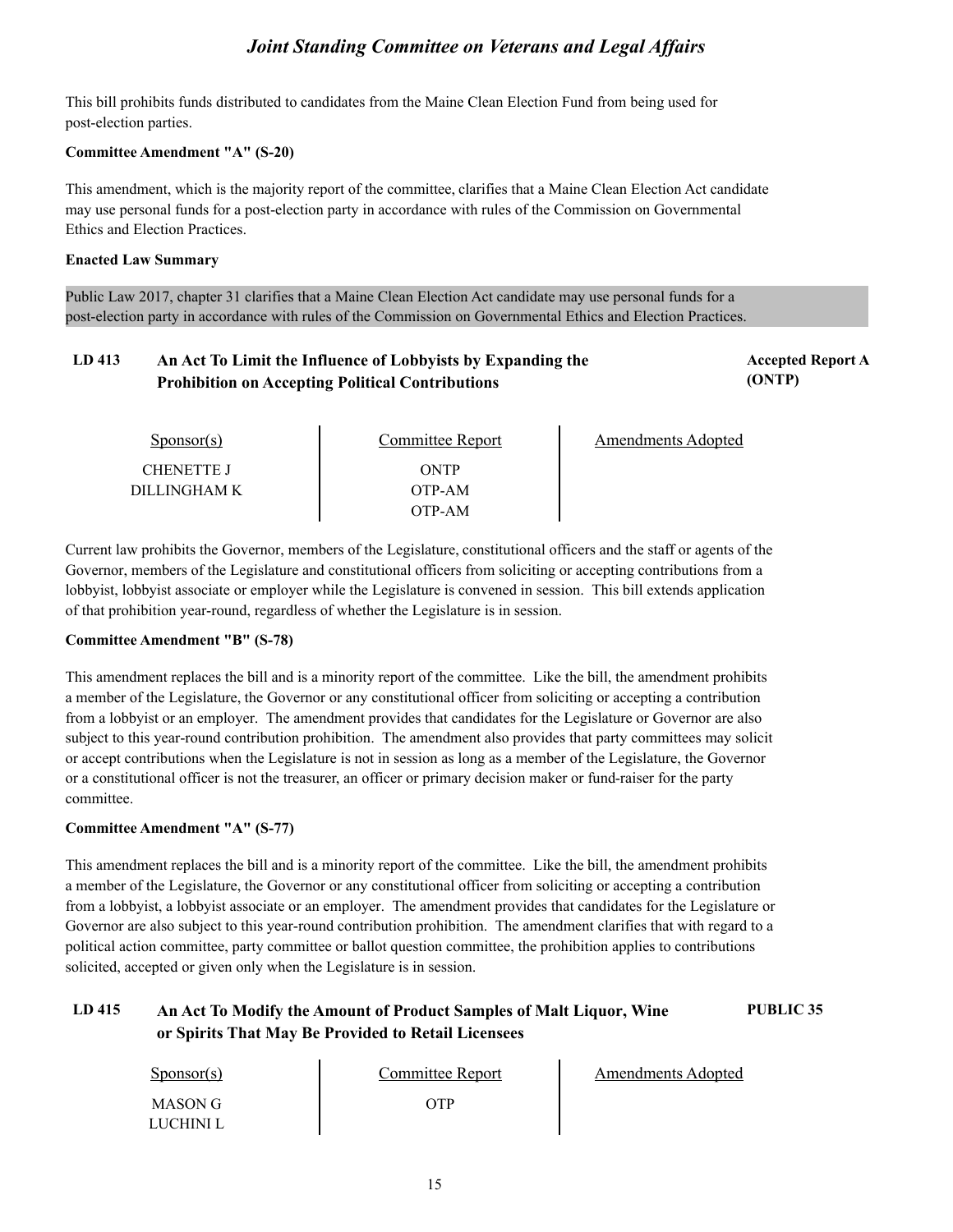Current law allows a brewery, winery or wholesaler to provide to a retail licensee samples of products, limited to nine gallons of malt liquor and nine liters of wine annually. This bill increases the annual limit to 18 gallons of malt liquor and 18 liters of wine.

Current law allows a licensed sales representative for a distilled spirits manufacturer or suppler to give to a retail licensee a maximum of three liters per year per distiller represented by the sales representative. This bill increases the annual limit to six liters per distiller.

#### **Enacted Law Summary**

Current law allows a brewery, winery or wholesaler to provide to a retail licensee samples of products, limited to nine gallons of malt liquor and nine liters of wine annually. Public Law 2017, chapter 35 increases the annual limit to 18 gallons of malt liquor and 18 liters of wine.

Current law allows a licensed sales representative for a distilled spirits manufacturer or suppler to give to a retail licensee a maximum of three liters per year per distiller represented by the sales representative. Public Law 2017, chapter 35 increases the annual limit to six liters per distiller.

| LD 438 | An Act To Provide a Travel Reimbursement to Members of the Maine | ONTP |
|--------|------------------------------------------------------------------|------|
|        | <b>National Guard</b>                                            |      |
|        |                                                                  |      |

| Sponsor(s)                             | Committee Report | Amendments Adopted |  |
|----------------------------------------|------------------|--------------------|--|
| <b>STEWART H</b><br><b>CARPENTER M</b> | ONTP             |                    |  |

This bill allows a member of the Maine National Guard to obtain reimbursement for travel to and from authorized training exercises at the same rate paid to state employees who use their private vehicles for travel for state business.

### **LD 439 An Act To Allow Voters To Choose Ongoing Absentee Voter Status ONTP**

| Sponsor(s)       | Committee Report | Amendments Adopted |
|------------------|------------------|--------------------|
| <b>FECTEAUR</b>  | ONTP             |                    |
| <b>BELLOWS S</b> |                  |                    |

This bill provides a process for a voter to request ongoing absentee voter status, which allows the voter to automatically receive an absentee ballot for each statewide election until the status is terminated.

### **LD 440 An Act To Expand Absentee Balloting To Include Certain Residents in ONTP Independent Living Facilities**

| $S_{\text{DODSOT}}(s)$       | Committee Report | Amendments Adopted |
|------------------------------|------------------|--------------------|
| HOGAN G<br><b>CHENETTE J</b> | ONTP             |                    |

This bill requires municipal clerks to conduct absentee voting in independent living facilities at the request of the management company managing the facility. The balloting must be conducted in the presence of an election official.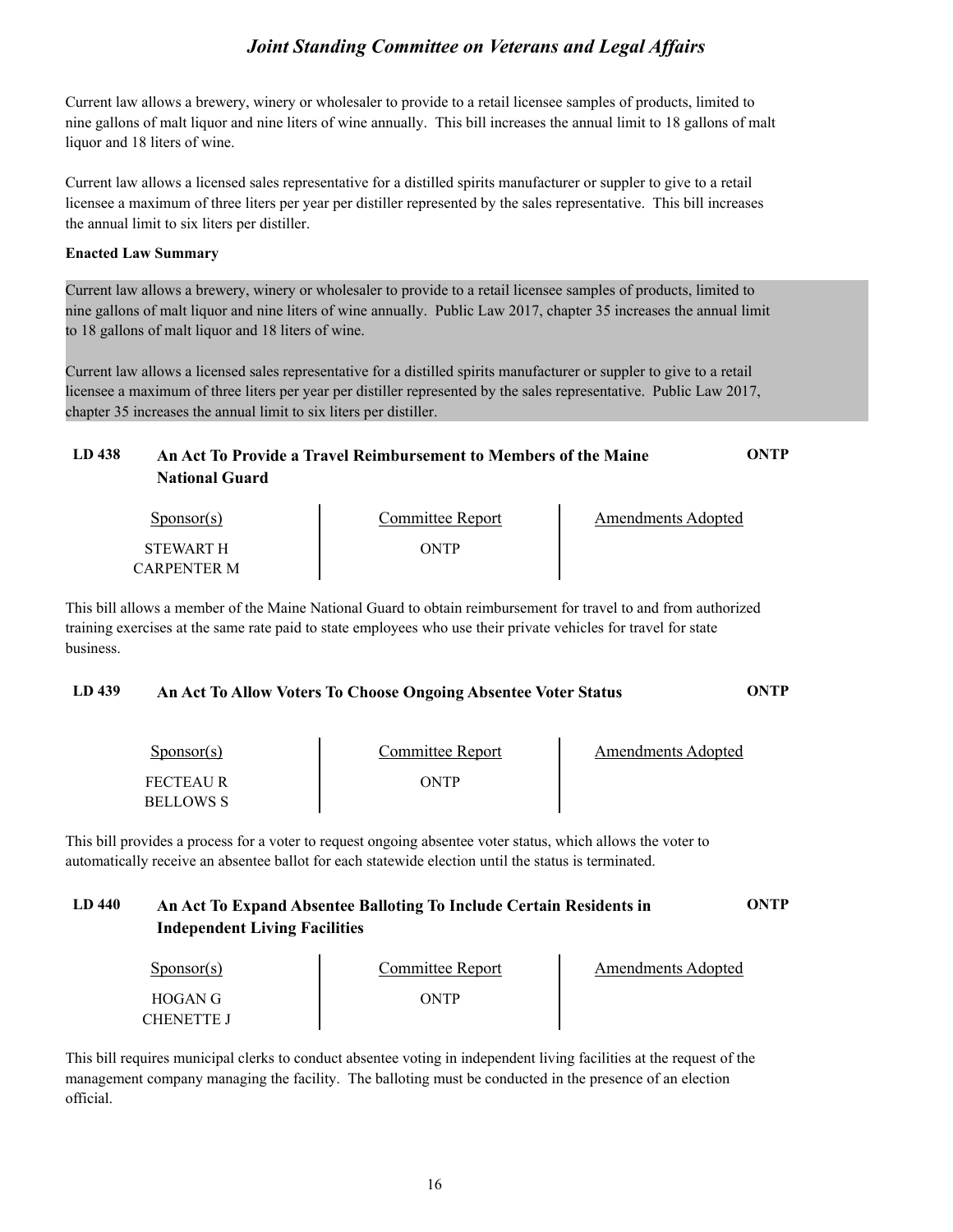### **LD 446 PUBLIC 47 An Act To Allow Campgrounds To Operate Beano or Bingo**

# **EMERGENCY**

| $S_{\text{PON}(\text{S})}$ | Committee Report | Amendments Adopted |  |
|----------------------------|------------------|--------------------|--|
| COLLINS R<br>LUCHINI L     | OTP-AM           | $S-21$             |  |

This bill amends current law concerning the licensing of beano and bingo games in resort hotels. The bill adds campgrounds to the licensing provisions, removes the restriction on the number of seasonal licenses that may be issued and changes the license fee from \$10 to up to \$100.

#### **Committee Amendment "A" (S-21)**

This amendment replaces the bill. The amendment provides that a campground may conduct beano without a license if games are conducted only for campground patrons and their guests, prizes do not exceed \$25 per game and proceeds from the games are used only for prizes and to cover the actual costs of conducting the game. The amendment also adds an emergency preamble and an emergency clause.

#### **Enacted Law Summary**

Public Law 2017, chapter 47 provides that a campground may conduct beano without a license if games are conducted only for campground patrons and their guests, prizes do not exceed \$25 per game and proceeds from the games are used only for prizes and to cover the actual costs of conducting the game.

Public Law 2017, chapter 47 was enacted as an emergency measure effective May 7, 2017.

#### **LD 459 RESOLVE 13 Resolve, Regarding Legislative Review of Portions of Chapter 3: Maine EMERGENCY Clean Election Act and Related Provisions, a Major Substantive Rule of the Commission on Governmental Ethics and Election Practices**

| $S_{\text{ponsor}}(s)$ | Committee Report | <b>Amendments Adopted</b> |
|------------------------|------------------|---------------------------|
|                        | )TP-AM           | H-183                     |

This resolve provides for legislative review of portions of Chapter 3: Maine Clean Election Act and Related Provisions, a major substantive rule of the Commission on Governmental Ethics and Election Practices.

### **Committee Amendment "A" (H-183)**

This amendment provides that the provisionally adopted major substantive rule of the Commission on Governmental Ethics and Election Practices may be finally authorized if the rule is changed to strike provisions in the rule that state that, when a candidate authorizes other individuals to collect qualifying contributions, the candidate is responsible for ensuring that those individuals have received proper training in the procedures for collecting qualifying contributions and the candidate must exercise due diligence to ensure that contributions collected by others comply with the requirements of the Maine Clean Election Act.

#### **Enacted Law Summary**

Resolve 2017, chapter 13 provides that the provisionally adopted major substantive rule of the Commission on Governmental Ethics and Election Practices may be finally authorized if the rule is changed to strike provisions in the rule that state that, when a candidate authorizes other individuals to collect qualifying contributions, the candidate is responsible for ensuring that those individuals have received proper training in the procedures for collecting qualifying contributions and the candidate must exercise due diligence to ensure that contributions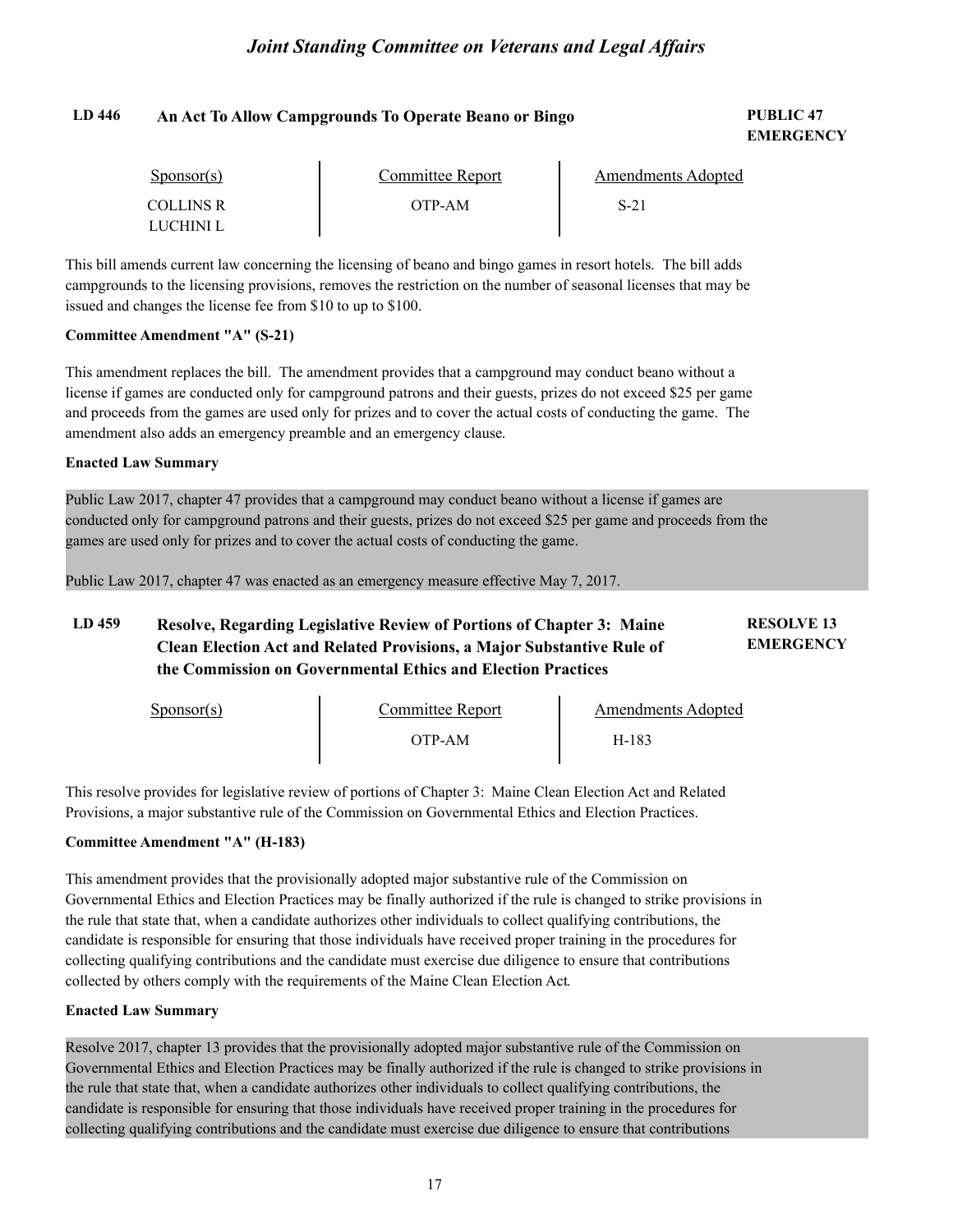collected by others comply with the requirements of the Maine Clean Election Act.

Resolve 2017, chapter 13 was finally passed as an emergency measure effective June 7, 2017.

### LD 465 An Act To Assist Veterans in Their Applications for Service-related **Died Between Benefits**

| This bill requires the Department of Defense, Veterans and Emergency Management, Bureau of Maine Veterans'          |
|---------------------------------------------------------------------------------------------------------------------|
| Services to provide all veterans in the State the opportunity to have their claims represented by the bureau acting |
| under a power of attorney when filing for service-related benefits to the United States Department of Veterans      |
| Affairs, veterans' service organizations and other organizations dedicated to serving veterans.                     |

ONTP OTP-AM

Committee Report Amendments Adopted

#### **Committee Amendment "A" (S-168)**

Sponsor(s) LIBBY N GOLDEN J

This amendment, the minority report, provides that the Department of Defense, Veterans and Emergency Management, Bureau of Maine Veterans' Services is required to represent all veterans in filing their initial claims for service-related benefits to the United States Department of Veterans Affairs. The bill applies this requirement to all claims for service-related benefits and includes claims made to other veterans' service organizations.

This amendment was not adopted.

| LD 496 |                            | An Act To Update Maine's Veterans' Benefits Eligibility Requirements | ONTP                      |  |
|--------|----------------------------|----------------------------------------------------------------------|---------------------------|--|
|        | $S_{\text{PON}(\text{S})}$ | <b>Committee Report</b>                                              | <b>Amendments Adopted</b> |  |
|        | <b>KINNEY J</b>            | ONTP                                                                 |                           |  |

This bill expands eligibility for admission to Maine Veterans' Homes to residents of Maine who served at least 180 days in the Maine National Guard during a federally recognized war period.

### **LD 510 An Act To Create Fairness in Gaming License Fees for Small Nonprofit ONTP Organizations**

| Sponsor(s)  | Committee Report | Amendments Adopted |
|-------------|------------------|--------------------|
| CARPENTER M | ONTP             |                    |

This bill reduces by 75% the annual fee for a license to conduct games of chance and games of cards, including tournament games, for organizations with net revenues from those activities of less than \$10,000 for the prior year.

### **LD 543 An Act Regarding Political Action Committee Expenditures PUBLIC 98**

| $S_{\text{ponsor}}(s)$ | Committee Report | <b>Amendments Adopted</b> |  |
|------------------------|------------------|---------------------------|--|
| LUCHINI L              | OTP-AM           | H-93                      |  |

**Houses**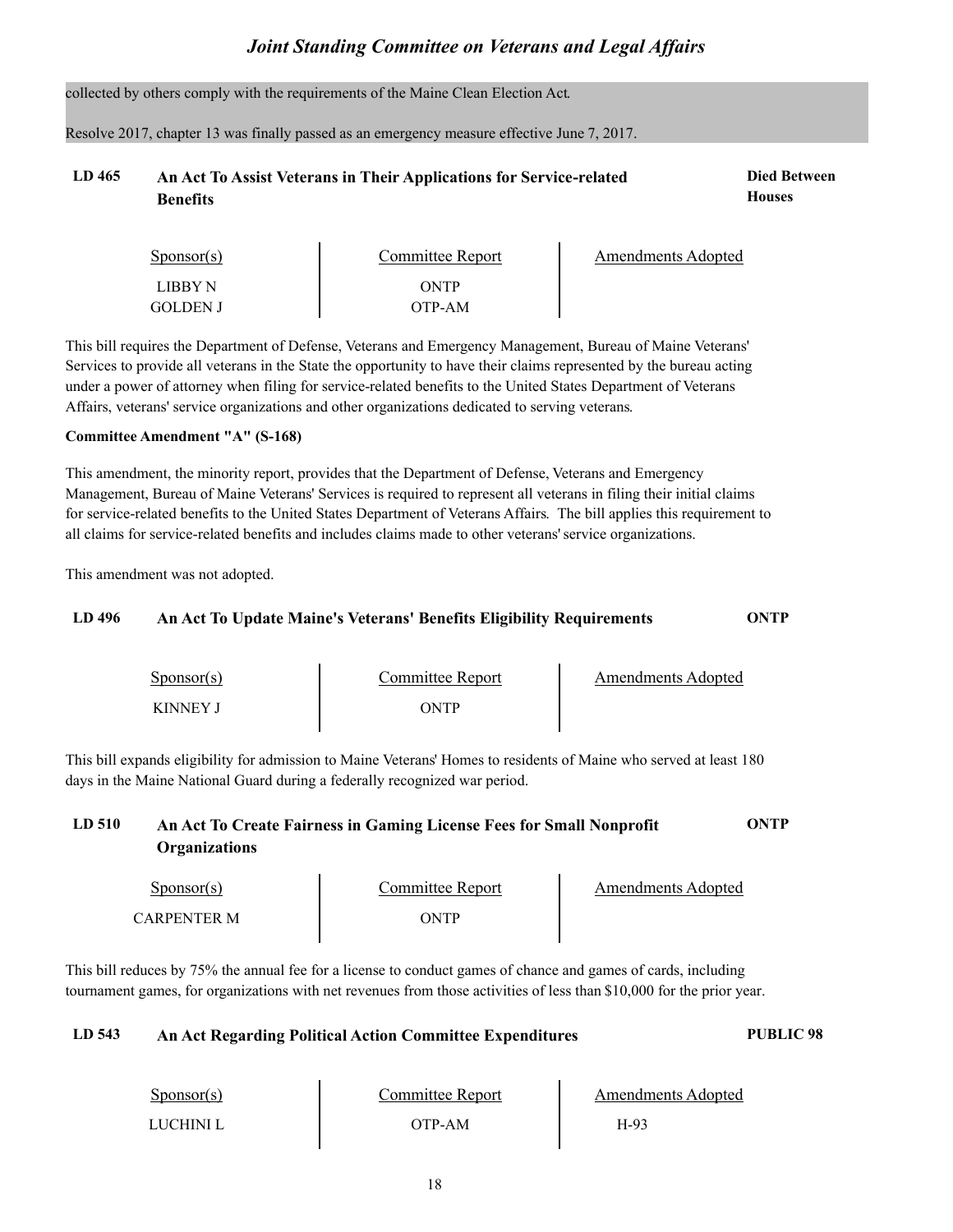This bill prohibits a political action committee from compensating a Legislator or member of the Legislator's immediate family or household or a business owned or operated by the Legislator for services provided to the committee if the Legislator is a principal officer or treasurer of the committee or is one of the individuals primarily responsible for raising contributions or making decisions for the committee.

#### **Committee Amendment "A" (H-93)**

The bill prohibits a political action committee for which a Legislator is a principal officer or treasurer from compensating a Legislator's family member or household member for services provided to the committee. This amendment removes that prohibition.

#### **Enacted Law Summary**

Public Law 2017, chapter 98 prohibits a political action committee from compensating a Legislator or a business owned or operated by the Legislator for services provided to the committee if the Legislator is a principal officer or treasurer of the committee or is one of the individuals primarily responsible for raising contributions or making decisions for the committee.

### **LD 544 An Act To Expand Wine and Beer Tastings at Retail Establishments ONTP**

| $S_{\text{DONSOT}}(s)$ | Committee Report | Amendments Adopted |
|------------------------|------------------|--------------------|
| <b>TERRY M</b>         | WTP-             |                    |

Current law allows a person licensed for retail sale of wine or malt liquor for off-premises consumption to conduct taste testings on the licensee's premises if the licensee stocks at least 125 different labels of wine or 100 different labels of malt liquor. This bill removes the minimum stock requirements.

### **LD 564 RESOLUTION, Proposing an Amendment to the Constitution of Maine ONTP To Increase the Number of Signatures Required for a Direct Initiative of Legislation**

| $S_{\text{PONSOT}}(s)$ | <b>Committee Report</b> | <b>Amendments Adopted</b> |
|------------------------|-------------------------|---------------------------|
| <b>SEAVEY S</b>        | ONTP                    |                           |

This resolution proposes to amend the Constitution of Maine to require that the number of signatures on a direct initiative petition be at least 15% of the total vote for President cast in the State in the last presidential election. The Constitution of Maine currently requires this number to be at least 10% of the total vote for Governor cast in the last gubernatorial election.

#### **LD 568 Died Between An Act To Require Candidates To Be Listed as Unenrolled If Not Houses Registered with a Recognized Party**

| $S_{\text{PONSOT}}(s)$ | Committee Report | <b>Amendments Adopted</b> |
|------------------------|------------------|---------------------------|
| TURNER B               | ONTP<br>OTP-AM   |                           |

This bill requires that the political designation for an unenrolled candidate who is nominated by petition be "unenrolled" and disallows the term "independent" for an unenrolled candidate. This bill also prohibits a candidate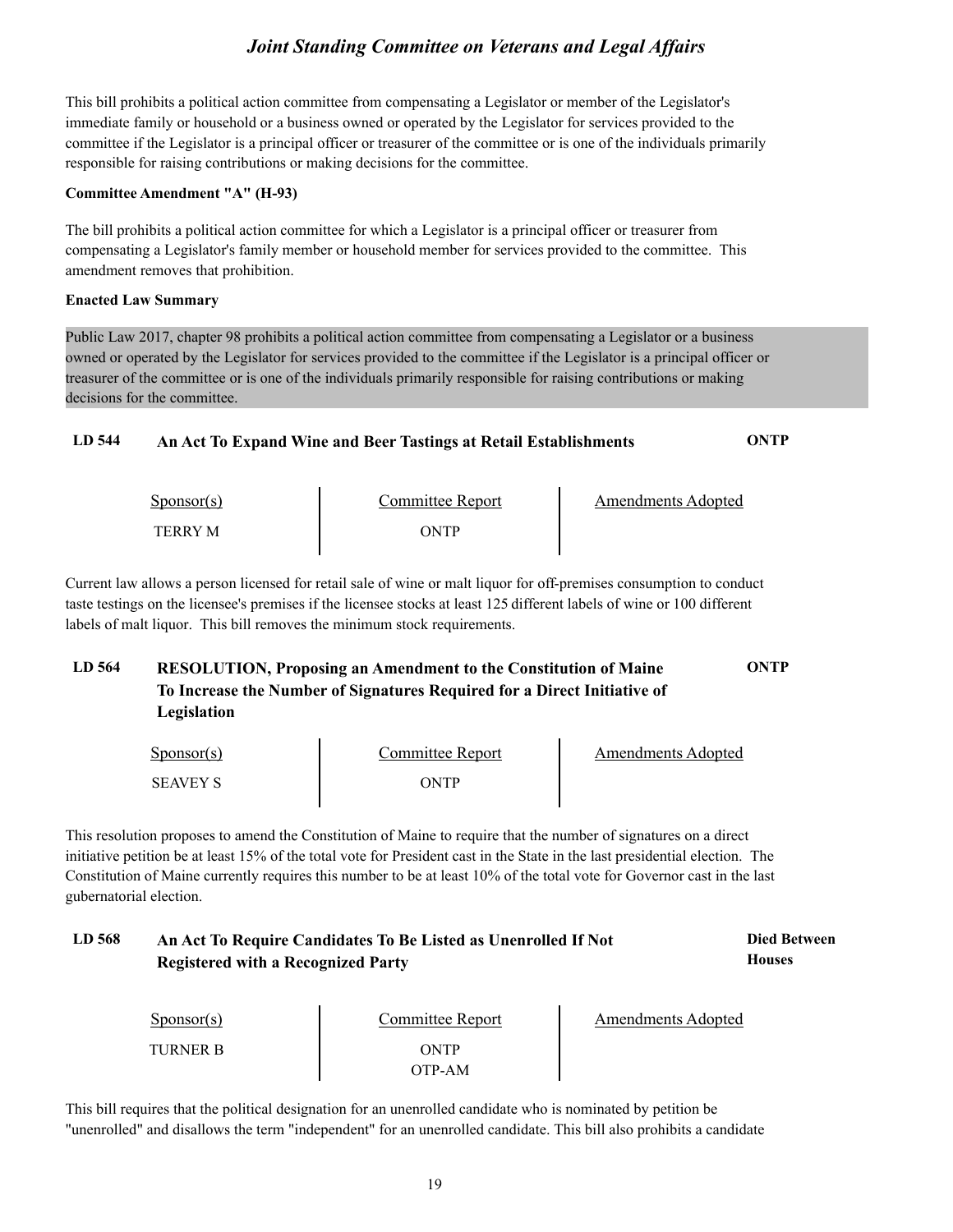who intends to form a new party to be placed on the ballot by petition, but requires the candidate to follow the procedures in the election laws for forming new parties.

#### **Committee Amendment "A" (H-188)**

This amendment is the minority report, it replaces the bill and changes the title to reflect the content of the amendment.

This amendment provides that the party or political designation of a candidate of an unqualified party is limited to one word and may not include additional numbers or symbols. Presidential and vice-presidential candidate designations remain subject to the current law, which provides that such a party or political designation must be no longer than three words.

This amendment was not adopted.

### **LD 579 An Act Regarding Transfers of Liquor between Licensed PUBLIC 123 Manufacturers' Facilities**

| Sponsor(s)       | Committee Report | Amendments Adopted |  |
|------------------|------------------|--------------------|--|
| <b>SAVIELLOT</b> | OTP-AM<br>)TP-AM | S-137              |  |

This bill permits a manufacturer who manufactures liquor at multiple licensed locations to transport the manufacturer's own product between those locations, as is allowed under federal law.

#### **Committee Amendment "A" (S-137)**

This amendment, the majority report, replaces the bill. The amendment provides that a manufacturer of liquor who operates multiple facilities licensed for the manufacture of liquor may transfer liquor the manufacturer produces from one facility to another. It also clarifies that a manufacturer may transfer liquor the manufacturer produces from the licensed manufacturing facility to any establishment operated by the manufacturer that is licensed for on-premises consumption, where samples are served and where sales are permitted for consumption off of the premises.

### **Committee Amendment "B" (S-138)**

This amendment replaces the bill and is the minority report of the committee. The amendment provides that manufacturers of liquor who operate multiple facilities licensed for the manufacture of liquor may transfer liquor they produce from one facility to another. It also clarifies that a manufacturer may transfer liquor the manufacturer produces from the licensed manufacturing facility to any establishment operated by the manufacturer that is licensed for on-premises consumption where samples are served and where sales are permitted for consumption off of the premises. This amendment differs from the majority report in that it does not include language regarding clarification of majority ownership of a manufacturing facility as it applies to the transfer of liquor authorized by the amendment.

This amendment was not adopted.

### **Enacted Law Summary**

Public Law 2017, chapter 123 provides that a manufacturer of liquor who operates multiple facilities licensed for the manufacture of liquor may transfer liquor the manufacturer produces from one facility to another. It also clarifies that a manufacturer may transfer liquor the manufacturer produces from the licensed manufacturing facility to any establishment operated by the manufacturer that is licensed for on-premises consumption, where samples are served and where sales are permitted for consumption off of the premises.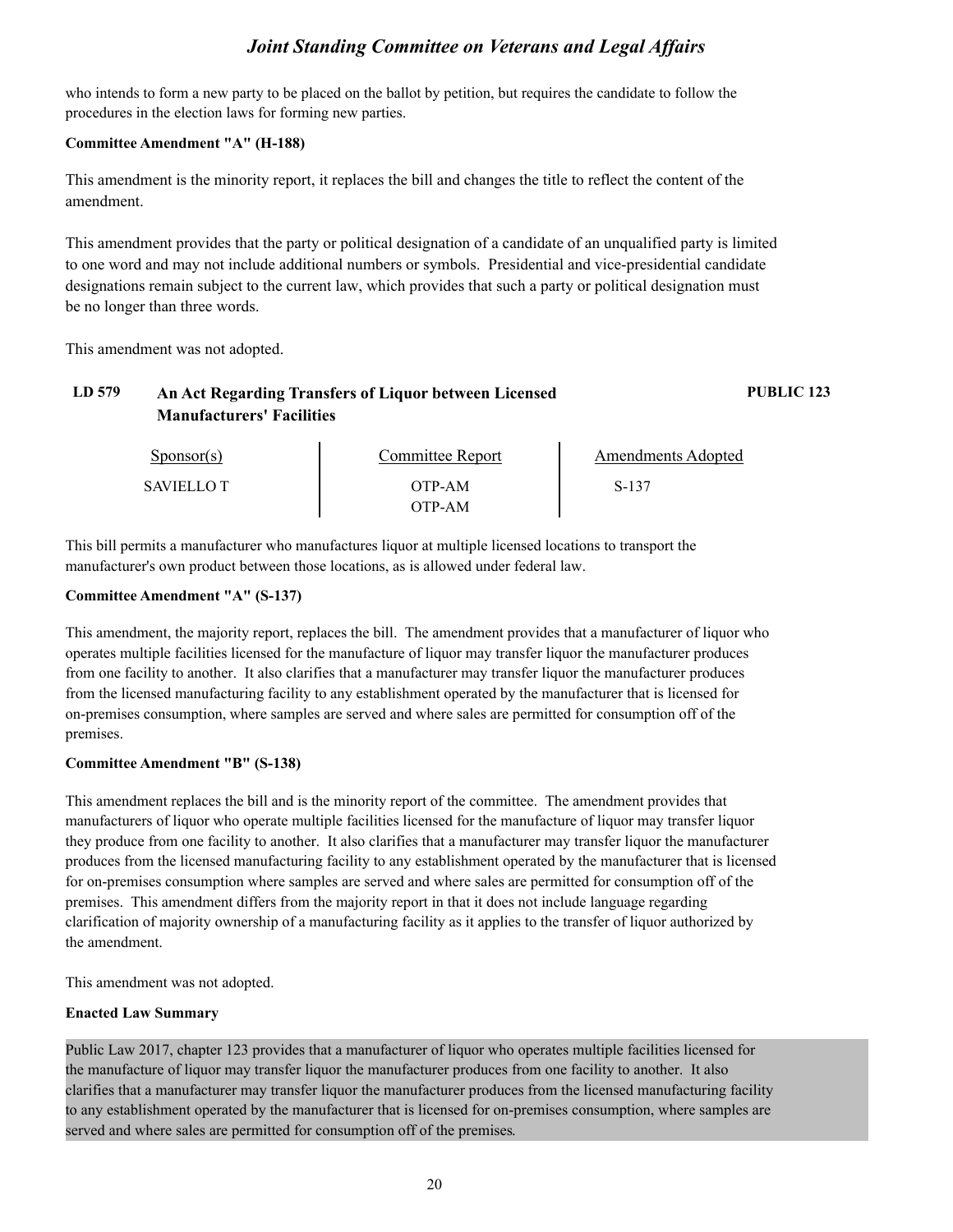### LD 585 An Act To Allow Cash Qualifying Contributions under the Maine Clean **Accepted Majority Election Act**

# **(ONTP) Report**

| Sponsor(s)      | Committee Report | Amendments Adopted |
|-----------------|------------------|--------------------|
| MIR AMANT D     | ONTP             |                    |
| <b>SHEATS B</b> | OTP-AM           |                    |

This bill amends the definition of "qualifying contribution" under the Maine Clean Election Act to include \$5 cash contributions in addition to those made by check or money order or via the Internet. Current law defines a qualifying contribution as a contribution in the amount of \$5 or more. This bill limits the contribution to \$5. The bill also provides a process to ensure that qualifying contributions made in cash are valid contributions. A contributor must attest, using a form designed by the Commission on Governmental Ethics and Election Practices, that a qualifying contribution was made using the contributor's personal funds and the contributor received nothing in return for the contribution. Finally, the bill provides that a candidate may submit a check to the Maine Clean Election Fund equal to the amount of qualifying contributions made in cash along with the receipt and acknowledgment forms required to be submitted to be certified as a participating candidate under the Maine Clean Election Act.

#### **Committee Amendment "A" (S-140)**

This amendment, the minority report; establishes an alternative method for collecting and submitting qualifying cash contributions collected by a participating candidate under the Maine Clean Election Act. The bill provides that a cash qualifying contribution is valid if the contributor signed a receipt and acknowledgment form. The amendment instead allows for qualifying contributions to be submitted in the manner prescribed in current law, which requires use of a money order, and adds that a cashier's check may also be used. Under the alternative method, the contributor signs a form, separate from the receipt and acknowledgment form required under current law. The amendment provides that the cash contributions may not be deposited into the candidate's campaign account.

This amendment was not adopted.

### **LD 657 An Act To Reduce the In-stock Spirits Requirements for Liquor Agents ONTP in Towns with Certain Populations**

| <u>Sponsor(s)</u>                 | Committee Report | Amendments Adopted |
|-----------------------------------|------------------|--------------------|
| WHITTEMORE R<br><b>LAWRENCE M</b> | ONTP             |                    |

This bill is a concept draft pursuant to Joint Rule 208.

This bill proposes to amend the provisions in law requiring a certain amount of in-stock spirits for agency liquor stores by allowing agency liquor stores in smaller municipalities or municipalities with seasonal populations to carry less in-stock spirits than currently required.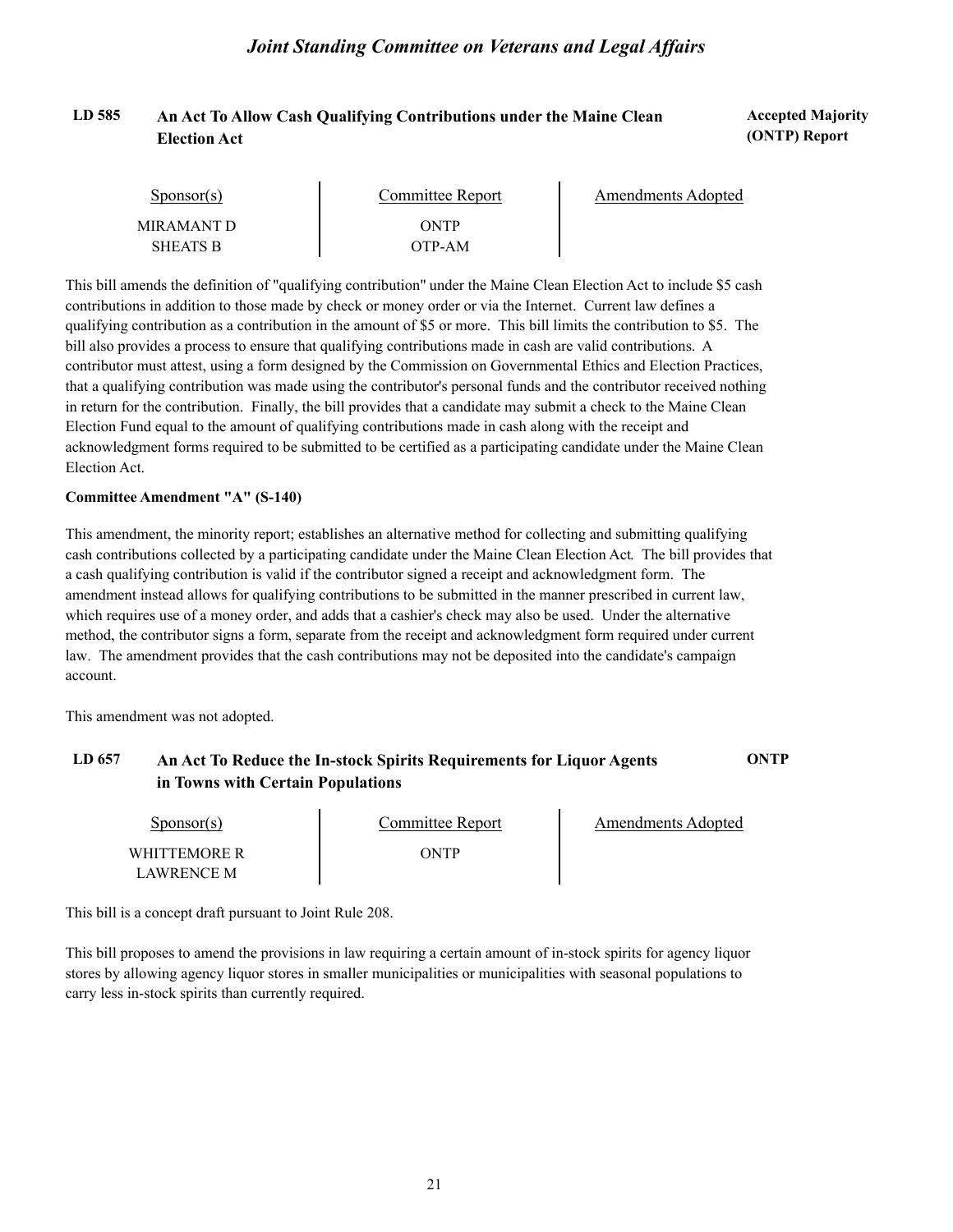### **LD 713 Resolve, Authorizing Legislation To Streamline the Laws Governing the ONTP Licensing and Conduct of Beano and Games of Chance**

| Sponsor(s)     | Committee Report | Amendments Adopted |  |
|----------------|------------------|--------------------|--|
| <b>DEVIN M</b> | ONTP             |                    |  |
| DIAMOND B      |                  |                    |  |

This resolve directs the Joint Standing Committee on Veterans and Legal Affairs to meet to develop proposals to streamline the laws governing beano and games of chance with the purpose of simplifying licensure, maximizing revenue to licensed charitable organizations and easing the administrative and enforcement burdens of the Chief of the State Police. The resolve requires the chief to provide certain information regarding licensing, revenues and costs of administration to the committee.

### **LD 714 An Act To Create an Award Program for Maine's Veteran-friendly ONTP Workplaces**

| $S_{\text{PON}(\text{S})}$ | Committee Report | Amendments Adopted |  |
|----------------------------|------------------|--------------------|--|
| DEVIN M                    | ONTP             |                    |  |
| <b>CARSON B</b>            |                  |                    |  |

This bill creates a veteran-friendly workplace award program through which the Department of Defense, Veterans and Emergency Management, Bureau of Maine Veterans' Services recognizes employers that employ veterans and that support those veterans by making accommodations to allow the veterans to access or attend medical treatments and appointments and other veteran-related services during the work day.

### **LD 715 RESOLUTION, Proposing an Amendment to the Constitution of Maine ONTP To Amend the Citizen Initiative Process**

| $S_{\text{PONSOT}}(s)$ | Committee Report | <b>Amendments Adopted</b> |
|------------------------|------------------|---------------------------|
| CRAIG G                | ONTP             |                           |

This resolution proposes to amend the Constitution of Maine to require that a direct initiative petition contain signatures of at least 15% of the registered voters in each county. The Constitution of Maine currently requires a petition to contain a number of signatures equal to at least 10% of the total vote for Governor cast in the last gubernatorial election.

This resolution requires the Secretary of State to hold at least one public debate on the measure proposed in the petition in each senatorial district at which the full text of the measure and any amended form, substitute or recommendation of the Legislature must be read aloud in its entirety.

#### LD 716 **An Act To Improve Requirements for Reporting to the Commission on <b>Died Between Houses Governmental Ethics and Election Practices**

| $S_{\text{PON}(\text{S})}$         | <b>Committee Report</b> | <b>Amendments Adopted</b> |
|------------------------------------|-------------------------|---------------------------|
| <b>PARRY W</b><br><b>COLLINS R</b> | ONTP<br>OTP             |                           |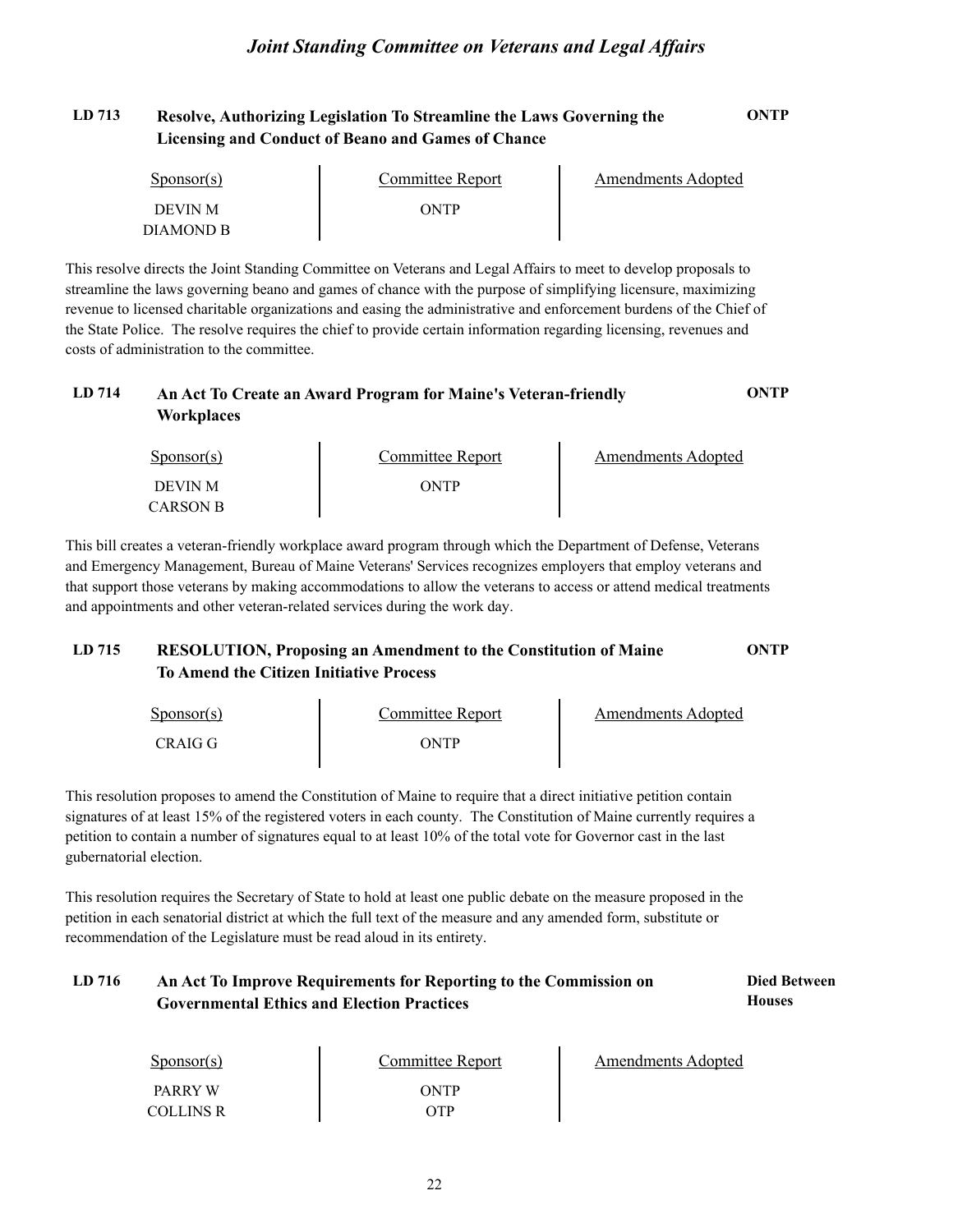This bill amends the laws governing expenditures made for political communications advocating the election or defeat of a candidate or the election or defeat of a ballot measure. The bill requires communications made by mail to be posted for delivery within 14 days of the expenditure being made. The bill also requires that a copy of the communication be sent to the Commission on Governmental Ethics and Election Practices in the same manner and form and at the same time as it is sent to those persons the communication is intended to influence.

### **LD 719 An Act To Allow Slot Machines or a Casino in York County INDEF PP**

Sponsor(s) Committee Report Amendments Adopted

This bill which was submitted to the Legislature pursuant to citizen's initiative, allows slot machines or a casino in York County. It authorizes the Department of Public Safety, Gambling Control Board to accept an application for a license to operate slot machines or a casino from an entity that owned in 2003 at least 51% of an entity licensed to operate a commercial track in Penobscot County that conducted harness horse racing with pari-mutuel wagering on more than 25 days in 2002 if certain criteria are met.

The operation of the slot machines or casino must be approved by the voters or the municipal officers of the municipality in which the slot machines or casino will be located. The slot machines must be located and operated in a slot machine facility or the slot machines and table games must be located and operated in a casino.

Current law provides that a casino operator license or slot machine operator license may not be issued to operate any casino or slot machine facility within 100 miles of a licensed casino or slot machine facility. This initiated bill exempts a slot machine operator or a casino operator licensed under the provisions of this initiated bill from the 100-mile restriction.

This initiated bill raises the limit on the number of slot machines allowed to be registered in the State from 3,000 to 4,500. The operation of the slot machines or casino is subject to regulation by the Gambling Control Board. The applicant for a slot machine operator license or casino operator license must pay the \$5,000,000 license fee, which applies when in the absence of a competitive bid process, as set out in the Maine Revised Statutes, Title 8, section 1018, subsection 1-A.

The slot machine or casino operator must collect and distribute 1% of gross slot machine income to the Treasurer of State for deposit in the General Fund for the administrative expenses of the Gambling Control Board. The slot machine or casino operator must collect and distribute 39% of the net slot machine income to the Gambling Control Board for distribution by the board as follows:

1. One percent must be deposited to the General Fund for administrative expenses of the board except for a certain amount that must be transferred annually to the Gambling Addiction Prevention and Treatment Fund;

2. Ten percent must be credited to a fund to supplement harness racing purses;

3. Three percent must be credited to the Sire Stakes Fund;

4. Three percent must be credited to the Agricultural Fair Support Fund;

5. Ten percent must be credited to the Department of Education to be used to supplement and not to supplant funding for essential programs and services for kindergarten to grade 12;

6. Two percent must be forwarded to the University of Maine System Scholarship Fund and to the Board of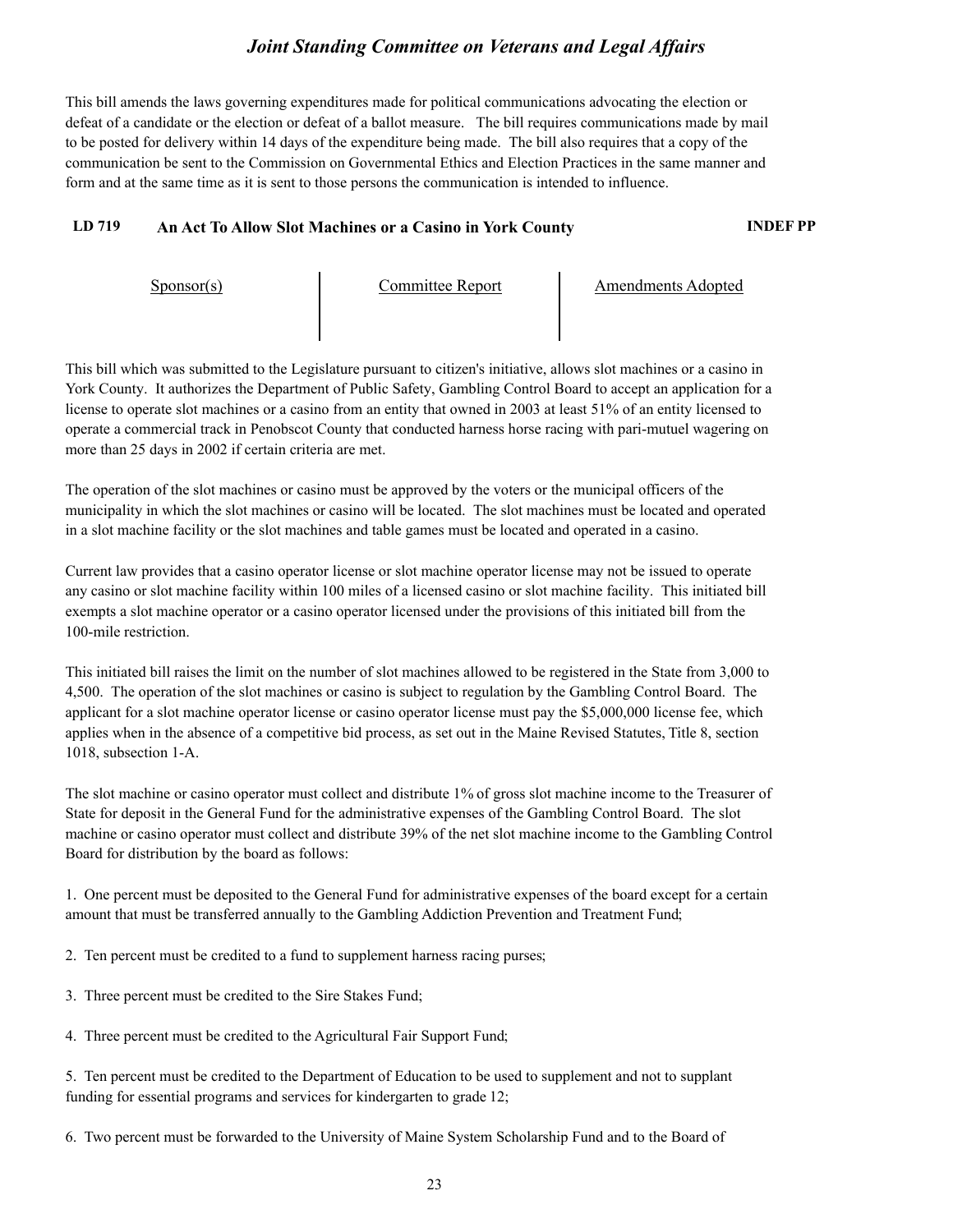Trustees of the Maine Maritime Academy to be applied by the board of trustees to fund its scholarship program;

7. One percent must be forwarded to the Board of Trustees of the Maine Community College System to be applied by the board of trustees to fund its scholarship program;

8. Two percent must be credited to the Fund to Encourage Racing at Maine's Commercial Tracks;

9. Three percent must be forwarded to the Treasurer of State, who must distribute that money at the municipal level throughout the State to be used to reduce property taxes;

10. One percent must be distributed to the tribal governments of the Penobscot Nation and the Passamaquoddy Tribe;

11. One percent must be forwarded to the Treasurer of State, who must use the money to fund drug education initiatives throughout the State;

12. One percent must be distributed to supplement programs at the office of aging and disability services within the Department of Health and Human Services; and

13. One percent must be forwarded to the municipality in which the slot machines are located.

The casino operator must collect and distribute 16% of the net table game income to the Gambling Control Board for distribution by the board as follows:

1. Nine percent must be credited to the Department of Education to be used to supplement and not to supplant funding for essential programs and services for kindergarten to grade 12;

2. Three percent must be deposited to the Gambling Control Board administrative expenses Other Special Revenue Funds account;

3. Two percent must be forwarded to the municipality in which the table games are located; and

4. Two percent must be deposited into the Coordinated Veterans Assistance Fund.

This direct initiative will be placed on the ballot for approval by the voters at an election to be held on November 7, 2017.

LD 791 •• An Act Regarding Advertisements by Maine Clean Election Act **Died Between Houses Candidates**

| $S_{\text{DONSOT}}(s)$ | <b>Committee Report</b> | Amendments Adopted |  |
|------------------------|-------------------------|--------------------|--|
| MALABY R               | ONTP                    |                    |  |
|                        | )TP-AM                  |                    |  |

This bill requires a campaign communication authorized by a candidate who is a certified candidate under the Maine Clean Election Act to state that the communication was paid for with Maine taxpayer funds.

#### **Committee Amendment "A" (H-30)**

This amendment, the minority report, makes a clarifying change to the bill by stating that when an expenditure for political communications is made by a Maine Clean Election Act candidate, it is the expenditure that triggers the additional disclosure.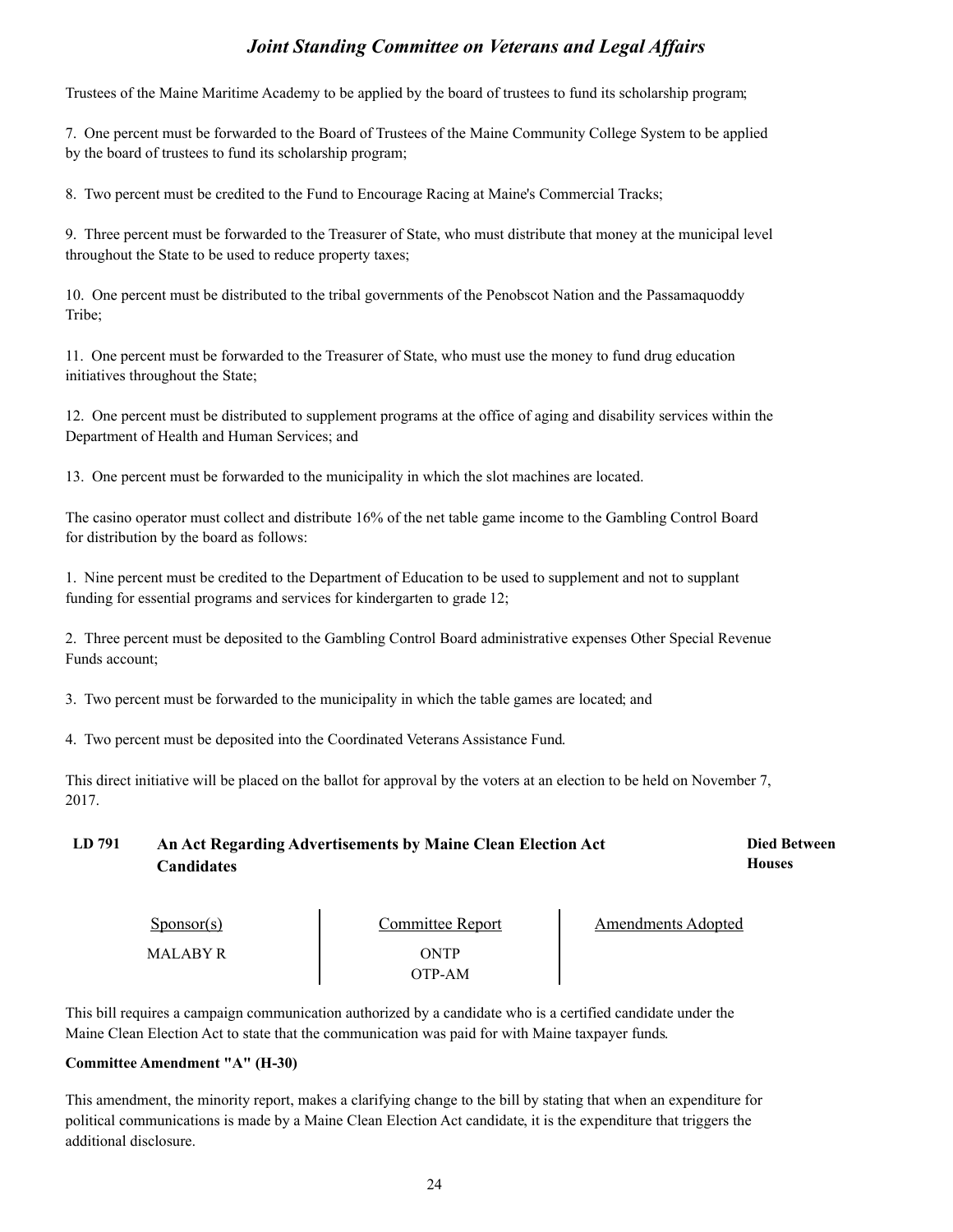This amendment was not adopted.

### **LD 792 An Act To Authorize Funding for Transitional Housing for Women CARRIED OVER Veterans and Their Families**

| Sponsor(s)      | Committee Report | Amendments Adopted |  |
|-----------------|------------------|--------------------|--|
| <b>SHEATS B</b> | OTP-AM           | H-58               |  |
| CARPENTER M     | ONTP             |                    |  |

This bill provides a one-time General Fund appropriation in fiscal year 2017-18 to the Department of Defense, Veterans and Emergency Management for the Betsy Ann Ross House of Hope to provide suitable housing for women veterans in transition and their families.

#### **Committee Amendment "A" (H-58)**

This amendment, the majority report, incorporates a fiscal note.

This bill was reported out of committee and then carried over, to the next special or regular session of the 128th Legislature on the Special Appropriations Table by joint order, S.P. 601.

### **LD 793 An Act To Limit Campaign Independent Expenditures ONTP**

| Sponsor(s)      | Committee Report | Amendments Adopted |  |
|-----------------|------------------|--------------------|--|
| DILLINGHAM K    | <b>DNTP</b>      |                    |  |
| <b>HAMPER I</b> |                  |                    |  |

This bill limits independent expenditures for candidates for Governor, State Senator and State Representative.

#### **LD 794 An Act Regarding the Taxation of Flavored Malt Beverages PUBLIC 301**

| Sponsor(s)      | Committee Report | Amendments Adopted |  |
|-----------------|------------------|--------------------|--|
| <b>GUERIN S</b> | OTP-AM           | H-472              |  |
| BELLOWS S       |                  |                    |  |

This bill clarifies under the liquor laws that "spirits" does not include a food flavoring or similar product used for cooking that has a high alcohol content and that a "low-alcohol spirits product" does not include malt liquor or malt liquor flavored with a food flavoring or similar product used for cooking that has a high alcohol content to prevent the malt liquor from being taxed as a low-alcohol spirits product.

#### **Committee Amendment "A" (H-472)**

This amendment replaces the bill. The amendment clarifies the definition of "low-alcohol spirits product" and the definition of "spirits" to exclude additives and flavorings, such as extracts and concentrates, that may contain alcohol but are not intended to be consumed alone but serve as a flavor enhancement to food products or beverages. This amendment also specifies that the changes made by this legislation are not intended to affect the taxation of such products prior to July 1, 2019.

#### **Enacted Law Summary**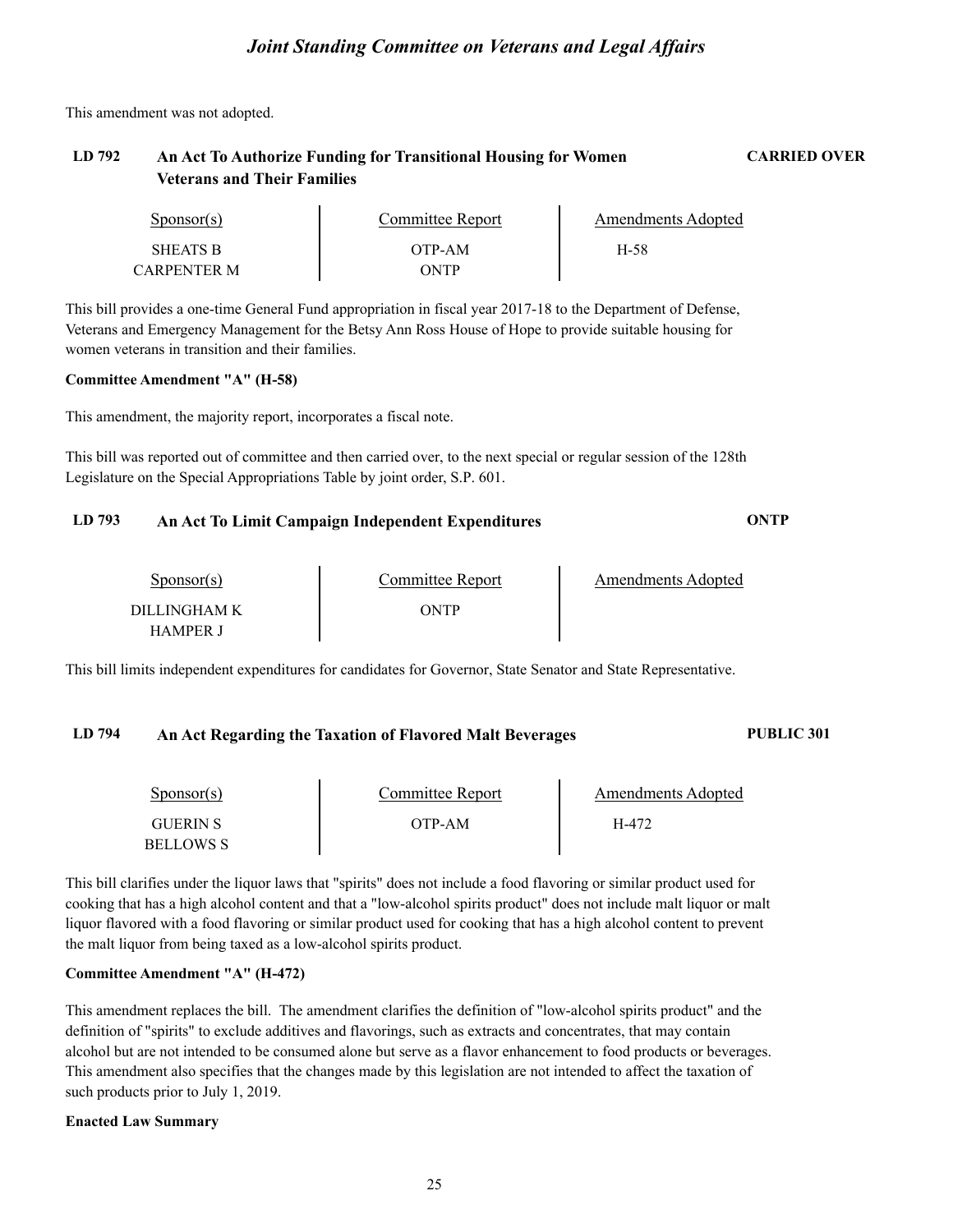Public Law 2017, chapter 301 clarifies the definition of "low-alcohol spirits product" and the definition of "spirits" to exclude additives and flavorings, such as extracts and concentrates, that may contain alcohol but are not intended to be consumed alone but serve as a flavor enhancement to food products or beverages. This law also specifies that the changes made by this legislation are not intended to affect the taxation of such products prior to July 1, 2019.

### **LD 795 An Act To Improve Voter Access to Information Regarding Referendum PUBLIC 246 Questions on the Ballot**

| Sponsor(s)          | Committee Report | Amendments Adopted |  |
|---------------------|------------------|--------------------|--|
| <b>TIMBERLAKE I</b> | )TP-AM           | H-404              |  |

This bill requires the full text of a direct initiative to be printed on the ballot.

### **Committee Amendment "A" (H-404)**

This amendment replaces the bill and changes the title. The amendment requires the election clerk to post a conspicuous notice in the voting place indicating that the citizen's guide to the referendum election is available for voters to read and that it provides helpful information regarding the referendum questions on the ballot.

#### **Enacted Law Summary**

Public Law 2017, chapter 246 amends the laws governing the conduct of elections by requiring the election clerk to post a conspicuous notice in the voting place indicating that the citizen's guide to the referendum election is available for voters to read and that it provides helpful information regarding the referendum questions on the ballot.

### **LD 796 RESOLUTION, Proposing an Amendment to the Constitution of Maine ONTP Regarding Referendum Questions for Statewide Ballots**

| Sponsor(s)             | Committee Report | Amendments Adopted |  |
|------------------------|------------------|--------------------|--|
| STEWART H<br>LANGLEY B | ONTP             |                    |  |

This resolution proposes to amend the Constitution of Maine to require the total number of signatures required for a direct initiative of legislation to be not less than 10% of the total vote for Governor cast in each county in the last gubernatorial election. It also requires each of the signatures from a county to be that of a person registered to vote in that county.

### **LD 813 Died Between An Act To Amend the Laws Governing the Political Party Representation of Election Clerks**

| Sponsor(s)            | Committee Report | Amendments Adopted |
|-----------------------|------------------|--------------------|
| GRATWICK G<br>DENNO D | OTP-AM<br>ONTP   |                    |

**Houses**

This bill requires election clerks in a municipality to be selected so that 33% of clerks are from one major party and 33% from another, with 34% of clerks being selected without regard to party enrollment.

#### **Committee Amendment "A" (S-139)**

This amendment, the majority report, strikes and replaces the bill, which requires election clerks in a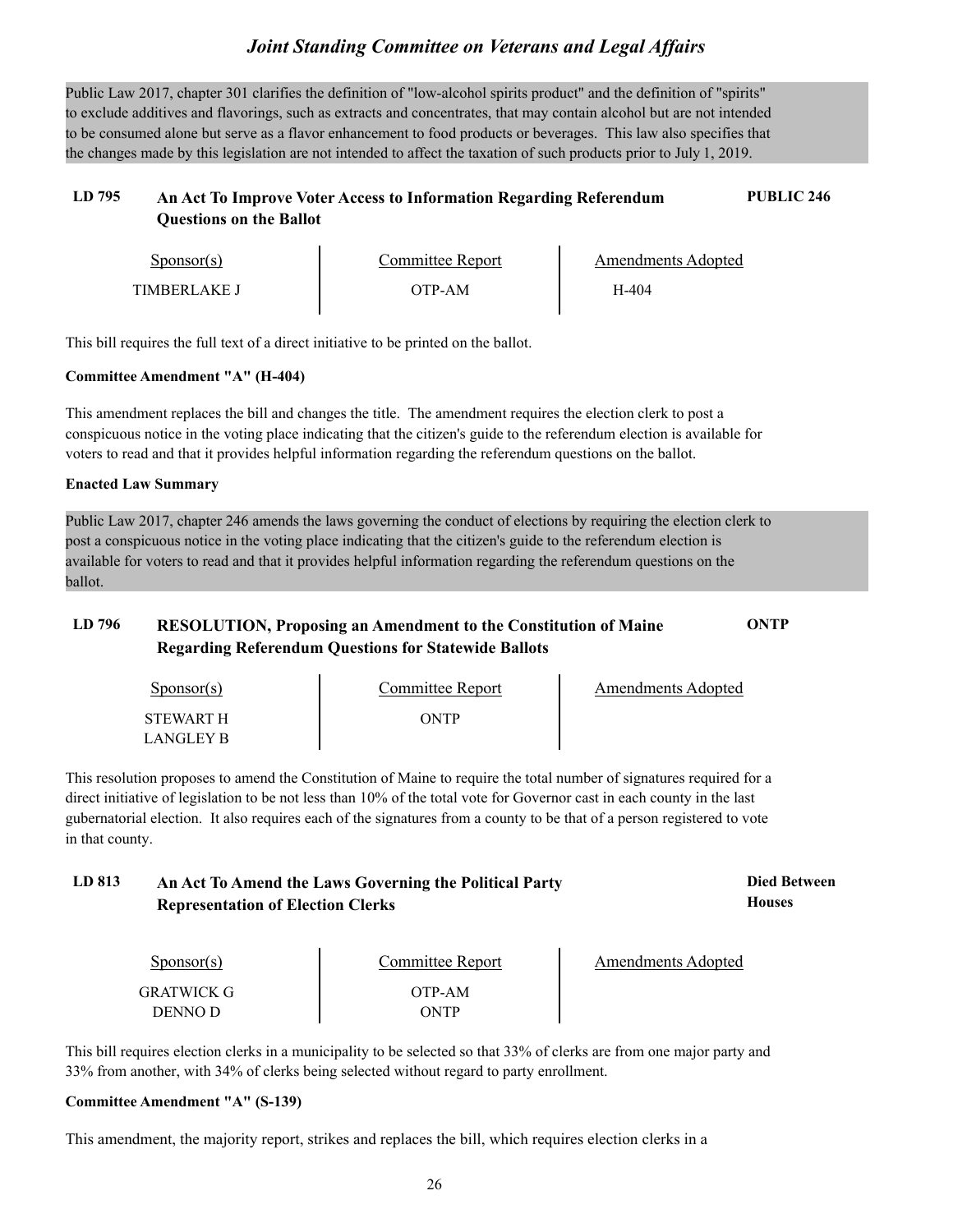municipality to be selected so that 33% of clerks were from one major party, 33% from another major party and 34% selected without regard to party enrollment. This amendment amends the process for selection of election clerks and clarifies other provisions regarding election clerks.

Specifically, the amendment retains the provision in current law allowing parties to nominate election clerks but also allows the municipal clerk or any registered voter to make nominations. Like current law, the amendment directs timely consideration of nominations but does not require municipal officers to appoint the election clerks from among nominees but allows them to appoint any qualified voter. Under the amendment, the minimum requirement is two election clerks at each voting place, one each from the two major parties. Similar to the bill, the amendment requires that at least half of the election clerks working at any election are affiliated with the major parties, and the rest of the election clerks may be affiliated with a minor party or be unenrolled.

The amendment also provides that if the municipal officers do not appoint a sufficient number of election clerks representing the major parties or an insufficient number of appointees are available to serve from the list provided by municipal officers, the municipal clerk may appoint additional election clerks without regard to party enrollment status.

This amendment was not adopted.

### **LD 819 Resolve, To Establish the Commission To Study the Adequacy of ONTP Housing Safety Laws**

| $S_{\text{ponsor}}(s)$ | Committee Report | Amendments Adopted |  |
|------------------------|------------------|--------------------|--|
| LIBBY N                | ONTP             |                    |  |
| GOLDEN J               |                  |                    |  |

This resolve establishes the Commission To Study the Adequacy of Housing Safety Laws. The commission is charged with studying the housing safety laws, including landlord and tenant relations and rights, the eviction process, bank foreclosure actions on abandoned property and rental housing fire safety issues, and making recommendations for any necessary changes. The commission is required to submit a report containing its findings and recommendations to the Joint Standing Committee on Veterans and Legal Affairs by December 6, 2017.

### **LD 833 An Act To Streamline the Gaming Permit Process for Veterans' ONTP Organizations**

| $S_{\text{ponsor}(s)}$ | Committee Report | <b>Amendments Adopted</b> |
|------------------------|------------------|---------------------------|
| <b>DAVIS P</b>         | ONTP             |                           |

This bill is a concept draft pursuant to Joint Rule 208.

This bill proposes to reduce the processing and paperwork associated with games of chance sponsored by American Legion Posts. Under current law and rules, in order for an American Legion Post to hold a bingo game, it is necessary to obtain up to three separate permits. Under this bill, the application for permits would be consolidated into one application, and the processing would be streamlined.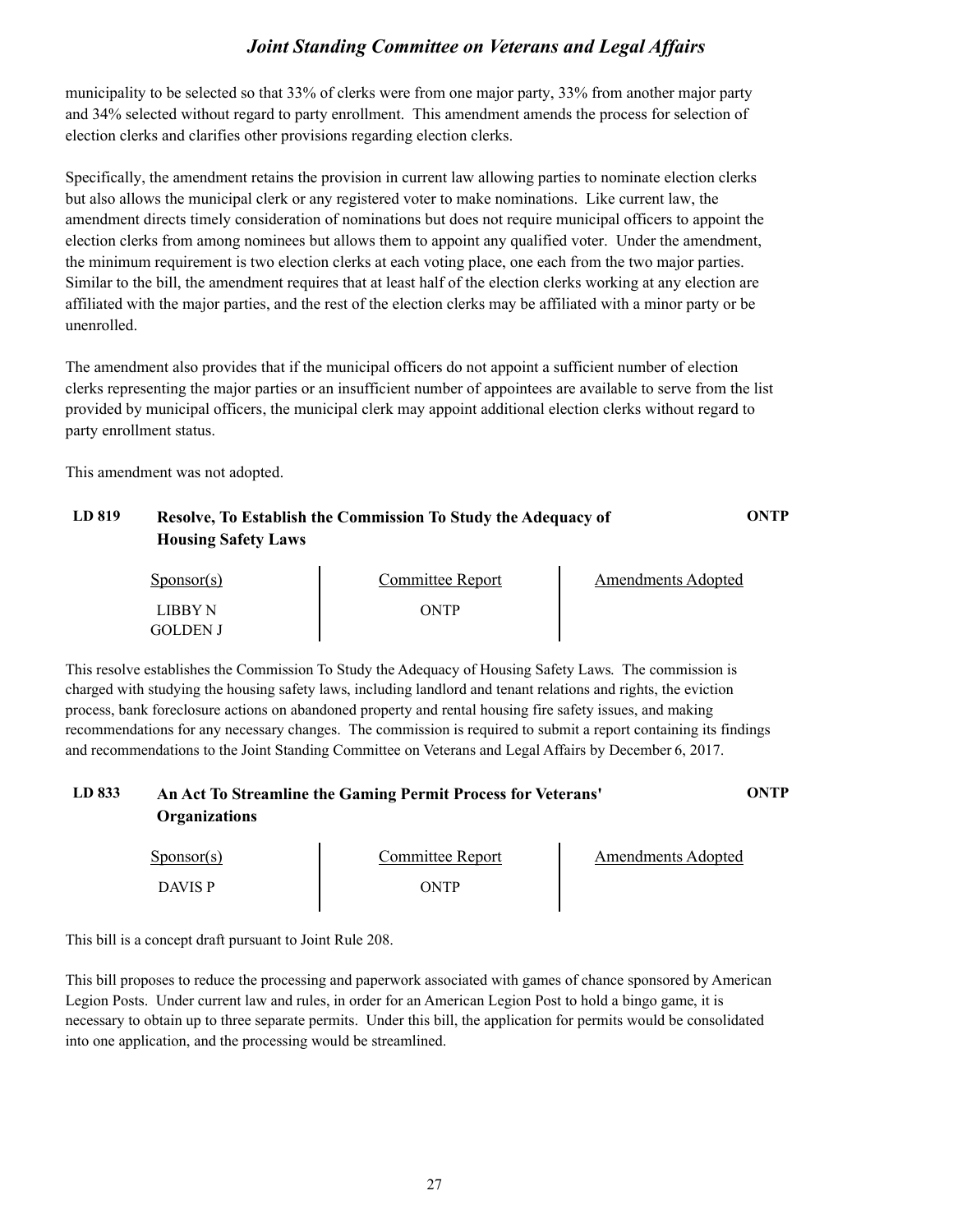### **LD 852 An Act To Make Changes to the Maine Liquor Liability Act PUBLIC 77**

| Sponsor(s) | Committee Report | Amendments Adopted |  |
|------------|------------------|--------------------|--|
| MONAGHAN K | OTP-AM           | H-80               |  |

This bill amends the Maine Liquor Liability Act to provide that the inability of a plaintiff to obtain investigative records from a law enforcement officer or law enforcement agency constitutes good cause as to why the plaintiff could not reasonably file notice to all defendants within the 180-day limit.

#### **Committee Amendment "A" (H-80)**

This amendment clarifies that "good cause" is not limited to the inability of the plaintiff to obtain investigative records from a law enforcement officer or law enforcement agency.

#### **Enacted Law Summary**

Public Law 2017, chapter 77 amends the Maine Liquor Liability Act to provide that the inability of a plaintiff to obtain investigative records from a law enforcement officer or law enforcement agency constitutes good cause as to why the plaintiff could not reasonably file notice to all defendants within the 180-day limit. It specifically states that "good cause" is not limited to the inability of the plaintiff to obtain investigative records from a law enforcement officer or law enforcement agency.

### **LD 853 An Act To Allow Beano at Campgrounds ONTP**

| $S_{\text{PON}(\text{S})}$ | Committee Report | Amendments Adopted |  |
|----------------------------|------------------|--------------------|--|
| LUCHINI L<br>COLLINS R     | ONTP             |                    |  |

This bill provides an exception to the law that requires a license to conduct games of beano. The bill states that certain campgrounds are not required to get a license to operate beano games if the games are offered to campground patrons and their guests only and the value of a prize awarded for winning a game does not exceed \$25.

#### **LD 879 An Act To Allow Any Person To Purchase Voter Registration Lists ONTP**

| $S_{\text{PON}(\text{S})}$ | Committee Report | Amendments Adopted |
|----------------------------|------------------|--------------------|
| CASAS O                    | ONTP             |                    |

This bill allows any person to purchase voter registration information. Current law allows only candidates, office holders, political action committees and other similarly situated persons to purchase such information.

### **LD 883 An Act To Establish a Minimum Payment for Signatures Gathered by ONTP Maine Citizens for Referendums**

| Sponsor(s)       | Committee Report | Amendments Adopted |
|------------------|------------------|--------------------|
| <b>SAVIELLOT</b> | ONTP             |                    |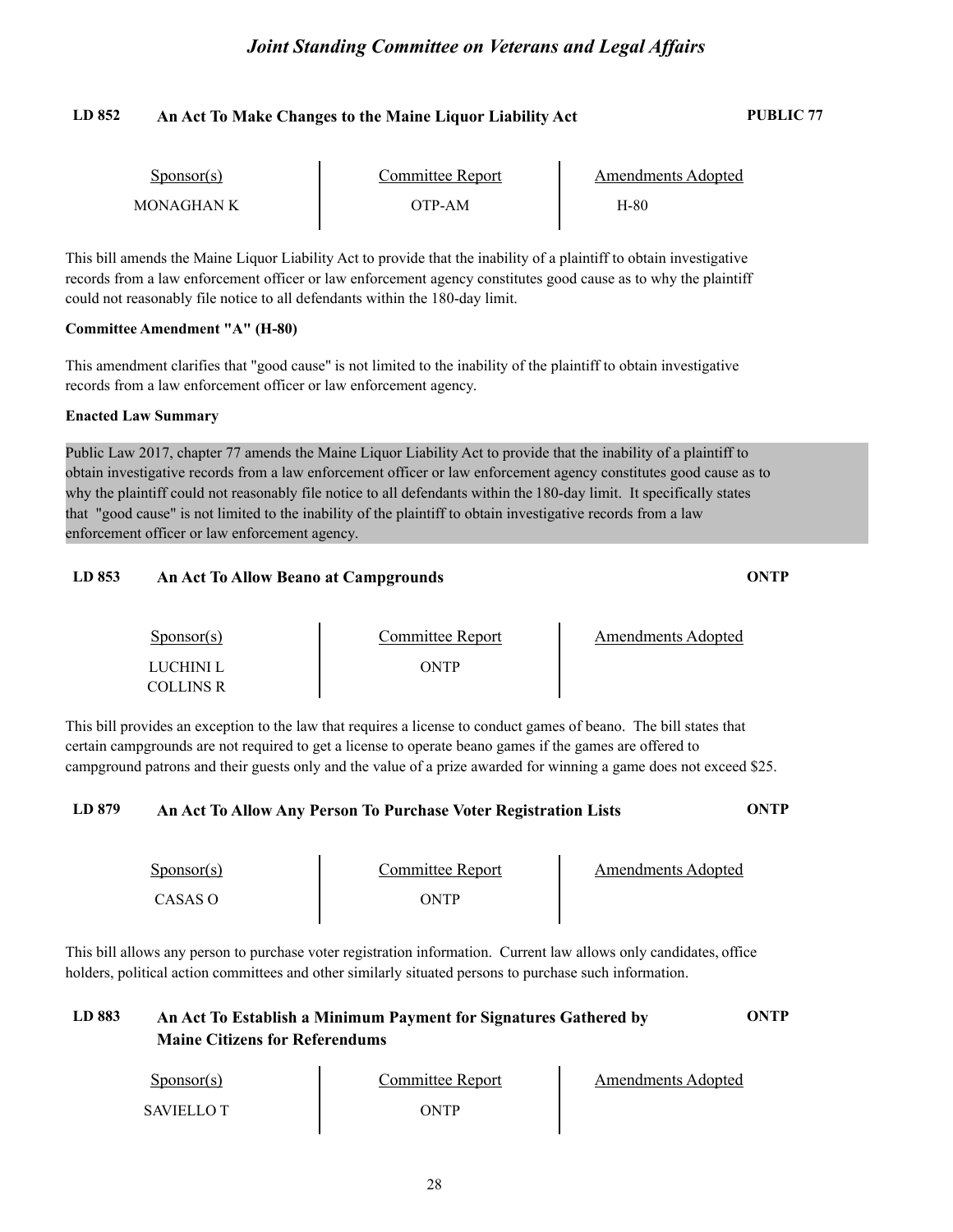This bill provides that if a person is paid to circulate a petition for a direct initiative or a people's veto referendum and solicit signatures, that person must be paid at least \$25 per signature.

#### **LD 906 An Act Regarding the Collection of Signatures for a Direct Initiative ONTP**

| $S_{\text{ponsor}(s)}$ | Committee Report | <b>Amendments Adopted</b> |  |
|------------------------|------------------|---------------------------|--|
| TIMBERLAKE J           | ONTP             |                           |  |
| KATZ R                 |                  |                           |  |

This bill requires a person circulating a petition for a direct initiative of legislation to give a voter that voter's own printed paper copy of the full text of the direct initiative and the fiscal impact statement and provide the voter the opportunity to read the full text of the direct initiative prior to that voter signing the petition. Current law also requires a person circulating a petition for a direct initiative of legislation to provide the voter the opportunity to read the proposed direct initiative summary and fiscal impact statement.

### **LD 937 An Act To Require the Fiscal Impact of a Direct Initiative of Legislation ONTP To Be Included on the Ballot**

| Sponsor(s)        | Committee Report | Amendments Adopted |
|-------------------|------------------|--------------------|
| <b>FREDETTE K</b> | ONTP             |                    |

This bill provides that a ballot for a statewide vote on a direct initiative must include the fiscal impact estimate prepared by the Office of Fiscal and Program Review for that direct initiative.

### **LD 948 Resolve, To Direct the Adjutant General To Procure Medals for Maine ONTP National Guard Members Mobilized for the 1958-1961 Berlin Crisis**

| $S_{\text{ponsor}}(s)$ | Committee Report | Amendments Adopted |
|------------------------|------------------|--------------------|
| BAILEY D               | ONTP             |                    |
| CUSHING A              |                  |                    |

This resolve directs the Adjutant General to procure an adequate number of National Emergency Service Medals for Maine National Guard members' service during the 1958-1961 Berlin crisis and award the medals in a ceremony to former members entitled to the medal and, if a former member entitled to receive the medal is deceased, award a medal to that member posthumously and present the medal to the next of kin or another family member. The medals, while authorized in 1962, were never awarded.

### **LD 950 Resolve, To Study Using Blockchain Technology in Conjunction with ONTP Paper Ballots in Maine Elections**

| $S_{\text{ponsor}}(s)$ | Committee Report | <b>Amendments Adopted</b> |  |
|------------------------|------------------|---------------------------|--|
| BRAKEY E               | ONTP             |                           |  |

This resolve establishes the Commission to Study Using Blockchain Technology in Conjunction with Paper Ballots in Maine Elections.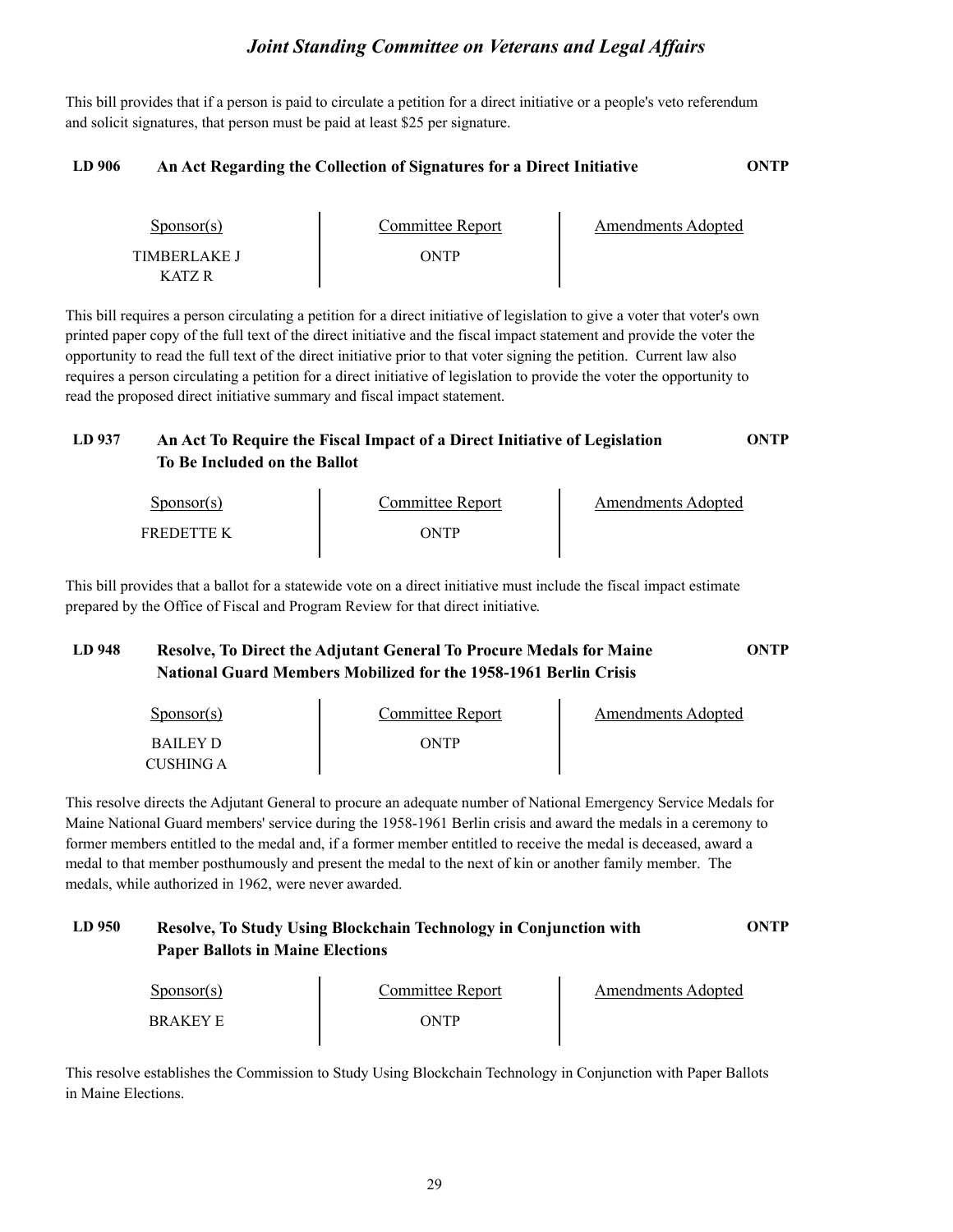### **LD 957 Resolve, To Direct Legislative Staff To Recodify and Revise Title 28-A of RESOLVE 18 the Maine Revised Statutes**

| Sponsor(s) | Committee Report | Amendments Adopted |  |
|------------|------------------|--------------------|--|
| LANGLEY B  | OTP-AM           | S-192              |  |
| LUCHINI L  |                  |                    |  |

This resolve requires the Department of Economic and Community Development and the Department of Administrative and Financial Services, Bureau of Alcoholic Beverages and Lottery Operations to convene a study group consisting of representatives of appropriate state agencies and stakeholders, including alcoholic beverage producers, distributors and retailers and representatives of entities that enforce the laws governing alcoholic beverages, to review and propose revisions to the laws governing alcoholic beverages to eliminate outdated laws, respond to industry concerns and support the State's emerging craft beer, wine and liquor industry.

#### **Committee Amendment "A" (S-192)**

This amendment strikes and replaces the resolve and changes the title. It directs the Office of Policy and Legal Analysis and the Office of the Revisor of Statutes, nonpartisan staff to the Legislature, to prepare a recodification and revision of the Maine Revised Statutes, Title 28-A. The proposed recodification and revision must be completed by January 15, 2019, and submitted to the joint standing committee of the Legislature having jurisdiction over liquor matters for introduction to the First Regular Session of the 129th Legislature.

#### **Enacted Law Summary**

Resolve 2017, chapter 18 directs the Office of Policy and Legal Analysis and the Office of the Revisor of Statutes, nonpartisan staff to the Legislature, to prepare a recodification and revision of the Maine Revised Statut 28-A. The proposed recodification and revision must be completed by January 15, 2019, and submitted to the joint standing committee of the Legislature having jurisdiction over liquor matters for introduction to the First Regular Session of the 129th Legislature.

### **LD 961 An Act To Improve the Cost-efficiency of Funds Disbursed under the ONTP Maine Clean Election Act**

| $S_{\text{ponsor}}(s)$ | Committee Report | Amendments Adopted |  |
|------------------------|------------------|--------------------|--|
| JACKSON T              | ONTP             |                    |  |
| MARTIN J               |                  |                    |  |

This bill allows a candidate who receives funds under the Maine Clean Election Act to use a political party's nonprofit postage meter for campaign mailings.

#### **LD 975 An Act Regarding Licensing of Cribbage Tournaments ONTP**

| $S_{\text{DONSOT}}(s)$ | Committee Report | Amendments Adopted |  |
|------------------------|------------------|--------------------|--|
| LUCHINI L              | ONTP             |                    |  |
| LANGLEY B              |                  |                    |  |

This bill provides that a license to conduct games of chance is not required for a cribbage tournament operated on the premises of a restaurant or Class A restaurant licensed to sell alcoholic beverages for on-premises consumption or at a manufacturing facility where samples are provided or sold, commonly known as a tasting room. The operator must limit participation to patrons of the establishment who are 21 years of age or older. The operator of a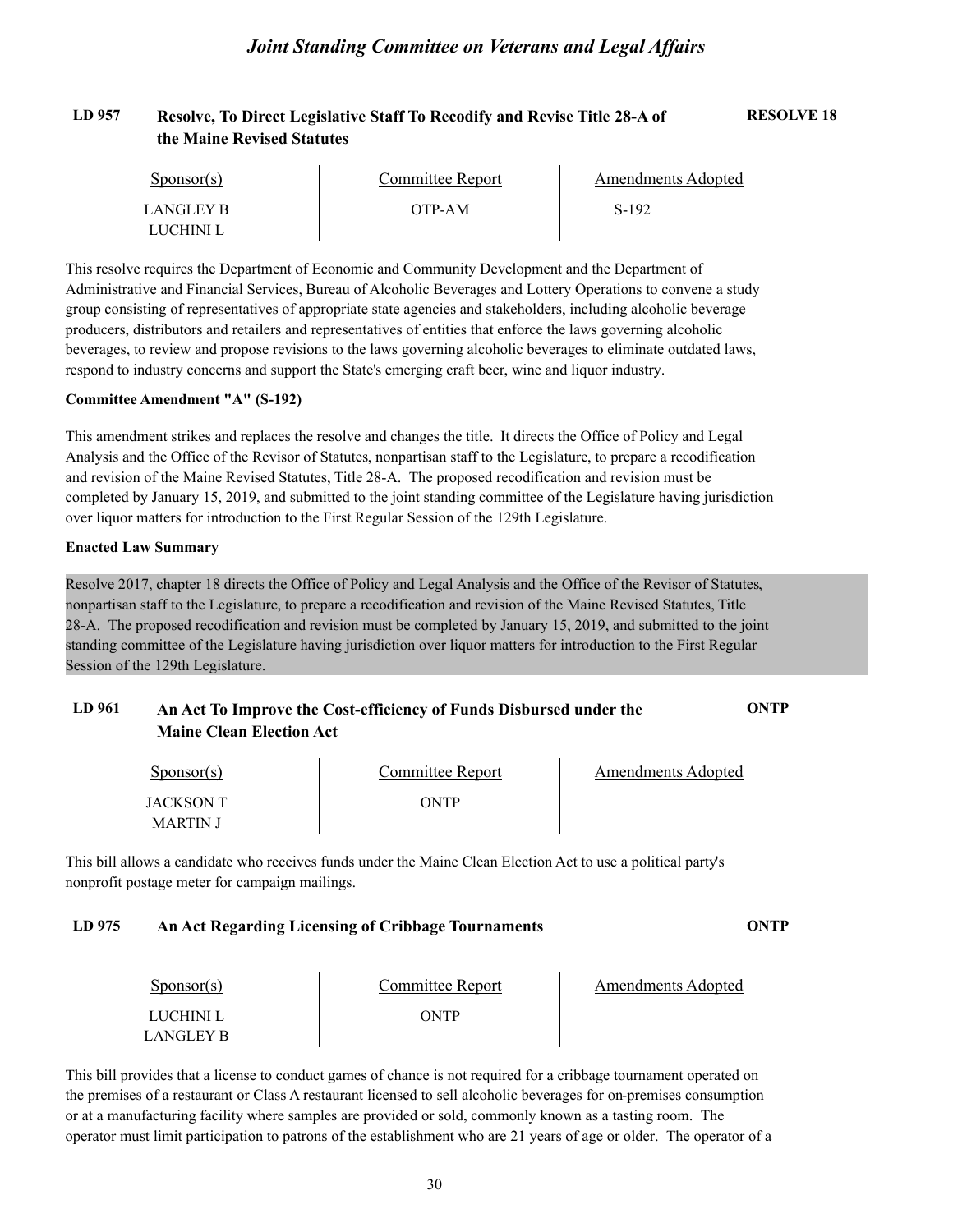game may not profit and all entry fees must be paid to players in the form of winnings or donated to a charitable organization. Entry fees may not exceed \$25 per person.

A similar proposal was enacted as part of the biennial budget, Public Law 2017, chapter 284 (LD390).

### **LD 976 Leave to Withdraw An Act Regarding Primary Election Contribution Limits and Contribution Limits for Unenrolled Candidates**

**Pursuant to Joint Rule**

| $S_{\text{ponsor}}(s)$ | Committee Report | <b>Amendments Adopted</b> |  |
|------------------------|------------------|---------------------------|--|
| LUCHINI L              |                  |                           |  |

This bill is presented in response to the United States District Court decision in Woodhouse, et al. v. Maine Commission on Governmental Ethics and Election Practices, et al., United States District Court, District of Maine, Docket No. 1:14-CV-266-DBH.

The bill provides that contributions received by a candidate for a primary election must be segregated from those received for the general election. The bill allows a candidate who is unopposed in a primary election to use in the general election primary election contributions received prior to the deadline by which primary candidates must submit petitions to take part in a primary election. Contributions carried forward from the primary election to the general election are subject to the dollar limits that apply to contributions made to a candidate by a single donor. The bill permits a candidate who defeats a primary opponent to carry forward to the general election unspent contributions received for the primary election. Regardless of whether the candidate was opposed in a primary election, if the sum of a primary election contribution and a general election contribution from the same donor exceeds contribution limits, the candidate must return at least the excess amount to the donor.

The bill specifies that contributions received for the purpose of supporting a candidate in a primary election may not be used primarily to support the candidate's general election campaign.

The bill repeals the limit of \$25,000 per calendar year on an individual's aggregate contributions to all political candidates.

Finally, the bill also makes technical, cross-reference changes.

### **LD 979 An Act Regarding Early Voting in Person ONTP**

| Sponsor(s)     | Committee Report | Amendments Adopted |
|----------------|------------------|--------------------|
| PIERCE T       | ONTP             |                    |
| <b>BREEN C</b> |                  |                    |

This bill allows for municipalities to conduct early voting in person during the same period as absentee voting. Early voting takes place in the municipal offices with the same requirements and restrictions for polling places, voting booths, ballot boxes and ballot challenges as for regular voting. At the end of early voting, the mun clerk delivers the sealed ballot boxes to the polling place as presently required by law.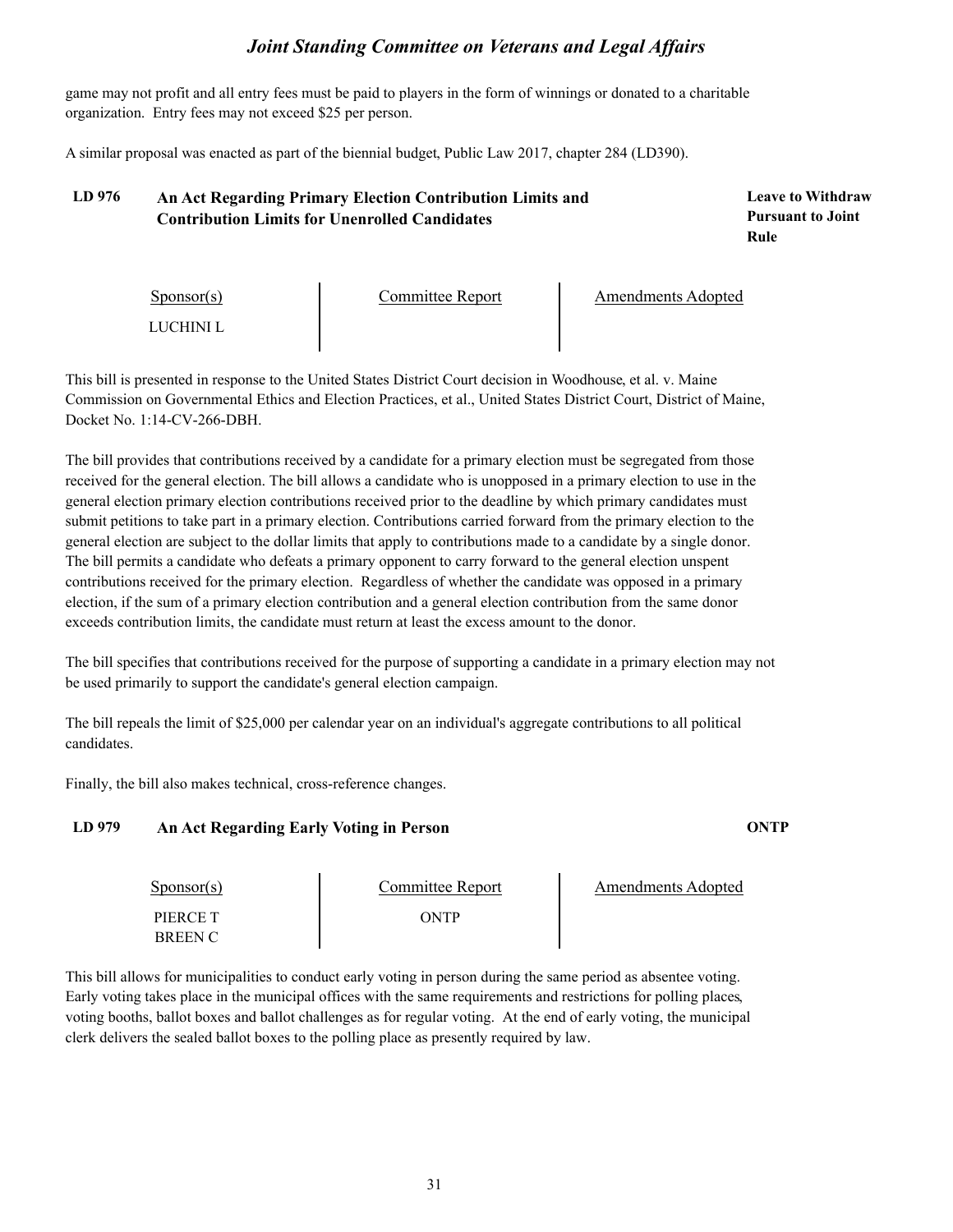#### **LD 980 An Act To Improve Absentee Balloting ONTP**

| $S_{\text{ponsor}}(s)$ | Committee Report | Amendments Adopted |  |
|------------------------|------------------|--------------------|--|
| PIERCE T               | ONTP             |                    |  |
| MILLETT R              |                  |                    |  |

This bill requires that the list of requests for absentee ballots that a clerk is required to create and maintain include, in the case of a request that is rejected, the reasons for the rejection.

### **LD 995 An Act To Allow a Resident Veteran's Child Who Is Enrolled in an ONTP Out-of-state College or University To Take a Course in Maine at a State Postsecondary Education Institution for Free**

| $S_{\text{POD}S}$ (s) | Committee Report | Amendments Adopted |
|-----------------------|------------------|--------------------|
| STANLEY S             | ONTP             |                    |
| GRATWICK G            |                  |                    |

This bill provides that a person who is enrolled as a student at a postsecondary education institution outside this State and who is the child of a veteran who is a resident of this State may take one course at a state postsecondary education institution in this State with no charge for tuition.

### **LD 1012 An Act To Improve the Availability of Agency Liquor Stores in ONTP Underserved Areas and To Expand the Sale of Spirits in New Channels**

Sponsor(s) Sponsor(s) Committee Report<br>LUCHINI L ONTP Amendments Adopted

This bill creates an exception to the limit on the number of agency liquor stores allowed by population threshold to allow the Department of Administrative and Financial Services, Bureau of Alcoholic Beverages and Lottery Operations to license an agency liquor store in a municipality without an agency liquor store as long as an agency liquor store is not located within 3.5 miles of the municipality. With regard to such a store, it allows the bureau to adopt rules regarding hours, seasons of operation and inventory. It also allows the bureau to license stores in municipalities along interstate highways and at major airports in the State and requires the bureau to enter into contracts for the management of those stores.

### **LD 1013 An Act To Clarify the Law Allowing Certificate of Approval Holders PUBLIC 153 and Manufacturers or Suppliers of Spirits To Offer Mail-in Rebates**

| $S_{\text{PONSOT}}(s)$ | Committee Report     | Amendments Adopted |  |
|------------------------|----------------------|--------------------|--|
| <b>KINNEY J</b>        | OTP-AM<br><b>NTP</b> | H-265              |  |

This bill clarifies that a manufacturer or supplier of spirits or a certificate of approval holder may offer mail-in rebates approved by the Department of Administrative and Financial Services, Bureau of Alcoholic Beverages and Lottery Operations that offer an incrementally greater discount for an increased volume of purchased spirits.

### **Committee Amendment "A" (H-265)**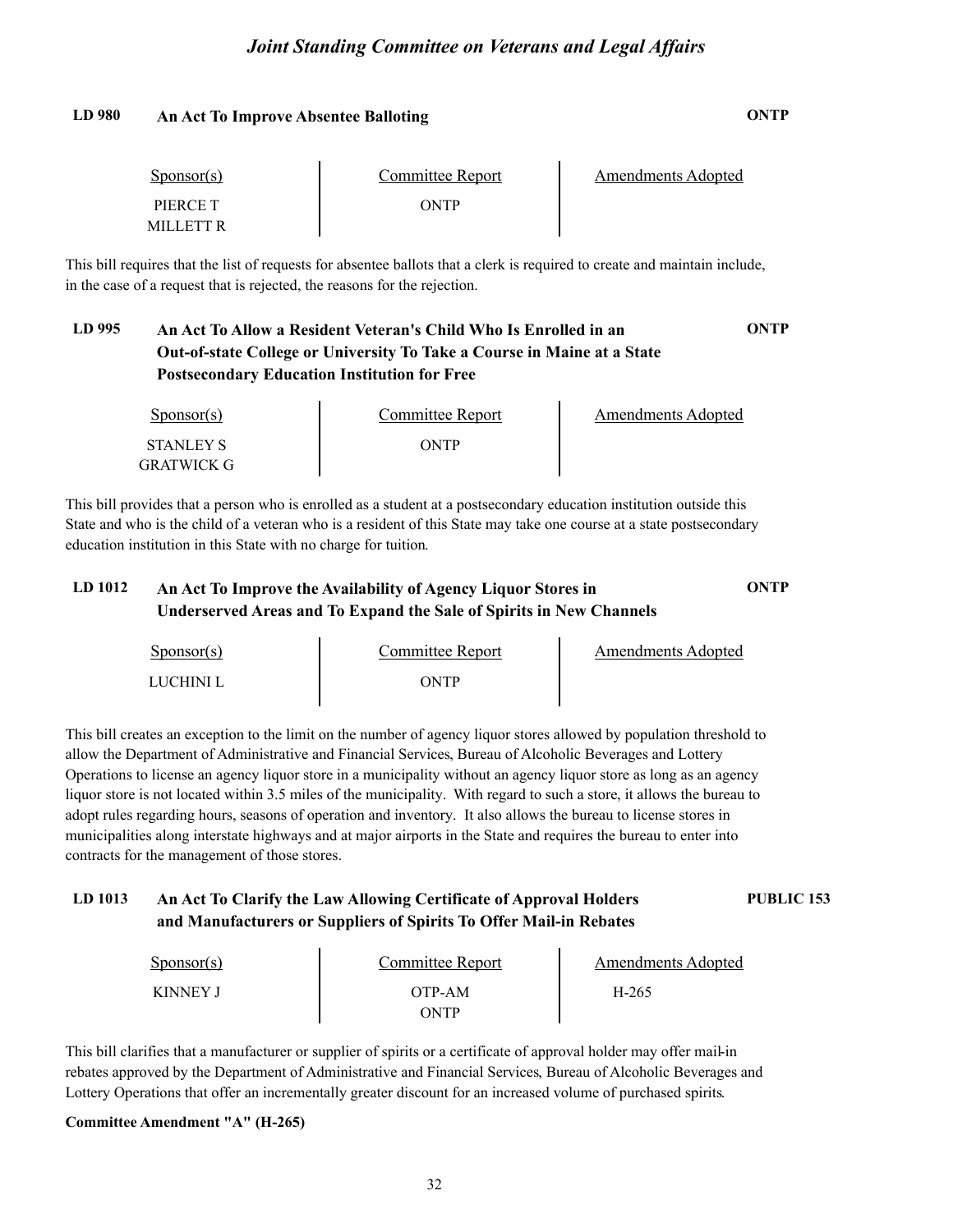This amendment, the majority report, replaces the bill. The amendment clarifies that mail-in rebates may offer an incrementally greater discount on the purchase of liquor based upon increased volume of purchased product.

#### **Enacted Law Summary**

Public Law 2013, chapter 153 clarifies that mail-in rebates offered to consumers on the purchase of spirits, beer, wine and low alcohol spirits products may offer an incrementally greater discount on the purchase of liquor based upon increased volume of purchased product.

### LD 1033 An Act To Eliminate the 24-hour Reporting Requirement under the **Died Between Election Laws**

**Houses**

| $S_{\text{PON}(\text{S})}$ | Committee Report | <b>Amendments Adopted</b> |
|----------------------------|------------------|---------------------------|
| MASON G<br>LUCHINI L       | ONTP<br>OTP-AM   |                           |

This bill removes the requirement for political candidates, party committees and political action committees to report to the Commission on Governmental Ethics and Election Practices within 24 hours of receiving certain contributions or making certain expenditures after the 14th day before an election.

#### **Committee Amendment "A" (S-213)**

This amendment, the minority report, replaces the bill, which eliminates the requirement that political action committees, state party committees, local party committees and candidates file 24-hour reports for certain contributions and expenditures. The amendment eliminates the 24-hour reporting requirement for expenditures of \$1,000 or more made by candidates.

This amendment was not adopted.

### **LD 1035 An Act To Require an Opinion of the Supreme Judicial Court on Direct ONTP Initiatives of Legislation**

| $S_{\text{DONSOT}}(s)$             | Committee Report | Amendments Adopted |  |
|------------------------------------|------------------|--------------------|--|
| <b>TURNER B</b><br><b>BRAKEY E</b> | ONTP             |                    |  |

This bill requires the Legislature to request an opinion of the Justices of the Supreme Judicial Court for a direct initiative of legislation that will be submitted to the voters. It also requires that this opinion be printed on the ballot containing the direct initiative of legislation.

### **LD 1046 An Act To Require Maine Clean Election Act Candidates To Purchase ONTP Services from Maine-based Companies**

| $S_{\text{DONSOT}}(s)$ | Committee Report | Amendments Adopted |
|------------------------|------------------|--------------------|
| BRAKEY E               | ONTP             |                    |

This bill provides that services purchased by a candidate with funds from the Maine Clean Election Fund must be purchased from a business with an office in this State unless no such business is available to provide the services.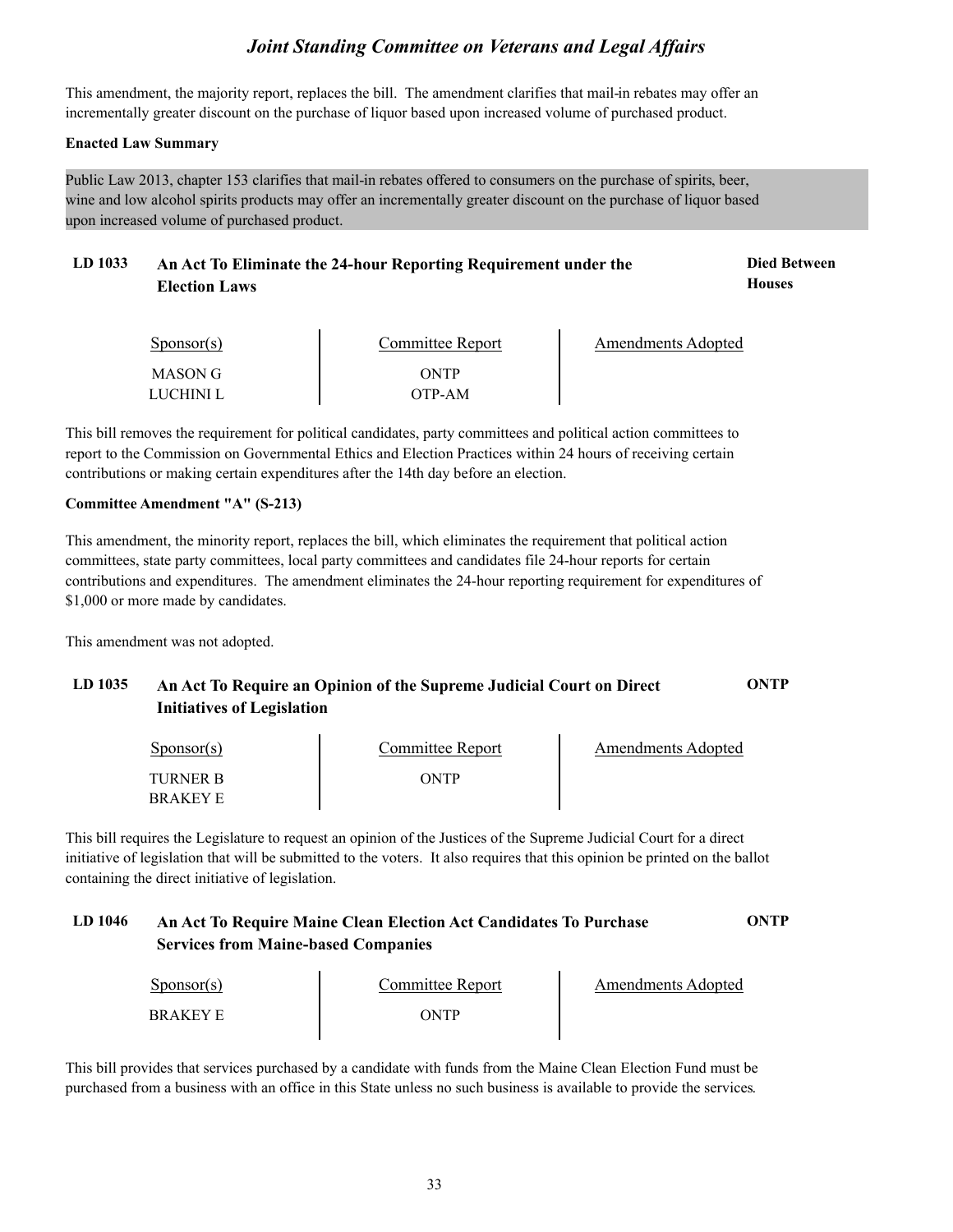#### **LD 1077 An Act To Reduce the License Fee for High-stakes Beano PUBLIC 233**

**(ONTP) Report**

| $S_{\text{ponsor}}(s)$ | Committee Report | Amendments Adopted |  |
|------------------------|------------------|--------------------|--|
| DANA M                 | OTP-AM           | H-366              |  |
|                        | <b>NTP</b>       |                    |  |

This bill authorizes the Department of Public Safety, Gambling Control Board to accept an application from the Passamaquoddy Tribe to operate 50 slot machines at a gaming facility in Washington County at which high-stakes beano is conducted by the Passamaquoddy Tribe. The bill raises the limit on the number of slot machines allowed in the State by 50 to accommodate the slot machines that may be operated by the Passamaquoddy Tribe. Slot machines operated by the Passamaquoddy Tribe would be subject to the oversight of the Gambling Control Board and subject to the same laws and rules as other slot machines operated in this State.

It also reduces the annual license fee for high-stakes beano from \$50,000 to \$25,000 and allows the Passamaquoddy Tribe to operate 50 slot machines in the tribe's high-stakes beano facility.

#### **Committee Amendment "A" (H-366)**

This amendment, which is the majority report, changes the title of the bill and strikes the emergency preamble and emergency clause from the bill and all of the provisions that authorize the operation of slot machines at a facility where high-stakes beano is conducted by the Passamaquoddy Tribe. The amendment retains the provision that reduces the license fee for high-stakes beano, except that the amendment reduces the annual fee to \$5,000. The amendment also provides that fees collected from any one federally recognized Indian tribe in the State for the operation of high-stakes beano may not exceed \$5,000 in calendar year 2017.

#### **Enacted Law Summary**

Public Law 2017, chapter 233 reduces the annual license fee for high-stakes beano from \$50,000 to \$5,000. It also provides that fees collected from any one federally recognized Indian tribe in the State for the operation of high-stakes beano may not exceed \$5,000 in calendar year 2017.

### LD 1086 An Act To Amend the Laws on the Conduct of Elections and To **Accepted Majority Establish a Nonpartisan Primary Election System for State and Federal Candidates**

| $S_{\text{ponsor}}(s)$ | Committee Report | Amendments Adopted |
|------------------------|------------------|--------------------|
| RYKERSON D             | <b>ONTP</b>      |                    |
| <b>GRATWICK G</b>      | OTP-AM           |                    |

This bill amends the election laws to create a nonpartisan primary process for the election of Legislators, United States Senators, Representatives to Congress and other state and county officers.

The bill also amends the laws on the conduct of elections by requiring that a sample ballot be provided with an absentee ballot and that a sample ballot be posted in or near each voting booth on election day. It also removes the requirement that a voter must file an application to change party enrollment prior to January 1st to be eligible to file a petition as a candidate in that election year.

#### **Committee Amendment "A" (H-527)**

This amendment, which is the minority report, adds provisions to the bill that specify that primaries are held for the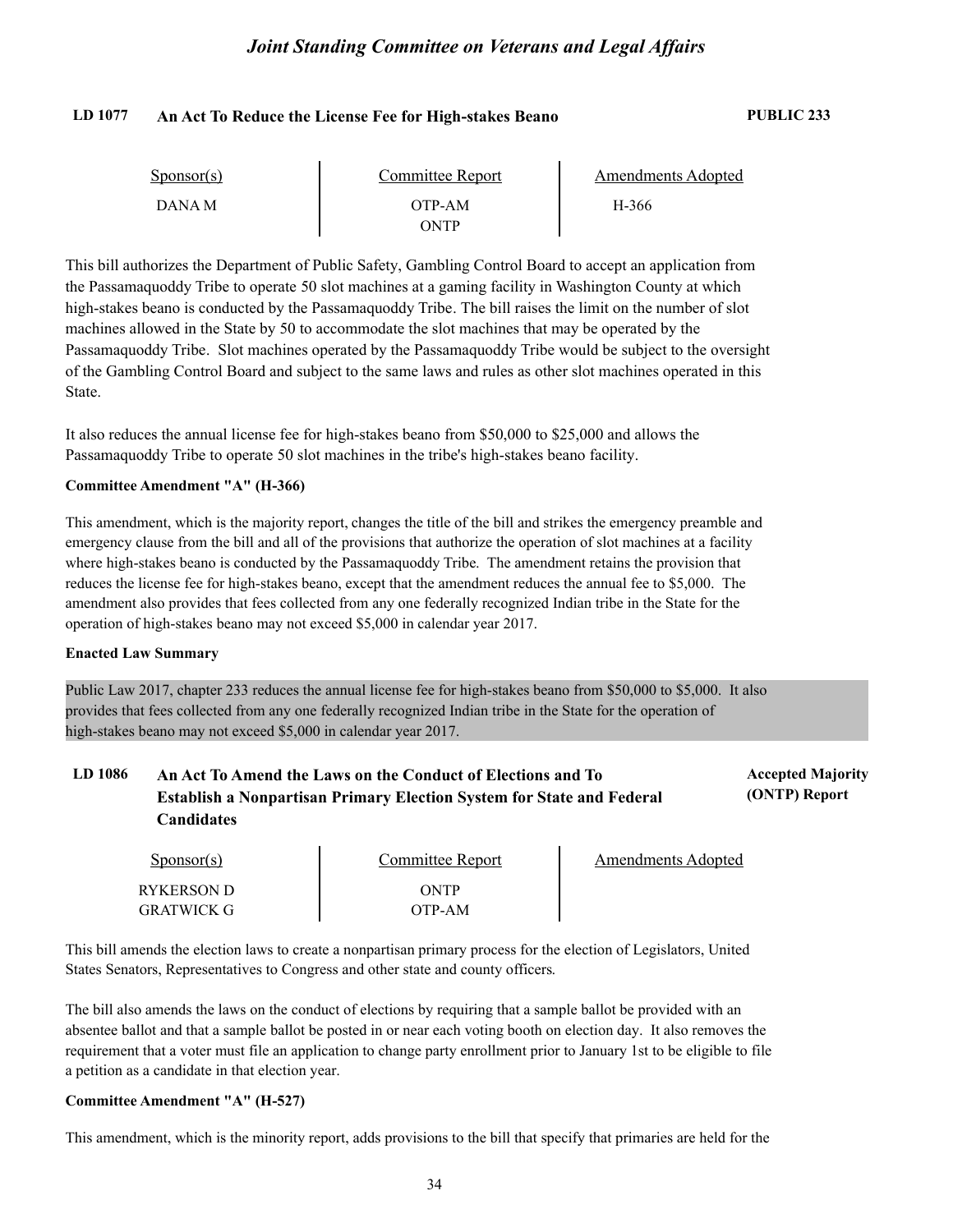purpose of selecting two candidates to be placed on the general election ballot for the offices of United States Senator, Representative to Congress, Governor, State Senator and Representative to the Legislature. Primary candidates placed on the general election ballot for an office are the two candidates who received the highest number of votes. The bill provides that voters may participate in a primary election for these offices regardless of party enrollment. The amendment adds provisions inadvertently omitted from the bill that are consistent with the proposal to establish a nonpartisan primary election for state and federal offices. The amendment also adds an appropriations and allocations section to the bill.

This amendment was not adopted.

#### **LD 1102 An Act To Discourage Tenants from Damaging Rental Property ONTP**

| $S_{\text{DODSOT}}(s)$   | Committee Report | Amendments Adopted |
|--------------------------|------------------|--------------------|
| WADSWORTH N<br>CUSHING A | )NTP             |                    |

This bill creates the Class E crime of unlawful damage by a tenant if at the termination of a tenancy a rental unit has sustained over \$1,000 worth of damage over the amount of the security deposit and the tenant does not pay the landlord within 60 days' notice by the landlord of the damage. A 2nd or subsequent offense is a Class D crime.

### **LD 1103 An Act To Require Correction of False Information Distributed in a ONTP Campaign**

| $S_{\text{DONSOT}}(s)$ | Committee Report | Amendments Adopted |
|------------------------|------------------|--------------------|
| HARLOW D               | WTP              |                    |

This bill requires the Commission on Governmental Ethics and Election Practices, upon complaint made by a candidate for Governor, State Senate or State House of Representatives, to investigate an allegation that a person distributed factually incorrect information about that candidate. If the commission determines that a person distributed factually incorrect information about a candidate, the commission must impose a fine of \$10,000 on that person and that person must distribute a correction of the factually incorrect information in the same manner as the factually incorrect information was distributed.

#### LD 1107 An Act To Allow Municipalities To Adjust Times of Operation for **Died Between Houses Establishments That Serve Alcohol**

| $S_{\text{ponsor}}(s)$ | Committee Report | Amendments Adopted |
|------------------------|------------------|--------------------|
| PARRY W<br>DION M      | OTP-AM<br>ONTP   |                    |

This bill allows a municipality to extend the time for the sale or delivery of liquor by licensed establishments by one hour, by either opening earlier than 5 a.m. or closing later than 1 a.m., within that municipality. This bill also allows a municipality to extend by one hour, to 2:15 a.m., the permitted consumption or possession of liquor in licensed establishments. In order to extend the time of operation, consumption or possession, the legislative body of that municipality must vote to extend by one hour the sale or consumption or possession of liquor at establishments licensed for on-premises consumption within the municipality; the municipality must have a full-time police department or contract with the county sheriff or State Police to provide coverage during the extended hour of operation; and the municipality must notify the Department of Administrative and Financial Services, Bureau of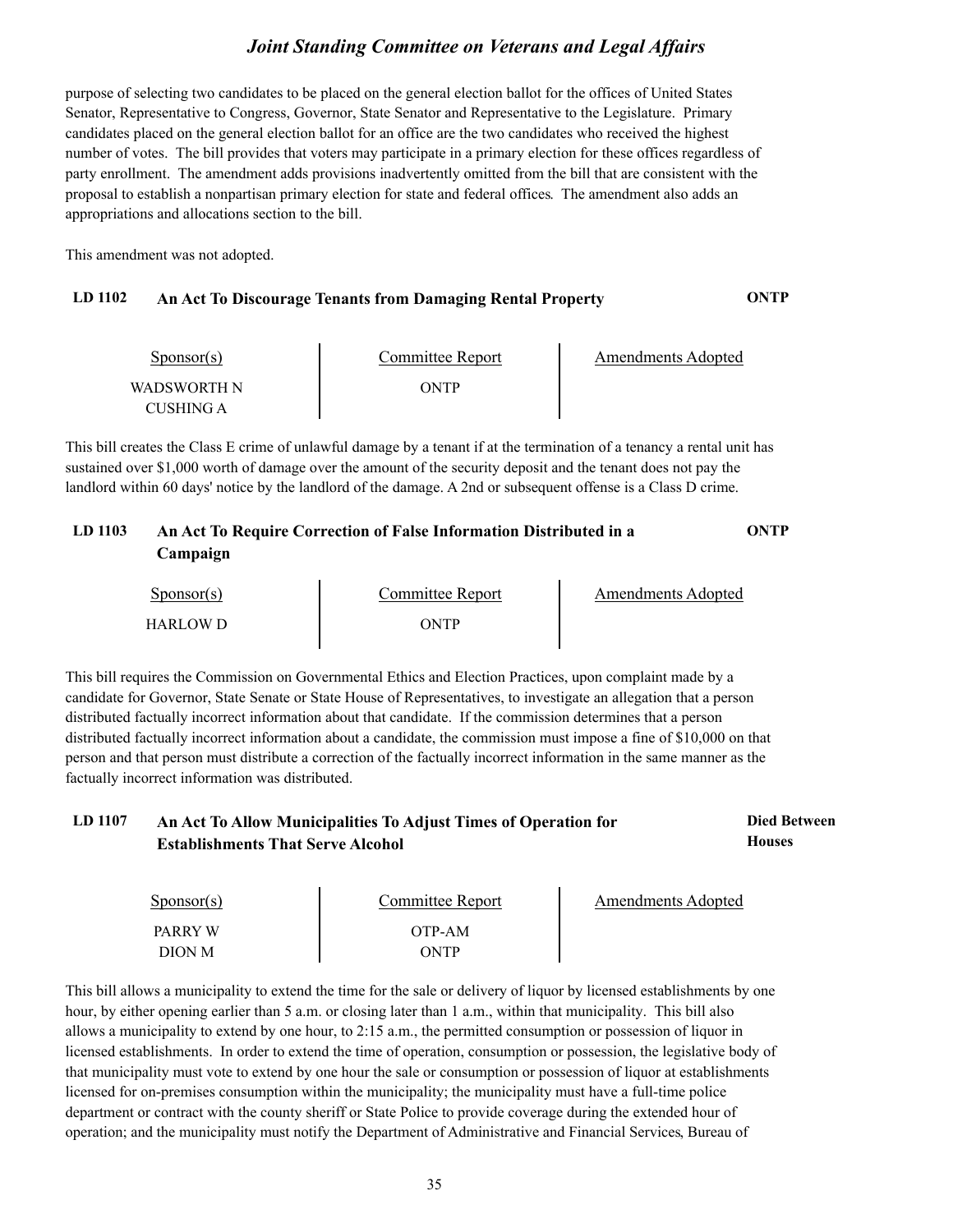Alcoholic Beverages and Lottery Operations of the extended hour within 30 days of adoption.

#### **Committee Amendment "A" (H-266)**

This amendment, which is the majority report, makes technical changes to the bill to clarify that an on-premises licensee may sell liquor until 2 a.m. if the municipality in which the licensee is located approves liquor sales until 2 a.m.

#### **LD 1122 An Act To Amend the Campaign Reports and Finances Law and the Veto Sustained Maine Clean Election Act**

Amendments Adopted<br>H-367

OTP-AM OTP-AM

Sponsor(s) Committee Report The Amendments Adopted

The bill amends the laws governing the financing of political campaigns and the Commission on Governmental Ethics and Election Practices by:

1. Clarifying that the definition of "election" covers both candidate and ballot question elections;

2. Requiring the commission to submit an annual statistical report of campaign finance activity to the joint standing committee of the Legislature having jurisdiction over legal affairs;

3. Amending the requirement for state party committees to provide names, mailing addresses and e-mail addresses of the chair and treasurer for municipal, district and county party committees to the commission;

4. Eliminating the requirement for unopposed primary election candidates to report contributions and expenditures of \$1,000 or more within 24 hours during the last 13 days before the primary election;

5. Requiring candidates to disclose the addresses of payees and creditors in their campaign finance reports;

6. Permitting candidates to spend surplus campaign contributions on expenses associated with a recount of an election;

7. Clarifying the reporting deadlines for state party committees, political action committees and ballot question committees. Under the bill, quarterly campaign finance reports are due every year; committees must file preelection and post-election reports on the 11th day before and the 42nd day after an election for both the primary and general elections during a candidate election year; and for elections held in other years, committees must file the preelection and post-election reports only if they received contributions or made expenditures for the purpose of influencing the election;

8. Clarifying that municipal, district and county party committees are not required to report large contributions and expenditures within 24 hours during the last 13 days before a primary election;

9. Increasing the potential penalty for an individual's failure to register as a candidate with the commission from \$10 to \$100;

10. Defining "caucus political action committee" to mean a committee designated by a party leader in the Legislature to promote the election of the nominees of their political party to the House or Senate;

11. Eliminating the requirement for candidates to report money order fees paid by the candidate with personal funds when seeking Maine Clean Election Act funding; and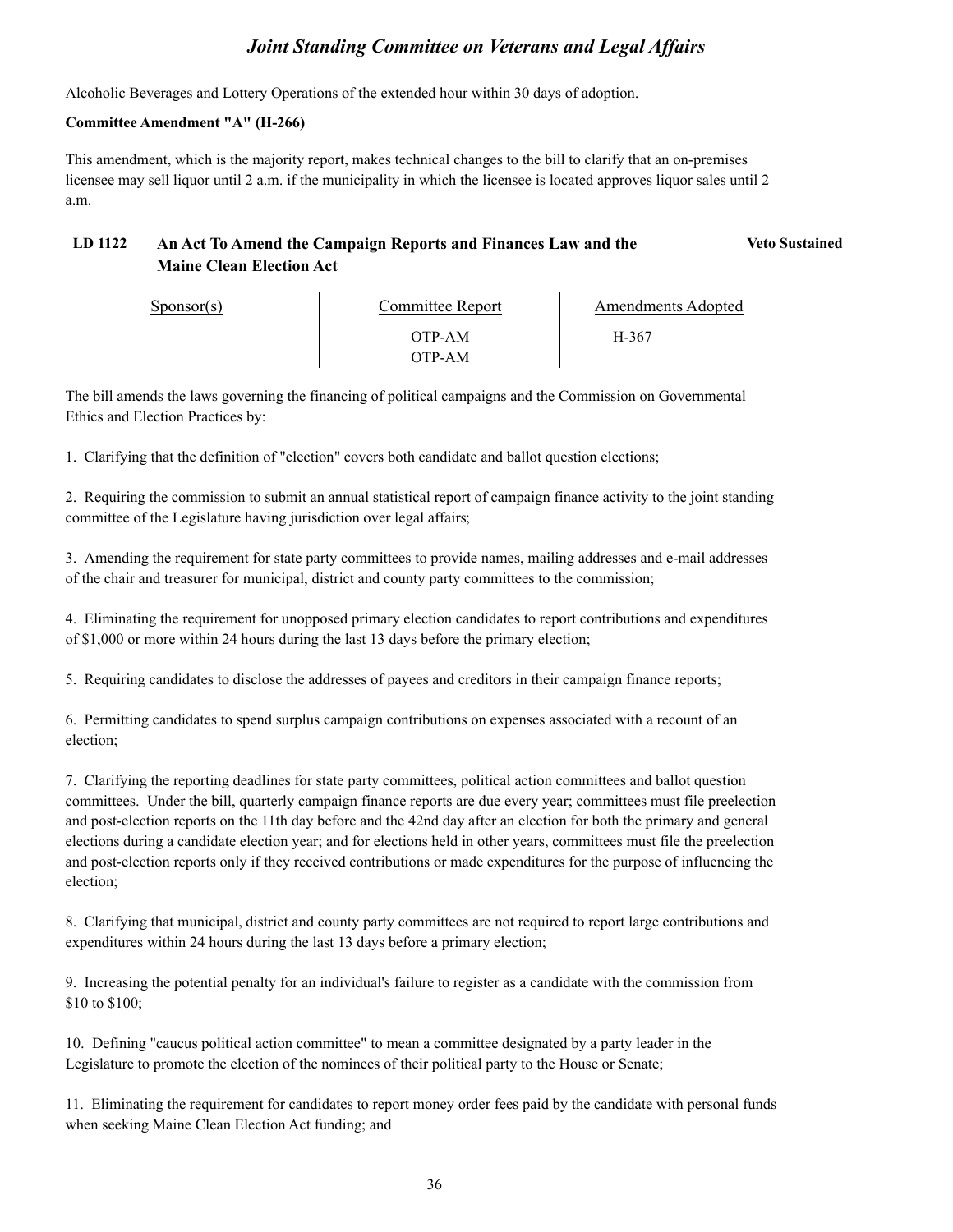12. Prohibiting candidates and others from signing the name of a contributor on a receipt and acknowledgment form submitted to the commission, except when a contributor's immediate family member, domestic partner or live-in caregiver signs on behalf of the contributor due to a physical impairment or disability.

#### **Committee Amendment "A" (H-367)**

This amendment, which is the majority report of the committee, strikes the provisions in the bill that define "caucus political action committee" and the provision that requires each appointed legislative leader of a political party in the House of Representatives and the Senate to designate one caucus political action committee to promote the election of nominees to be the party's appointed leader. The amendment also strikes the provision in the bill that directs the Commission on Governmental Ethics and Election Practices to submit an annual statistical report of campaign finance activity.

#### **Committee Amendment "B" (H-368)**

This amendment, which is the minority report of the committee. The amendment adds a provision to the bill that provides that, for the purposes of a recount, donations made to candidates who are not enrolled in a political party are not subject to contribution limits.

### **LD 1125 An Act To Establish a Recall Procedure for Elected Officials ONTP**

| $S_{\text{DODSOT}}(s)$ | Committee Report | Amendments Adopted |
|------------------------|------------------|--------------------|
| CHENETTE I             | )NTP             |                    |

This bill establishes a recall procedure for federal, state and local elected officials and specifies grounds for such a recall.

#### LD 1174 An Act To Clarify the Use of Public Money for Bulk Mailing in the **Died Between Houses Election Process**

| $S_{\text{PONSOT}}(s)$ | <b>Committee Report</b> | Amendments Adopted |
|------------------------|-------------------------|--------------------|
| CUSHING A              | OTP-AM                  |                    |
| <b>GUERIN S</b>        | NTP                     |                    |

This bill requires a treasurer or deputy treasurer of a Maine Clean Election Act candidate, or a political action committee engaging in bulk mailing in connection to the campaign of a participating or certified candidate, to document all bulk mail by submitting a copy of United States Postal Service form 3602 for standard mail and form 3600 for first-class mail to the Commission on Governmental Ethics and Election Practices.

#### **Committee Amendment "A" (S-214)**

Like the bill, this amendment, which is the majority report, requires reporting of expenditures used for bulk mail. Unlike the bill, which only applied to campaigns with a candidate certified as a Maine Clean Election Act candidate, this amendment requires documentation of the use of bulk mail by all candidates and political action comm be included in campaign finance reports.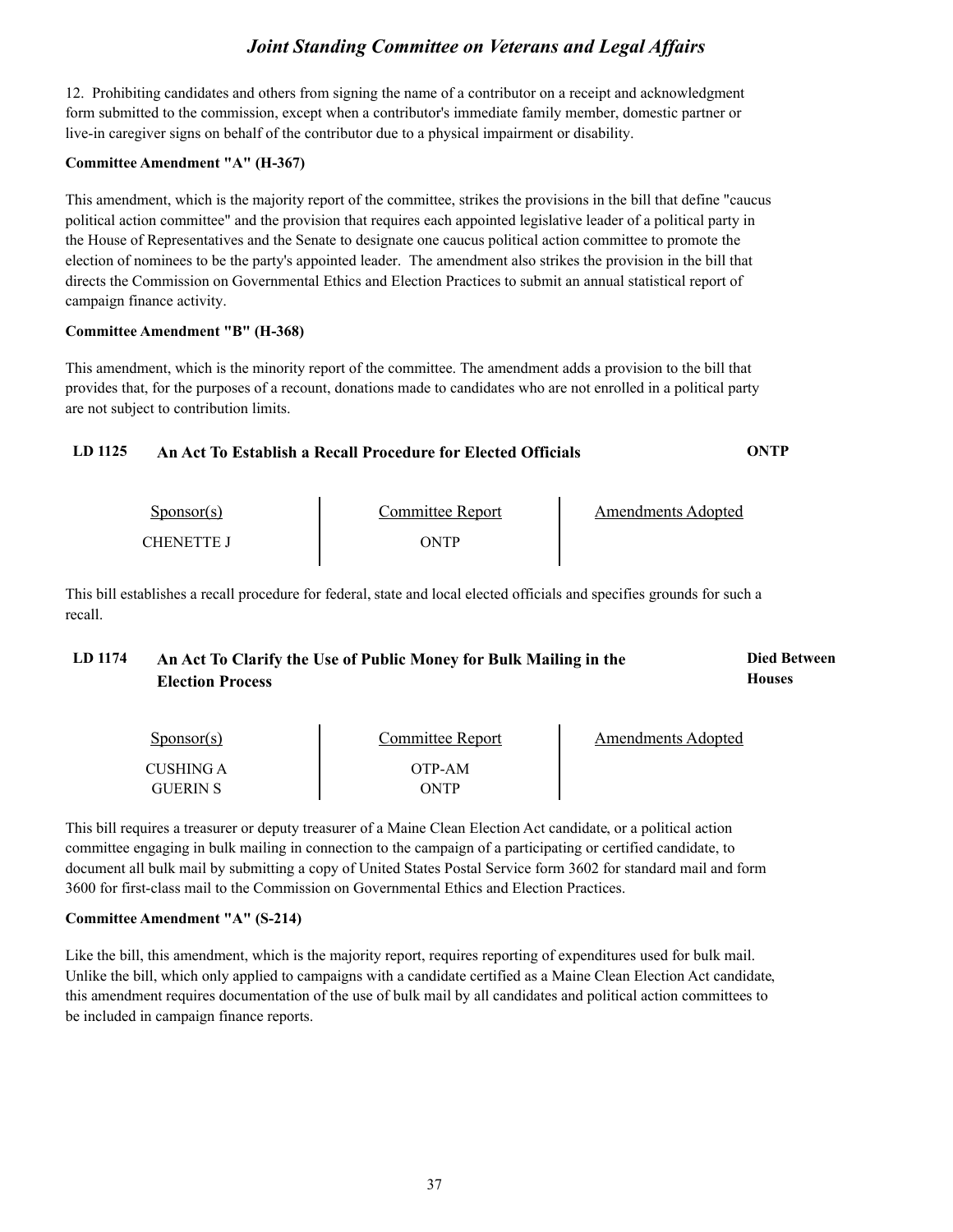#### **LD 1201 An Act To Authorize Tribal Gaming CARRIED OVER**

| $S_{\text{ponsor}(s)}$         | Committee Report | Amendments Adopted |  |
|--------------------------------|------------------|--------------------|--|
| <b>COLLINGS B</b><br>JACKSON T |                  |                    |  |

This bill authorizes the Department of Public Safety, Gambling Control Board to accept applications for a casino operator license from federally recognized Indian tribes in the State. A license issued to a federally recognized Indian tribe would authorize operation of table games and up to an aggregate total of 1,500 slot machines at multiple facilities on land owned by the tribe. The bill provides that casinos operated by federally recognized Indian tribes are exempt from the requirement that a newly licensed casino may not be within 100 miles of an existing casino or slot machine facility. It also provides that the Gambling Control Board may not license a new casino, slot machine facility or other gambling facility or authorize expansion of existing casinos until all federally recognized Indian tribes have been licensed to operate a casino. The bill establishes a distribution rate of 25% of net slot machine income and 16% of net table game income for casinos operated by federally recognized Indian tribes. The slot machine income and table game income is deposited to the General Fund.

This bill was carried over to any special or regular session of the 128th Legislature by joint order, H.P. 1138.

## **LD 1204 An Act Regarding Absentee Voting by Residents of Nursing Homes and CARRIED OVER Other Residential Care Facilities**

| Sponsor(s)          | Committee Report | Amendments Adopted |  |
|---------------------|------------------|--------------------|--|
| <b>TIMBERLAKE J</b> | )TP-AM           | Y-494              |  |

This bill amends the law governing the issuance of absentee ballots to a voter who is a resident of a nursing home, a residential care facility or an assisted housing program. The bill prohibits a municipal clerk from issuing an absentee ballot to an immediate family member or a third person for a voter who has granted another person power of attorney and who is receiving medical care due to dementia unless the clerk acquires the consent of the person who has been granted power of attorney. The bill also prohibits a municipal clerk, when facilitating absentee voting at a nursing home, a residential care facility or an assisted housing program, from issuing an absentee ballot to a voter who has granted power of attorney to another person and who is receiving medical care due to dementia unless the clerk acquires the consent of the person who has been granted power of attorney.

#### **Committee Amendment "A" (H-494)**

This amendment replaces the bill, which proposes to prohibit the issuance of absentee ballots at nursing and residential care facilities to certain residents who have granted another person power of attorney in the absence of consent of that person who has been granted power of attorney. The amendment instead requires that the municipal clerk post notice of the date and time when absentee voting will be conducted at a licensed facility and requires the licensed facility to notify the contact person or persons, if any, for each resident at the facility that absentee voting will be conducted.

This bill was reported out of committee and then carried over to the next special or regular session of the 128th Legislature on the Special Appropriations Table by joint order, S.P. 601.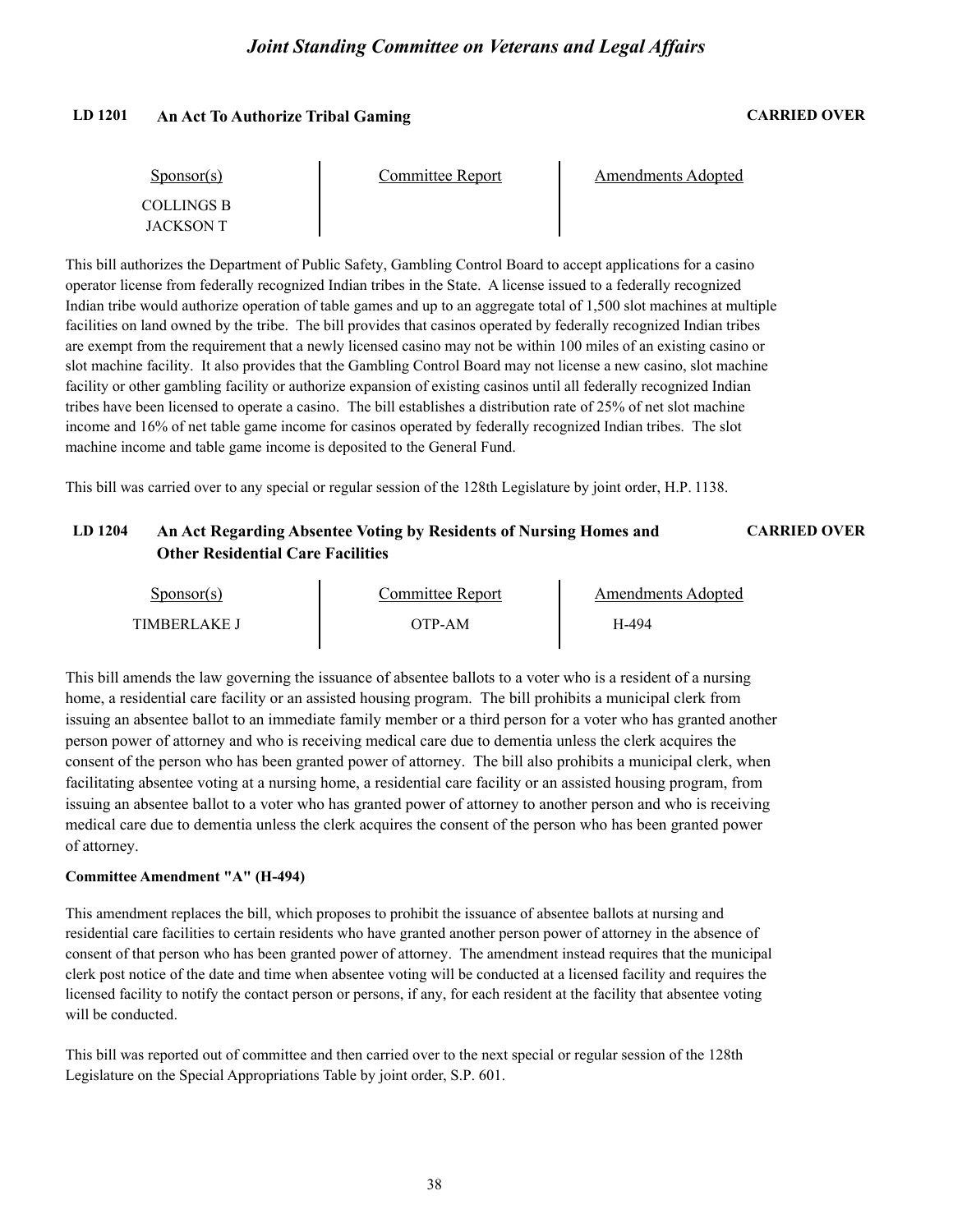#### **LD 1208 Died On An Act To Amend the Veterans Service Laws**

# **Adjournment**

| Sponsor(s) | Committee Report | Amendments Adopted |  |
|------------|------------------|--------------------|--|
| LUCHINI L  | )TP-AM           | H-140              |  |

This bill makes the following changes to the laws governing veterans' services.

1. It changes the name of the Bureau of Maine Veterans' Services to the Maine Bureau of Veterans' Services.

2. It removes the authority of the bureau to provide grants of temporary and emergency cash assistance to veterans. It authorizes the bureau to accept money to provide financial assistance to veterans and to award grants to organizations that provide assistance to veterans such as housing or emergency assistance.

#### **Committee Amendment "A" (H-140)**

This amendment adds an emergency preamble and emergency clause to the bill. The bill repeals current law governing how the Department of Defense, Veterans and Emergency Management, Bureau of Maine Veterans' Services issues temporary financial assistance to veterans in financial crises and in its place authorizes the bureau to provide grants to private organizations for the purpose of providing financial assistance to veterans. The amendment strikes that provision and establishes an account within the bureau for the purpose of issuing temporary emergency financial assistance to veterans and provides for a transfer of \$375,000 from the administrative account of the bureau to the Other Special Revenue Funds account established by the amendment. The amendment adds a revision clause to change the name of the Bureau of Maine Veterans' Services to the Maine Bureau of Veterans' Services throughout the Maine Revised Statutes.

#### **LD 1210 Died On An Act Regarding the Maine Clean Election Fund**

**Adjournment**

| $S_{\text{DONSOT}}(s)$ | Committee Report | <b>Amendments Adopted</b> |
|------------------------|------------------|---------------------------|
|                        | OTP-AM           | H-185                     |
|                        | <b>NTP</b>       |                           |

This bill is submitted by the Commission on Governmental Ethics and Election Practices.

This bill increases the transfer from the General Fund to the Maine Clean Election Fund for the fiscal year ending June 30, 2018 from \$3,000,000 to \$6,000,000 with \$3,000,000 to be transferred on or before January 1, 2018 and \$3,000,000 to be transferred on or before May 30, 2018. It decreases by \$1,300,000, from \$3,000,000 to \$1,700,000, the transfer from the General Fund to the Maine Clean Election Fund for the fiscal year ending June 30, 2019.

#### **Committee Amendment "A" (H-185)**

This amendment, which is the majority report of the committee, incorporates a fiscal note.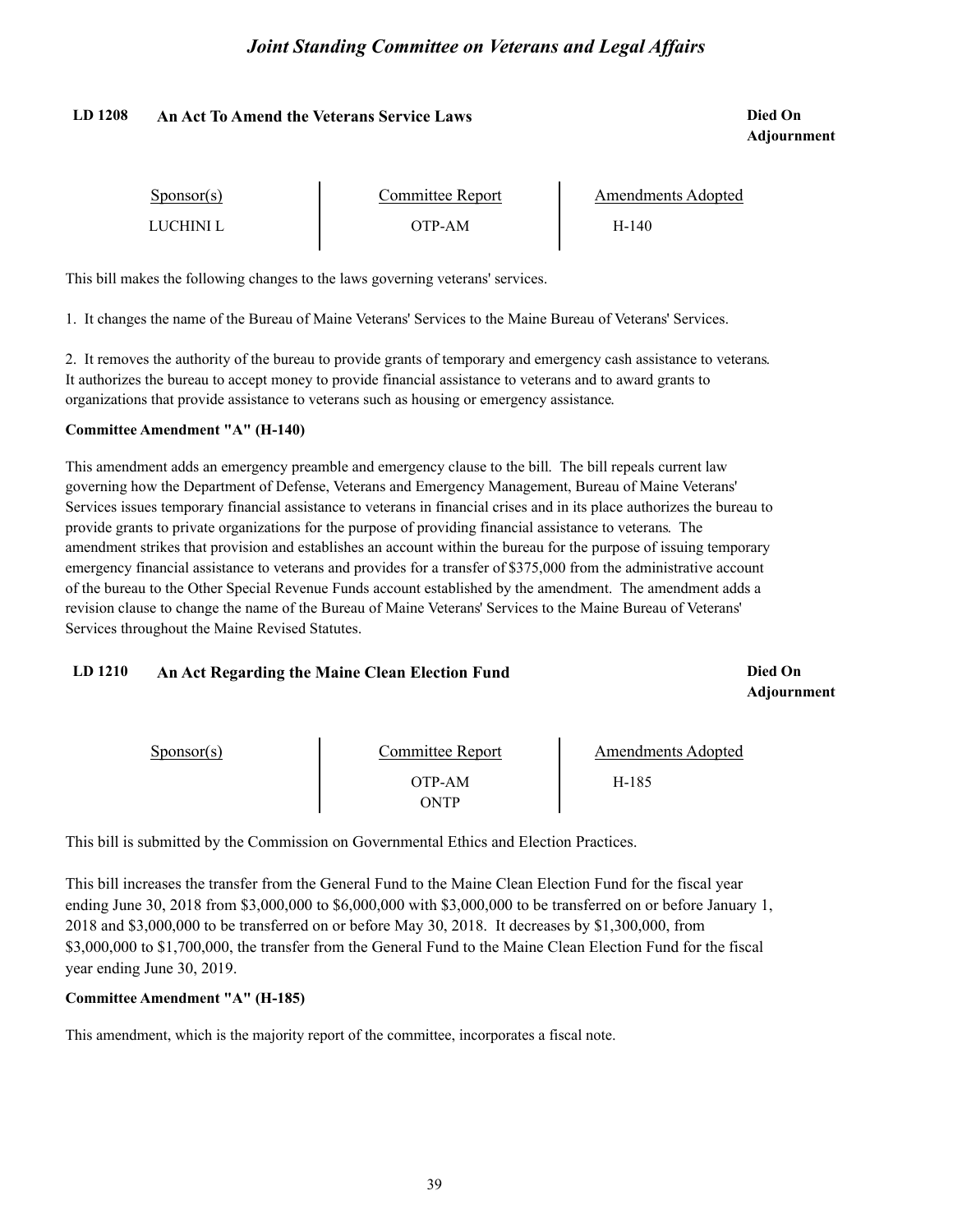## LD 1211 An Act To Amend the Laws Governing Legislative Political Action **Accepted Majority Committees**

**(ONTP) Report**

| Sponsor(s)       | Committee Report  | Amendments Adopted |
|------------------|-------------------|--------------------|
| <b>CHIPMAN B</b> | <b>NTP</b><br>YTP |                    |

This bill prohibits a legislative candidate from establishing political action committees for which the candidate is a treasurer or principal officer or for which the candidate is primarily responsible for fund-raising or decision making. The bill also makes a change to a provision under the Maine Clean Election Act, which includes the same prohibition, to clarify that the prohibition in that Act applies only to participating gubernatorial candidates and certified gubernatorial candidates.

#### **LD 1231 RESOLVE 24 Resolve, To Assess the Need for Mental Health Care Services for EMERGENCY Veterans in Maine and To Establish a Pilot Program To Provide Case Management Services to Veterans for Mental Health Care**

| $S_{\text{DONSOT}}(s)$ | Committee Report | Amendments Adopted |  |
|------------------------|------------------|--------------------|--|
| <b>GOLDEN J</b>        | OTP-AM           | H-407              |  |
| LIBBY N                | ONTP             | H-553<br>GOLDEN J  |  |

This bill directs the Director of the Bureau of Maine Veterans' Services within the Department of Defense, Veterans and Emergency Management to station at each of the bureau's field offices a social worker to provide direct mental health care to veterans, to coordinate mental health care for veterans and to work with the Federal Government and state and local mental health service providers to provide mental health care to veterans. It also requires the director to administer a program to provide grants to providers of mental health services to veterans and appropriates ongoing funds of \$1,000,000 annually for the program.

#### **Committee Amendment "A" (H-407)**

This amendment, which is the majority report, replaces the bill with a resolve. The amendment establishes a program for the collection of data by hospitals regarding the number of veterans presenting to the hospitals' emergency departments for mental or behavioral health care. The data must be analyzed by the Commissioner of Health and Human Services, in coordination with the Director of the Maine Bureau of Veterans' Services within the Department of Defense, Veterans and Emergency Management, to quantify the unmet need for mental health care services, particularly inpatient treatment, among veterans in the State and to identify gaps in mental health care services administered by the United States Department of Veterans Affairs. The amendment also establishes a two-year pilot program to provide contracted case management services to veterans in need of mental health care services. The amendment provides funding to mitigate the costs to hospitals for collecting and reporting data and to pay for the contracted case management services program.

#### **House Amendment "A" To Committee Amendment "A" (H-553)**

This amendment expands the provisions in Committee Amendment "A" that establish a pilot program to provide mental health case management services to veterans. It also establishes the Veterans Mental Health Case Management and Services Fund and changes the source of funding. The amendment also adds an emergency preamble and emergency clause and an appropriations and allocations section.

#### **Enacted Law Summary**

Resolves 2017, chapter 24 establishes a program for the collection of data by hospitals regarding the number of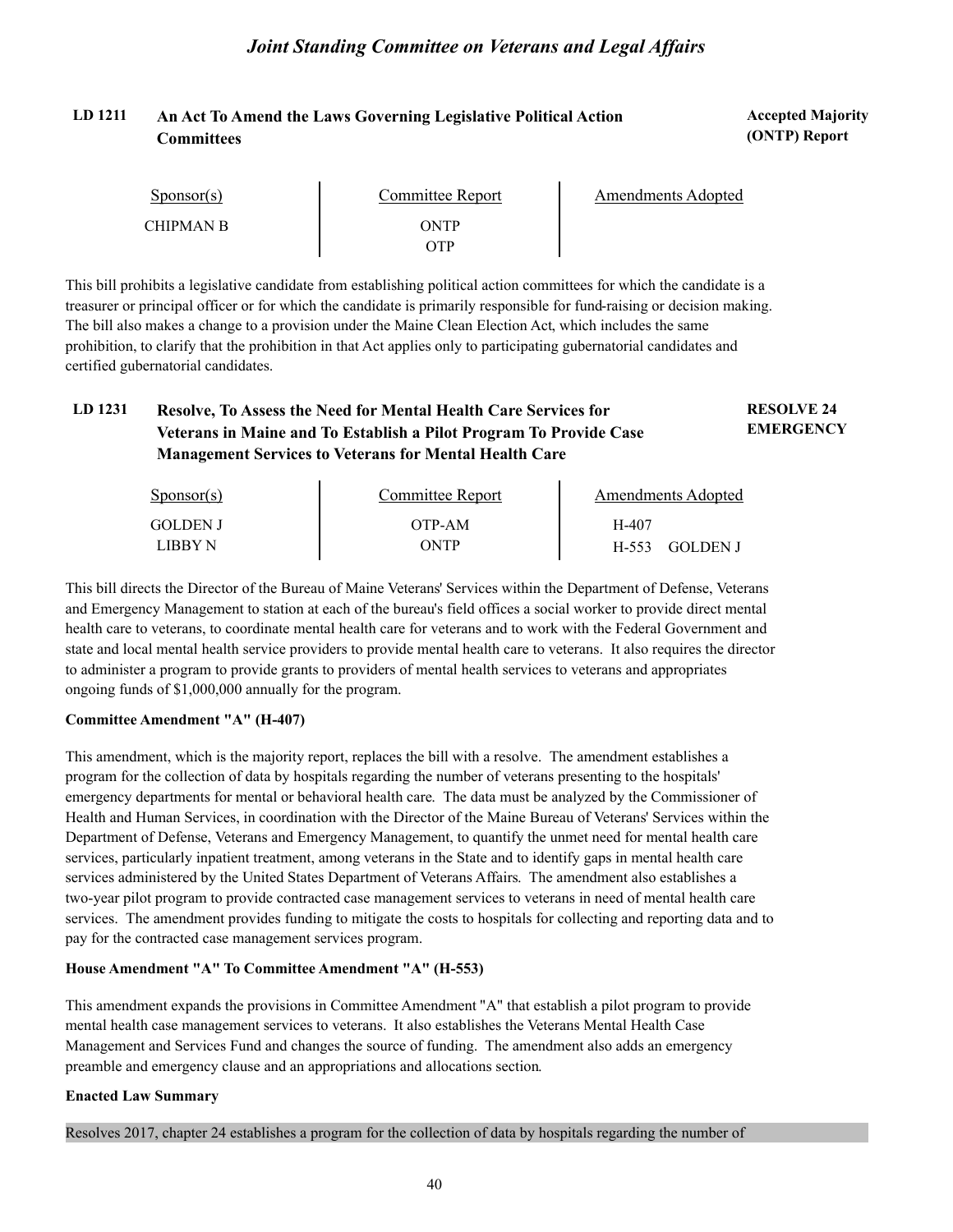veterans presenting to the hospitals' emergency departments for mental or behavioral health care. The data must be analyzed by the Commissioner of Health and Human Services, in coordination with the Director of the Maine Bureau of Veterans' Services within the Department of Defense, Veterans and Emergency Management, to quantify the unmet need for mental health care services, particularly inpatient treatment, among veterans in the State and to identify gaps in mental health care services administered by the United States Department of Veterans Affairs. This law also establishes a two-year pilot program to provide contracted case management services to veterans and those serving in the Maine Army National Guard, the Maine Air National Guard and Reserves of the United States Armed Forces in need of mental health care services. Chapter 24 establishes the Veterans Mental Health Case Management and Services Fund and provides funding to mitigate the costs to hospitals for collecting and reporting data and to pay for the contracted case management services program.

Resolves 2017, chapter 24 was finally passed as emergency measure effective August 2, 2017.

## LD 1232 An Act To Require the Secretary of State To Automatically Register **Died Between Nonregistered Persons Who Are Qualified To Vote through Records of the Bureau of Motor Vehicles**

**Houses**

| $S_{\text{ponsor}}(s)$ | Committee Report | Amendments Adopted |
|------------------------|------------------|--------------------|
| <b>GOLDEN J</b>        | OTP-AM<br>ONTP   |                    |

This bill establishes a method of automatically registering eligible individuals to vote. The Department of the Secretary of State, Bureau of Motor Vehicles, when receiving any documentation from an individual doing business with the bureau, including applying for or renewing a driver's license or nondriver identification card, is required to scan and electronically store the documentation provided by the applicant. If the documentation provides proof of eligibility to vote, including citizenship, age and residency, that individual is added to the central voter registration system and relevant information is transmitted to election officials unless the individual, at the time of the collection of the documentation, chooses not to be registered to vote.

An application or document used to collect information that may be used to register an individual must contain a notice that the individual's information may be used to register that individual to vote, meaning that the information would be available by persons other than the State or election officials. An election official must provide the same notice to an individual upon receipt of the registration record from the Bureau of Motor Vehicles and also must inform the individual of the ability to choose not to be registered to vote and to pick a party affiliation. If the individual fails to respond within 21 days, the individual is considered a registered voter.

The Secretary of State and the Governor are allowed to designate other state agencies and departments and public and private entities, such as colleges and municipal clerk offices, as so-called source agencies that are allowed to submit registration information to the bureau for inclusion in the central voter registration system, but only if those agencies, as part of their normal course of business, collect information that provides proof of eligibility to vote. Beginning in 2022, an entity that is designated under the National Voter Registration Act of 1993 as a voter-registration agency that collects information that provides proof of voter eligibility is designated a source agency. A source agency is required to comply with the same restrictions regarding sharing and use of documentation as the bureau. Information from a source agency may also be used to update an individual's voter registration.

#### **Committee Amendment "A" (H-267)**

This amendment, which is the majority report, replaces the bill with a resolve directing the Secretary of State to study the implementation of automatic voter registration. The Secretary of State is required to submit a report to the Joint Standing Committee on Veterans and Legal Affairs by March 1, 2018.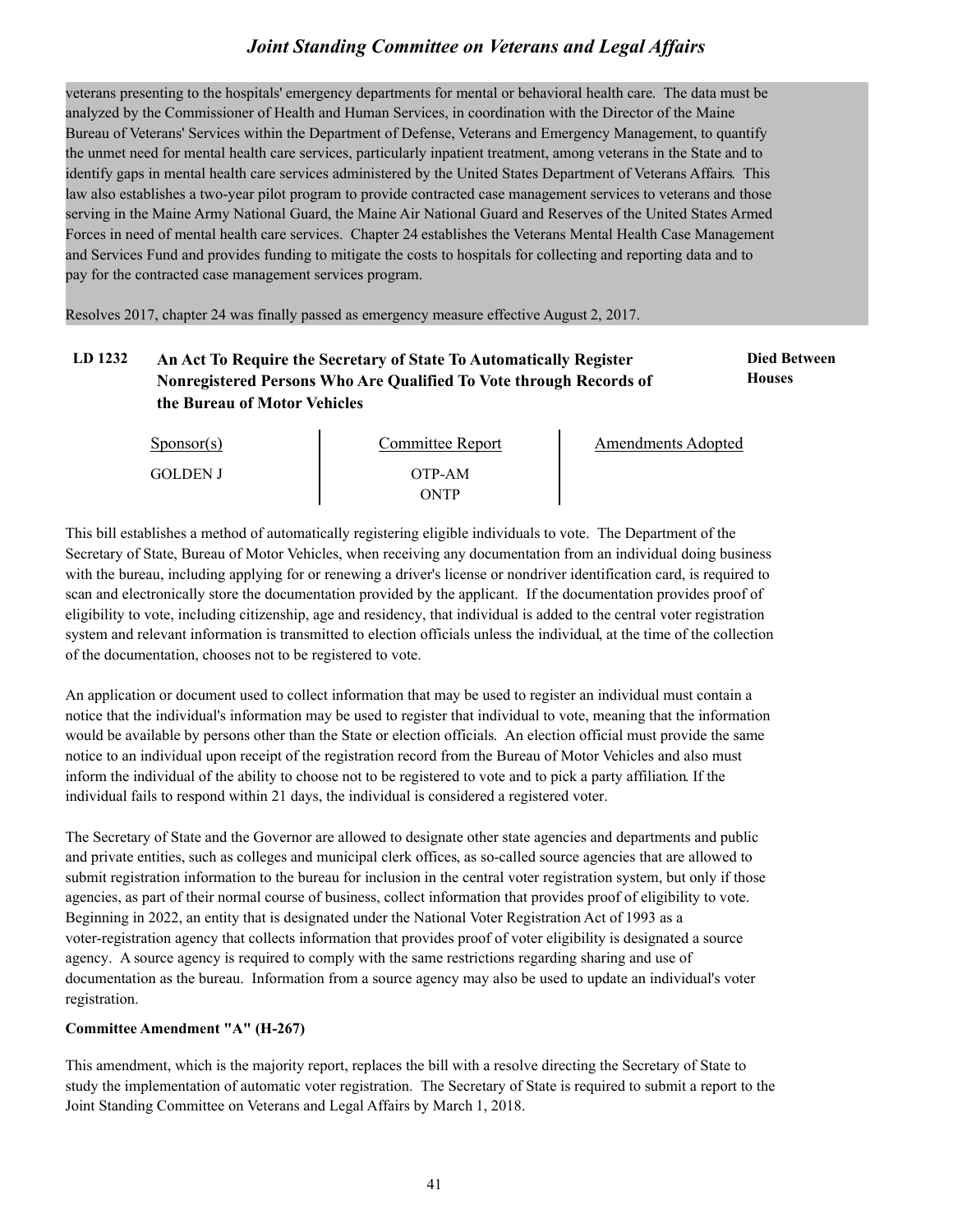## **LD 1253 Leave to Withdraw An Act To Make Maine's Casinos More Competitive by Authorizing Extensions of Credit**

**Pursuant to Joint Rule**

Sponsor(s)

Sponsor(s) Committee Report<br>WADSWORTH N

Amendments Adopted

This bill allows a casino operator to extend credit to qualified customers within certain limitations.

#### **LD 1254 PUBLIC 182 An Act To Amend the Law Regarding Super Cribbage Tournaments**

**EMERGENCY**

| $S_{\text{ponsor}}(s)$ | Committee Report | Amendments Adopted |  |
|------------------------|------------------|--------------------|--|
| WARD K                 | OTP-AM           | H-262              |  |

This bill amends the law regarding super cribbage tournaments to remove the provision repealing the law on September 30, 2017.

#### **Committee Amendment "A" (H-262)**

This amendment reduces the number of players required to conduct a super cribbage tournament from 50 to 30 and increases the number of tournaments permitted per year from 3 to 15.

#### **Enacted Law Summary**

Public Law 2017, chapter 182 amends the law regarding super cribbage tournaments to remove a provision which would have repealed the law on September 30, 2017. It also reduces the number of players required to conduct a super cribbage tournament from 50 to 30 and increases the number of tournaments permitted per year from 3 to 15.

Public Law 2017, chapter 182 was enacted as an emergency measure effective June 13, 2017.

## **LD 1255 An Act Authorizing an Instant Lottery Game with Proceeds To Benefit ONTP Early Childhood Education**

| Sponsor(s) | Committee Report | Amendments Adopted |
|------------|------------------|--------------------|
| DAUGHTRY M | ONTP             |                    |

This bill directs the Department of Administrative and Financial Services, the State Liquor and Lottery Commission to develop an early childhood education lottery game. Proceeds from the lottery game will be used to fund the Early Childhood Education Fund, which is established for the purpose of providing grant funding for public preschool programs.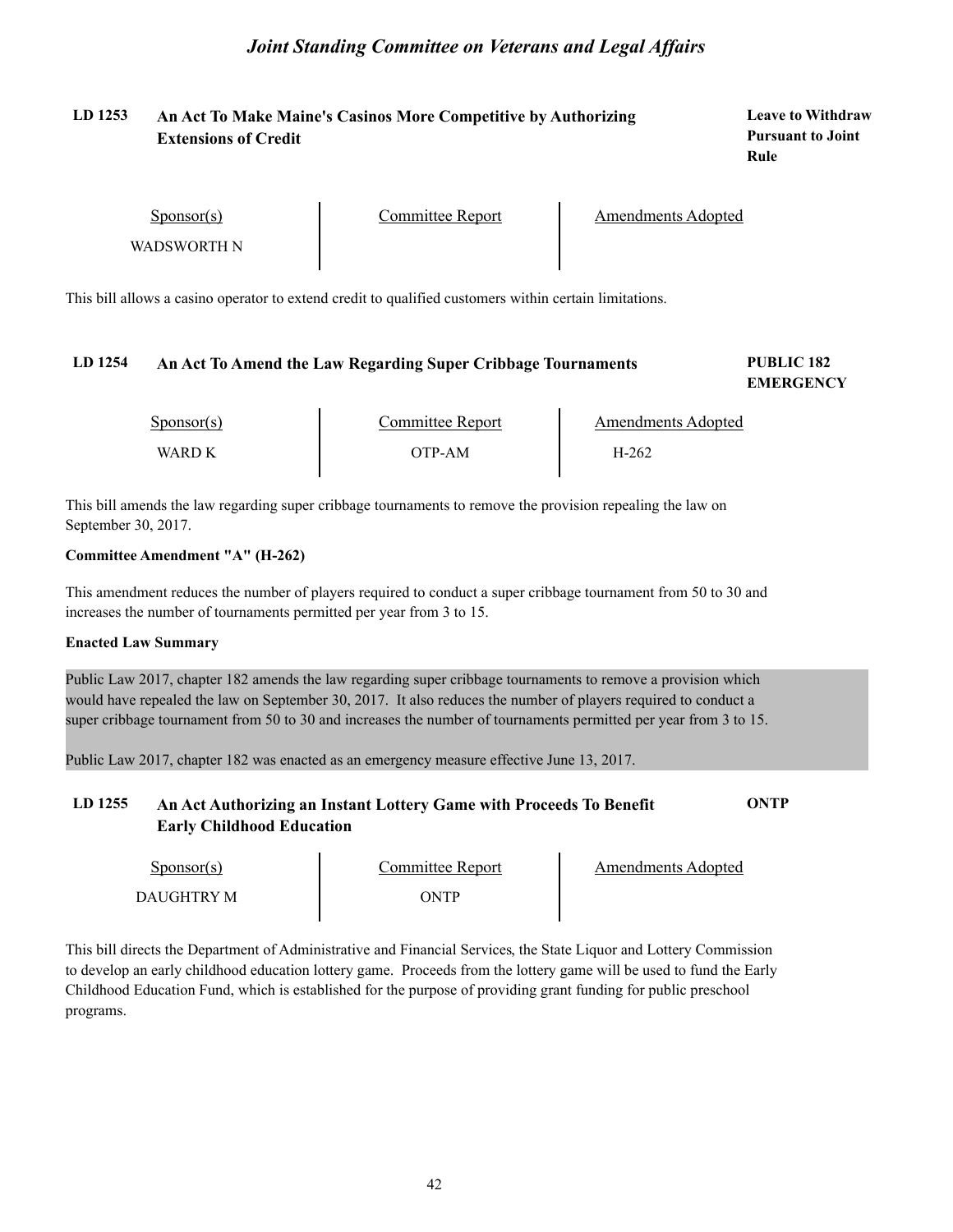| LD 1256 | Resolve, To Establish the Task Force To Implement Ranked-choice | <b>ONTP</b> |  |
|---------|-----------------------------------------------------------------|-------------|--|
|         | <b>Voting</b>                                                   |             |  |

| Sponsor(s) | Committee Report | Amendments Adopted |
|------------|------------------|--------------------|
| CHAPMAN R  | <b>NTP</b>       |                    |

This resolve establishes the Task Force To Implement Ranked-choice Voting. The task force is charged with making recommendations for rules and changes to the law to implement ranked-choice voting. The task force is required to submit a report containing its findings and recommendations to the Joint Standing Committee on Veterans and Legal Affairs by December 6, 2017. The Joint Standing Committee on Veterans and Legal Affairs may report out legislation concerning the report to the Second Regular Session of the 128th Legislature.

## **LD 1271 An Act Regarding the Certification Process for Direct Initiatives and ONTP People's Veto Referenda**

| $S_{\text{DONSOT}}(s)$     | <b>Committee Report</b> | Amendments Adopted |
|----------------------------|-------------------------|--------------------|
| KINNEY J<br><b>DAVIS P</b> | ONTP                    |                    |

This bill amends the laws regarding the notarization or certification of a petition for a people's veto referendum or a direct initiative of legislation by:

1. Requiring a petition organization when registering as a petition organization to list all notaries public and other persons authorized by law to administer oaths or affirmations who notarize or certify petitions for the petition organization;

2. Requiring a notary public or other person authorized by law to administer oaths or affirmations to acquire a special seal and unique identifying number from the Secretary of State to notarize or certify a petition;

3. Prohibiting a notary public or other person authorized by law to administer oaths or affirmations who notarizes or certifies petitions for a petition organization from being paid by the hour or being employed in any other capacity by the petition organization;

4. Allowing the Secretary of State to disqualify a petition for being notarized or certified in violation of the notary requirements established by this bill and for a hearing and appeal process by a petition organization or a notary public or other person authorized by law to administer oaths or affirmations whose petition has been disqualified by the Secretary of State;

5. Making a violation of the notary requirements established by this bill a Class E crime; and

6. Requiring the Secretary of State to establish a publicly accessible website providing information for the public about reporting fraud or other violations of the petition process.

## **LD 1278 An Act To Amend the Military Bureau Laws and Veterans Service Laws PUBLIC 108**

| $S_{\text{PONSOT}}(s)$ | Committee Report | Amendments Adopted |  |
|------------------------|------------------|--------------------|--|
| <b>FARRIN B</b>        | OTP-AM           | H-263              |  |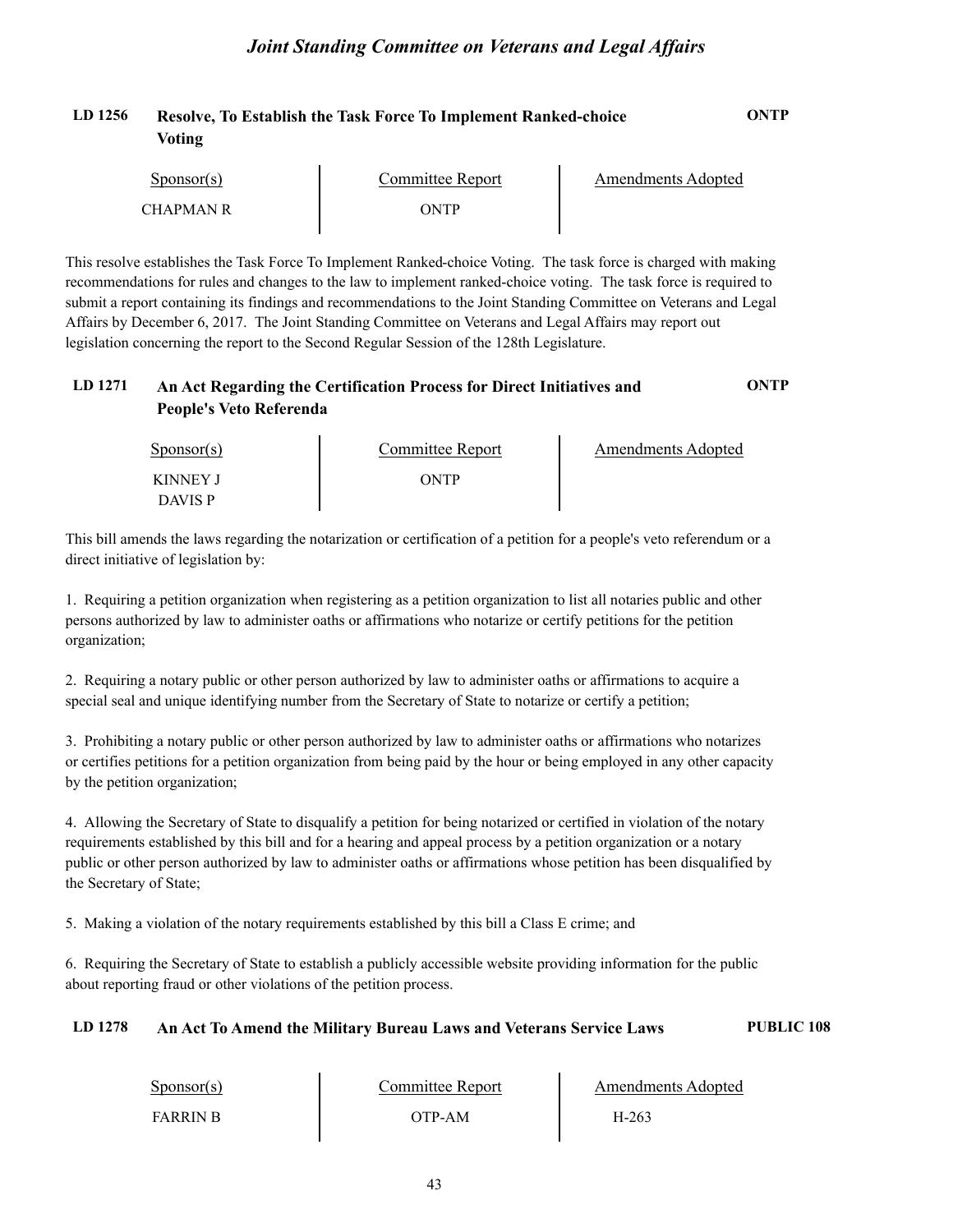This bill allows the Adjutant General to provide to or accept military forces from other states in support of federally funded National Guard missions. It provides the Adjutant General the authority to appoint a provost marshal to oversee security at National Guard military facilities and certain real property. It allows the Military Bureau to rent its readiness centers and other real property in addition to armories and allows the Adjutant General to waive fees for certain rentals. It changes the description of a stepchild who is eligible to receive certain educational benefits. It prohibits a veteran service officer from knowingly presenting or prosecuting a fraudulent or frivolous claim.

#### **Committee Amendment "A" (H-263)**

This amendment corrects a cross-reference in the bill and makes nonsubstantive changes to the section of the bill regarding the provision of security at National Guard military facilities and real property of the Department of Defense, Veterans and Emergency Management.

#### **Enacted Law Summary**

Public Law 2017, chapter 108 allows the Adjutant General to provide to or accept military forces from other states in support of federally funded National Guard missions. It provides the Adjutant General the authority to appoint a provost marshal to oversee security at National Guard military facilities and certain real property. It allows the Military Bureau to rent its readiness centers and other real property in addition to armories and allows the Adjutant General to waive fees for certain rentals. Chapter 108 changes the description of a stepchild who is eligible to receive certain educational benefits. Finally, it prohibits a veteran service officer from knowingly presenting or prosecuting a fraudulent or frivolous claim.

## **LD 1284 An Act To Require Election Transparency and Audits ONTP**

| $S_{\text{DON}(\text{S})}$ | Comm |
|----------------------------|------|
| <b>BELLOWS S</b>           |      |
| HICKMAN C                  |      |

BELLOWS S ONTP

Amendments Adopted

This bill requires the Secretary of State to:

1. Publish a guide to election procedures for public distribution and revise the guide annually to reflect current law, rules and procedures regarding elections;

2. Provide local election procedure and ballot reconciliation forms for local election officials to complete;

- 3. Develop an election complaint process;
- 4. Routinely monitor the central voter registration system;
- 5. Report to the Legislature on certain election issues within 12 months of a general election; and
- 6. Develop a pilot program for conducting a post-election audit.

## **LD 1293 An Act To Allow Wine Tastings at Farmers' Markets ONTP**

Sponsor(s) MIRAMANT D AUSTIN B

ONTP

Committee Report Amendments Adopted

44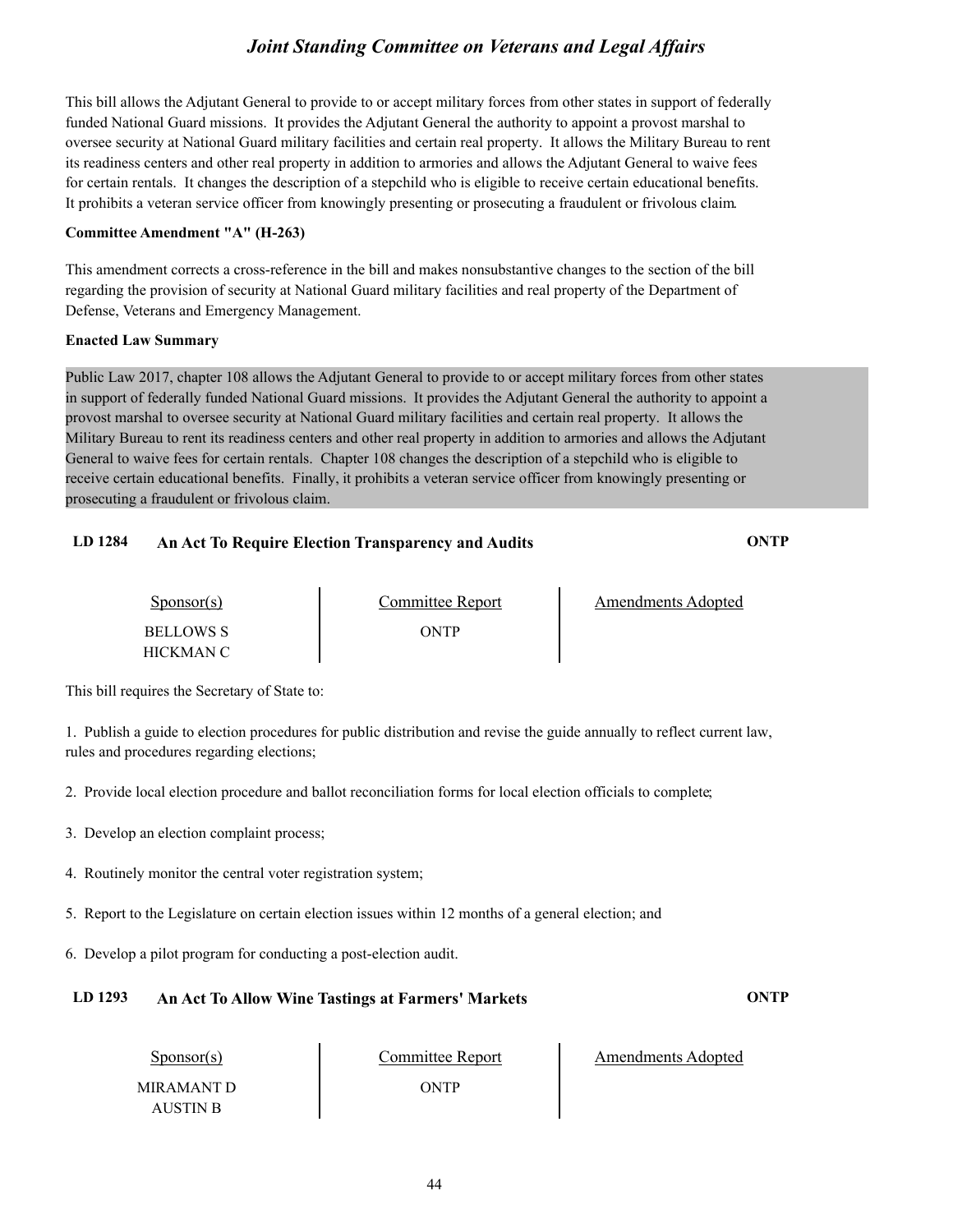This bill allows wine taste testings at farmers' markets.

#### **LD 1320 An Act To Regulate Fantasy Sports Contests PUBLIC 303**

| Sponsor(s)   | Committee Report | Amendments Adopted |  |
|--------------|------------------|--------------------|--|
| KATZ R       | OTP-AM           | S-314              |  |
| TIMBERLAKE I | ONTP             |                    |  |

This bill requires persons who operate fantasy contests to register annually with the Department of Public Safety and pay a registration fee based on the gross revenues generated by that fantasy contest operator during the 12 months prior to registration or renewal. "Fantasy contest" is defined as a simulated game or contest in which one or more players pay an entry fee and compete for and win prizes of value based on outcomes that reflect the relative knowledge and skill of the players and that are determined predominantly by accumulated statistical results of the performance of individuals, including athletes in the case of sporting events.

This bill regulates the operators of fantasy contests, including by prohibiting the fantasy contest operator, an employee of the operator or a relative of the employee in the same household from participating in the contests; requiring the outcome to be based on more than just a score or point spread of a single game or contest; allowing an individual, on that individual's request to the operator, to be barred from playing in the contest; requiring the operator to provide notice of the prizes prior to the contest; and requiring the operator to establish a separate reserve account for the payment of prizes.

Finally, the bill exempts fantasy contests from the laws prohibiting games of chance and gambling.

#### **Committee Amendment "A" (S-314)**

This amendment, the majority report, replaces the bill and changes the title. Like the bill, the amendment sets up a structure to regulate the conduct of fantasy contests in the State.

The bill requires fantasy contest operators to register with the Department of Public Safety and sets a registration fee of 10% of the fantasy contest operator's annual gross fantasy contest revenues not to exceed \$5,000. The amendment requires the director of the Gambling Control Unit within the Department of Public Safety to oversee and administer the licensing and enforcement of the conduct of fantasy contests in the State. The amendment establishes an annual license fee of \$2,500 for contest operators that receive \$100,000 or more in gross fantasy contest revenue per year and authorizes the director of the Gambling Control Unit to set an application fee to cover the costs of administering the application process and conducting necessary background investigations. Fantasy contest operators that receive less than \$100,000 in gross fantasy contest revenues are not required to pay the license fee but are subject to the application fee. The amendment establishes licensing criteria and conditions of licensure for the operators of fantasy contests and requires the director to adopt rules.

The amendment requires a distribution of 10% of gross fantasy contest revenues of fantasy contest operators that receive revenues of \$100,000 or more annually. Finally, the amendment provides that the laws governing unlawful gambling and games of chance do not apply to fantasy contest operators that comply with the laws governing fantasy contests.

#### **Enacted Law Summary**

Public Law 2017, chapter 303 establishes a structure to regulate the conduct of fantasy contests in the State.

It requires fantasy contest operators to register with the Department of Public Safety and sets a registration fee of 10% of the fantasy contest operator's annual gross fantasy contest revenues not to exceed \$5,000. The law requires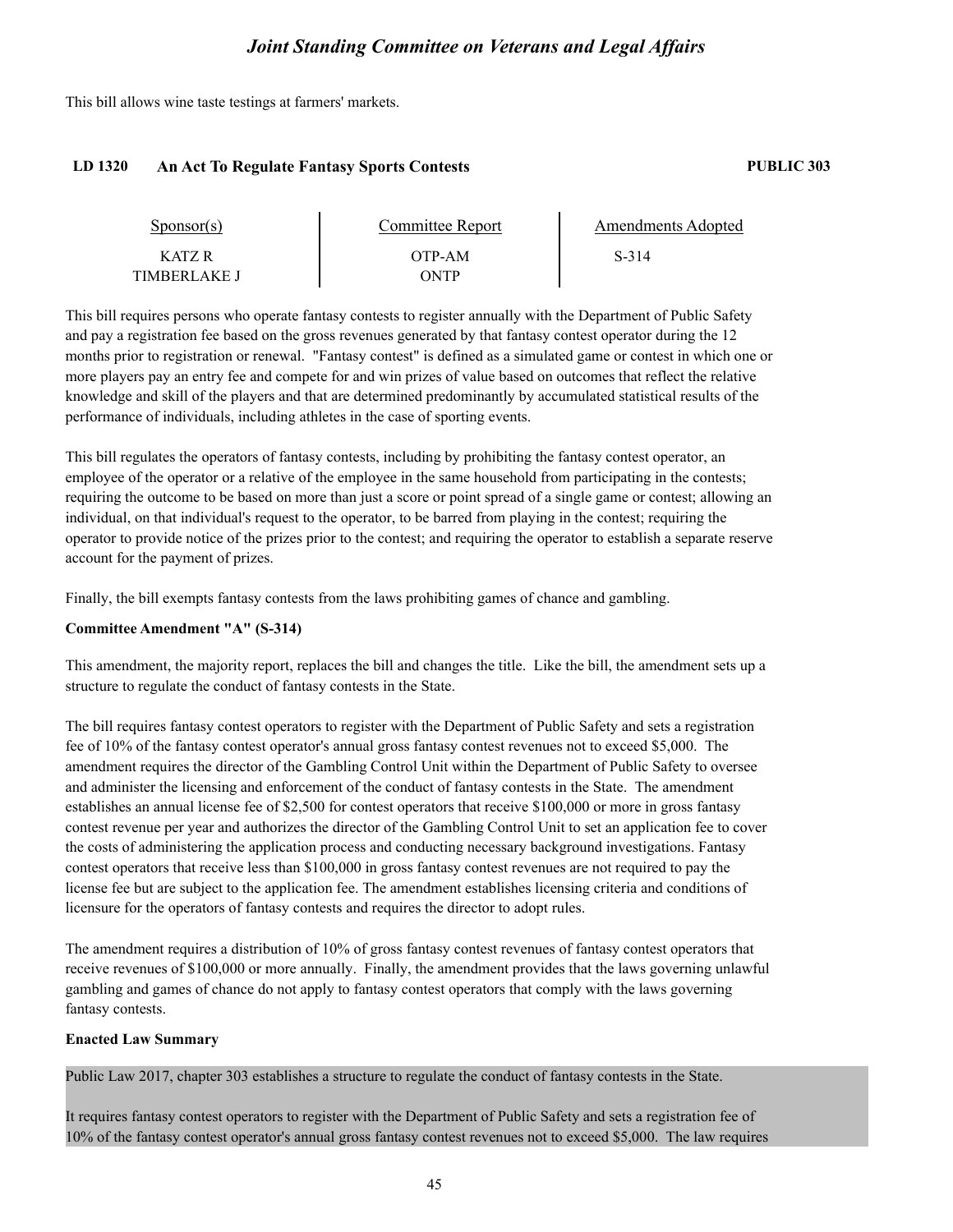the director of the Gambling Control Unit within the Department of Public Safety to oversee and administer the licensing and enforcement of the conduct of fantasy contests in the State. It also establishes an annual license fee of \$2,500 for contest operators that receive \$100,000 or more in gross fantasy contest revenue per year and authorizes the director of the Gambling Control Unit to set an application fee to cover the costs of administering the application process and conducting necessary background investigations. Fantasy contest operators that receive less than \$100,000 in gross fantasy contest revenues are not required to pay the license fee but are subject to the application fee. The law establishes licensing criteria and conditions of licensure for the operators of fantasy contests and requires the director to adopt rules.

Chapter 303 requires a distribution of 10% of gross fantasy contest revenues of fantasy contest operators that receive revenues of \$100,000 or more annually. Finally, it provides that the laws governing unlawful gambling and games of chance do not apply to fantasy contest operators that comply with the laws governing fantasy contests.

### **LD 1323 An Act To Amend the Direct Initiative Signature Gathering Process PUBLIC 277**

| $S_{\text{ponsor}}(s)$ | Committee Report | Amendments Adopted |  |
|------------------------|------------------|--------------------|--|
| LUCHINI L              | OTP-AM           | H-405              |  |

This bill authorizes the Secretary of State to suspend, revoke or refuse to renew the commission of a notary public who has allowed another person to use that notary public's commission. It also authorizes the Secretary of State to invalidate a petition for a direct initiative or people's veto if the Secretary of State is unable to verify the notarization of that petition. The bill directs the Secretary of State to establish an online reporting system for suspected fraudulent signature gathering practices for direct initiative and people's veto petitions.

#### **Committee Amendment "A" (H-405)**

This amendment adds sections to the bill regarding certifying and notarizing petitions for a direct initiative or people's veto referendum. The amendment requires that a circulator sign a petition in the presence of a notary public or other authorized person to verify by oath or affirmation that the circulator personally witnessed all signatures to the petition. After administration of the oath or affirmation by the notary public or other authorized person, the notary public or other authorized person is required to sign the notarial certificate in the presence of the circulator. It also requires the notary public or other authorized person to maintain a log of the petitions for which the notary public or other authorized person administered the circulator's oath.

The amendment also provides that a notary public or other authorized person is prohibited from notarizing a petition for a direct initiative or people's veto if the notary public or other authorized person is employed or compensated by a petition organization or ballot question committee for any purpose other than providing notarial acts.

Finally, the amendment strikes the provision in the bill that requires the Secretary of State to establish an online reporting system for suspected fraudulent signature gathering practices and instead directs the Secretary of State to establish a method to facilitate the acceptance of such reports from members of the public.

#### **Enacted Law Summary**

Public Law 2017, chapter 277 authorizes the Secretary of State to suspend, revoke or refuse to renew the commission of a notary public who has allowed another person to use that notary public's commission. It also authorizes the Secretary of State to invalidate a petition for a direct initiative or people's veto if the Secretary of State is unable to verify the notarization of that petition.

The law requires that a circulator of a petition for a people's veto or direct initiative sign a petition in the presence of a notary public or another person authorized to verify by oath or affirmation that the circulator personally witnessed all signatures to the petition. After administration of the oath or affirmation by the notary public or other authorized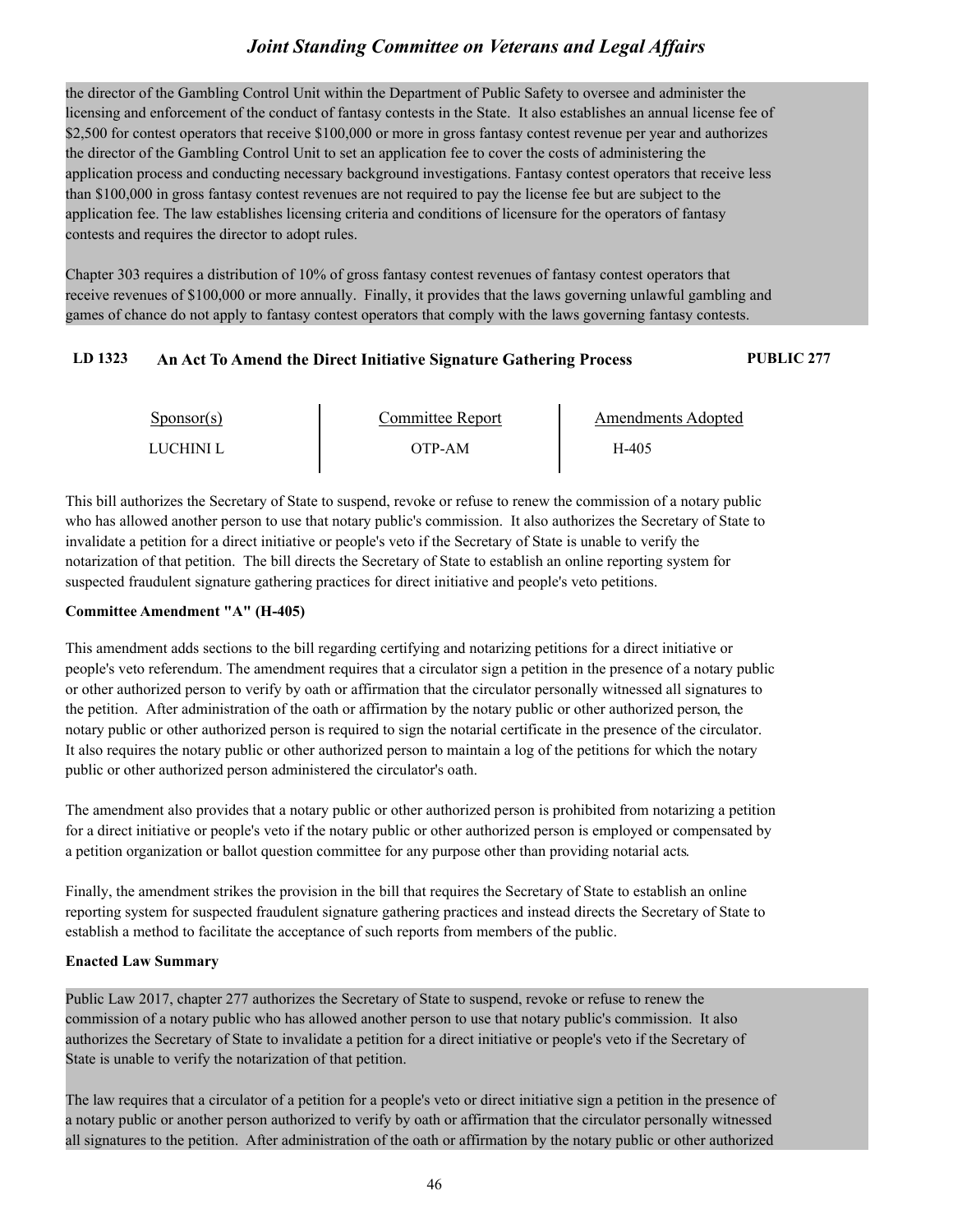person, the notary public or other authorized person is required to sign the notarial certificate in the presence of the circulator. It also requires the notary public or other authorized person to maintain a log of the petitions for which the notary public or other authorized person administered the circulator's oath.

Chapter 277 provides that a notary public or other authorized person is prohibited from notarizing a petition for a direct initiative or people's veto if the notary public or other authorized person is employed or compensated by a petition organization or ballot question committee for any purpose other than providing notarial acts.

Finally, the law directs the Secretary of State to establish a method to facilitate the acceptance of such reports from members of the public.

## **LD 1339 An Act To Amend the Procedure To Determine the Wording of Ballot ONTP Questions for Citizen Initiatives**

| $S_{\text{ponsor}}(s)$ | Committee Report | Amendments Adopted |  |
|------------------------|------------------|--------------------|--|
| SUTTON P               | <b>NTP</b>       |                    |  |

 $\mathbf{r}$ 

This bill requires the Secretary of State to submit the ballot question for a pending citizen initiative of legislation to the Legislative Council for the council's review and approval. If the council does not approve the ballot question, the Secretary of State is required to revise the question and submit the revised question to the council for its review and approval.

## **LD 1357 An Act To Authorize Multiparty Candidate Nominations for State ONTP Offices**

| $S_{\text{DONSOT}}(s)$ | Committee Report | Amendments Adopted |
|------------------------|------------------|--------------------|
| <b>BRAKEY E</b>        | <b>)NTP</b>      |                    |

This bill allows a candidate to be nominated for a state office by more than one party. A candidate is not required to be an enrolled member of a party to serve as that party's nominee for state office. The name of such a candidate must appear on the ballot once with the name of each party that nominated the candidate listed below the candidate's name.

## **LD 1368 An Act To Amend Funding Distributions under the Maine Clean ONTP Election Act**

| Sponsor(s)   | Committee Report | Amendments Adopted |  |
|--------------|------------------|--------------------|--|
| PICKETT R    | )NTP             |                    |  |
| WHITTEMORE R |                  |                    |  |

This bill changes funding distributions under the Maine Clean Election Act. It removes the changes made to funding distributions in Initiated Bill 2015, chapter 1. It restores the method of funding distributions that was in law prior to enactment of Initiated Bill 2015, chapter 1, which required the Commission on Governmental Ethics and Election Practices to determine the funding amount at least every two years and set a specific distribution for gubernatorial elections. It differs from the method of funding distributions in law prior to enactment of the initiated bill by limiting the information the commission may consider in making a determination. It also eliminates supplemental fund distributions.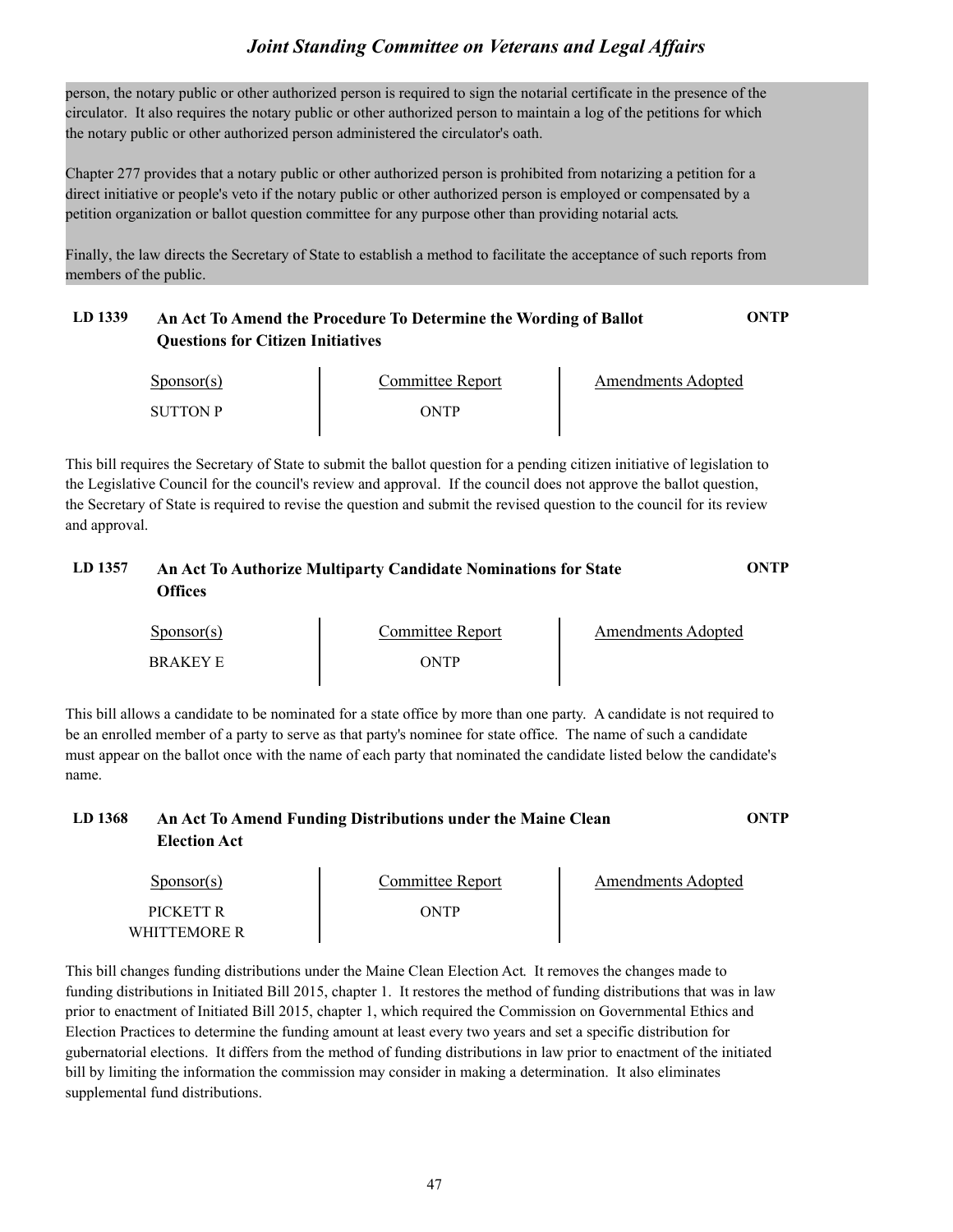#### LD 1383 RESOLUTION, Proposing an Amendment to the Constitution of Maine **Died Between Houses Regarding Early Voting**

| $S_{\text{POD}S}$ (s) | Committee Report | Amendments Adopted |
|-----------------------|------------------|--------------------|
| DENNO D               | OTP-AM           |                    |
| CARPENTER M           | ONTP             |                    |

This resolution proposes to amend the Constitution of Maine to allow the Legislature to authorize a process to allow qualified voters to vote at polling places in or outside their election districts during the 15-day period immediately preceding an election or to vote by another method and to allow absentee voting for any sufficient reason.

#### **Committee Amendment "A" (H-268)**

This amendment, the majority report, changes the provision of the constitutional resolution allowing early voting to provide that the Legislature may authorize a process by which municipalities may conduct early voting by allowing voters to vote in the same manner as on election day during a period immediately preceding an election. The amendment retains the provision of the resolution that allows absentee voting for any sufficient reason.

This amendment was not adopted.

#### **LD 1384 An Act To Amend the Election Laws PUBLIC 248**

#### Sponsor(s) MASON G OTP-AM LUCHINI L Committee Report The Amendments Adopted S-169

This bill makes the following changes to the election laws.

1. It prohibits a voter from filing an application to change or withdraw party enrollment on the day of a primary election.

2. It clarifies that a municipality may not charge a rental fee or janitorial service fee to a municipal party committee for an available public building provided for the biennial municipal caucus.

3. It repeals the provision allowing a party to designate who can participate in the party's primary other than party members.

4. It removes the requirement for the state ballots to include a write-in space after the list of candidates for an office, unless there is a write-in candidate who has filed a declaration for that office.

5. It adds a requirement for a notary public or other person authorized to administer oaths to keep a log for the purpose of recording information about the direct initiative or people's veto petitions on which the notary public has administered the circulator's oath and clarifies that the notary public must sign the circulator's oath immediately after the circulator has signed the petition in the notary's presence.

6. It corrects an omission in the districts for the Knox County budget committee.

7. It clarifies the types of licensed facilities at which municipal clerks are required to conduct absentee voting for the residents prior to an election.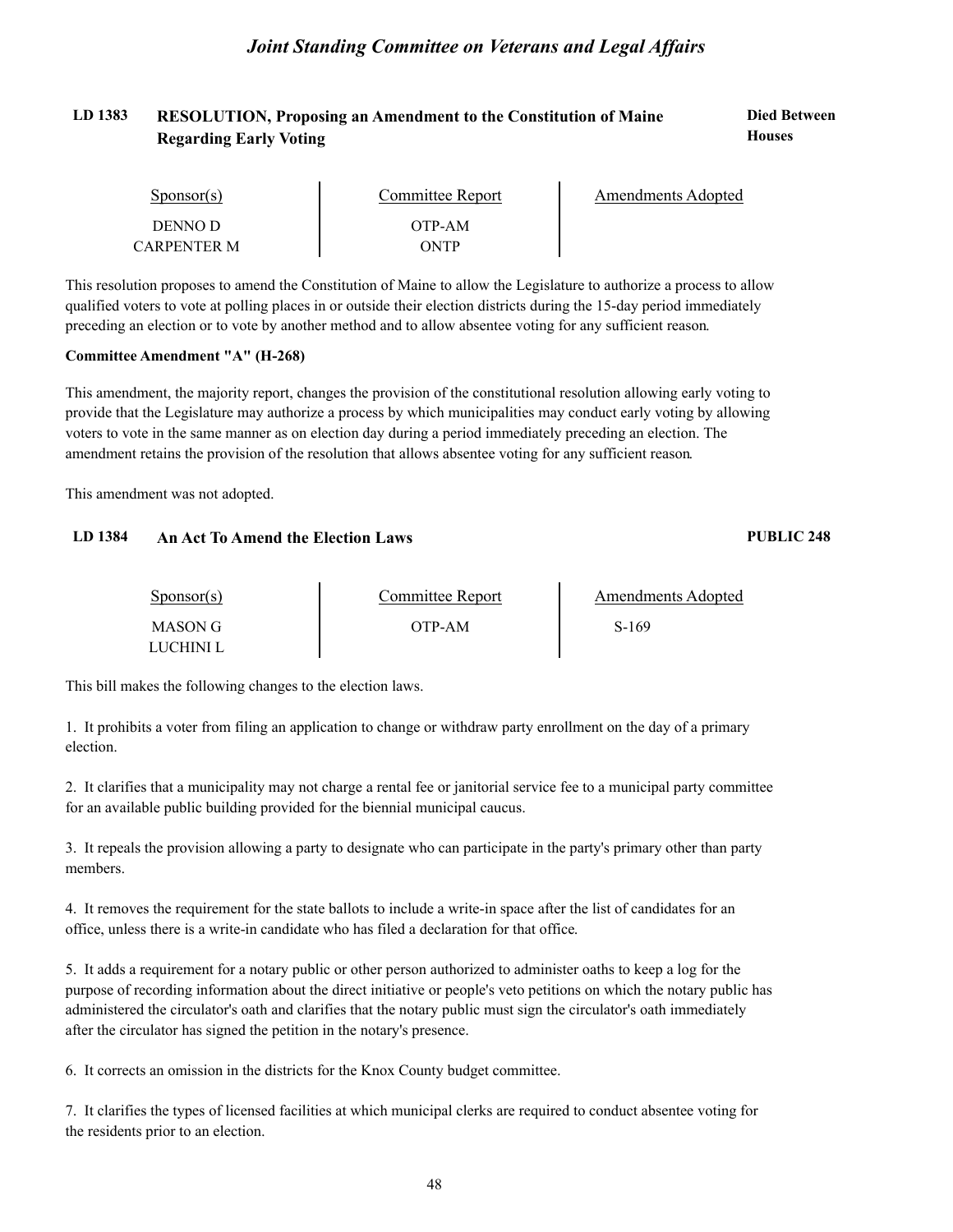8. It moves the filing deadline for municipal nomination petitions from the 45th day to the 70th day prior to the election.

#### **Committee Amendment "A" (S-169)**

This amendment strikes the provisions of the bill that remove the requirement to print a space on state ballots for undeclared write-in candidates. It also strikes the provision in the bill that removes the option for a party to determine who may participate in the party's primary. The bill prohibits a voter from changing enrollment or withdrawing enrollment in a party on election day. The amendment provides that a voter may change or withdraw enrollment on election day, but the application to do so is not deemed received until the next business day. The amendment specifies that a municipality may charge a rental fee or janitorial service fee when the municipality provides space for a local caucus to meet. The amendment strikes a provision governing notarial acts related to petitions for a direct initiative of legislation and a people's veto referendum. Finally, the amendment provides that the deadline for filing municipal nomination papers is the 60th day prior to the election, rather than the 70th day prior to the election that is proposed in the bill.

#### **Enacted Law Summary**

Public Law 2017, chapter 248 makes several changes to the laws governing elections. It provides that a voter may change or withdraw enrollment on election day, but the application to do so is not deemed received until the next business day. It specifies that a municipality may charge a rental fee or janitorial service fee when the municipality provides space for a local caucus to meet. Chapter 248 changes the deadline for filing municipal nomination papers from the 45th day prior to the election to the 60th day prior to the election. It corrects an omission in the districts for the Knox County budget committee. Finally, this law clarifies the types of licensed facilities at which municipal clerks are required to conduct absentee voting for the residents prior to an election.

#### **LD 1397 An Act To Amend the Maine Clean Election Act and Related Laws ONTP**

| Sponsor(s)                 | Committee Report | Amendments Adopted |
|----------------------------|------------------|--------------------|
| <b>STETKIS J</b><br>VOLK A | ONTP             |                    |

This bill makes the following changes to the Maine Clean Election Act and other related laws.

1. It changes references to the Maine Clean Election Act to the Maine Publicly Financed Election Act and removes specific references to the Maine Clean Election Fund.

2. It changes the tax revenue amounts required to be deposited in the fund by the State Controller from \$3,000,000 to \$2,000,000.

3. It limits participation in the Maine Publicly Financed Election Act to first-time candidates for Governor, State Senator or State Representative and provides that seed money for participating candidates running for State Senator or State Representative may come only from the participating candidate's district. It also revises seed money contribution limits for legislative candidates and eliminates the provision allowing participating candidates to collect additional qualifying contributions.

4. It changes funding distributions under the Maine Publicly Financed Election Act to require the Commission on Governmental Ethics and Election Practices to determine the funding amounts for legislative candidates at least every two years and sets a specific distribution for gubernatorial elections. It also eliminates supplemental fund distributions.

5. It removes a provision requiring that communications that are independent expenditures include a conspicuous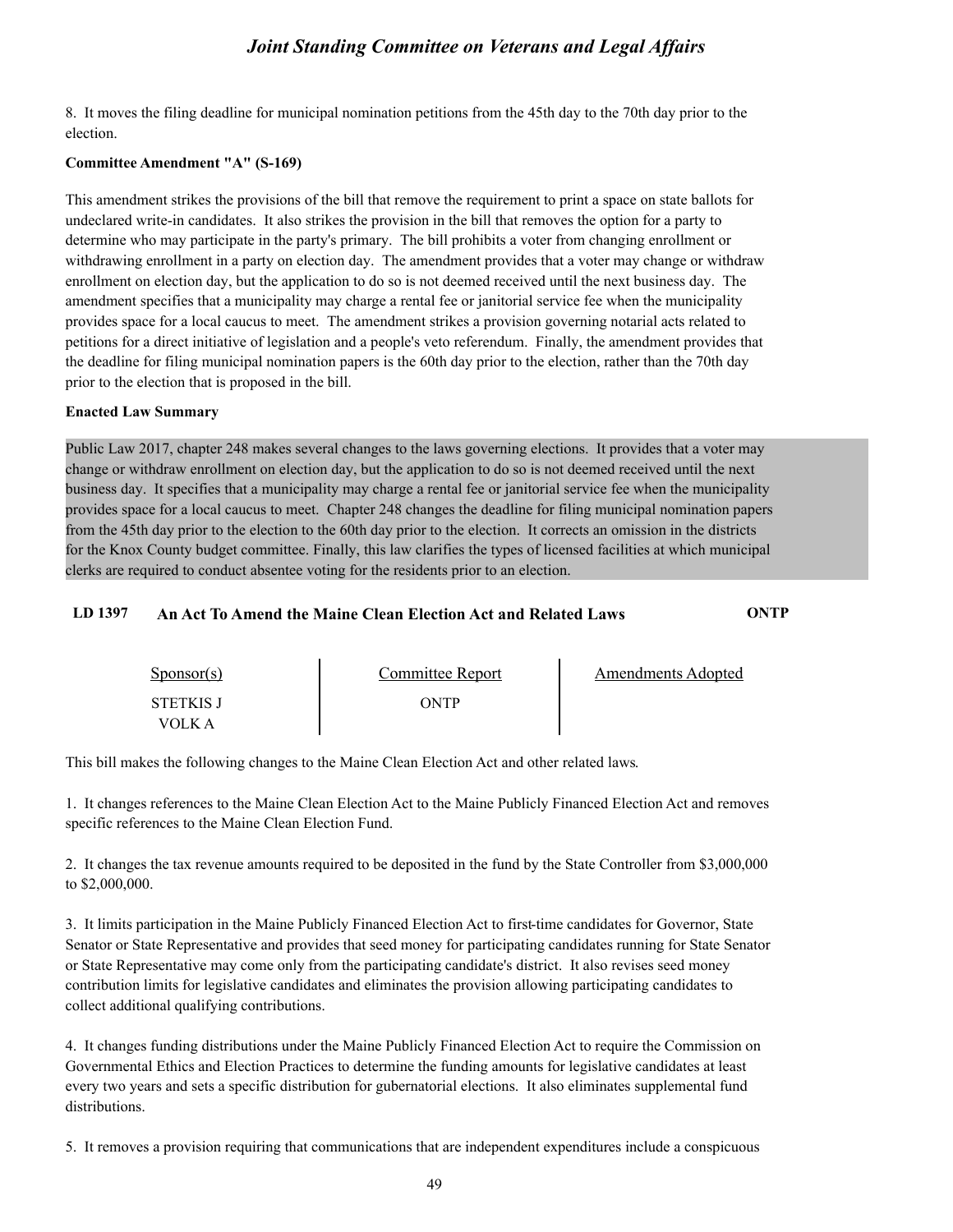statement listing the top three funders of the entity making the independent expenditure. It also specifies that reports of independent expenditures aggregating in excess of \$250 during any one candidate's election are required to be filed only by party committees, political committees and political action committees.

6. It removes a provision requiring the joint standing committee of the Legislature having jurisdiction over taxation matters to report out legislation to eliminate corporate tax expenditures totaling \$6,000,000 per biennium.

## **LD 1411 RESOLUTION, Proposing an Amendment to the Constitution of Maine ONTP To Limit Petitions for Direct Initiatives That Would Violate the Constitution of Maine**

| $S_{\text{PON}(\text{s})}$ | Committee Report | Amendments Adopted |
|----------------------------|------------------|--------------------|
| BRAKEY E                   | ONTP             |                    |

This resolution proposes to amend the Constitution of Maine to allow the Governor, Attorney General, Legislature by a 1/3 vote of both Houses or at least 500 electors by petition filed in the office of the Secretary of State to request an opinion of the Justices of the Supreme Judicial Court on whether a bill, resolve or resolution proposed by electors to the Legislature would, if passed and implemented, violate the Constitution of Maine in any manner, including, but not limited to, the restriction or abridgement of the rights of citizens expressly declared in the Constitution of Maine. The Secretary of State must reject a petition if a majority of the Justices of the Supreme Judicial Court determines that the bill, resolve or resolution proposed by electors would, if passed and implemented, violate the Constitution of Maine.

## LD 1422 An Act To Require Presidential and Vice-Presidential Candidates To **Accepted Majority Disclose Their Federal Income Tax Returns**

# **(ONTP) Report**

| Sponsor(s)       | Committee Report | Amendments Adopted |
|------------------|------------------|--------------------|
| <b>BERRY S</b>   | ONTP             |                    |
| <b>BELLOWS S</b> | ЭТР-АМ           |                    |

This bill requires that, in order for a candidate for President or a candidate for Vice President to appear on a general election ballot, the candidate for President or the candidate for Vice President must disclose the previous five years of that candidate's federal income tax returns, which may be redacted to remove personally identifying information other than the candidate's name. It directs the Secretary of State to post the tax returns on the Secretary of State's website and to include in the secretary's report regarding presidential primaries pursuant to Public Law 2015, chapter 474, section 5 suggested legislation requiring primary candidates to disclose federal income tax returns.

#### **Committee Amendment "A" (H-269)**

This amendment, the minority report, provides that a candidate for President or Vice President must disclose the previous three years of tax returns to appear on the general election ballot; the bill requires tax returns from the previous five years.

This amendment was not adopted.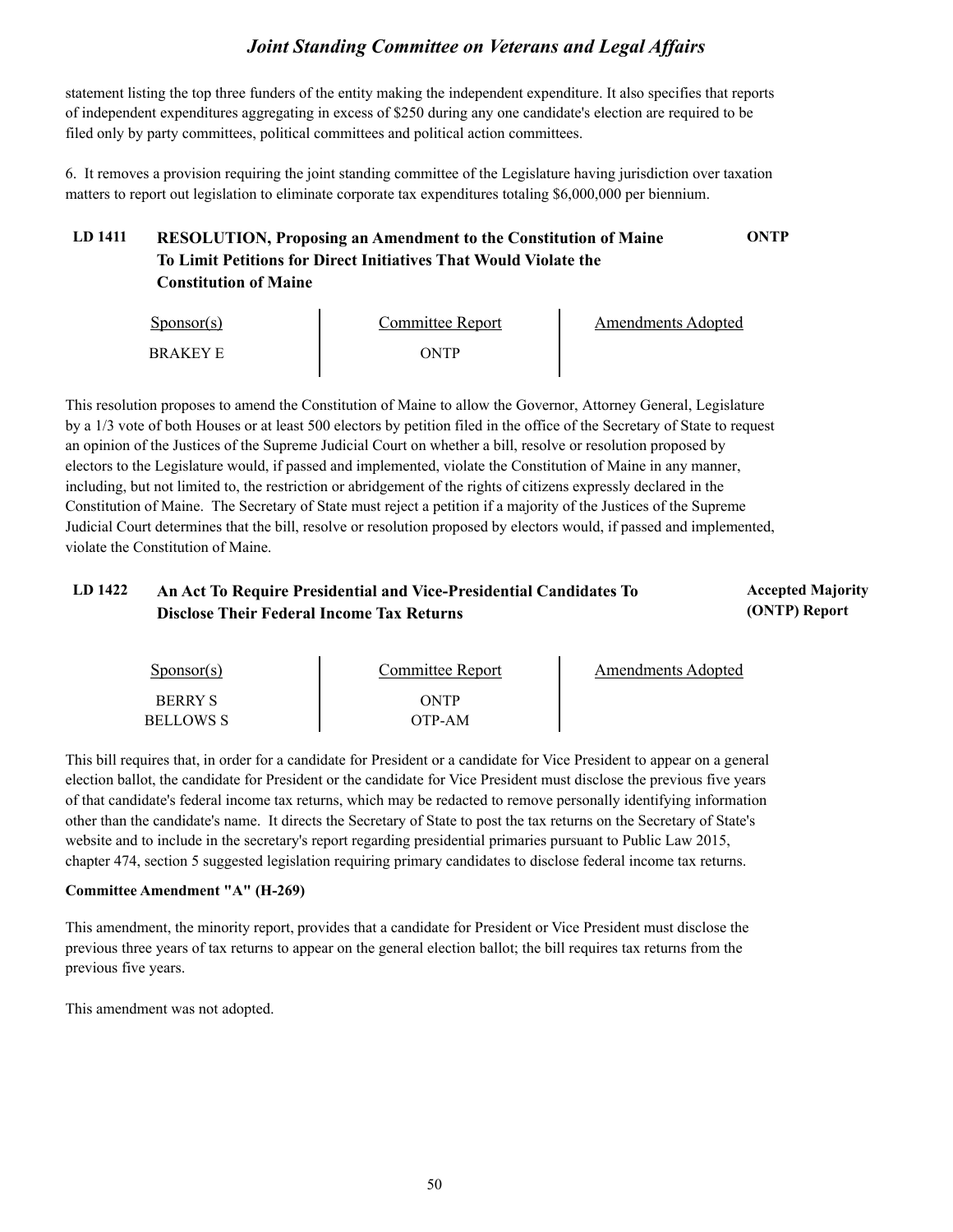#### **LD 1441 An Act To Create Veteran-friendly Workplaces Veto Sustained**

| Sponsor(s)        | Committee Report | Amendments Adopted |  |
|-------------------|------------------|--------------------|--|
| <b>COLLINGS B</b> | OTP-AM           | H-369              |  |
| CARSON B          | ONTP             |                    |  |

This bill establishes a program within the Department of Defense, Veterans and Emergency Management, Bureau of Maine Veterans' Services to encourage employers in the State to establish veteran-friendly workplaces. The bill provides criteria for certifying a workplace as a veteran-friendly workplace and requires the Director of the Bureau of Maine Veterans' Services to conduct regular trainings for employers who voluntarily decide to establish such a workplace. The bill also directs the Department of Labor to establish a manner for recognizing employers whose workplaces have been certified as veteran-friendly workplaces.

This bill also requires an employer to allow an employee who is a veteran to take paid leave to attend scheduled appointments at a medical facility operated by the United States Veterans Administration. The employee must make reasonable efforts to consult with the employer before scheduling such an appointment in order to accommodate, so far as is reasonable, the needs of the employer. The employer may require reasonable advance notice and verification from the veteran of such an appointment.

#### **Committee Amendment "A" (H-369)**

This amendment, the majority report, replaces the bill, striking the provisions that require an employer to provide a veteran with paid leave for appointments at a medical facility operated by the United States Veterans Administration and that establish a program to recognize veteran-friendly workplaces. The amendment amends current law governing family sick leave by defining "veteran" and requiring an employer with fewer than 25 employees to allow a veteran to take unpaid leave for scheduled appointments at a medical facility operated by the United States Department of Veterans Affairs when the veteran provides two weeks' notice. Employers who provide sick leave and have 25 or more employees must provide the veteran with paid leave for those appointments.

#### LD 1447 An Act To Recognize and Provide for the Right of the Houlton Band of **Died Between Houses Maliseet Indians To Operate a Casino on Houlton Band Trust Land Exempt from Certain Gaming Laws**

| $S_{\text{ponsor}}(s)$ | Committee Report | Amendments Adopted |
|------------------------|------------------|--------------------|
| <b>BEAR H</b>          | ONTP             |                    |
|                        | OTP-AM           |                    |

This bill authorizes the Department of Public Safety, Gambling Control Board to accept an application for a casino operator license from the Houlton Band of Maliseet Indians to operate 350 slot machines and 10 table games at a casino on Houlton Band Trust Land located on the North Road property of the Houlton Band of Maliseet Indians in the Town of Houlton. A casino operated by the Houlton Band of Maliseet Indians is not subject to a referendum. The bill raises the limit on the number of slot machines allowed in the State from 3,000 to 3,350 to accommodate the casino operated by the Houlton Band of Maliseet Indians. A casino operated by the Houlton Band of Maliseet Indians would be subject to the oversight of the Gambling Control Board.

#### **Committee Amendment "A" (H-437)**

This amendment, the minority report, provides that an application submitted to the Gambling Control Board within the Department of Public Safety by the Houlton Band of Maliseet Indians to operate a casino must include an acknowledgment that the operation of the casino is subject to the oversight and enforcement of the Gambling Control Board. The amendment removes the provision in the bill that states a casino operated by the Houlton Band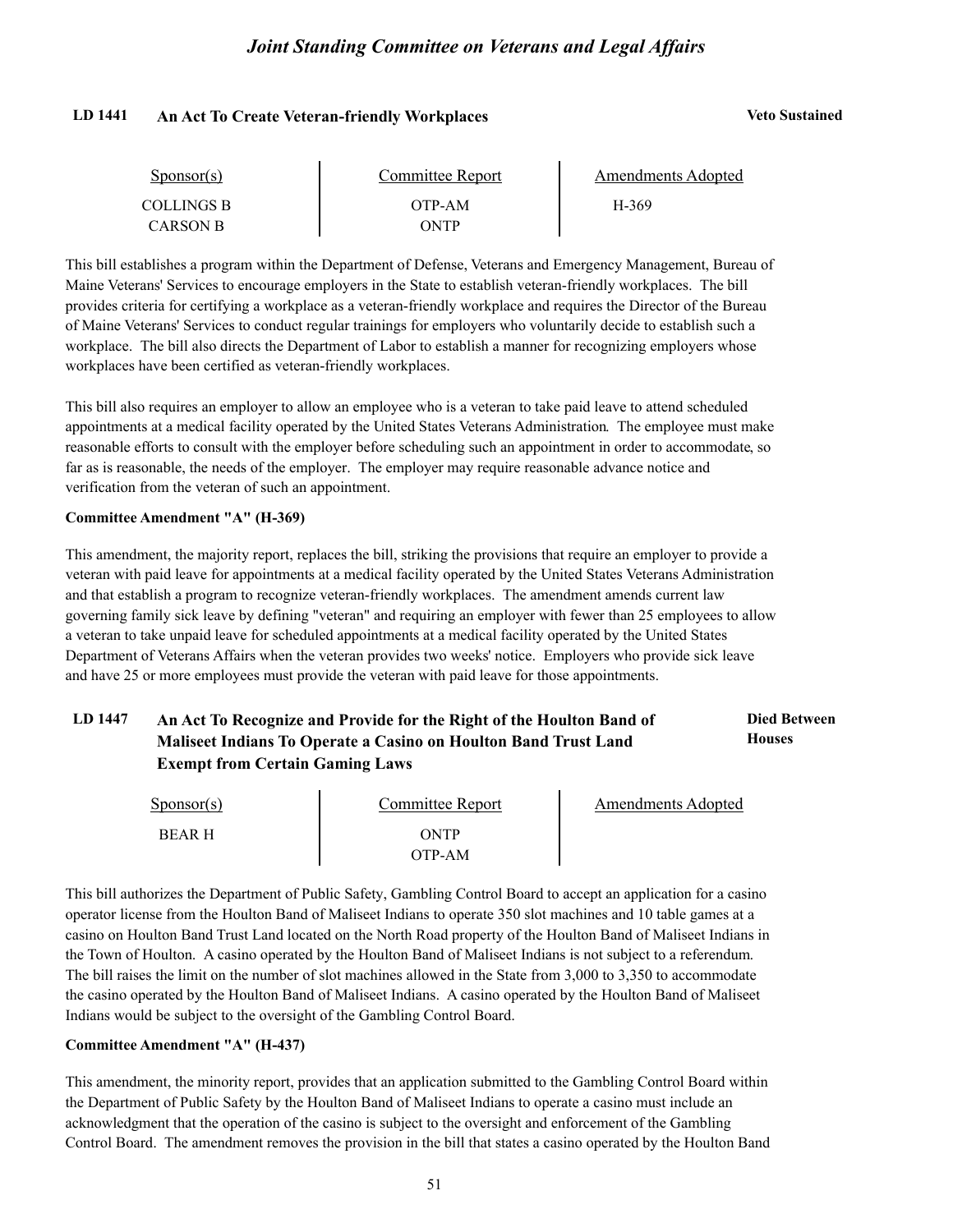of Maliseet Indians is not subject to any fees. The amendment provides that the casino operated by the Houlton Band of Maliseet Indians is subject to the fees applied to casinos that were initially licensed before 2012 under current law except that the initial license fee is \$100,000 and the annual renewal fee is \$35,000. The amendment also makes a change to the distribution of table game revenue, which under the bill provides 2% of net revenue to all off-track betting facilities and to nonprofit organizations that conduct licensed charitable gaming. The amendment changes this distribution so that 1% of table game revenue supplements harness racing purses and 1% goes to veterans' organizations that have been continuously operating licensed charitable gaming for at least two years as of January 1, 2017.

#### **LD 1449 An Act To Support Maine Military Charities PUBLIC 114**

| Sponsor(s) | Committee Report | Amendments Adopted |  |
|------------|------------------|--------------------|--|
| FREDETTE K | OTP-AM           | H-264              |  |
| MASON G    |                  |                    |  |

This bill authorizes the Military Bureau to provide space in military facilities to nonprofit organizations that provide assistance to members or families of members of the Maine National Guard. Under the bill, space provided to a nonprofit organization by the Military Bureau may be used only to provide assistance to members or families of members of the Maine National Guard.

#### **Committee Amendment "A" (H-264)**

This amendment replaces the bill. It establishes a definition of state military welfare society and authorizes the Adjutant General to provide logistical and administrative support to state military welfare societies and similar societies established under federal law. The amendment also provides that the Adjutant General may authorize state military welfare societies to distribute financial assistance to state military forces and their families from the Maine Military Family Relief Fund.

#### **Enacted Law Summary**

Public Law 2017, chapter 114 establishes a definition of state military welfare society and authorizes the Adjutant General to provide logistical and administrative support to state military welfare societies and similar societies established under federal law. It also provides that the Adjutant General may authorize state military welfare societies to distribute financial assistance to state military forces and their families from the Maine Military Family Relief Fund.

### LD 1480 An Act To Improve the Disclosure of Major Contributors Influencing **Provident Accepted Majority Maine Elections**

**(ONTP) Report**

Sponsor(s)

Committee Report<br>ONTP OTP-AM

Amendments Adopted

This bill amends the law governing campaign financing and reporting by:

1. Setting more specific criteria for the reporting of contributions by an organization that has received funds for multiple purposes and has formed a political action committee; and

2. Requiring an organization that has contributed more than \$100,000 to a political action committee, party committee or ballot question committee in this State to file a one-time report with the Commission on Governmental Ethics and Election Practices disclosing information about the organization, its top five sources of funding and a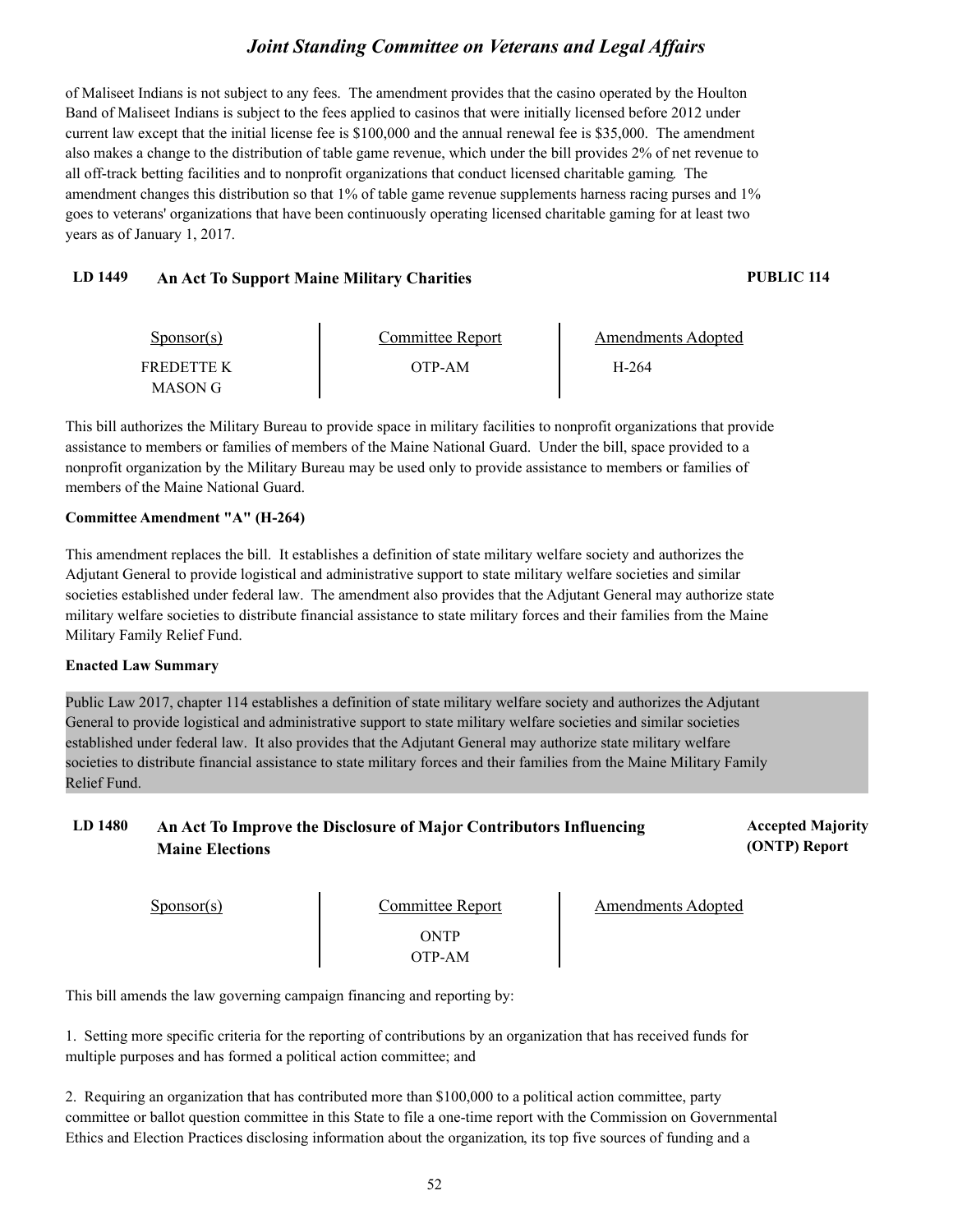certification as to whether the organization has received money to influence elections in this State.

#### **Committee Amendment "A" (H-526)**

This amendment, which is the minority report of the committee, incorporates a fiscal note.

### **LD 1525 An Act To Clarify the Laws Governing Alcohol Manufacturer Licenses ONTP**

| Sponsor(s)                     | Committee Report | Amendments Adopted |
|--------------------------------|------------------|--------------------|
| LUCHINI L<br><b>SAVIELLO T</b> | ONTP             |                    |

This bill removes duplicative language regarding samples provided to the public by manufacturers licensed to produce wine, malt liquor and spirits in the State. The bill consolidates into one paragraph the provisions that govern the sale of a manufacturer's product for off-premises consumption to nonlicensees from the licensed manufacturer's facility. It also repeals and replaces in a separate subsection the provisions governing the authorization of a licensed manufacturer in the State to have a retail establishment licensed for the sale of liquor to be consumed on the premises, issued in accordance with the Maine Revised Statutes, Title 28-A, chapter 43.

| LD 1533 | An Act To Update the Laws Relating to Liquor Licensing and | <b>PUBLIC 167</b> |
|---------|------------------------------------------------------------|-------------------|
|         | Enforcement                                                |                   |

| $S_{\text{POD}S}$ (s) | Committee Report | Amendments Adopted |
|-----------------------|------------------|--------------------|
| LUCHINI L             | )TP-AM           | H-363              |

This bill:

1. Replaces the term "golf club" with "golf course" to eliminate the confusion in Title 28-A between golf clubs and other types of clubs;

2. Eliminates a threshold amount for a single retail purchase of liquor;

3. Clarifies which type of establishments on the same premises as an off-premises retailer must serve full course meals or food;

4. Removes the requirement that a business prior to being considered for an agency liquor store license must have sold malt liquor and wine for one year and have been violation free for that same period;

5. Amends language that establishes a minimum inventory value of spirits based on the population threshold established in the Maine Revised Statutes, Title 28-A, section 461;

6. Removes language providing an exception for businesses with more than five locations in the State that are sold to a company that has sold malt liquor or wine in another state;

7. Eliminates the fee for an application for a relocation of an agency liquor store within the same municipality and adds a requirement that the application for relocation include proof that all existing agency liquor stores in the same municipality were notified of the relocation prior to approval by that municipality;

8. Repeals the requirement that the Department of Administrative and Financial Services, Bureau of Alcoholic Beverages and Lottery Operations hold a public hearing on the relocation application. The only approval needed is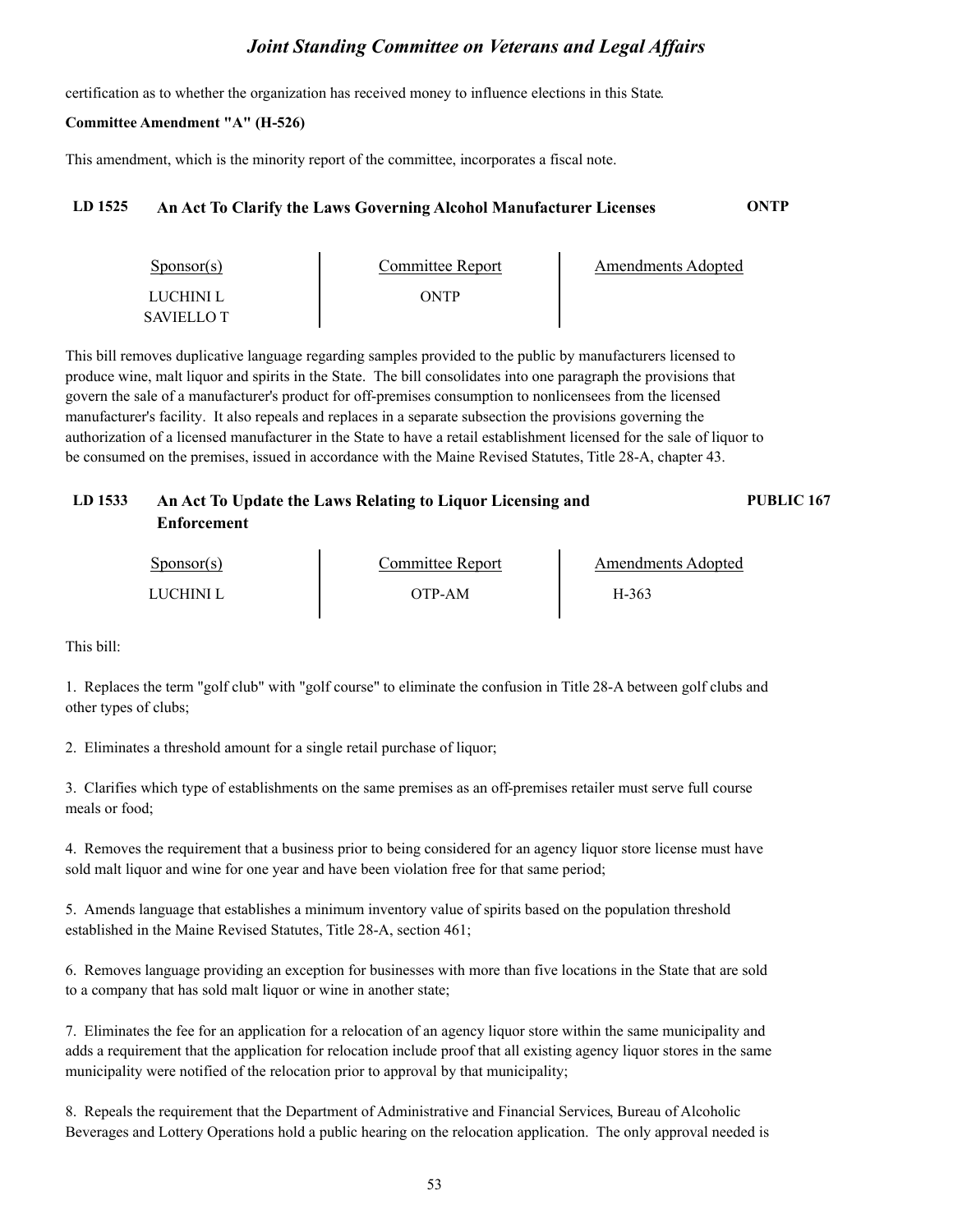from the municipality on the relocation request by the agency liquor store;

9. Adds railroads to the list of public service corporation licensees in order to align with the definition of "public service corporation";

10. Clarifies that identification issued by a federally recognized Indian tribe in the State is an acceptable form of identification for the purposes of purchasing liquor;

11. Amends the provision of law requiring that any malt liquor served from a faucet, spigot or dispensing apparatus must be identified by trade name to include all types of liquor;

12. Reduces the number of gallons that constitute a keg;

13. Establishes that mobile service bars used on golf courses may serve all types of liquor; and

14. Corrects provisions of law to refer to the director of the bureau instead of the Commissioner of Administrative and Financial Services. These changes were inadvertently left out of Public Law 2013, chapter 368, Part V and Public Law 2013, chapter 476, Part A. The bill also provides that the director or the director's designee may approve an alcohol server education course that meets specific criteria.

#### **Committee Amendment "A" (H-363)**

This amendment requires the Department of Administrative and Financial Services, Bureau of Alcoholic Beverages and Lottery Operations to establish a process by which an existing agency liquor store in the same municipality to which another agency liquor store is applying to relocate may submit support of or objections to the bureau regarding the relocation. The bill proposes to eliminate from the criteria for issuance of a new agency liquor store license that the applicant be licensed to sell beer and wine for at least one year prior to application and that the applicant was not found to have violated any provision of that license. The amendment provides that an applicant is not required to have been previously licensed to sell beer and wine, but that if the applicant was licensed to conduct those sales the applicant did so without a violation of law. The amendment adds a requirement that the applicant demonstrate that the applicant will act as a responsible licensee. The amendment also changes the laws regarding mobile service bars at golf courses and disc golf courses, reflecting changes made in Public Law 2017, chapter 17.

#### **Enacted Law Summary**

Public Law 2017, chapter 167 makes the follow changes to the laws governing liquor in that it:

1. Replaces the term "golf club" with "golf course" to eliminate the confusion in Title 28-A between golf clubs and other types of clubs;

2. Eliminates a threshold amount for a single retail purchase of liquor;

3. Clarifies which type of establishments on the same premises as an off-premises retailer must serve full course meals or food;

4. It removes from the criteria for issuance of a new agency liquor store license that the applicant be licensed to sell beer and wine for at least one year prior to application and that the applicant was not found to have violated any provision of that license. In its place, chapter 167 provides that an applicant is not required to have been previously licensed to sell beer and wine, but that if the applicant was licensed to conduct those sales the applicant did so without a violation of law and adds a requirement that the applicant demonstrate that the applicant will act as a responsible licensee;

5. Amends language that establishes a minimum inventory value of spirits based on the population threshold;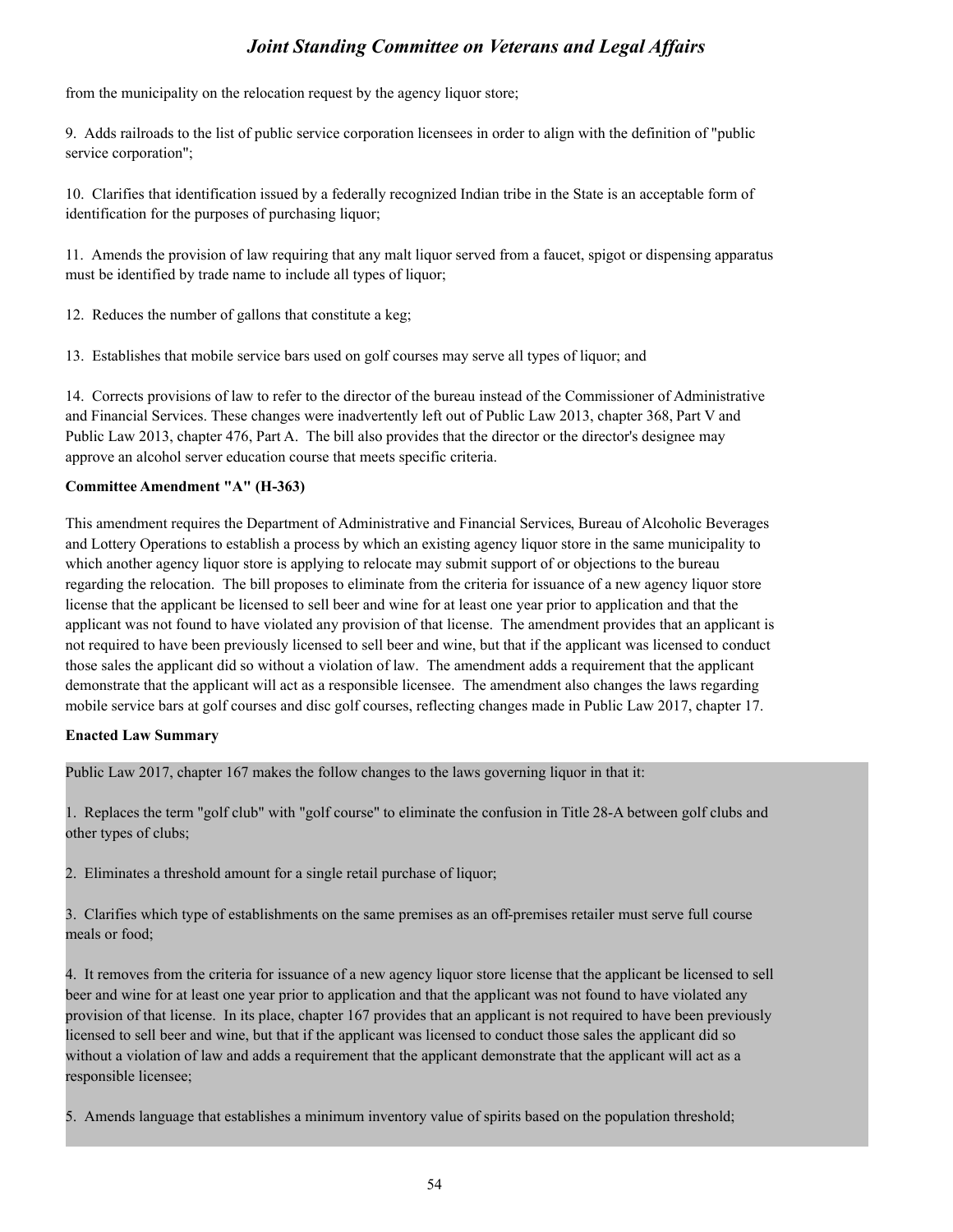6. Removes language providing an exception for businesses with more than five locations in the State that are sold to a company that has sold malt liquor or wine in another state;

7. Eliminates the fee for an application for a relocation of an agency liquor store within the same municipality;

8. Repeals the requirement that the Department of Administrative and Financial Services, Bureau of Alcoholic Beverages and Lottery Operations hold a public hearing on the relocation application. It requires the Department of Administrative and Financial Services, Bureau of Alcoholic Beverages and Lottery Operations to establish a process by which an existing agency liquor store in the same municipality as another agency liquor store applying to relocate may submit support of or objections to the bureau regarding the relocation. The only approval needed is from the municipality on the relocation request by the agency liquor store;

9. Adds railroads to the list of public service corporation licensees in order to align with the definition of "public service corporation";

10. Clarifies that identification issued by a federally recognized Indian tribe in the State is an acceptable form of identification for the purposes of purchasing liquor;

11. Amends the provision of law requiring that any malt liquor served from a faucet, spigot or dispensing apparatus must be identified by trade name to include all types of liquor;

12. Reduces the number of gallons that constitute a keg;

13. Establishes that mobile service bars used on golf courses and disc golf courses may serve all types of liquor; and

14. Corrects provisions of law to refer to the director of the bureau instead of the Commissioner of Administrative and Financial Services. These changes were inadvertently left out of Public Law 2013, chapter 368, Part V and Public Law 2013, chapter 476, Part A. Chapter 167 also provides that the director or the director's designee may approve an alcohol server education course that meets specific criteria.

## **LD 1536 An Act To Allow Maine Manufacturers To Sell Spirits at Farmers' PUBLIC 168 Markets and To Allow Taste Testings at Farmers' Markets**

| Sponsor(s) | Committee Report | Amendments Adopted |  |
|------------|------------------|--------------------|--|
| HICKMAN C- | ЭТР-АМ           | H-364              |  |

This bill allows the sale of wine, spirits and malt liquor manufactured in Maine for off-premises consumption at taste-testing events and the sale of spirits manufactured in Maine at farmers' markets. Under current law, the sale of wine and malt liquor at farmers' markets is allowed. The bill also allows taste testings to be conducted at farmers' markets.

#### **Committee Amendment "A" (H-364)**

This amendment strikes the provisions in the bill that permit a manufacturer who takes part in a taste-testing event to also sell the manufacturer's products at that event for off-premises consumption. The bill eliminates the requirement that a manufacturer provide advance notice to the Department of Administrative and Financial Services, Bureau of Alcoholic Beverages and Lottery Operations that the manufacturer is selling its product at a farmers' market. The amendment maintains that requirement and requires that notice of a taste-testing event also be provided to the bureau. The amendment clarifies that spirits sold by a small distillery at a farmers' market may be sold in the same manner as permitted under current law when a small distillery sells spirits from its manufacturing facility for off-premises consumption. The amendment maintains the authorization in the bill that manufacturers of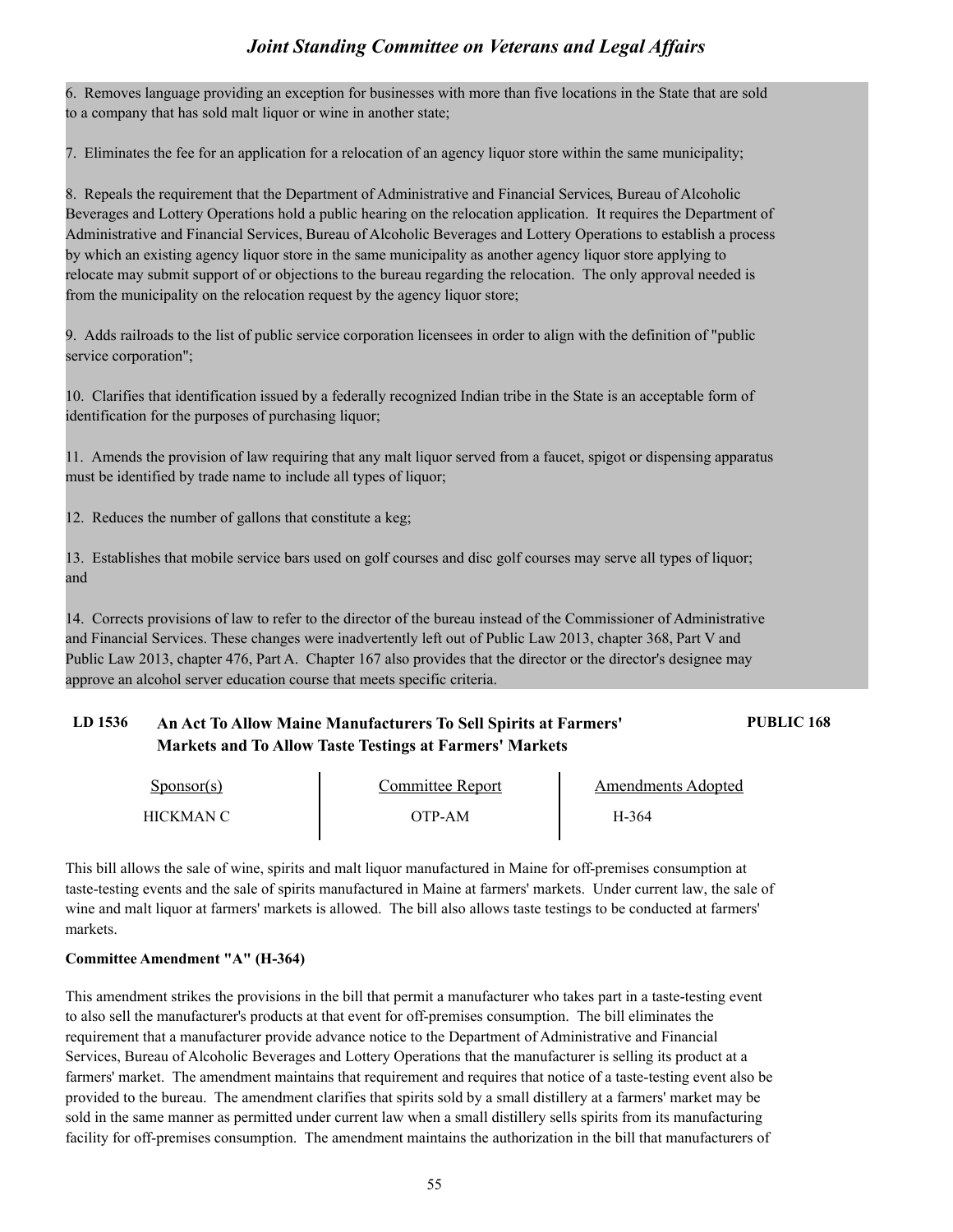liquor may conduct a taste testing at farmers' markets. The amendment specifies that the manufacturer must comply with the bylaws of the farmers' market in order to conduct a taste testing and that a farmers' market is limited to two taste-testing events per month at which a manufacturer may offer the manufacturer's product for taste testing.

#### **Enacted Law Summary**

Public Law 2017, chapter 168 permits the sale of spirits at farmers' markets. Under current law, the sale of wine and malt liquor at farmers' markets is allowed. It also allows taste testings of beer, wine and spirits to be conducted at farmers' markets. Chapter 168 specifies that a manufacturer must comply with the bylaws of the farmers' market in order to conduct a taste testing and that a farmers' market is limited to two taste-testing events per month at which a manufacturer may offer the manufacturer's product for taste testing.

Finally, the law clarifies that spirits sold by a small distillery at a farmers' market may be sold in the same manner as permitted under current law when a small distillery sells spirits from its manufacturing facility for off-premises consumption.

## **LD 1543 An Act To Simplify the Licensing Process for Off-site Catering PUBLIC 260**

| Sponsor(s)              | Committee Report | Amendments Adopted |  |
|-------------------------|------------------|--------------------|--|
| THIBODEAU M<br>HERBIG E | OTP-AM<br>OTP-AM | S-234              |  |

Current law requires that a Class A restaurant, Class A lounge, Class A restaurant/lounge, club licensed to sell liquor, hotel or bed and breakfast that wishes to acquire an off-premises catering license from the State also receive approval from the municipality in which the event is to occur, and a municipality may set its own fee for granting a permit. This bill eliminates the requirement that an applicant for an off-premises catering license from the State receive approval from the municipality.

#### **Committee Amendment "A" (S-234)**

This amendment, which is the majority report of the committee, replaces the bill. The bill eliminates municipal approval for off-premises catering licenses. The amendment provides that, if the municipal approval required as part of an application for an off-premises catering license or a qualified catering license is submitted by the municipality electronically, the Department of Administrative and Financial Services, Bureau of Alcoholic Beverages and Lottery Operations must accept the municipal approval in that form.

#### **Committee Amendment "B" (S-235)**

This amendment is the minority report of the committee and replaces the bill. The bill eliminates municipal approval for off-premises catering licenses. The amendment provides that, if a municipality does not provide approval or denial of an application for an off-premises catering license or a qualified caterer's license within five days, municipal approval is presumed.

This amendment was not adopted.

#### **Enacted Law Summary**

Public Law 2017, chapter 260 provides that, if the municipal approval required as part of an application for an off-premises catering license or a qualified catering license is submitted by the municipality electronically, the Department of Administrative and Financial Services, Bureau of Alcoholic Beverages and Lottery Operations must accept the municipal approval in that form.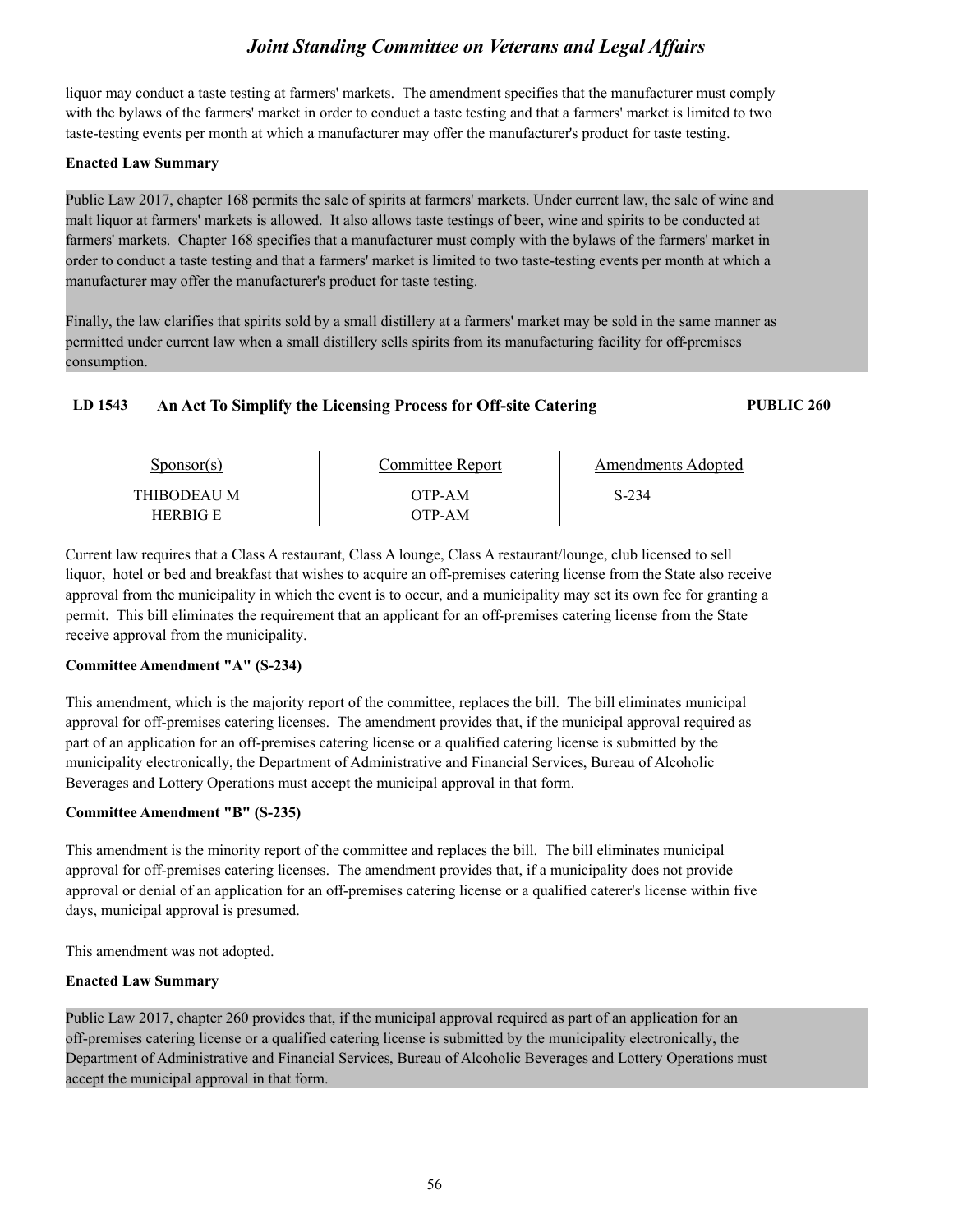## **LD 1554 Resolve, Authorizing Claire Dean Perry and the Estate of William Dean CARRIED OVER To Bring Suit against the Surety Obtained by the Department of Health and Human Services in Its Capacity as Public Conservator**

| Sponsor(s)     | Committee Renort | Amendments Adopted |  |
|----------------|------------------|--------------------|--|
| BEEBE-CENTER P | ОТР-АМ           | H-365              |  |

This resolve authorizes Claire Dean Perry and the estate of William Dean to bring suit against the surety bond that was obtained by the Department of Health and Human Services in the department's capacity as public conservator or public guardian of William Dean and that was filed with the Probate Court pursuant to the Maine Revised Statutes, Title 18-A, section 5-611. This resolve constitutes a waiver of the State's defense of sovereign immunity.

#### **Committee Amendment "A" (H-365)**

This amendment clarifies that the surety for the State may not assert the defense of immunity in any proceeding authorized by the resolve and filed with the Probate Court. The amendment also adds an appropriations and allocations section.

This bill was reported out of committee and and then carried over to the next special or regular session of the 128th Legislature on the Special Appropriations Table by joint order, S.P. 601.

#### **LD 1560 An Act Regarding Veteran Homelessness ONTP**

| Sponsor(s)       | Committee Report | Amendments Adopted |
|------------------|------------------|--------------------|
| <b>STEWART H</b> | ONTP             |                    |
| <b>DAVIS P</b>   |                  |                    |

This bill is a concept draft pursuant to Joint Rule 208.

This bill proposes to address veteran homelessness in this State in a comprehensive and collaborative manner by implementing strategies recommended in the "Strategic Plan to Prevent and End Veteran Homelessness" prepared by the Department of Defense, Veterans and Emergency Management, Bureau of Maine Veterans' Services.

1. The bill would create a subcommittee of the Statewide Homeless Council, referred to in this bill as "the subcommittee," to share information among all organizations working to prevent and address veteran homelessness.

- A. The subcommittee consists of the following members:
- (1) The members of the Maine Homeless Veterans Action Committee;
- (2) A representative of the Bureau of Maine Veterans' Services, who is the chair;
- (3) A representative of the United States Department of Veterans Affairs, who is the vice-chair;
- (4) A veteran who advocates on behalf of homeless veterans;
- (5) The justice action coordinator from the United States Department of Veterans Affairs;
- (6) A representative of a community action program;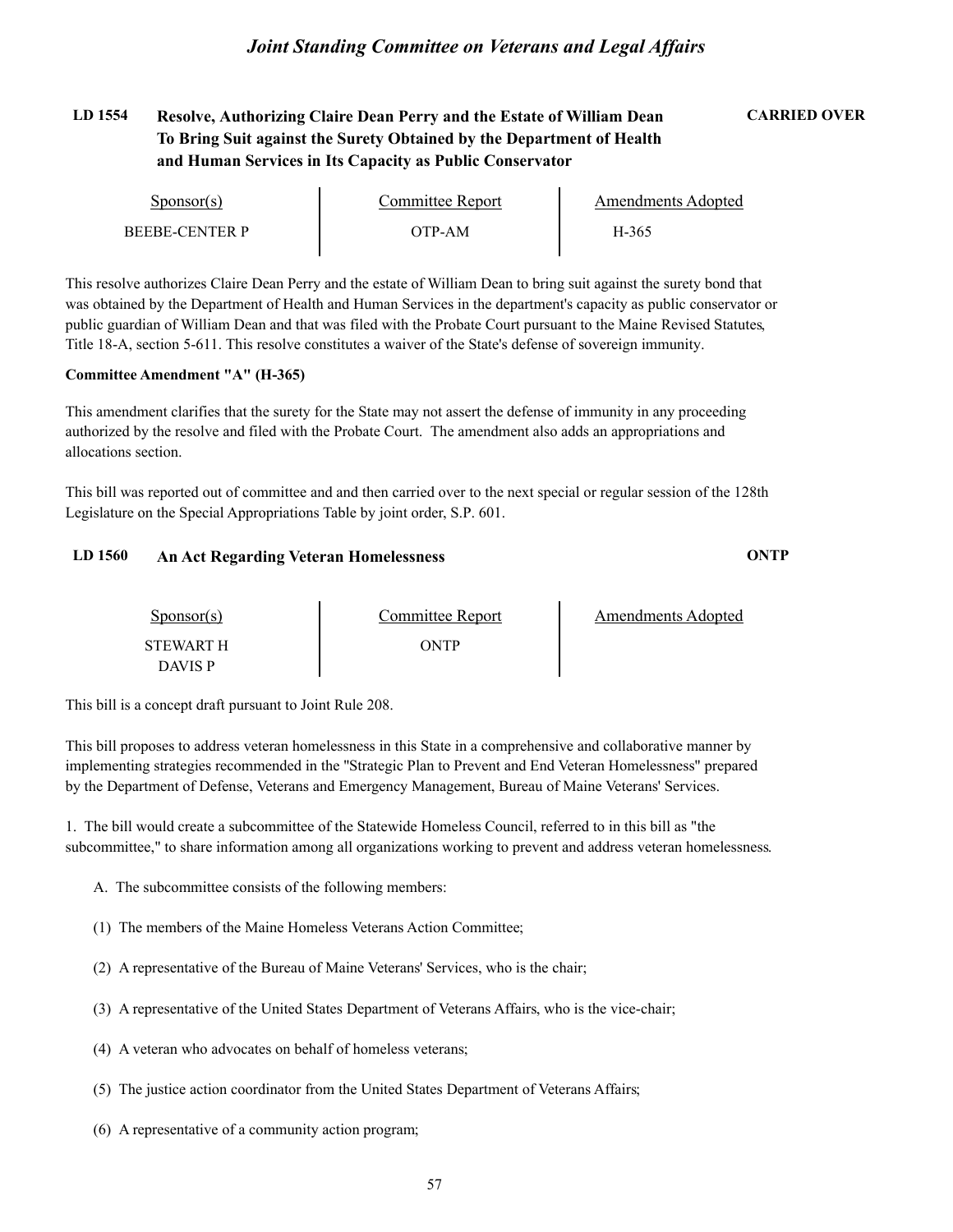(7) A representative of the Veterans Justice Outreach Program of the United States Department of Veterans Affairs;

(8) A representative of the Maine Department of Labor;

(9) A representative of the Maine Apartment Owners and Managers Association;

(10) An employment specialist from the United States Department of Veterans Affairs;

(11) A representative of Shelter Plus Care or the Bridging Rental Assistance Program at the Maine Department of Health and Human Services;

- (12) A member of the Statewide Homeless Council; and
- (13) Other representatives of organizations that provide services to homeless veterans.
- B. The following are the duties of the subcommittee:

(1) Manage the list by name of homeless veterans through regular review and updating and conferencing to coordinate the deployment of resources;

(2) Add the name of a homeless veteran to the list at the request of an agency or concerned citizen;

(3) Provide training on best referral practices to other agencies and organizations; and

(4) Report annually to the joint standing committee of the Legislature having jurisdiction over veterans matters.

2. The bill would encourage the execution of memoranda of understanding between state agencies that provide services to veterans, including the Bureau of Maine Veterans' Services, Department of Health and Human Services and Department of Labor, to foster the improvement of communication between these agencies and the improvement of the sharing of data among providers of services to veterans.

3. The bill would provide funding for the establishment of an Assistant Coordinator of Homeless Veterans Services in the Bureau of Maine Veterans' Services. This position:

A. Reports to, staffs and coordinates the activities of the subcommittee;

B. Works with agencies and organizations to coordinate service delivery, data collection and data analysis and reporting; and

C. Administers the Landlord Assistance Fund, to be established in the bill.

4. The bill would provide funding for enhancements to technology, including the development of uniform reporting standards and improved data collection.

5. The bill would provide grants for a statewide system of veteran homelessness prevention. Grants must be approved by the subcommittee and administered by the Bureau of Maine Veterans' Services.

6. The bill would provide training on best practices for referring a homeless veteran to law enforcement, hospital staff or helpline staff accessed by dialing 2-1-1. The subcommittee would administer this training.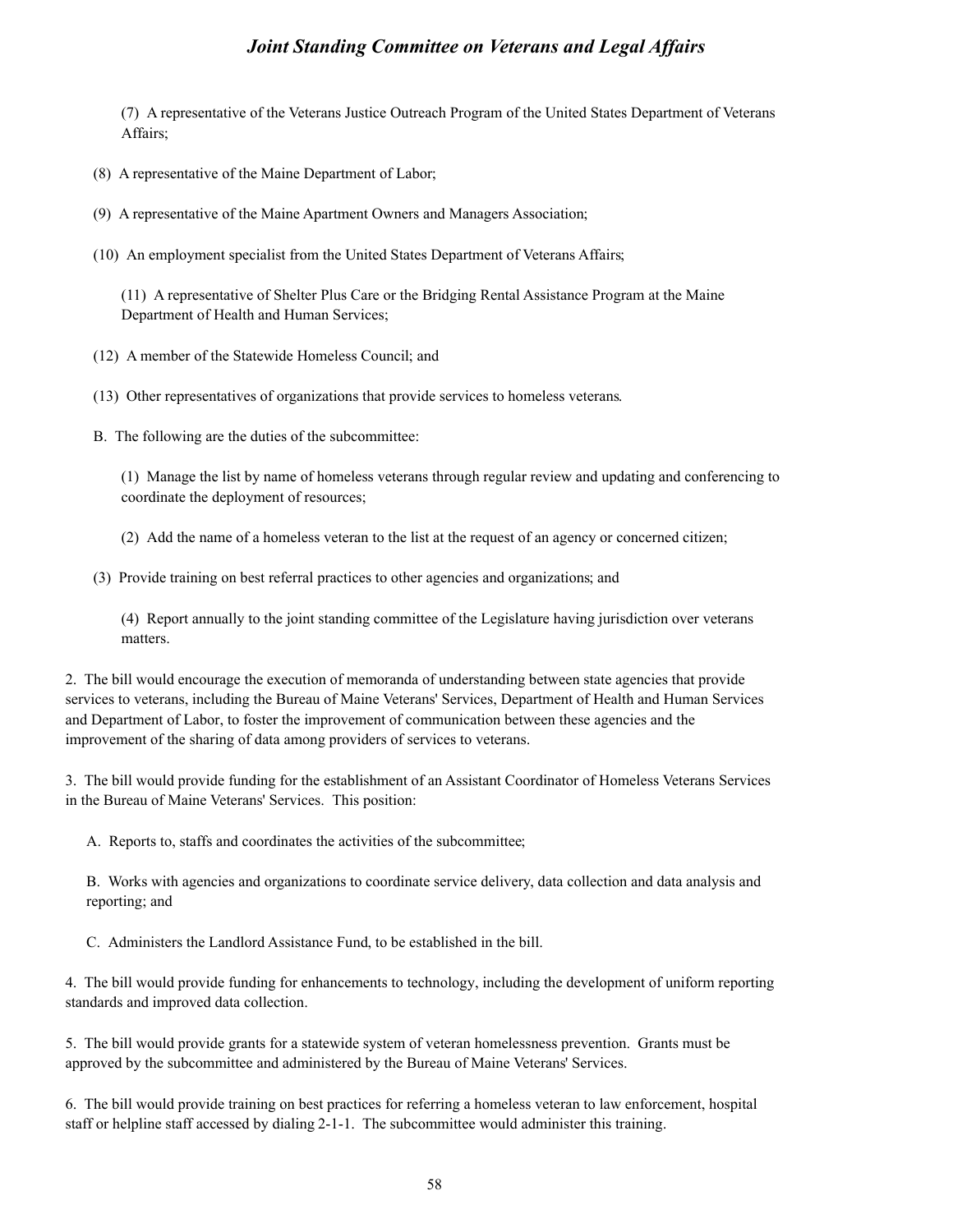7. The bill would add capacity to the 2-1-1 system to help homeless veterans and encourage people to use the 2-1-1 system to report a veteran in distress.

8. The bill would seek to find long-term solutions to reduce barriers to veterans securing housing, including, but not limited to, substance abuse, mental illness, felony charges, lack of a driver's license, physical disability, lack of case management and unemployment.

9. The bill would increase the number of permanent supportive housing units.

10. The bill would require the subcommittee to establish a pilot project to determine best practices for a coordinated system of entry using a standard assessment process by all providers in order to provide a consistent level of services to homeless veterans regardless of which provider first serves a veteran.

11. The bill would establish a percentage of Section 8 vouchers for which homeless veterans will be given preference.

12. The bill would provide funding to assist landlords to improve substandard apartments to provide housing for homeless veterans.

13. The bill would provide for an annual address on the state of homelessness to be given to the Legislature by the Statewide Homeless Council.

## LD 1561 An Act To Enact the Maine Citizens' Initiatives Clean Election Act **Accepted Majority**

## **(ONTP) Report**

| $S_{\text{PONSOT}}(s)$           | Committee Report | <b>Amendments Adopted</b> |  |
|----------------------------------|------------------|---------------------------|--|
| <b>COREY P</b><br><b>ROSEN K</b> | ONTP<br>OTP-AM   |                           |  |

This bill establishes the Maine Citizens' Initiatives Clean Election Act. It provides a public financing mechanism for committees that are Maine-chartered nonprofits or groups whose principal officers are Maine citizens and are formed to support or oppose a citizens' initiative ballot question or a people's veto or to support a competing measure to a citizens' initiative ballot question. The funding process is similar to that provided for clean election candidates under the Maine Revised Statutes, Title 21-A, chapter 14. It provides for limits on the amount of funds that committees seeking public funding may raise and spend prior to qualifying for public funding and the amount of qualifying contributions that a committee must raise to be certified to receive public funding, and it establishes the amounts that certified committees may receive. It also establishes procedures governing financial reporting and accounting, appeals of decisions, penalties for violations and other procedural matters to ensure the integrity of the process. In addition to other available funds, including qualifying contributions raised by committees and voluntary contributions through a tax checkoff program, funding for certified committees is provided by an annual appropriation of \$3,000,000.

#### **Committee Amendment "A" (H-438)**

This amendment, which is the minority report, provides allocations to finance certified committees and to pay administrative and enforcement costs of the Commission on Governmental Ethics and Election Practices.

This amendment was not adopted.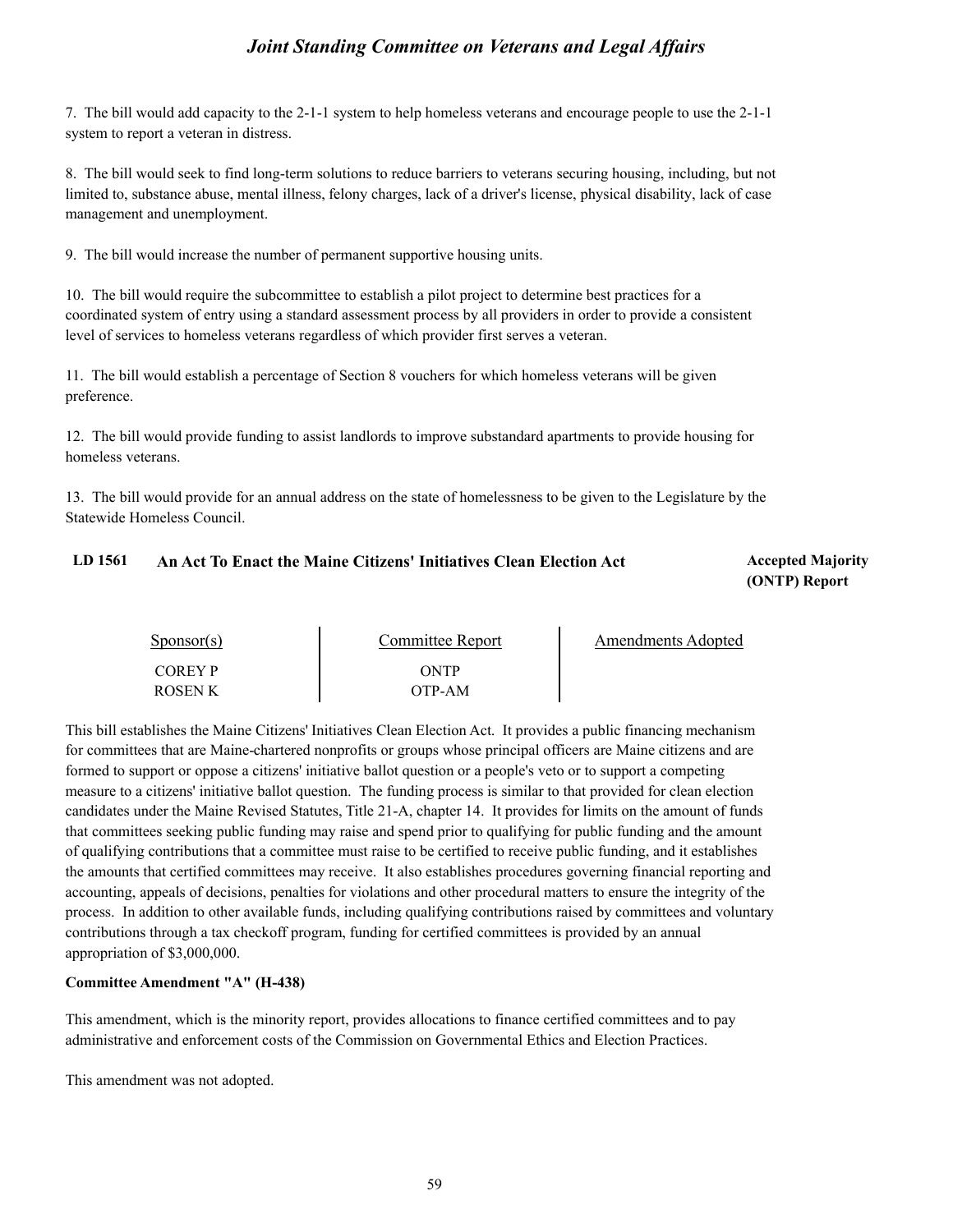## **LD 1568 An Act To Require That Principals of Corporations Remain the Same CARRIED OVER for a Specified Number of Years for the Corporation To Be Eligible for a Casino License**

| $S_{\text{PON}(\text{S})}$ | Committee Report | Amendments Adopted |  |
|----------------------------|------------------|--------------------|--|
| COLLINS R                  |                  |                    |  |
| SCHNECK J                  |                  |                    |  |

Current law prohibits the transfer or assignment of a casino operator license. This bill requires that a corporation applying for a license must have had the same principal officers for at least five years prior to the issue of that license and must retain those officers for at least 10 years after the issue or renewal of the license.

This bill was carried over to any special or regular session of the 128th Legislature by joint order, H. P. 1138.

#### **LD 1571 An Act To Amend the Election Laws Relating to Party Qualification PUBLIC 254**

| $S_{\text{ponsor}}(s)$ | Committee Report | Amendments Adopted |  |
|------------------------|------------------|--------------------|--|
| LUCHINI L              | OTP-AM           | H-439              |  |
|                        | OTP-AM-          |                    |  |

This bill creates a new category of political party, defined as a "minor party," with a minimum of 5,000 and a maximum of 50,000 enrolled voters. A party with more than 50,000 enrolled voters is defined as a "major party" and nominates candidates through the primary election process. Minor parties do not participate in primaries but instead nominate candidates at state conventions and are required to file consent forms and statements of qualification for those candidates with the Secretary of State within 30 days of the convention or by August 8th of the election year, whichever first occurs. The bill modifies the timeline and procedure for major and minor parties to qualify and to retain qualified party status. It includes an administrative process, similar to the existing one for candidate petition challenges, by which a party may challenge a determination by the Secretary of State that it has failed to qualify. These changes to the party qualification process are intended to address legal issues raised by the Libertarian Party of Maine in a lawsuit filed in 2016, Libertarian Party of Maine v. Dunlap, Docket No. 2:16-cv-00002-JAW, and addressed by the United States District Court in a preliminary injunction order issued on May 27, 2016.

#### **Committee Amendment "A" (H-439)**

This amendment replaces the bill and is the majority report of the committee. The amendment extends the date by which a party may qualify as a party by submitting an application to the Secretary of State with the required number of voters enrolled in the proposed party. The amendment also provides that a party has two general election cycles to enroll the required number of voters to maintain party status. Current law provides for one general election cycle to enroll the required 10,000 voters. Like the bill, the amendment establishes an appeal process if the Secretary of State denies an application for party qualification. These changes to the process of party qualification are intended to address legal issues raised by the Libertarian Party of Maine in a lawsuit filed in 2016, Libertarian Party of Maine v. Dunlap, Docket No. 2:16-cv-00002-JAW, and addressed by the United States District Court in a preliminary injunction order issued on May 27, 2016.

This amendment also provides that the party qualifications in this amendment apply retroactively to November 1, 2016.

#### **Committee Amendment "B" (H-440)**

This amendment, which is the minority report of the committee, provides that a party that filed a certification with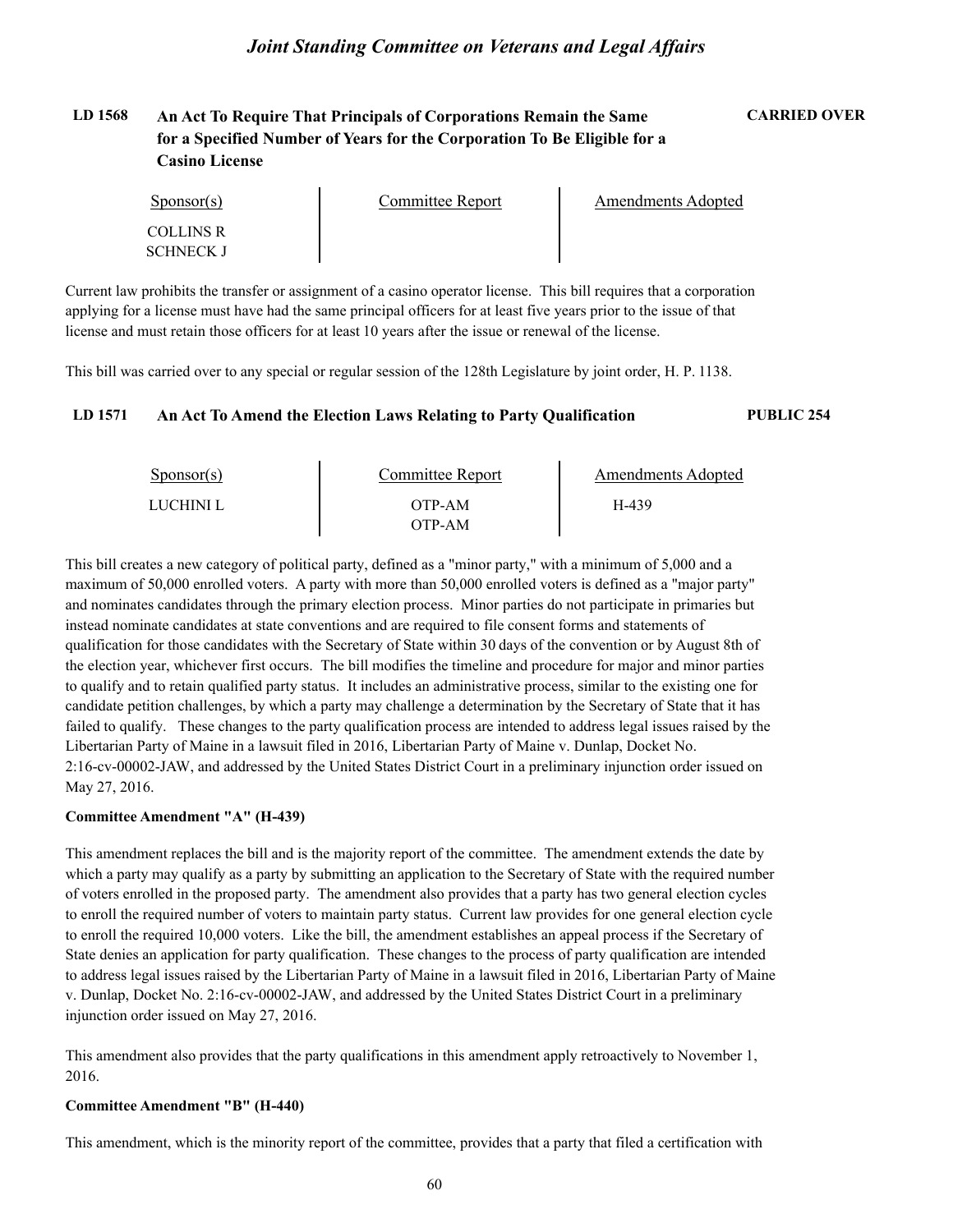the Secretary of State in 2016 that it has at least 5,000 voters enrolled in the party and whose nominee for President of the United States appeared on the ballot at the general election on November 8, 2016 is qualified as a minor party as defined by the bill.

#### **Enacted Law Summary**

Public Law 2017, chapter 254 extends the date by which a party may qualify as a party by submitting an application to the Secretary of State with the required number of voters enrolled in the proposed party. The law provides that a party has two general election cycles to enroll the required number of voters to maintain party status. Current law provides for one general election cycle to enroll the required 10,000 voters. Chapter 254 establishes an appeal process if the Secretary of State denies an application for party qualification. These changes to the process of party qualification are intended to address legal issues raised by the Libertarian Party of Maine in a lawsuit filed in 2016, Libertarian Party of Maine v. Dunlap, Docket No. 2:16-cv-00002-JAW, and addressed by the United States District Court in a preliminary injunction order issued on May 27, 2016.

Public Law 2017, chapter 254 also provides that the party qualifications in this amendment apply retroactively to November 1, 2016.

## **LD 1590 An Act Authorizing the Aroostook Band of Micmacs and the Houlton CARRIED OVER Band of Maliseet Indians To Benefit from the Operation of an Existing Casino**

| $S_{\text{ponsor}}(s)$              | Committee Report | <b>Amendments Adopted</b> |  |
|-------------------------------------|------------------|---------------------------|--|
| <b>CARPENTER M</b><br>TALBOT ROSS R |                  |                           |  |

Current law requires that 4% of the net slot machine income from the casino in Oxford be distributed to the tribal governments of the Penobscot Nation and the Passamaquoddy Tribe. This bill requires that this 4% of the net slot machine income be distributed to the tribal governments of the Penobscot Nation, the Passamaquoddy Tribe, the Houlton Band of Maliseet Indians and the Aroostook Band of Micmacs.

This bill was carried over to any special or regular session of the 128th Legislature by joint order, H.P. 1138.

#### LD 1591 An Act To Strengthen the Restrictions Governing Lobbying by Former **Accepted Majority (ONTP) Report Legislators and Former Executive Branch Officials**

| $S_{\text{DONSOT}}(s)$ | <b>Committee Report</b> | Amendments Adopted |  |
|------------------------|-------------------------|--------------------|--|
| <b>FARRIN B</b>        | )NTP                    |                    |  |

Current law allows former Legislators and certain former executive-level state employees to engage in compensated lobbying for up to eight hours per calendar month for the first year after leaving office or employment. This bill prohibits all compensated lobbying by such persons during that period of time.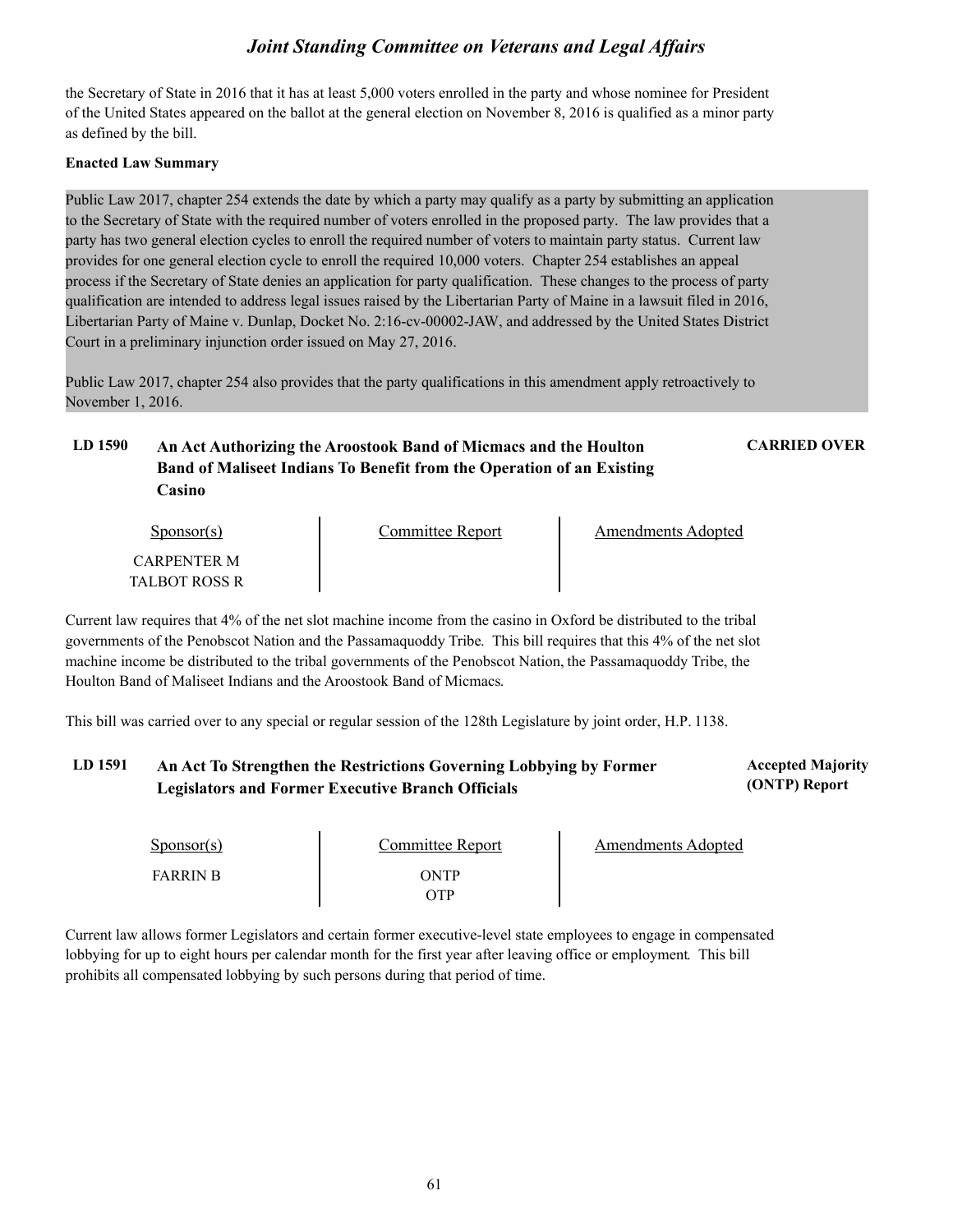#### LD 1624 RESOLUTION, Proposing an Amendment to the Constitution of Maine **Final Passage Failed To Implement Ranked-choice Voting**

| $S_{\text{PONSOT}}(s)$ | <b>Committee Report</b> | <b>Amendments Adopted</b> |  |
|------------------------|-------------------------|---------------------------|--|
| <b>BREEN C</b>         | OTP-AM                  | $S-300$                   |  |
| PIERCE T               | <b>ONTP</b>             |                           |  |
|                        | OTP-AM                  |                           |  |

This resolution proposes to amend the Constitution of Maine to require candidates for the political offices of Governor, State Senator and State Representative to be elected by a majority of the votes cast for that office.

#### **Committee Amendment "A" (S-300)**

This amendment replaces the resolution and proposes an amendment to the Constitution of Maine to authorize the Legislature, or the electors through the direct initiative process, to enact legislation for the determination of the winners of elections for the offices of State Senator, State Representative and Governor by popular vote.

#### LD 1625 An Act To Repeal the Ranked-choice Voting Law **Died Between**

## **Houses**

| $S_{\text{PON}(\text{S})}$ | <b>Committee Report</b> | <b>Amendments Adopted</b> |
|----------------------------|-------------------------|---------------------------|
| MASON G                    | OTP-AM                  |                           |
| <b>SIROCKI H</b>           | OTP-AM                  |                           |
|                            | OTP-AM                  |                           |

This bill repeals provisions of the Maine Revised Statutes establishing ranked-choice voting enacted by the voters with Initiated Bill 2015, chapter 3.

#### **Committee Amendment "B" (S-303)**

This amendment replaces the bill. This amendment does not affect the use of the ranked-choice voting method for the primary nomination elections to the office of the Governor and to the Legislature. The amendment requires the ratification of an amendment to the Constitution of Maine that approves the use of the ranked-choice voting method for those offices before that method may be used.

This amendment requires the Secretary of State to adopt routine technical rules for the administration of ranked-choice voting, including the administration of recounts.

The amendment also adds an appropriations and allocations section.

This amendment was not adopted.

#### **Committee Amendment "C" (S-304)**

This amendment replaces the bill. It amends the laws governing ranked-choice voting to exclude the election of Governor, State Senator and State Representative. The ranked-choice voting method would still be applied to primary nomination elections for these offices. The amendment delays the implementation of ranked-choice voting for applicable offices until elections held after December 1, 2019. The amendment requires the Secretary of State to submit a report on the implementation of ranked-choice voting to the joint standing committee of the Legislature having jurisdiction over elections matters no later than January 1, 2019.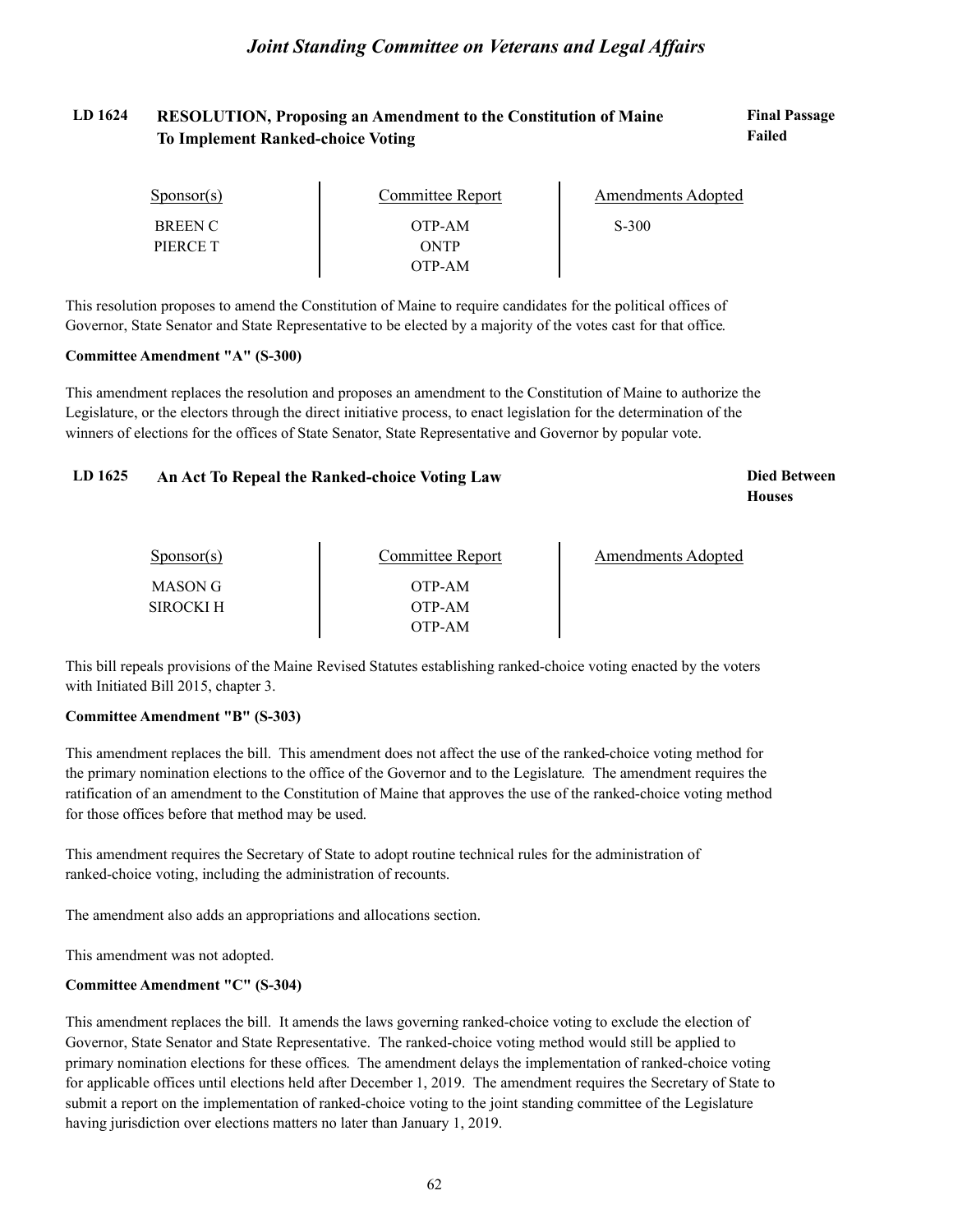This amendment was not adopted.

## **Committee Amendment "A" (S-302)**

This amendment incorporates a fiscal note.

This amendment was not adopted.

## **LD 1627 An Act To Protect the Integrity of Maine Elections by Requiring INDEF PP Photographic Identification for the Purpose of Voting**

| $S_{\text{ponsor}}(s)$ | Committee Report | <b>Amendments Adopted</b> |  |
|------------------------|------------------|---------------------------|--|
| GERRISH K              |                  |                           |  |

This bill requires that a voter provide proof of identity with photographic identification for the purpose of voting. The bill specifies the types of photographic identification that may be used to verify the identity of a voter. It provides that a person who does not present photographic identification may cast a provisional ballot and establishes the process for provisional voting. Under this process, if the person can verify the person's identity to the warden or an election clerk within three business days of the election by presenting acceptable photographic identification, the ballot will be cast as a regular ballot. Through the general election of 2018, a person who does not present acceptable photographic identification but is known to a municipal clerk, registrar or election official at the voting place may cast a regular ballot upon submission of an affidavit by the municipal clerk, registrar or election official attesting to the person's identity. Finally, the bill requires the Secretary of State to provide, at no fee, nondriver identification cards to eligible persons who do not have another form of acceptable photographic identification to verify identity for the purpose of voting.

## **LD 1631 Died On An Act To Repeal the Law Permitting Advance Deposit Wagering**

**Adjournment**

| $S_{\text{DON}(\text{S})}$ | Committee Report | <b>Amendments Adopted</b> |
|----------------------------|------------------|---------------------------|
| <b>BRAKEYE</b>             |                  |                           |

This bill repeals the laws permitting the practice of advance deposit wagering.

## **LD 1642 PUBLIC 280 An Act To Clarify Licensing Provisions for the Manufacture and Sale of Liquor**

**EMERGENCY**

| $S_{\text{PON}(\text{S})}$ | Committee Report | Amendments Adopted |  |
|----------------------------|------------------|--------------------|--|
| LUCHINI L                  | )TP<br>OTP-AM    |                    |  |

This bill clarifies one of the criteria that qualify a person who is licensed to manufacture liquor in the State to also have an establishment licensed for the sale of liquor to be consumed on the licensed premises. The bill requires that the person have a controlling interest in both the manufacturing business and the on-premises establishment, regardless of the business structure of either entity. Under current law, and as applicable to this bill, "person" is defined as an individual, partnership, corporation, firm, association or other legal entity.

The bill also temporarily prohibits the Department of Administrative and Financial Services, Bureau of Alcoholic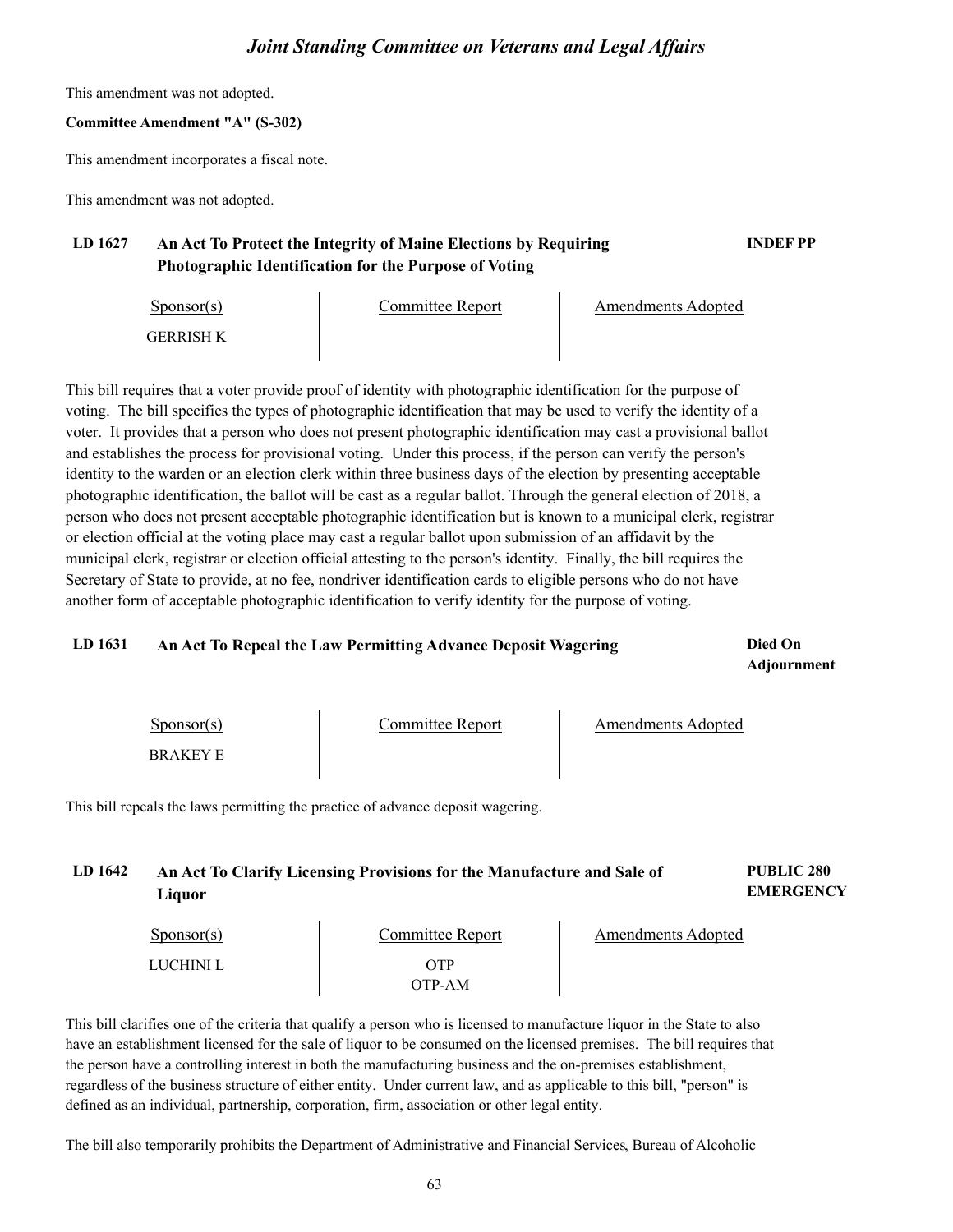Beverages and Lottery Operations from suspending, revoking or refusing to renew certain licenses for the manufacture or sale of liquor issued prior to June 1, 2017 based solely on a change in the bureau's interpretation of the terms "exclusively held" or "exclusively owned."

#### **Committee Amendment "A" (H-546)**

This amendment, the minority report, strikes the bill and replaces it with a resolve containing the provision that temporarily prohibits the Department of Administrative and Financial Services, Bureau of Alcoholic Beverages and Lottery Operations from suspending, revoking or refusing to renew certain licenses solely based on a change in the bureau's interpretation of the terms "exclusively held" or "exclusively owned."

This amendment was not adopted.

#### **Enacted Law Summary**

Public Law 2017, chapter 280 clarifies one of the criteria that qualify a person who is licensed to manufacture liquor in the State to also have an establishment licensed for the sale of liquor to be consumed on the licensed premises. It requires that the person have a controlling interest in both the manufacturing business and the on-premises establishment, regardless of the business structure of either entity. As applicable to this law, "person" is defined as an individual, partnership, corporation, firm, association or other legal entity.

The law also temporarily prohibits the Department of Administrative and Financial Services, Bureau of Alcoholic Beverages and Lottery Operations from suspending, revoking or refusing to renew certain licenses for the manufacture or sale of liquor issued prior to June 1, 2017 based solely on a change in the bureau's interpretation of the terms "exclusively held" or "exclusively owned."

Public Law 2017, chapter 280 was enacted as an emergency measure effective June 29, 2017.

## **LD 1646 An Act To Bring Maine's Ranked-choice Voting Law into Constitutional CARRIED OVER Compliance**

| Sponsor(s) | Committee Report | <b>Amendments Adopted</b> |  |
|------------|------------------|---------------------------|--|
| ACKI EV K  |                  |                           |  |

This bill amends the ranked-choice voting law to bring it into compliance with the Constitution of Maine by applying the provisions of the law only to primary elections for the offices of United States Senator, United States Representative to Congress, Governor, State Senator and State Representative and general and special elections for the offices of United States Senator and United States Representative to Congress. The bill does not allow ranked-choice voting to be used for general and special elections for the offices of Governor, State Senator and State Representative unless an amendment to the Constitution of Maine, Article IV, Part First, Section 5, Article IV, Part Second, Sections 4 and 5 and Article V, Part First, Section 3 that authorizes the Legislature, by proper enactment, to determine the method by which the Governor and members of the State Senate and House of Representatives are elected is ratified.

The bill requires the Secretary of State to adopt routine technical rules for the administration of ranked-choice voting, including the administration of recounts.

This bill was carried over to any special or regular session of the 128th Legislature by joint order, H. P. 1138.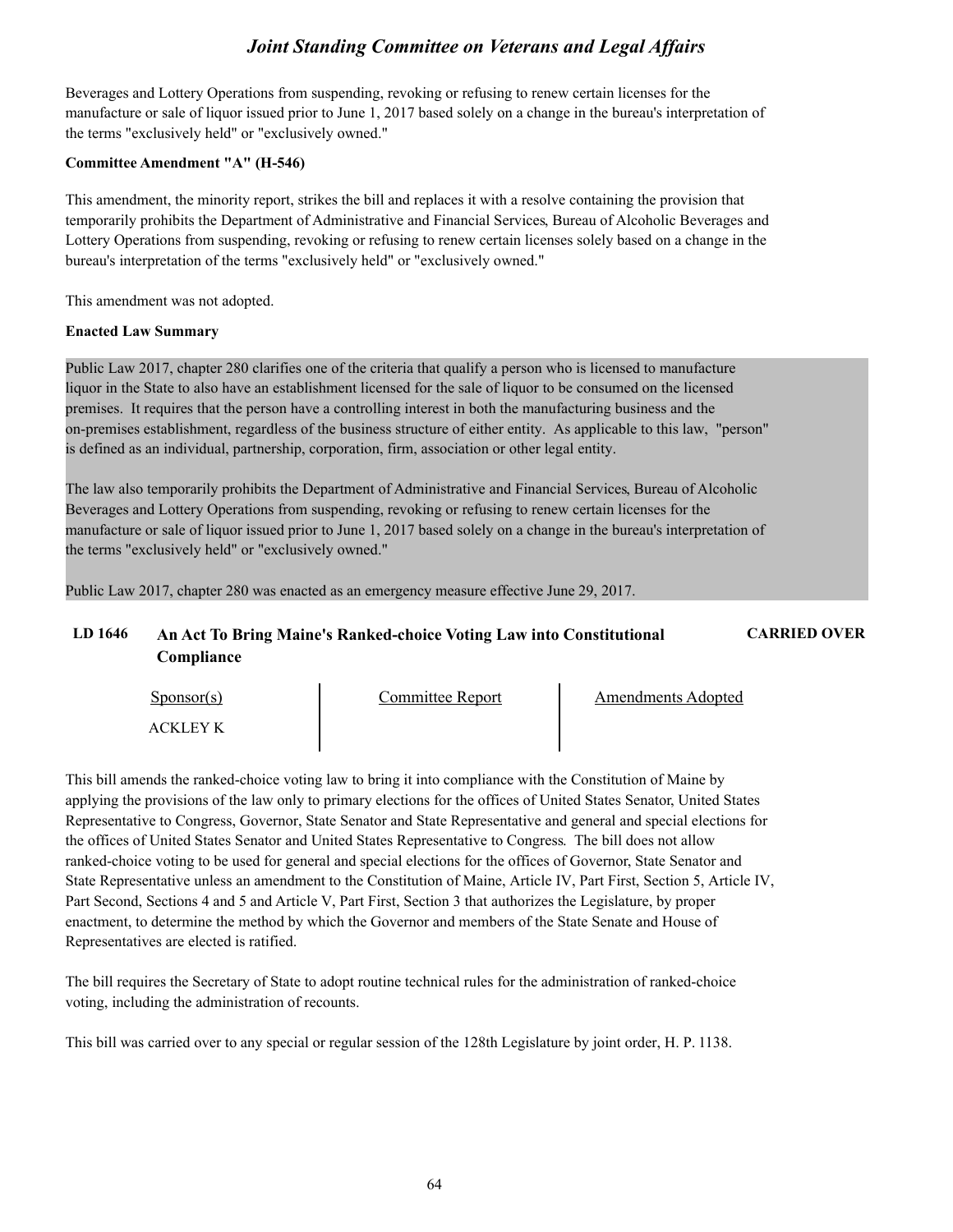## **SUBJECT INDEX**

## *Alcoholic Beverages*

| <b>Enacted</b>     |                                                                                                                                                    |                                           |
|--------------------|----------------------------------------------------------------------------------------------------------------------------------------------------|-------------------------------------------|
| LD <sub>30</sub>   | An Act To Amend the Law Governing Special Amusement<br>Permits for Liquor Licensees                                                                | <b>PUBLIC 13</b>                          |
| LD 304             | An Act To Authorize Auxiliary Liquor Licenses at Disc Golf<br>Courses                                                                              | <b>PUBLIC 17</b><br><b>EMERGENCY</b>      |
| LD 388             | An Act Regarding the Sale of Alcohol by a Manufacturer with<br>an On-premises Retail License                                                       | PUBLIC 34                                 |
| LD415              | An Act To Modify the Amount of Product Samples of Malt<br>Liquor, Wine or Spirits That May Be Provided to Retail<br>Licensees                      | <b>PUBLIC 35</b>                          |
| LD 579             | An Act Regarding Transfers of Liquor between Licensed<br><b>Manufacturers' Facilities</b>                                                          | PUBLIC 123                                |
| LD 794             | An Act Regarding the Taxation of Flavored Malt Beverages                                                                                           | PUBLIC 301                                |
| LD 852             | An Act To Make Changes to the Maine Liquor Liability Act                                                                                           | <b>PUBLIC 77</b>                          |
| LD 957             | Resolve, To Direct Legislative Staff To Recodify and Revise<br>Title 28-A of the Maine Revised Statutes                                            | <b>RESOLVE 18</b>                         |
| LD 1013            | An Act To Clarify the Law Allowing Certificate of Approval<br>Holders and Manufacturers or Suppliers of Spirits To Offer<br><b>Mail-in Rebates</b> | PUBLIC 153                                |
| LD 1533            | An Act To Update the Laws Relating to Liquor Licensing and<br>Enforcement                                                                          | PUBLIC 167                                |
| LD 1536            | An Act To Allow Maine Manufacturers To Sell Spirits at<br>Farmers' Markets and To Allow Taste Testings at Farmers'<br><b>Markets</b>               | PUBLIC 168                                |
| LD 1543            | An Act To Simplify the Licensing Process for Off-site Catering                                                                                     | PUBLIC <sub>260</sub>                     |
| LD 1642            | An Act To Clarify Licensing Provisions for the Manufacture and<br>Sale of Liquor                                                                   | PUBLIC <sub>280</sub><br><b>EMERGENCY</b> |
| <b>Not Enacted</b> |                                                                                                                                                    |                                           |
| LD 85              | An Act Regarding Public Service Berthing Vessels Licensed for<br>the Sale of Liquor                                                                | <b>CARRIED OVER</b>                       |
|                    | Votorans and Logal Affairs Subject Indov                                                                                                           |                                           |

Veterans and Legal Affairs Subject Index Page 1 of 9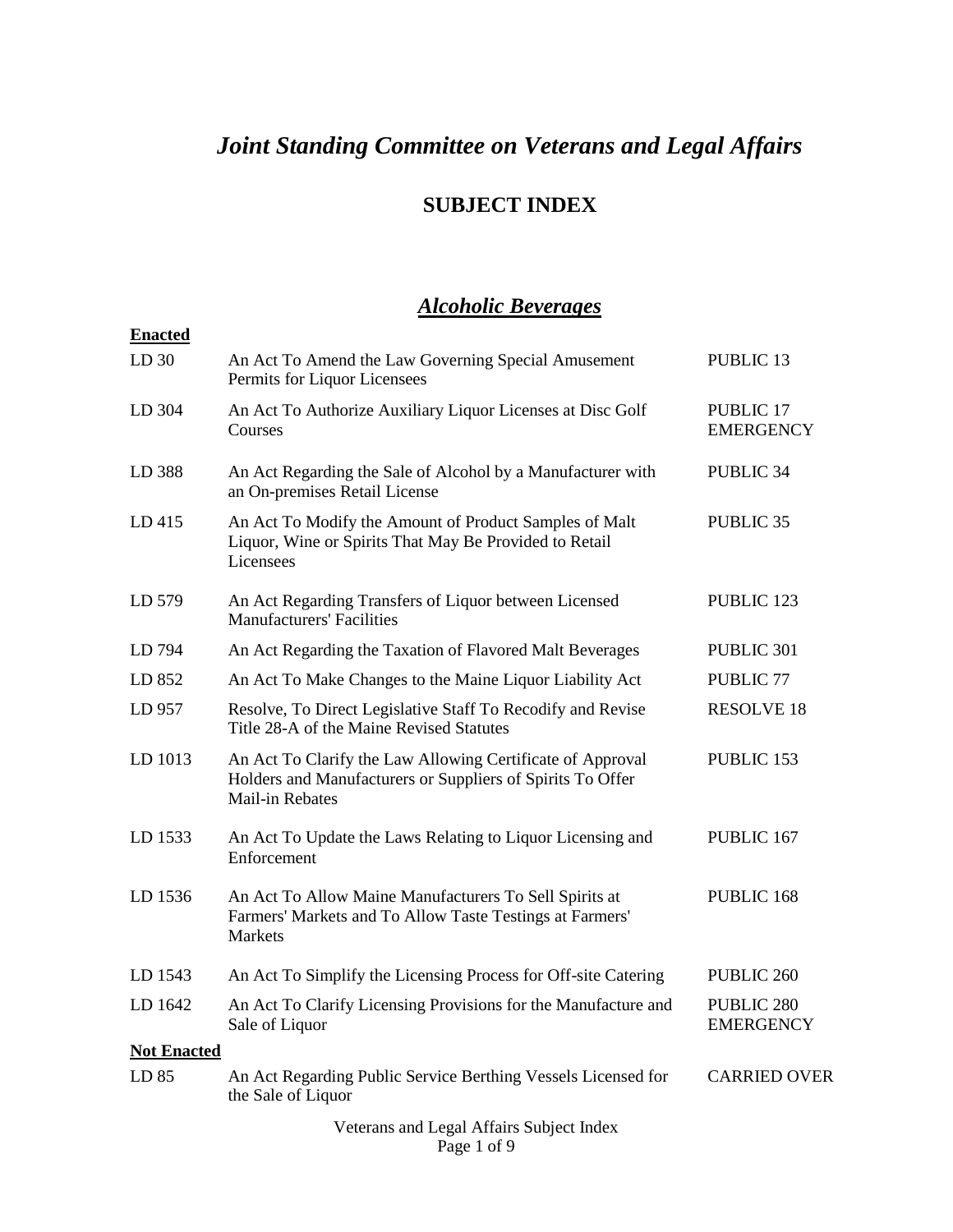| LD 339             | An Act To Reduce Restrictions on Wine Shipments                                                                                         | <b>ONTP</b>                          |
|--------------------|-----------------------------------------------------------------------------------------------------------------------------------------|--------------------------------------|
| LD 544             | An Act To Expand Wine and Beer Tastings at Retail<br>Establishments                                                                     | <b>ONTP</b>                          |
| LD 657             | An Act To Reduce the In-stock Spirits Requirements for Liquor<br>Agents in Towns with Certain Populations                               | <b>ONTP</b>                          |
| LD 1012            | An Act To Improve the Availability of Agency Liquor Stores in<br>Underserved Areas and To Expand the Sale of Spirits in New<br>Channels | <b>ONTP</b>                          |
| LD 1107            | An Act To Allow Municipalities To Adjust Times of Operation<br>for Establishments That Serve Alcohol                                    | Died Between<br>Houses               |
| LD 1293<br>LD 1525 | An Act To Allow Wine Tastings at Farmers' Markets<br>An Act To Clarify the Laws Governing Alcohol Manufacturer<br>Licenses              | <b>ONTP</b><br><b>ONTP</b>           |
|                    | <b>Beano and Games of Chance</b>                                                                                                        |                                      |
| <b>Enacted</b>     |                                                                                                                                         |                                      |
| LD 446             | An Act To Allow Campgrounds To Operate Beano or Bingo                                                                                   | <b>PUBLIC 47</b><br><b>EMERGENCY</b> |
| LD 1077            | An Act To Reduce the License Fee for High-stakes Beano                                                                                  | PUBLIC <sub>233</sub>                |
| LD 1254            | An Act To Amend the Law Regarding Super Cribbage<br>Tournaments                                                                         | PUBLIC 182<br><b>EMERGENCY</b>       |
| <b>Not Enacted</b> |                                                                                                                                         |                                      |
| LD <sub>4</sub>    | An Act To Amend the Licensing Requirements for Beano Halls<br>Leased by Veterans' Organizations                                         | <b>ONTP</b>                          |
| LD 122             | An Act To Allow Schools To Operate Nonprofit Bingo Events<br>for Children and Families                                                  | <b>ONTP</b>                          |
| LD 407             | An Act To Simplify the Laws Regarding Games of Chance                                                                                   | <b>ONTP</b>                          |
| LD 510             | An Act To Create Fairness in Gaming License Fees for Small<br><b>Nonprofit Organizations</b>                                            | <b>ONTP</b>                          |
| LD 713             | Resolve, Authorizing Legislation To Streamline the Laws<br>Governing the Licensing and Conduct of Beano and Games of<br>Chance          | <b>ONTP</b>                          |
| LD 833             | An Act To Streamline the Gaming Permit Process for Veterans'<br>Organizations                                                           | <b>ONTP</b>                          |
| LD 853             | An Act To Allow Beano at Campgrounds                                                                                                    | <b>ONTP</b>                          |
| LD 975             | An Act Regarding Licensing of Cribbage Tournaments                                                                                      | <b>ONTP</b>                          |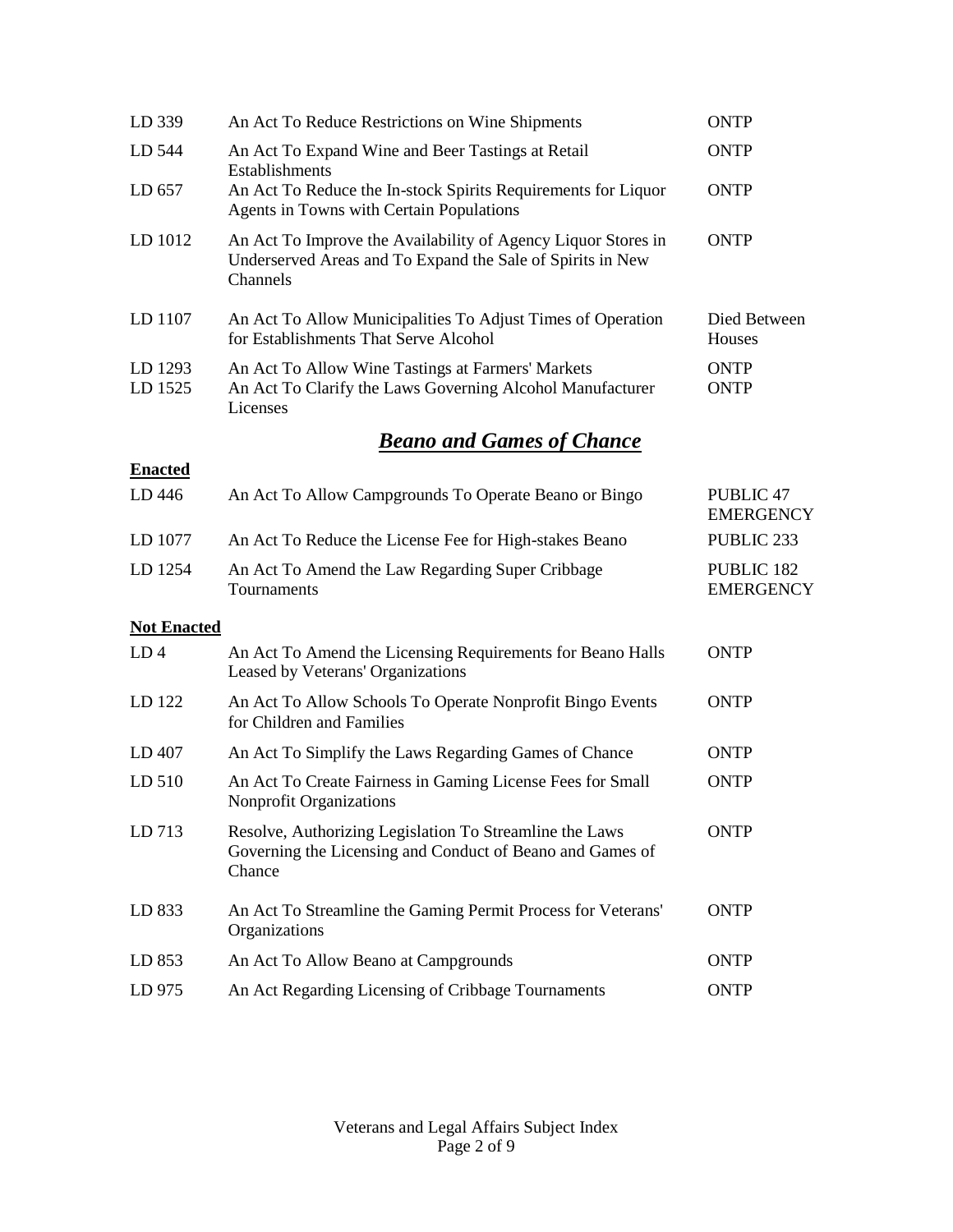## *Campaign Finance and Maine Clean Election Act*

| <b>Enacted</b>     |                                                                                                                                                                                                                    |                                                           |
|--------------------|--------------------------------------------------------------------------------------------------------------------------------------------------------------------------------------------------------------------|-----------------------------------------------------------|
| LD 408             | An Act To Prohibit Taxpayer-funded Campaign Expenditures<br>from Being Used on Post-election Parties                                                                                                               | PUBLIC <sub>31</sub>                                      |
| LD 459             | Resolve, Regarding Legislative Review of Portions of Chapter<br>3: Maine Clean Election Act and Related Provisions, a Major<br>Substantive Rule of the Commission on Governmental Ethics<br>and Election Practices | <b>RESOLVE 13</b><br><b>EMERGENCY</b>                     |
| LD 543             | An Act Regarding Political Action Committee Expenditures                                                                                                                                                           | <b>PUBLIC 98</b>                                          |
| <b>Not Enacted</b> |                                                                                                                                                                                                                    |                                                           |
| LD 126             | An Act To Establish New Monetary Caps for Legislative<br>Candidates under the Maine Clean Election Act                                                                                                             | Majority (ONTP)<br>Report                                 |
| LD 298             | An Act To Limit Agency Expenditures To Influence Elections                                                                                                                                                         | Majority (ONTP)<br>Report                                 |
| LD 300             | An Act To Preserve Funding for the Maine Clean Election Act<br>by Removing Gubernatorial Candidates from Eligibility                                                                                               | Majority (ONTP)<br>Report                                 |
| LD 394             | An Act Regarding Terminology in Campaign Finance Law                                                                                                                                                               | Majority (ONTP)<br>Report                                 |
| LD 585             | An Act To Allow Cash Qualifying Contributions under the<br>Maine Clean Election Act                                                                                                                                | Majority (ONTP)<br>Report                                 |
| LD 716             | An Act To Improve Requirements for Reporting to the<br><b>Commission on Governmental Ethics and Election Practices</b>                                                                                             | Died Between<br>Houses                                    |
| LD 791             | An Act Regarding Advertisements by Maine Clean Election Act<br>Candidates                                                                                                                                          | Died Between<br>Houses                                    |
| LD 793             | An Act To Limit Campaign Independent Expenditures                                                                                                                                                                  | <b>ONTP</b>                                               |
| LD 961             | An Act To Improve the Cost-efficiency of Funds Disbursed<br>under the Maine Clean Election Act                                                                                                                     | <b>ONTP</b>                                               |
| LD 976             | An Act Regarding Primary Election Contribution Limits and<br><b>Contribution Limits for Unenrolled Candidates</b>                                                                                                  | Leave to Withdraw<br>Pursuant to Joint<br><b>Rule 310</b> |
| LD 1033            | An Act To Eliminate the 24-hour Reporting Requirement under<br>the Election Laws                                                                                                                                   | Died Between<br>Houses                                    |
| LD 1046            | An Act To Require Maine Clean Election Act Candidates To<br><b>Purchase Services from Maine-based Companies</b>                                                                                                    | <b>ONTP</b>                                               |
| LD 1122            | An Act To Amend the Campaign Reports and Finances Law and<br>the Maine Clean Election Act                                                                                                                          | Veto Sustained                                            |
| LD 1174            | An Act To Clarify the Use of Public Money for Bulk Mailing in<br>the Election Process                                                                                                                              | Died Between<br>Houses                                    |
| LD 1210            | An Act Regarding the Maine Clean Election Fund                                                                                                                                                                     | Died On<br>Adjournment                                    |

Veterans and Legal Affairs Subject Index Page 3 of 9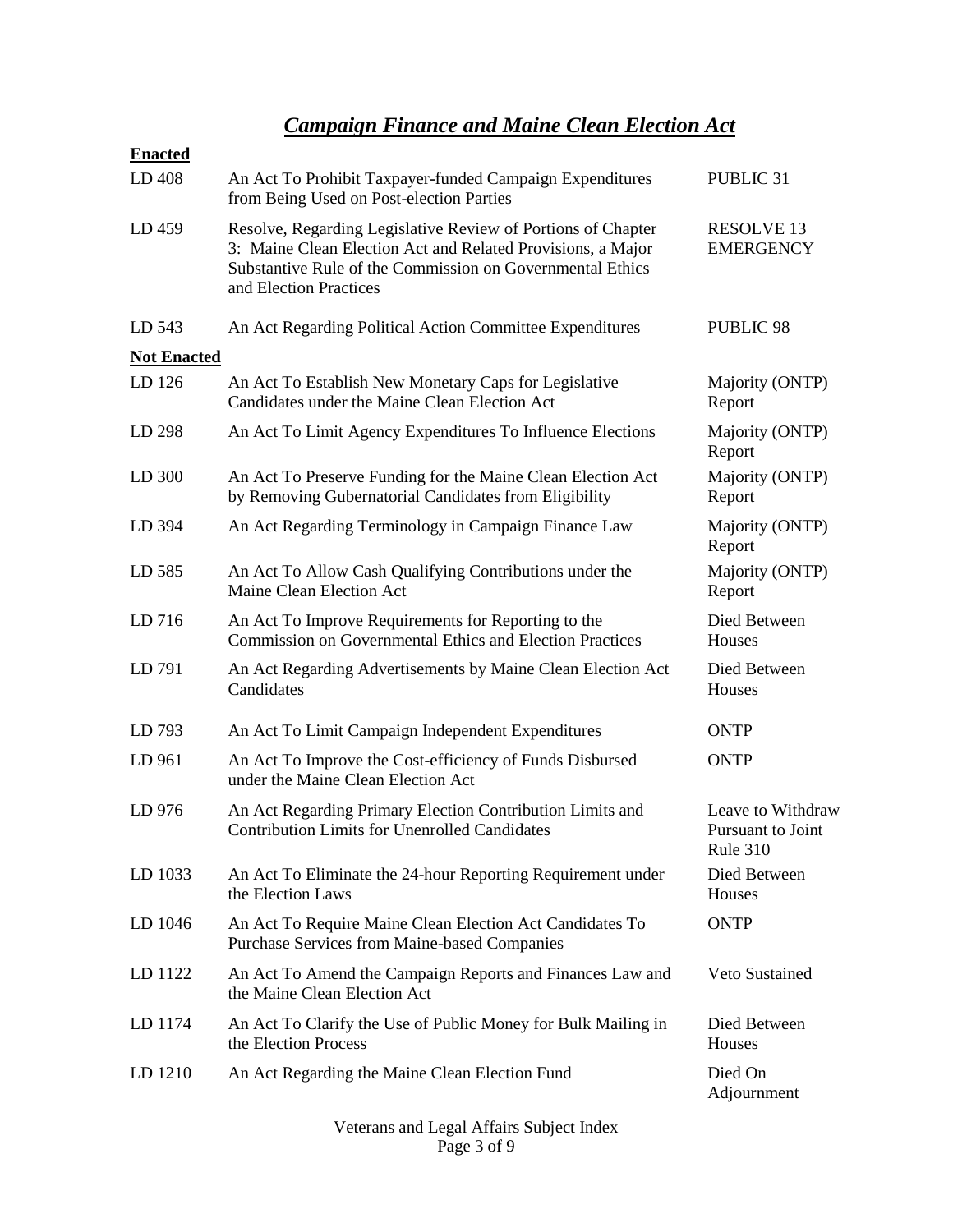| LD 1211            | An Act To Amend the Laws Governing Legislative Political<br><b>Action Committees</b>                                                                                                                                 | Majority (ONTP)<br>Report |
|--------------------|----------------------------------------------------------------------------------------------------------------------------------------------------------------------------------------------------------------------|---------------------------|
| LD 1368            | An Act To Amend Funding Distributions under the Maine Clean<br><b>Election Act</b>                                                                                                                                   | <b>ONTP</b>               |
| LD 1397            | An Act To Amend the Maine Clean Election Act and Related<br>Laws                                                                                                                                                     | <b>ONTP</b>               |
| LD 1480            | An Act To Improve the Disclosure of Major Contributors<br><b>Influencing Maine Elections</b>                                                                                                                         | Majority (ONTP)<br>Report |
|                    | <b>Campaign Practices</b>                                                                                                                                                                                            |                           |
| <b>Not Enacted</b> |                                                                                                                                                                                                                      |                           |
| LD 1103            | An Act To Require Correction of False Information Distributed<br>in a Campaign                                                                                                                                       | <b>ONTP</b>               |
|                    | <b>Claims Against the State</b>                                                                                                                                                                                      |                           |
| <b>Not Enacted</b> |                                                                                                                                                                                                                      |                           |
| LD 1554            | Resolve, Authorizing Claire Dean Perry and the Estate of<br>William Dean To Bring Suit against the Surety Obtained by the<br>Department of Health and Human Services in Its Capacity as<br><b>Public Conservator</b> | <b>CARRIED OVER</b>       |
|                    | <b>Defense, Veterans and Emergency Management</b>                                                                                                                                                                    |                           |
| <b>Enacted</b>     |                                                                                                                                                                                                                      |                           |
| LD 1278            | An Act To Amend the Military Bureau Laws and Veterans<br>Service Laws                                                                                                                                                | PUBLIC 108                |
| LD 1449            | An Act To Support Maine Military Charities                                                                                                                                                                           | PUBLIC 114                |
|                    | Elections                                                                                                                                                                                                            |                           |
| <b>Enacted</b>     |                                                                                                                                                                                                                      |                           |
| LD 297             | An Act To Improve the Administration of Election Recounts                                                                                                                                                            | PUBLIC 141                |
| LD 299             | An Act To Increase Voter Knowledge of Bond Issues                                                                                                                                                                    | <b>PUBLIC 45</b>          |
| LD 795             | An Act To Improve Voter Access to Information Regarding<br>Referendum Questions on the Ballot                                                                                                                        | PUBLIC 246                |
| LD 1384            | An Act To Amend the Election Laws                                                                                                                                                                                    | PUBLIC 248                |
| LD 1571            | An Act To Amend the Election Laws Relating to Party<br>Qualification                                                                                                                                                 | PUBLIC 254                |
| <b>Not Enacted</b> |                                                                                                                                                                                                                      |                           |
| LD 156             | An Act To Implement the National Popular Vote for President                                                                                                                                                          | Majority (ONTP)<br>Report |
| LD 403             | An Act Regarding Referendum Recounts                                                                                                                                                                                 | <b>ONTP</b>               |

Veterans and Legal Affairs Subject Index Page 4 of 9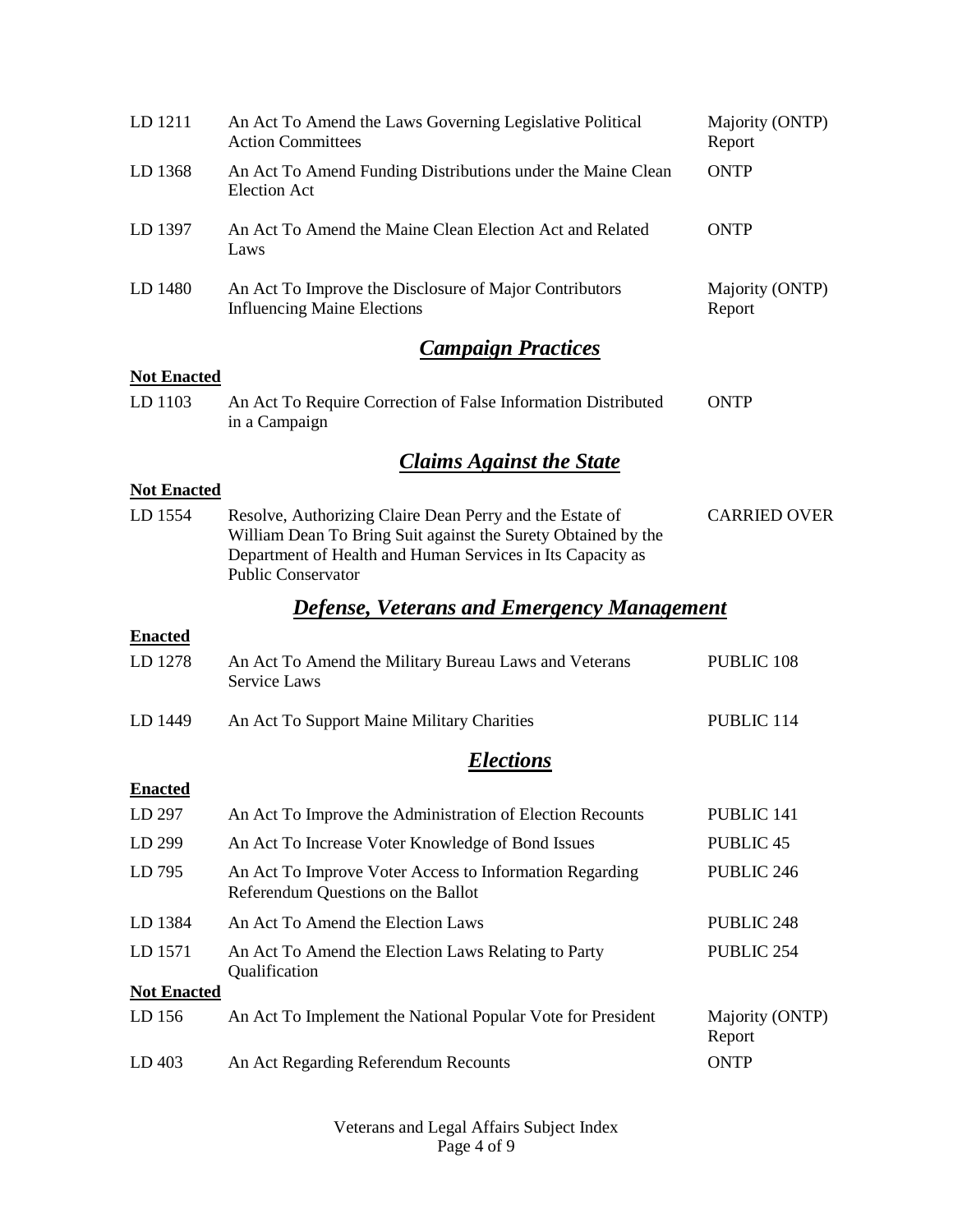| LD 568             | An Act To Require Candidates To Be Listed as Unenrolled If<br>Not Registered with a Recognized Party                                                                         | Died Between<br>Houses    |
|--------------------|------------------------------------------------------------------------------------------------------------------------------------------------------------------------------|---------------------------|
| LD 813             | An Act To Amend the Laws Governing the Political Party<br><b>Representation of Election Clerks</b>                                                                           | Died Between<br>Houses    |
| LD 950             | Resolve, To Study Using Blockchain Technology in<br>Conjunction with Paper Ballots in Maine Elections                                                                        | <b>ONTP</b>               |
| LD 980             | An Act To Improve Absentee Balloting                                                                                                                                         | <b>ONTP</b>               |
| LD 1086            | An Act To Amend the Laws on the Conduct of Elections and To<br>Establish a Nonpartisan Primary Election System for State and<br><b>Federal Candidates</b>                    | Majority (ONTP)<br>Report |
| LD 1125            | An Act To Establish a Recall Procedure for Elected Officials                                                                                                                 | <b>ONTP</b>               |
| LD 1284            | An Act To Require Election Transparency and Audits                                                                                                                           | <b>ONTP</b>               |
| LD 1357            | An Act To Authorize Multiparty Candidate Nominations for<br><b>State Offices</b>                                                                                             | <b>ONTP</b>               |
| LD 1422            | An Act To Require Presidential and Vice-Presidential<br>Candidates To Disclose Their Federal Income Tax Returns                                                              | Majority (ONTP)<br>Report |
|                    | <b>Fantasy Contests</b>                                                                                                                                                      |                           |
| <b>Enacted</b>     |                                                                                                                                                                              |                           |
| LD 1320            | An Act To Regulate Fantasy Sports Contests                                                                                                                                   | PUBLIC 303                |
|                    | <b>Harness Racing and Off-track Betting</b>                                                                                                                                  |                           |
| <b>Not Enacted</b> |                                                                                                                                                                              |                           |
| LD 1631            | An Act To Repeal the Law Permitting Advance Deposit<br>Wagering                                                                                                              | Died On<br>Adjournment    |
|                    | <b>Initiatives and Referenda</b>                                                                                                                                             |                           |
| <b>Enacted</b>     |                                                                                                                                                                              |                           |
| LD 1323            | An Act To Amend the Direct Initiative Signature Gathering<br>Process                                                                                                         | PUBLIC 277                |
| <b>Not Enacted</b> |                                                                                                                                                                              |                           |
| LD <sub>5</sub>    | RESOLUTION, Proposing an Amendment to the Constitution of<br>Maine To Exclude Wildlife Issues from Citizen Initiatives                                                       | <b>ONTP</b>               |
| LD <sub>31</sub>   | RESOLUTION, Proposing an Amendment to the Constitution of<br>Maine To Require That Signatures on a Direct Initiative of<br>Legislation Come from Each Congressional District | <b>CARRIED OVER</b>       |
| LD <sub>53</sub>   | RESOLUTION, Proposing an Amendment to the Constitution of<br>Maine To Prohibit Payment Per Signature for Citizen Petition<br>Drives                                          | Died Between<br>Houses    |

Veterans and Legal Affairs Subject Index Page 5 of 9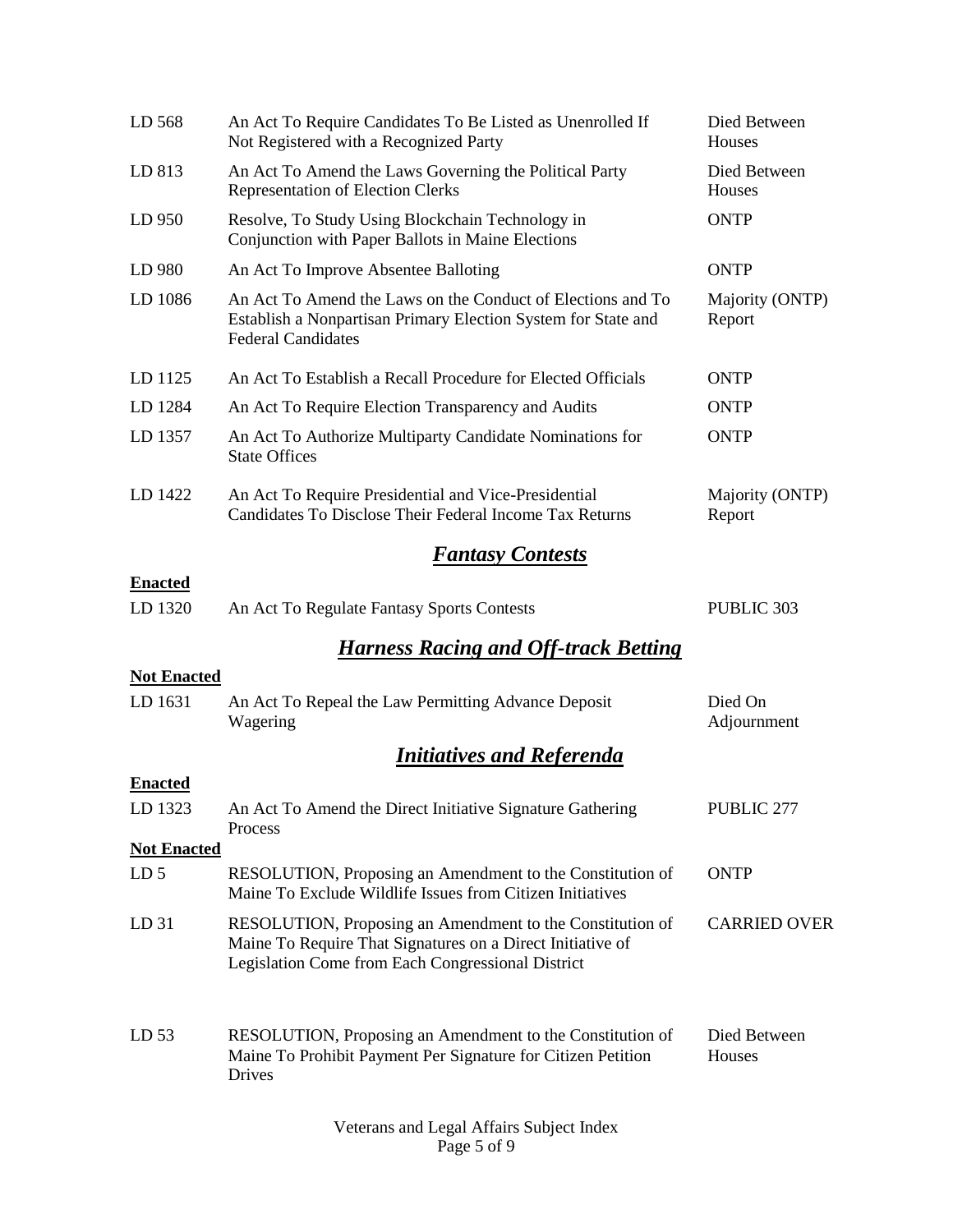| LD 212             | RESOLUTION, Proposing an Amendment to the Constitution of<br>Maine To Require That Signatures on a Direct Initiative of<br>Legislation Come from Each State Senatorial District | <b>ONTP</b>               |
|--------------------|---------------------------------------------------------------------------------------------------------------------------------------------------------------------------------|---------------------------|
| LD 564             | RESOLUTION, Proposing an Amendment to the Constitution of<br>Maine To Increase the Number of Signatures Required for a<br>Direct Initiative of Legislation                      | <b>ONTP</b>               |
| LD 715             | RESOLUTION, Proposing an Amendment to the Constitution of<br>Maine To Amend the Citizen Initiative Process                                                                      | <b>ONTP</b>               |
| LD 796             | RESOLUTION, Proposing an Amendment to the Constitution of<br>Maine Regarding Referendum Questions for Statewide Ballots                                                         | <b>ONTP</b>               |
| LD 883             | An Act To Establish a Minimum Payment for Signatures<br>Gathered by Maine Citizens for Referendums                                                                              | <b>ONTP</b>               |
| LD 906             | An Act Regarding the Collection of Signatures for a Direct<br>Initiative                                                                                                        | <b>ONTP</b>               |
| LD 937             | An Act To Require the Fiscal Impact of a Direct Initiative of<br>Legislation To Be Included on the Ballot                                                                       | <b>ONTP</b>               |
| LD 1035            | An Act To Require an Opinion of the Supreme Judicial Court on<br>Direct Initiatives of Legislation                                                                              | <b>ONTP</b>               |
| LD 1271            | An Act Regarding the Certification Process for Direct Initiatives<br>and People's Veto Referenda                                                                                | <b>ONTP</b>               |
| LD 1339            | An Act To Amend the Procedure To Determine the Wording of<br><b>Ballot Questions for Citizen Initiatives</b>                                                                    | <b>ONTP</b>               |
| LD 1411            | RESOLUTION, Proposing an Amendment to the Constitution of<br>Maine To Limit Petitions for Direct Initiatives That Would<br>Violate the Constitution of Maine                    | <b>ONTP</b>               |
| LD 1561            | An Act To Enact the Maine Citizens' Initiatives Clean Election<br>Act                                                                                                           | Majority (ONTP)<br>Report |
|                    | <b>Landlord/Tenant Laws</b>                                                                                                                                                     |                           |
| <b>Enacted</b>     |                                                                                                                                                                                 |                           |
| LD 136             | An Act Regarding the Eviction Process                                                                                                                                           | PUBLIC 103                |
| <b>Not Enacted</b> |                                                                                                                                                                                 |                           |
| LD 819             | Resolve, To Establish the Commission To Study the Adequacy<br>of Housing Safety Laws                                                                                            | <b>ONTP</b>               |
| LD 1102            | An Act To Discourage Tenants from Damaging Rental Property                                                                                                                      | <b>ONTP</b>               |
|                    | <b>Legislative Ethics</b>                                                                                                                                                       |                           |
| <b>Not Enacted</b> |                                                                                                                                                                                 |                           |
| LD 413             | An Act To Limit the Influence of Lobbyists by Expanding the<br>Prohibition on Accepting Political Contributions                                                                 | Report A (ONTP)           |

Veterans and Legal Affairs Subject Index Page 6 of 9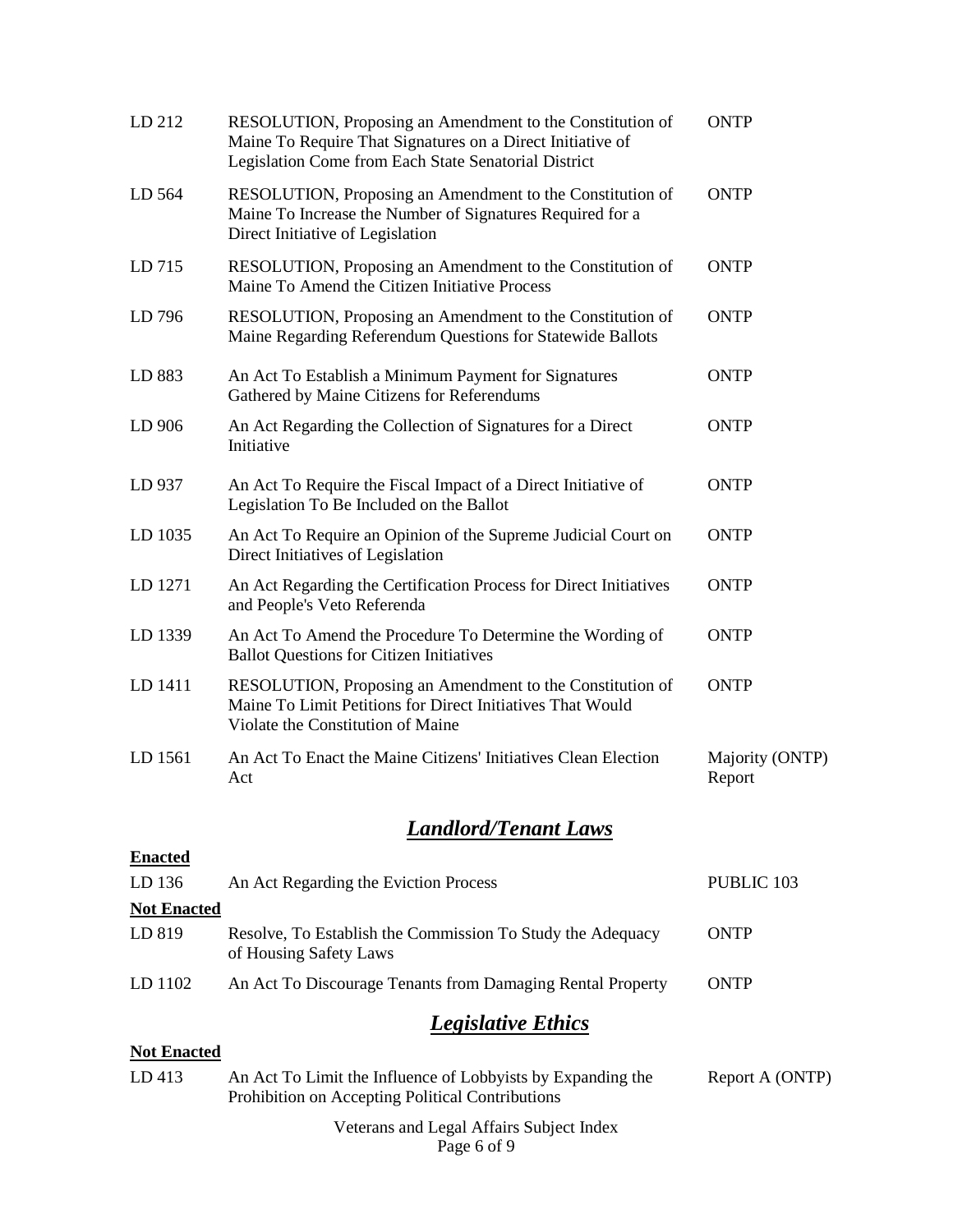## *Lobbying and Lobbyists*

| <b>Not Enacted</b> |                                                                                                                                                                            |                                                           |  |  |
|--------------------|----------------------------------------------------------------------------------------------------------------------------------------------------------------------------|-----------------------------------------------------------|--|--|
| LD 1591            | An Act To Strengthen the Restrictions Governing Lobbying by<br>Former Legislators and Former Executive Branch Officials                                                    | Majority (ONTP)<br>Report                                 |  |  |
|                    | <b>Lottery</b>                                                                                                                                                             |                                                           |  |  |
| <b>Not Enacted</b> |                                                                                                                                                                            |                                                           |  |  |
| LD 296             | An Act To Restrict Advertising of and Improve Fairness for<br><b>State Lottery Games</b>                                                                                   | <b>ONTP</b>                                               |  |  |
| LD 1255            | An Act Authorizing an Instant Lottery Game with Proceeds To<br>Benefit Early Childhood Education                                                                           | <b>ONTP</b>                                               |  |  |
|                    | <b>Maine National Guard</b>                                                                                                                                                |                                                           |  |  |
| <b>Not Enacted</b> |                                                                                                                                                                            |                                                           |  |  |
| LD 438             | An Act To Provide a Travel Reimbursement to Members of the<br><b>Maine National Guard</b>                                                                                  | <b>ONTP</b>                                               |  |  |
| LD 948             | Resolve, To Direct the Adjutant General To Procure Medals for<br>Maine National Guard Members Mobilized for the 1958-1961<br><b>Berlin Crisis</b>                          | <b>ONTP</b>                                               |  |  |
|                    | <b>Marijuana Legalization</b>                                                                                                                                              |                                                           |  |  |
| <b>Enacted</b>     |                                                                                                                                                                            |                                                           |  |  |
| LD 88              | An Act To Delay the Implementation of Certain Portions of the<br>Marijuana Legalization Act                                                                                | <b>PUBLIC 1</b><br><b>EMERGENCY</b>                       |  |  |
|                    | <b>Slot Machines and Gambling</b>                                                                                                                                          |                                                           |  |  |
| <b>Not Enacted</b> |                                                                                                                                                                            |                                                           |  |  |
| LD 719             | An Act To Allow Slot Machines or a Casino in York County                                                                                                                   | <b>INDEF PP</b>                                           |  |  |
| LD 1201            | An Act To Authorize Tribal Gaming                                                                                                                                          | <b>CARRIED OVER</b>                                       |  |  |
| LD 1253            | An Act To Make Maine's Casinos More Competitive by<br><b>Authorizing Extensions of Credit</b>                                                                              | Leave to Withdraw<br>Pursuant to Joint<br><b>Rule 310</b> |  |  |
| LD 1447            | An Act To Recognize and Provide for the Right of the Houlton<br>Band of Maliseet Indians To Operate a Casino on Houlton Band<br>Trust Land Exempt from Certain Gaming Laws | Died Between<br>Houses                                    |  |  |
| LD 1568            | An Act To Require That Principals of Corporations Remain the<br>Same for a Specified Number of Years for the Corporation To<br>Be Eligible for a Casino License            | <b>CARRIED OVER</b>                                       |  |  |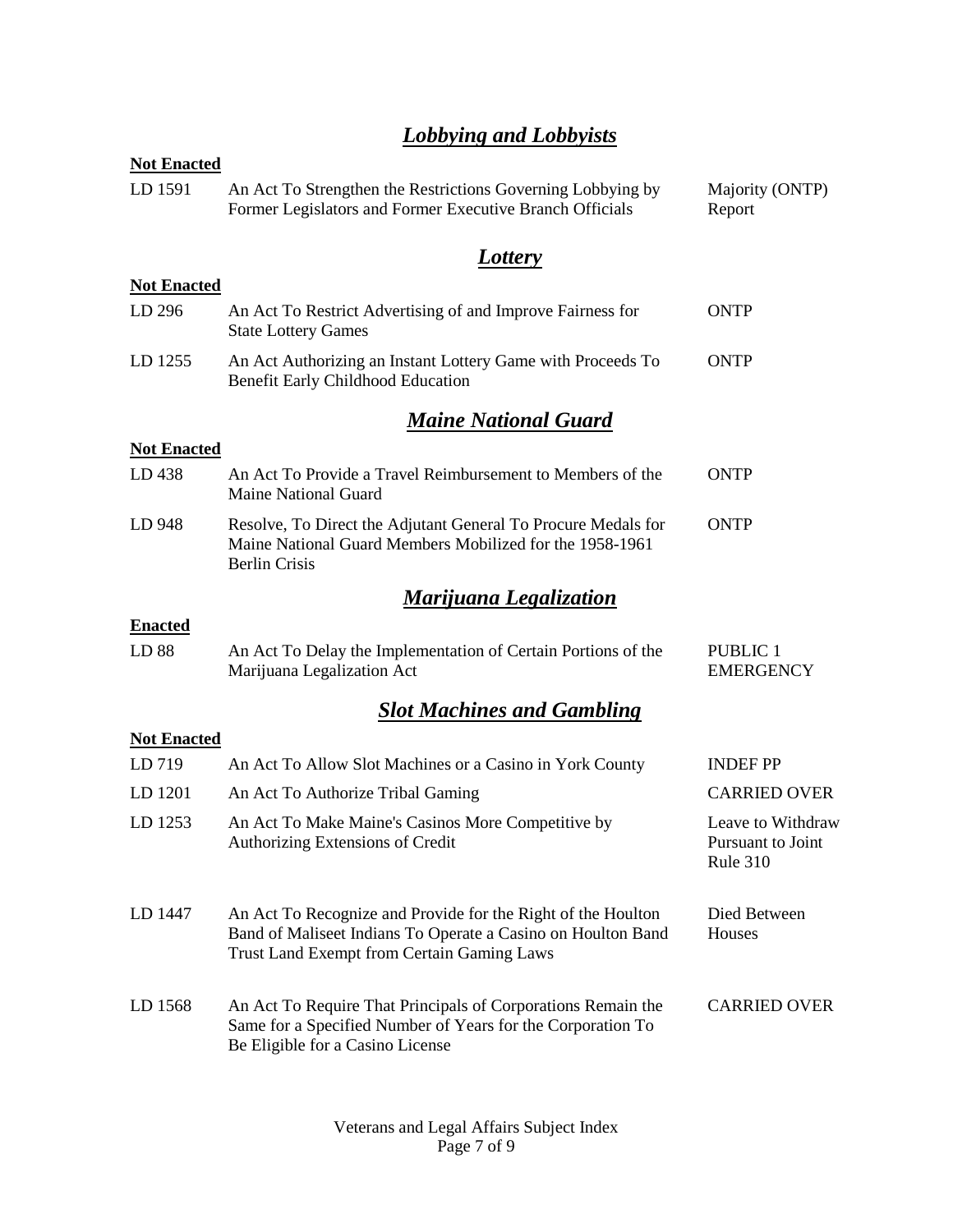| LD 1590 | An Act Authorizing the Aroostook Band of Micmacs and the | <b>CARRIED OVER</b> |
|---------|----------------------------------------------------------|---------------------|
|         | Houlton Band of Maliseet Indians To Benefit from the     |                     |
|         | <b>Operation of an Existing Casino</b>                   |                     |

## *Veterans*

| <b>Enacted</b>     |                                                                                                                                                                                                           |                                       |
|--------------------|-----------------------------------------------------------------------------------------------------------------------------------------------------------------------------------------------------------|---------------------------------------|
| LD 214             | Resolve, To Establish the Commission To Streamline Veterans'<br>Licensing and Certification                                                                                                               | <b>RESOLVE 27</b><br><b>EMERGENCY</b> |
| LD 1231            | Resolve, To Assess the Need for Mental Health Care Services<br>for Veterans in Maine and To Establish a Pilot Program To<br>Provide Case Management Services to Veterans for Mental<br><b>Health Care</b> | <b>RESOLVE 24</b><br><b>EMERGENCY</b> |
| <b>Not Enacted</b> |                                                                                                                                                                                                           |                                       |
| LD 213             | An Act To Provide Funds for Access for Veterans Seeking<br><b>Health Care</b>                                                                                                                             | Veto Sustained                        |
| LD 271             | An Act for Providers across Multiple Sectors To Inquire of<br>Clients and Customers about Former Military Service                                                                                         | Majority (ONTP)<br>Report             |
| LD465              | An Act To Assist Veterans in Their Applications for Service-<br>related Benefits                                                                                                                          | Died Between<br>Houses                |
| LD 496             | An Act To Update Maine's Veterans' Benefits Eligibility<br>Requirements                                                                                                                                   | <b>ONTP</b>                           |
| LD 714             | An Act To Create an Award Program for Maine's Veteran-<br>friendly Workplaces                                                                                                                             | <b>ONTP</b>                           |
| LD 792             | An Act To Authorize Funding for Transitional Housing for<br>Women Veterans and Their Families                                                                                                             | <b>CARRIED OVER</b>                   |
| LD 995             | An Act To Allow a Resident Veteran's Child Who Is Enrolled in<br>an Out-of-state College or University To Take a Course in<br>Maine at a State Postsecondary Education Institution for Free               | <b>ONTP</b>                           |
| LD 1208            | An Act To Amend the Veterans Service Laws                                                                                                                                                                 | Died On<br>Adjournment                |
| LD 1441            | An Act To Create Veteran-friendly Workplaces                                                                                                                                                              | Veto Sustained                        |
| LD 1560            | An Act Regarding Veteran Homelessness                                                                                                                                                                     | <b>ONTP</b>                           |
|                    | <b>Voting</b>                                                                                                                                                                                             |                                       |
| <b>Not Enacted</b> |                                                                                                                                                                                                           |                                       |
| LD 78              | An Act To Permit Unenrolled Voters To Cast Ballots in Primary<br>Elections                                                                                                                                | Majority (ONTP)<br>Report             |
| LD 121             | An Act To Require Photographic Identification to Vote                                                                                                                                                     | Majority (ONTP)<br>Report             |
| LD 155             | An Act To Protect Voting Integrity by Establishing a Residency<br>Verification Requirement for Purposes of Voting                                                                                         | Majority (ONTP)<br>Report             |

Veterans and Legal Affairs Subject Index Page 8 of 9